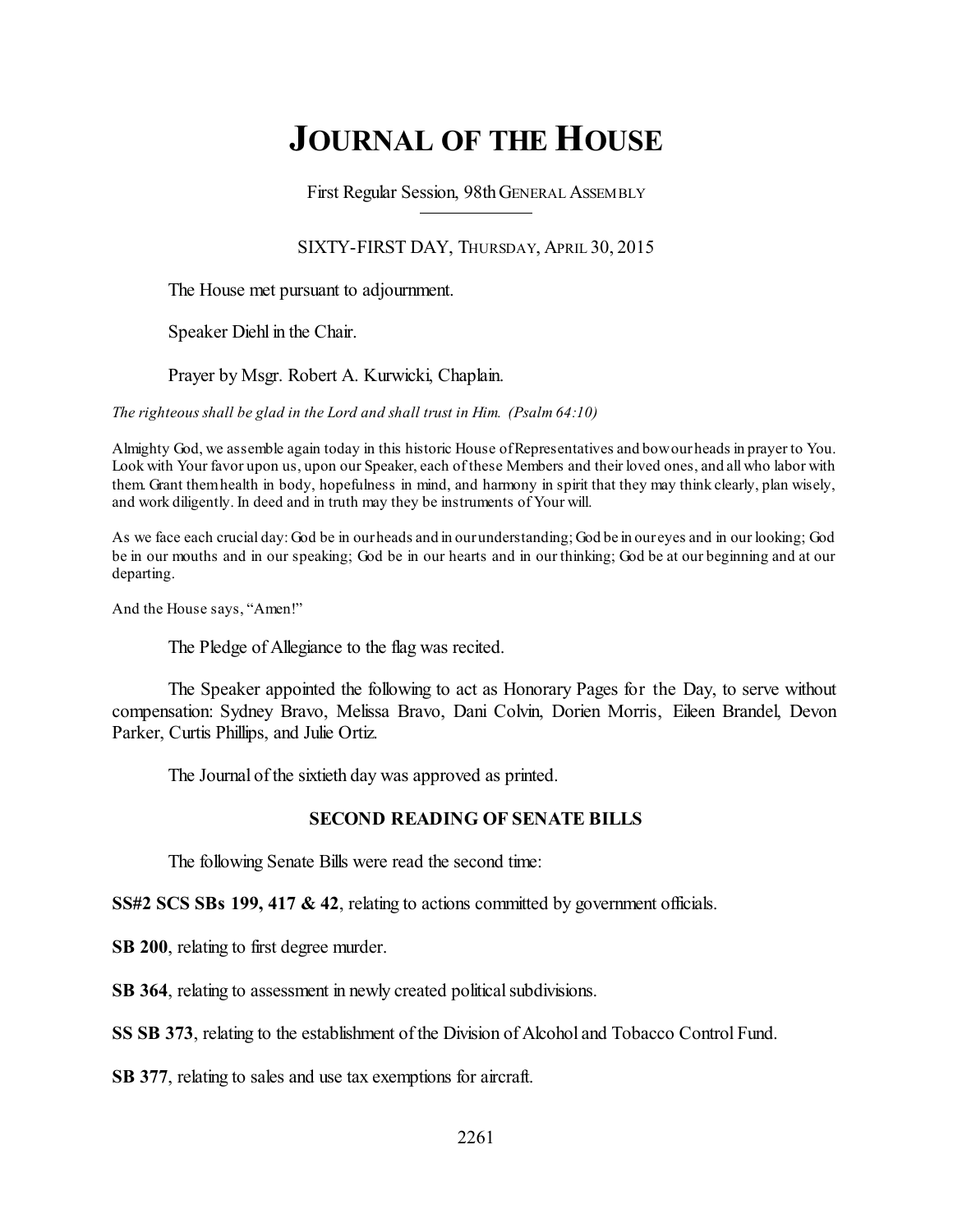**SB 392**, relating to fraternal benefit society agents.

**SB 463**, relating to benevolent tax credits.

**SB 497**, relating to special purpose districts.

**SB 533**, relating to immunizations of children.

# **COMMITTEE REPORTS**

# **Committee on Fiscal Review**, Chairman Allen reporting:

Mr. Speaker: Your Committee on Fiscal Review, to which was referred **SCS HCS HB 50**, begs leave to report it has examined the same and recommends that it **Do Pass**.

Mr. Speaker: Your Committee on Fiscal Review, to which was referred **SCS HB 152, as amended**, begs leave to report it has examined the same and recommends that it **Do Pass**.

Mr. Speaker: Your Committee on Fiscal Review, to which was referred **HCS HB 207**, begs leave to report it has examined the same and recommends that it **Do Pass**.

Mr. Speaker: Your Committee on Fiscal Review, to which was referred **HCS HB 565**, begs leave to report it has examined the same and recommends that it **Do Pass with Hous e Committee Amendment No. 5**.

#### *House Committee Amendment No. 5*

AMEND House Committee Substitute for House Bill No. 565, Page 8, Section 161.1019, Line 28, by inserting aftersaid line the following:

"Section B. Section A of this act shall become effective January 1, 2017."; and

Further amend said bill by amending the title, enacting clause, and intersectional references accordingly.

Mr. Speaker: Your Committee on Fiscal Review, to which was referred **SCS HB 615**, begs leave to report it has examined the same and recommends that it **Do Pass**.

Mr. Speaker: Your Committee on Fiscal Review, to which was referred **HB 629, with Senate Amendment No. 1**, begs leave to report it has examined the same and recommends that it **Do Pass**.

Mr. Speaker: Your Committee on Fiscal Review, to which was referred **SCS HB 878**, begs leave to report it has examined the same and recommends that it **Do Pass**.

Mr. Speaker: Your Committee on Fiscal Review, to which was referred **HCS SCS SB 210**, begs leave to report it has examined the same and recommends that it **Do Pass**.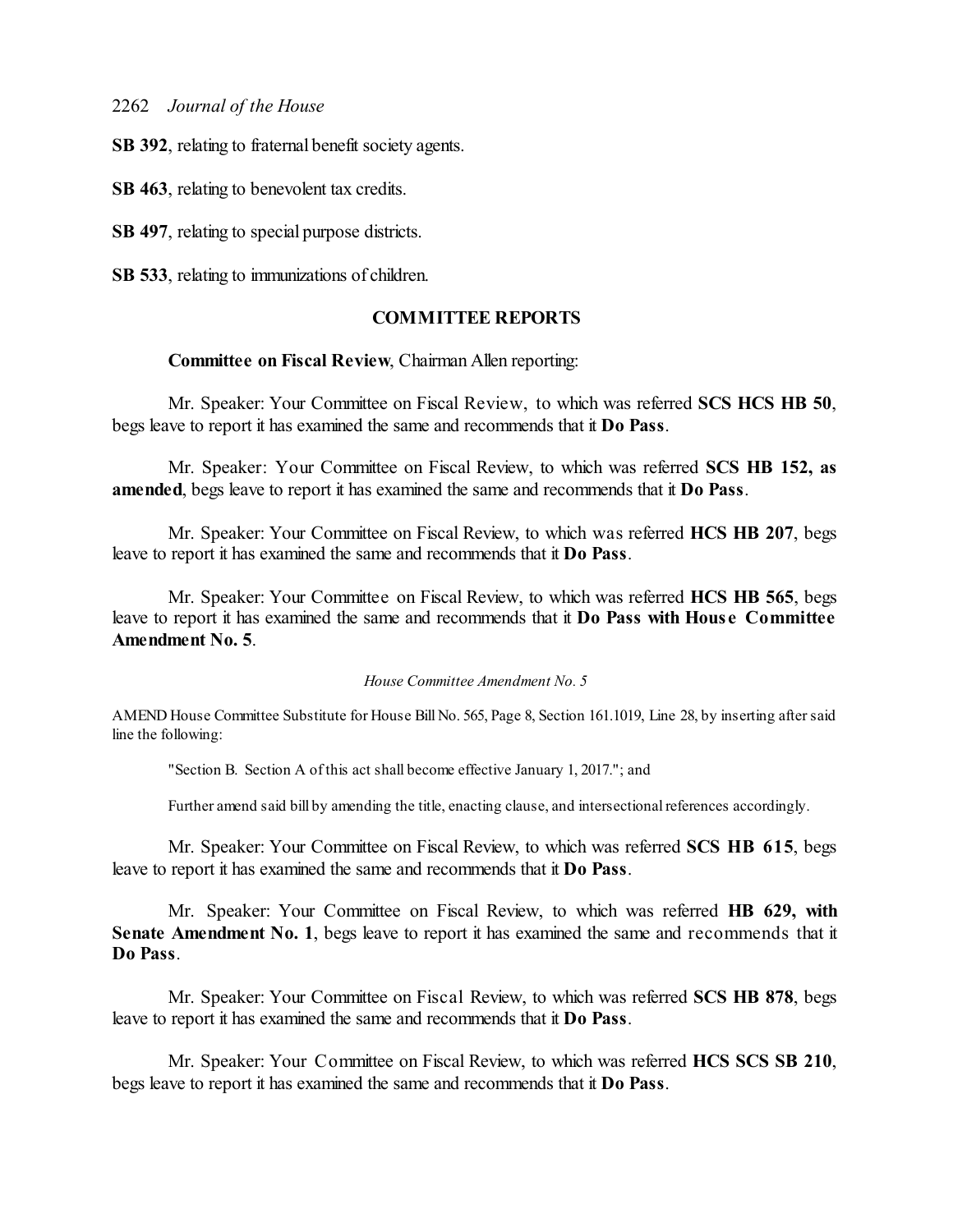Mr. Speaker: Your Committee on Fiscal Review, to which was referred **HCS SCS SB 341**, begs leave to report it has examined the same and recommends that it **Do Pass**.

# **MESSAGES FROM THE SENATE**

Mr. Speaker: I am instructed by the Senate to inform the House of Representatives that the President Pro Tem has appointed the following Conference Committee to act with a like committee from the House on **HCS SB 254, as amended**.

Senators: Kraus, Brown, Dixon, Holsman and Nasheed

Mr. Speaker: I am instructed by the Senate to inform the House of Representatives that the President Pro Tem has appointed the following Conference Committee to act with a like committee from the House on **HCS SCS SB 270, as amended**.

Senators: Nasheed, Schaaf, Wallingford, Onder and Keaveny

Mr. Speaker: I am instructed by the Senate to inform the House of Representatives that the President Pro Tem has appointed the following Conference Committee to act with a like committee from the House on **HCS SB 283, as amended**.

Senators: Kehoe, Wasson, Pearce, Keaveny and Schupp

Mr. Speaker: I am instructed by the Senate to inform the House of Representatives that the Senate refuses to concur in **House Amendment No. 1** and **House Amendment No. 2, as amended**, to **SB 446** and requests the House to recede from its position and failing to do so grant the Senate a conference thereon.

Mr. Speaker: I am instructed by the Senate to inform the House of Representatives that the President Pro Tem has appointed the following Conference Committee to act with a like committee from the House on **HCS SCS SB 473, as amended**.

Senators: Schaaf, Dixon, Hegeman, Keaveny and Holsman

# **THIRD READING OF HOUSE BILLS**

**HCS HB 513**, relating to business filing fees collected by the secretary of state, was taken up by Representative McCaherty.

Speaker Pro Tem Hoskins assumed the Chair.

Representative Richardson moved the previous question.

Which motion was adopted by the following vote: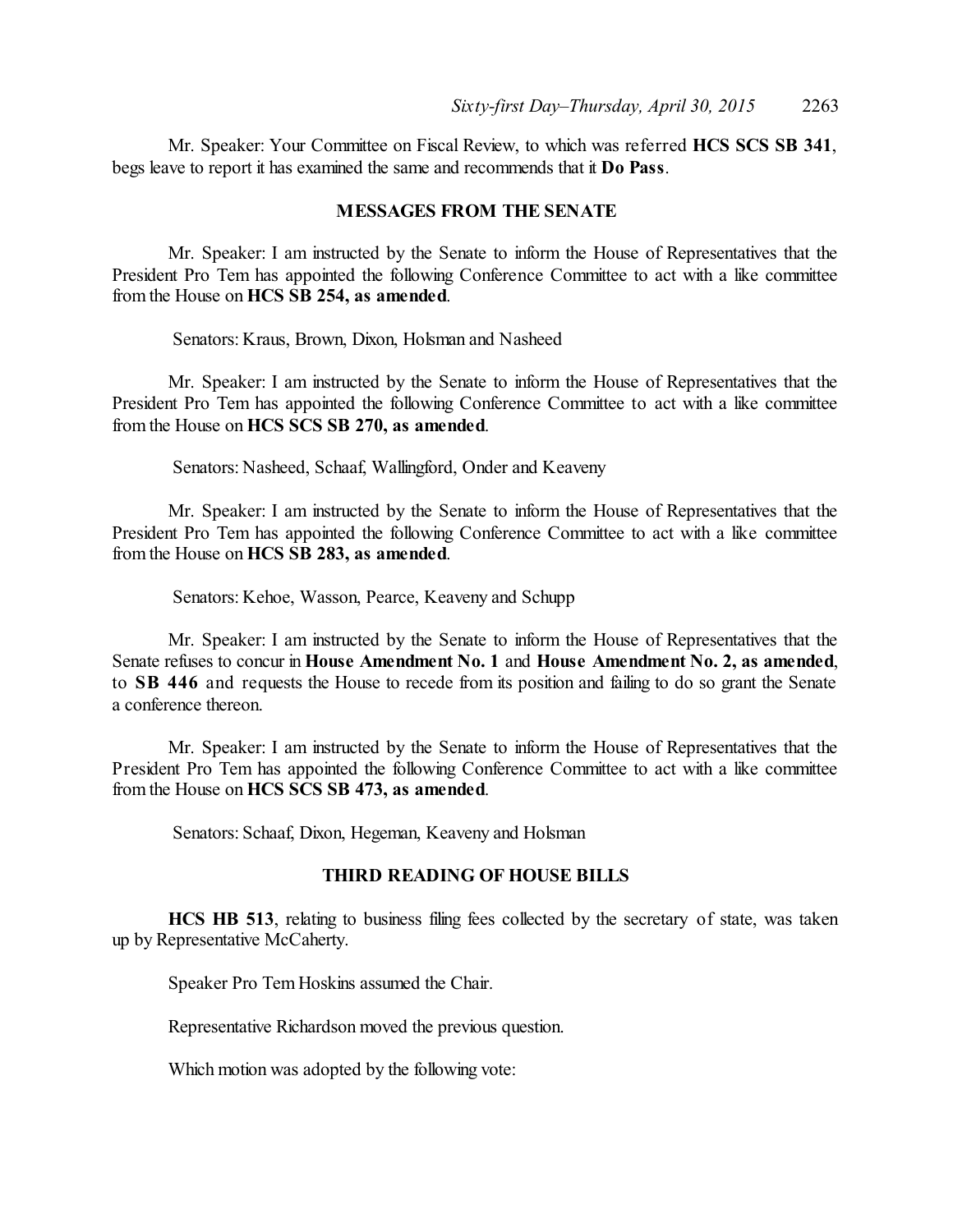### AYES: 101

| Alferman         | Allen         | Anderson             | Andrews         | Austin         |
|------------------|---------------|----------------------|-----------------|----------------|
| Bahr             | <b>Barnes</b> | Basye                | <b>Beard</b>    | Bernskoetter   |
| Berry            | <b>Black</b>  | Bondon               | <b>Brattin</b>  | Brown 57       |
| Brown 94         | Burlison      | Chipman              | Cierpiot        | Cookson        |
| Corlew           | Crawford      | Cross                | Curtman         | Dugger         |
| Eggleston        | Engler        | English              | Entlicher       | Fitzpatrick    |
| Fitzwater 144    | Fitzwater 49  | Flanigan             | Fraker          | Franklin       |
| Gannon           | Gosen         | Haahr                | Haefner         | Hansen         |
| Higdon           | Hill          | Hinson               | Hoskins         | Hough          |
| Houghton         | Hubrecht      | Hurst                | Johnson         | Jones          |
| Justus           | Kelley        | Kidd                 | King            | Koenig         |
| Kolkmeyer        | Korman        | Lair                 | Lant            | Lauer          |
| Leara            | Love          | Lynch                | <b>Marshall</b> | <b>Mathews</b> |
| McCaherty        | McGaugh       | Messenger            | Miller          | Moon           |
| Morris           | Muntzel       | Neely                | Phillips        | Pietzman       |
| Pike             | Pogue         | Redmon               | Reiboldt        | Remole         |
| Rhoads           | Richardson    | Roden                | Roeber          | Rone           |
| Ross             | Rowland       | Ruth                 | Shaul           | Shull          |
| Shumake          | Solon         | Sommer               | Spencer         | Taylor         |
| Vescovo          | Walker        | White                | Wiemann         | Wilson         |
| Zerr             |               |                      |                 |                |
| <b>NOES: 038</b> |               |                      |                 |                |
| Adams            | Anders        | Arthur               | <b>Burns</b>    | <b>Butler</b>  |
| Carpenter        | Conway 10     | Curtis               | Ellington       | Green          |
| Harris           | Hubbard       | Hummel               | Kendrick        | Kirkton        |
| Kratky           | LaFaver       | L <sub>avender</sub> | May             | McCann Beatty  |
| McCreery         | McDonald      | <b>McManus</b>       | McNeil          | Meredith       |
| Mims             | Mitten        | Montecillo           | Morgan          | Newman         |
| Norr             | Otto          | Pace                 | Peters          | Rizzo          |
| Runions          | Smith         | Walton Gray          |                 |                |
| PRESENT: 000     |               |                      |                 |                |

### ABSENT WITH LEAVE: 023

| Colona   | Conway 104   | Cornejo     | Davis          | Dogan     |
|----------|--------------|-------------|----------------|-----------|
| Dohrman  | Dunn         | Frederick   | Gardner        | Hicks     |
| Keeney   | Lichtenegger | McDaniel    | <b>Nichols</b> | Parkinson |
| Pfautsch | Pierson      | Rehder      | Rowden         | Swan      |
| Webber   | Wood         | Mr. Speaker |                |           |

### VACANCIES: 001

# On motion of Representative McCaherty, **HCS HB 513** was read the third time and passed by the following vote:

| Alferman     | Allen    | Anderson      | Andrews    | Arthur         |
|--------------|----------|---------------|------------|----------------|
| Austin       | Bahr     | <b>Barnes</b> | Basye      | Beard          |
| Bernskoetter | Berry    | Black         | Bondon     | <b>Brattin</b> |
| Brown 57     | Brown 94 | Burlison      | Bums       | Butler         |
| Carpenter    | Chipman  | Conway 10     | Conway 104 | Cookson        |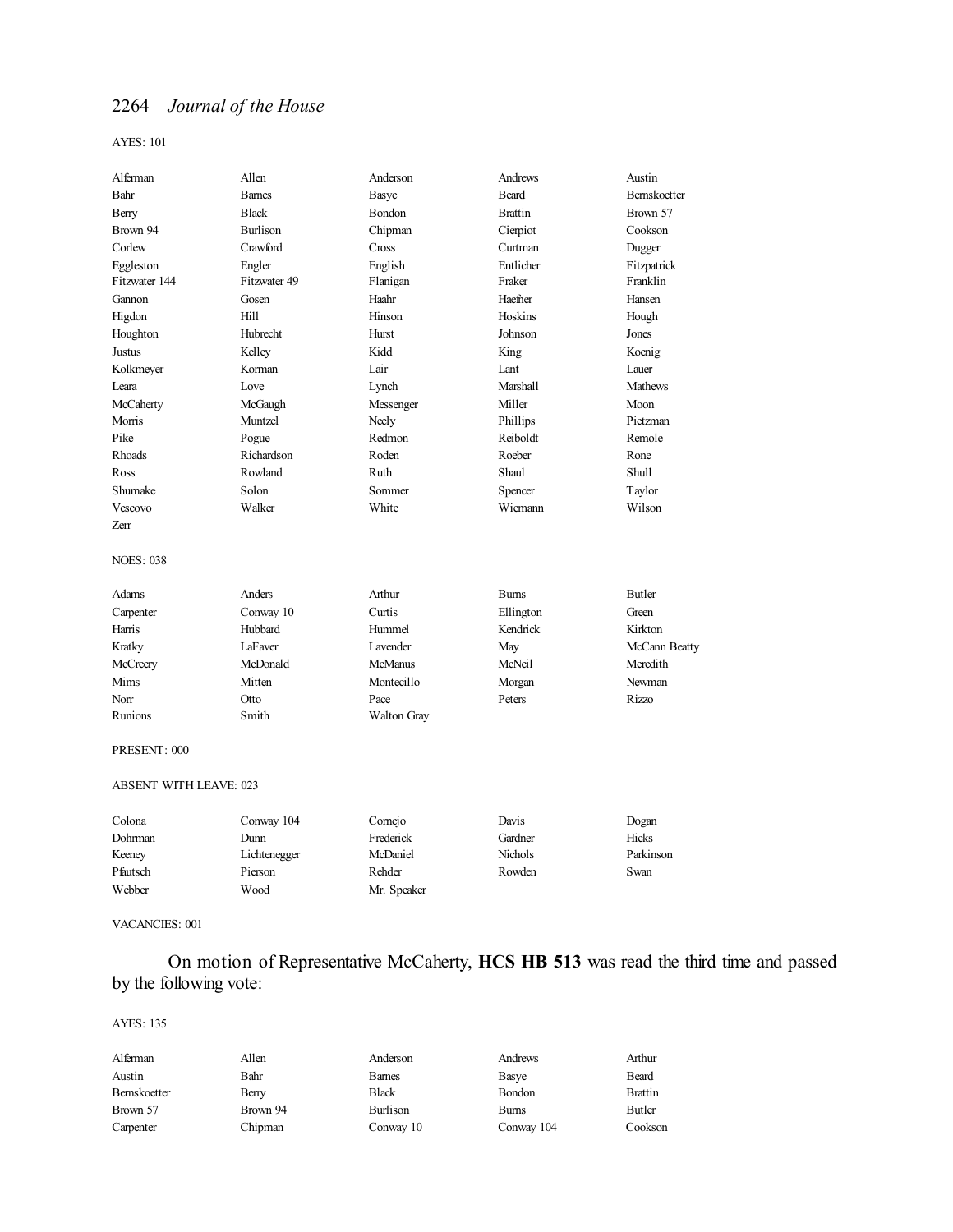# *Sixty-first Day–Thursday, April 30, 2015* 2265

| Corlew                        | Crawford       | Cross           | Curtis          | Curtman       |
|-------------------------------|----------------|-----------------|-----------------|---------------|
| Davis                         | Dugger         | Eggleston       | Ellington       | Engler        |
| English                       | Entlicher      | Fitzpatrick     | Fitzwater 144   | Fitzwater 49  |
| Fraker                        | Franklin       | Frederick       | Gannon          | Gosen         |
| Green                         | Haahr          | Haefner         | Hansen          | Harris        |
| Hicks                         | Higdon         | Hill            | Hinson          | Hoskins       |
| Hough                         | Houghton       | Hubbard         | <b>Hubrecht</b> | Hummel        |
| Hurst                         | Johnson        | Jones           | <b>Justus</b>   | Kelley        |
| Kendrick                      | Kidd           | King            | Kirkton         | Koenig        |
| Kolkmeyer                     | Korman         | Kratky          | LaFaver         | Lair          |
| Lant                          | Lauer          | <b>Lavender</b> | Leara           | Love          |
| Lynch                         | Marshall       | <b>Mathews</b>  | May             | McCaherty     |
| McCann Beatty                 | McDonald       | McGaugh         | <b>McManus</b>  | Messenger     |
| Mims                          | Moon           | Morgan          | Morris          | Muntzel       |
| Neely                         | <b>Nichols</b> | Otto            | Pace            | Parkinson     |
| Peters                        | Pfautsch       | Phillips        | Pierson         | Pietzman      |
| Pike                          | Redmon         | Reiboldt        | Remole          | <b>Rhoads</b> |
| Richardson                    | Rizzo          | Roden           | Roeber          | Rone          |
| Ross                          | Rowland        | Runions         | Ruth            | Shaul         |
| Shull                         | Shumake        | Smith           | Solon           | Sommer        |
| Spencer                       | Swan           | Taylor          | <b>Vescovo</b>  | Walker        |
| Walton Gray                   | White          | Wiemann         | Wilson          | Zerr          |
| <b>NOES: 010</b>              |                |                 |                 |               |
| Adams                         | Anders         | McCreery        | McNeil          | Meredith      |
| Mitten                        | Montecillo     | Newman          | Norr            | Pogue         |
| PRESENT: 000                  |                |                 |                 |               |
| <b>ABSENT WITH LEAVE: 017</b> |                |                 |                 |               |
| Cierpiot                      | Colona         | Cornejo         | Dogan           | Dohrman       |
| Dunn                          | Flanigan       | Gardner         | Keeney          | Lichtenegger  |
| McDaniel                      | Miller         | Rehder          | Rowden          | Webber        |
| Wood                          | Mr. Speaker    |                 |                 |               |

VACANCIES: 001

Speaker Pro Tem Hoskins declared the bill passed.

**HCS HB 565, with House Committee Amendment No. 5**, relating to the establishment of the Missouri Course Access Program, was taken up by Representative Spencer.

On motion of Representative Allen, **House Committee Amendment No. 5** was adopted.

Representative Richardson moved the previous question.

Which motion was adopted by the following vote:

| Alferman | Allen         | Anderson | Andrews  | Austin       |
|----------|---------------|----------|----------|--------------|
| Bahr     | <b>Barnes</b> | Basye    | Beard    | Bernskoetter |
| Berry    | <b>Black</b>  | Bondon   | Brown 57 | Brown 94     |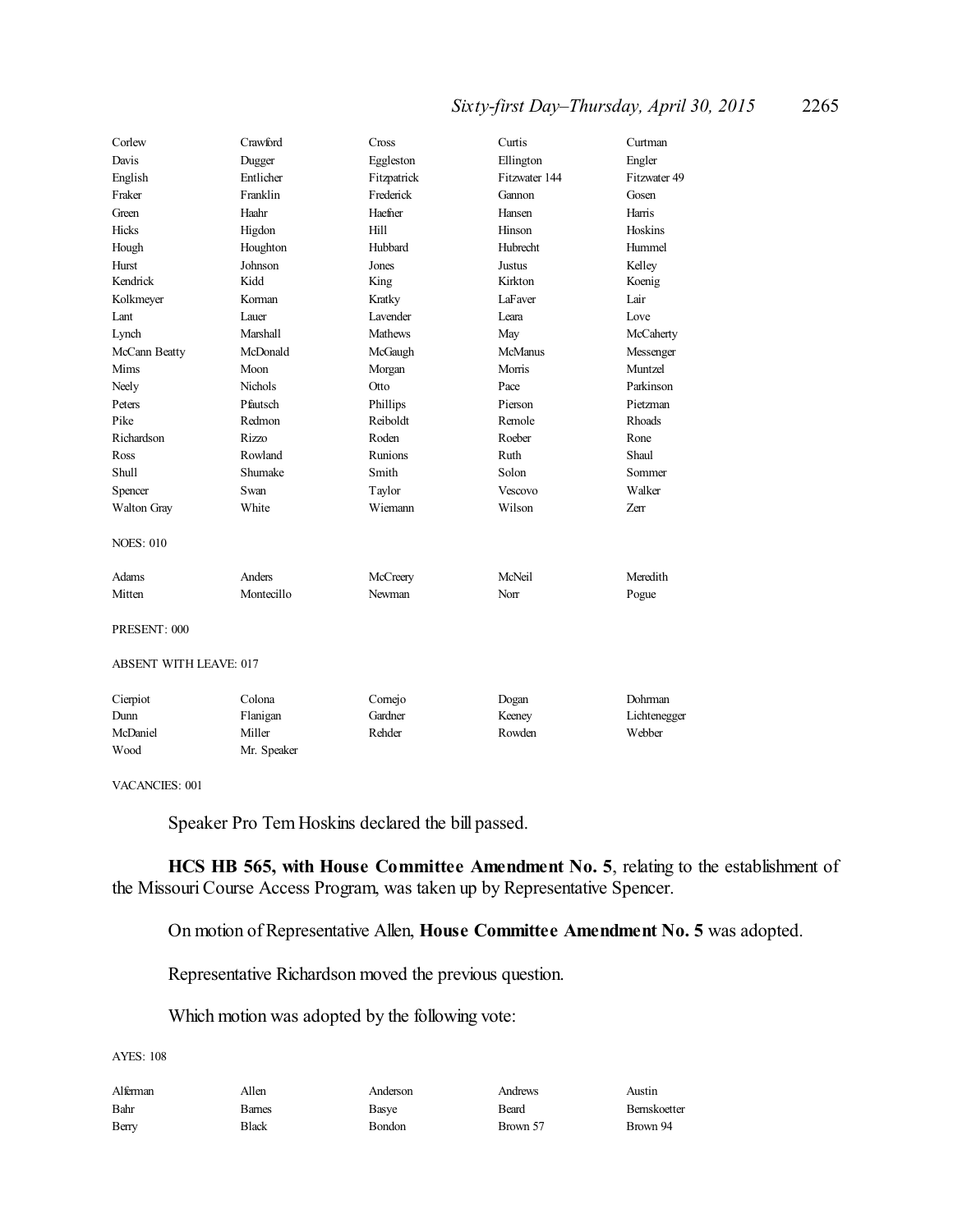| <b>Burlison</b>  | Chipman         | Cierpiot      | Conway 104     | Cookson        |
|------------------|-----------------|---------------|----------------|----------------|
| Corlew           | Cornejo         | Crawford      | Cross          | Davis          |
| Dohrman          | Dugger          | Eggleston     | Engler         | English        |
| Entlicher        | Fitzpatrick     | Fitzwater 144 | Fitzwater 49   | Fraker         |
| Franklin         | Frederick       | Gannon        | Gosen          | Haahr          |
| Haefner          | Hansen          | Hicks         | Higdon         | Hill           |
| Hinson           | Hoskins         | Hough         | Houghton       | Hubrecht       |
| Hurst            | Johnson         | Jones         | Justus         | Keeney         |
| Kelley           | Kidd            | King          | Koenig         | Kolkmeyer      |
| Korman           | Lair            | Lant          | Lauer          | Leara          |
| Love             | Lynch           | Marshall      | <b>Mathews</b> | McCaherty      |
| McGaugh          | Messenger       | Miller        | Moon           | Morris         |
| Muntzel          | Neely           | Parkinson     | Pfautsch       | Phillips       |
| Pietzman         | Pike            | Pogue         | Redmon         | Rehder         |
| Reiboldt         | Remole          | Rhoads        | Roden          | Roeber         |
| Rone             | <b>Ross</b>     | Rowland       | Ruth           | Shaul          |
| <b>Shull</b>     | Shumake         | Solon         | Sommer         | Spencer        |
| Swan             | Taylor          | Vescovo       | Walker         | White          |
| Wiemann          | Wilson          | Wood          |                |                |
| <b>NOES: 039</b> |                 |               |                |                |
| Adams            | Anders          | Arthur        | <b>Burns</b>   | <b>Butler</b>  |
| Carpenter        | Conway 10       | Ellington     | Green          | Harris         |
| Hubbard          | Hummel          | Kendrick      | Kirkton        | Kratky         |
| LaFaver          | <b>Lavender</b> | May           | McCann Beatty  | McCreery       |
| McDonald         | <b>McManus</b>  | McNeil        | Meredith       | Mims           |
| Mitten           | Montecillo      | Morgan        | Newman         | <b>Nichols</b> |
| Norr             | Otto            | Pace          | Peters         | Pierson        |
| <b>Rizzo</b>     | Runions         | Smith         | Walton Gray    |                |
|                  |                 |               |                |                |

PRESENT: 000

### ABSENT WITH LEAVE: 015

| <b>Brattin</b> | `olona   | Curtis  | . \urtman    | Dogan       |
|----------------|----------|---------|--------------|-------------|
| Dunn           | Flanigan | Gardner | Lichtenegger | McDaniel    |
| Richardson     | Rowden   | Webber  | Zerr         | Mr. Speaker |

#### VACANCIES: 001

On motion of Representative Spencer, **HCS HB 565, as amended**, was read the third time and passed by the following vote:

| Alferman  | Allen         | Anderson      | Andrews      | Austin              |
|-----------|---------------|---------------|--------------|---------------------|
| Bahr      | <b>Barnes</b> | Basye         | Beard        | <b>Bernskoetter</b> |
| Berry     | <b>Black</b>  | Bondon        | Brown 57     | Brown 94            |
| Burlison  | Chipman       | Cierpiot      | Conway 104   | Cookson             |
| Corlew    | Comejo        | Crawford      | Curtis       | Curtman             |
| Davis     | Dohrman       | Dugger        | Eggleston    | Engler              |
| Entlicher | Fitzpatrick   | Fitzwater 144 | Fitzwater 49 | Fraker              |
| Franklin  | Frederick     | Gannon        | Gosen        | Haahr               |
| Haefner   | Hansen        | Harris        | Hicks        | Higdon              |
| Hill      | Hinson        | Hoskins       | Hough        | Houghton            |
| Hubrecht  | Hurst         | Johnson       | Jones        | Justus              |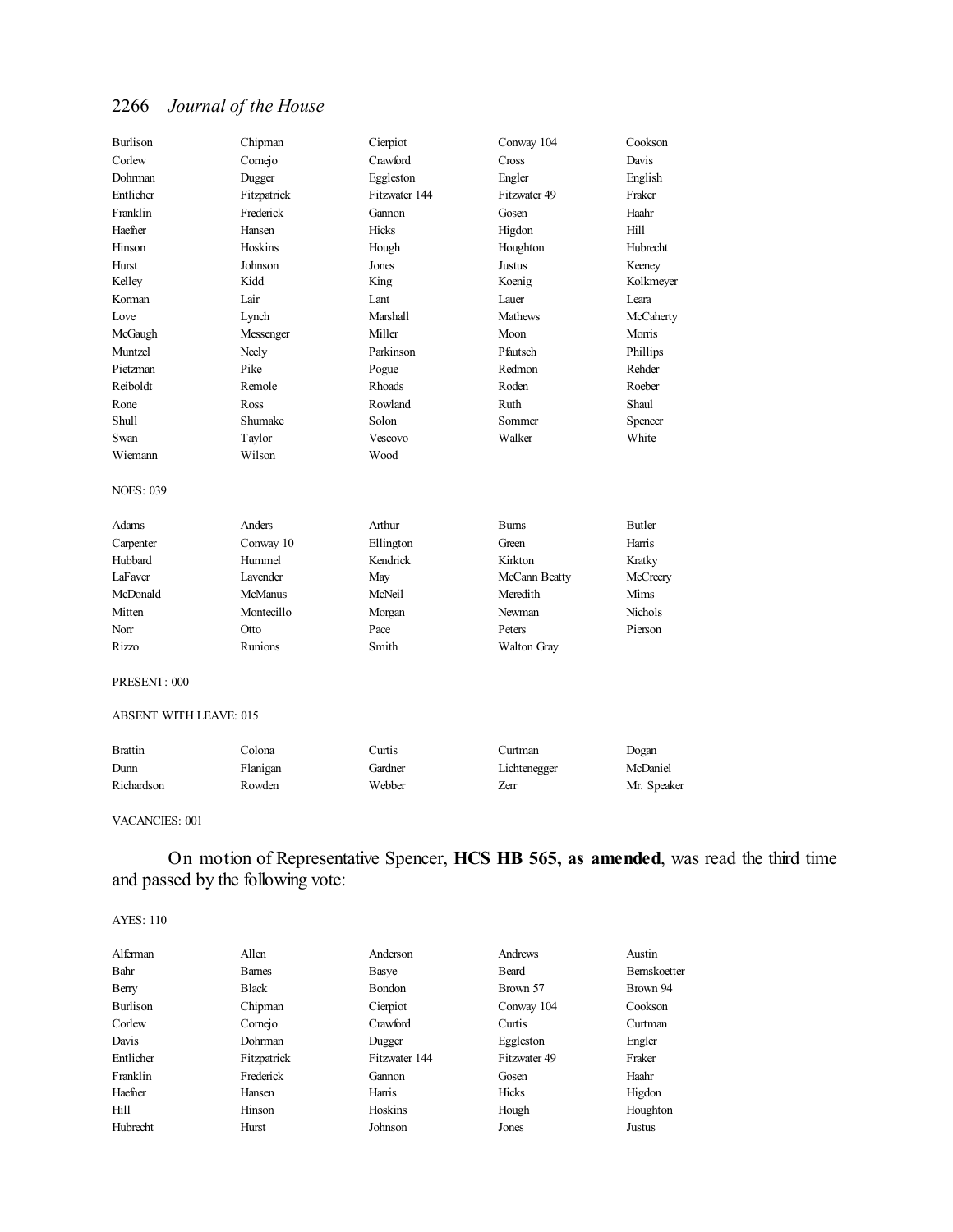# *Sixty-first Day–Thursday, April 30, 2015* 2267

| Keeney                        | Kelley         | Kidd         | King          | Koenig         |
|-------------------------------|----------------|--------------|---------------|----------------|
| Kolkmeyer                     | Korman         | LaFaver      | Lair          | Lant           |
| Lauer                         | I eara         | Love         | Lynch         | <b>Mathews</b> |
| McCaherty                     | McGaugh        | Messenger    | Miller        | Morris         |
| Muntzel                       | Neely          | Parkinson    | Pfautsch      | Phillips       |
| Pietzman                      | Pike           | Redmon       | Rehder        | Reiboldt       |
| Remole                        | <b>Rhoads</b>  | Richardson   | Roden         | Roeber         |
| Rone                          | Ross           | Rowden       | Rowland       | Ruth           |
| Shaul                         | <b>Shull</b>   | Shumake      | Solon         | Sommer         |
| Spencer                       | Swan           | Taylor       | Vescovo       | Walker         |
| White                         | Wiemann        | Wilson       | Wood          | Zerr           |
| <b>NOES: 040</b>              |                |              |               |                |
| Adams                         | Anders         | Arthur       | <b>Burns</b>  | <b>Butler</b>  |
| Carpenter                     | Conway 10      | Ellington    | English       | Green          |
| Hubbard                       | Hummel         | Kendrick     | Kirkton       | Kratky         |
| Lavender                      | Marshall       | May          | McCann Beatty | McCreery       |
| McDonald                      | <b>McManus</b> | McNeil       | Meredith      | Mims           |
| Mitten                        | Montecillo     | Moon         | Morgan        | Newman         |
| <b>Nichols</b>                | Norr           | Otto         | Pace          | Pierson        |
| Pogue                         | <b>Rizzo</b>   | Runions      | Smith         | Walton Gray    |
| PRESENT: 000                  |                |              |               |                |
| <b>ABSENT WITH LEAVE: 012</b> |                |              |               |                |
| <b>Brattin</b>                | Colona         | Cross        | Dogan         | Dunn           |
| Flanigan                      | Gardner        | Lichtenegger | McDaniel      | Peters         |
| Webber                        | Mr. Speaker    |              |               |                |

VACANCIES: 001

Speaker Pro Tem Hoskins declared the bill passed.

**HB 824**, relating to water service, was taken up by Representative Korman.

On motion of Representative Korman, **HB 824** was read the third time and passed by the following vote:

| Adams    | Alferman            | Allen        | Anders        | Anderson     |
|----------|---------------------|--------------|---------------|--------------|
| Andrews  | Arthur              | Bahr         | <b>Barnes</b> | Basye        |
| Beard    | <b>Bernskoetter</b> | Berry        | <b>Black</b>  | Bondon       |
| Brown 57 | Brown 94            | Burlison     | <b>Bums</b>   | Carpenter    |
| Chipman  | Cierpiot            | Conway 10    | Conway 104    | Cookson      |
| Corlew   | Crawford            | <b>Cross</b> | Curtis        | Curtman      |
| Davis    | Dohrman             | Dugger       | Eggleston     | Engler       |
| English  | Entlicher           | Fitzpatrick  | Fitzwater 144 | Fitzwater 49 |
| Flanigan | Fraker              | Franklin     | Frederick     | Gannon       |
| Gosen    | Haahr               | Haefner      | Hansen        | Harris       |
| Hicks    | Higdon              | Hill         | Hinson        | Hoskins      |
| Hough    | Houghton            | Hubbard      | Hubrecht      | Hummel       |
| Hurst    | Johnson             | Jones        | Justus        | Keeney       |
| Kelley   | Kendrick            | Kidd         | King          | Koenig       |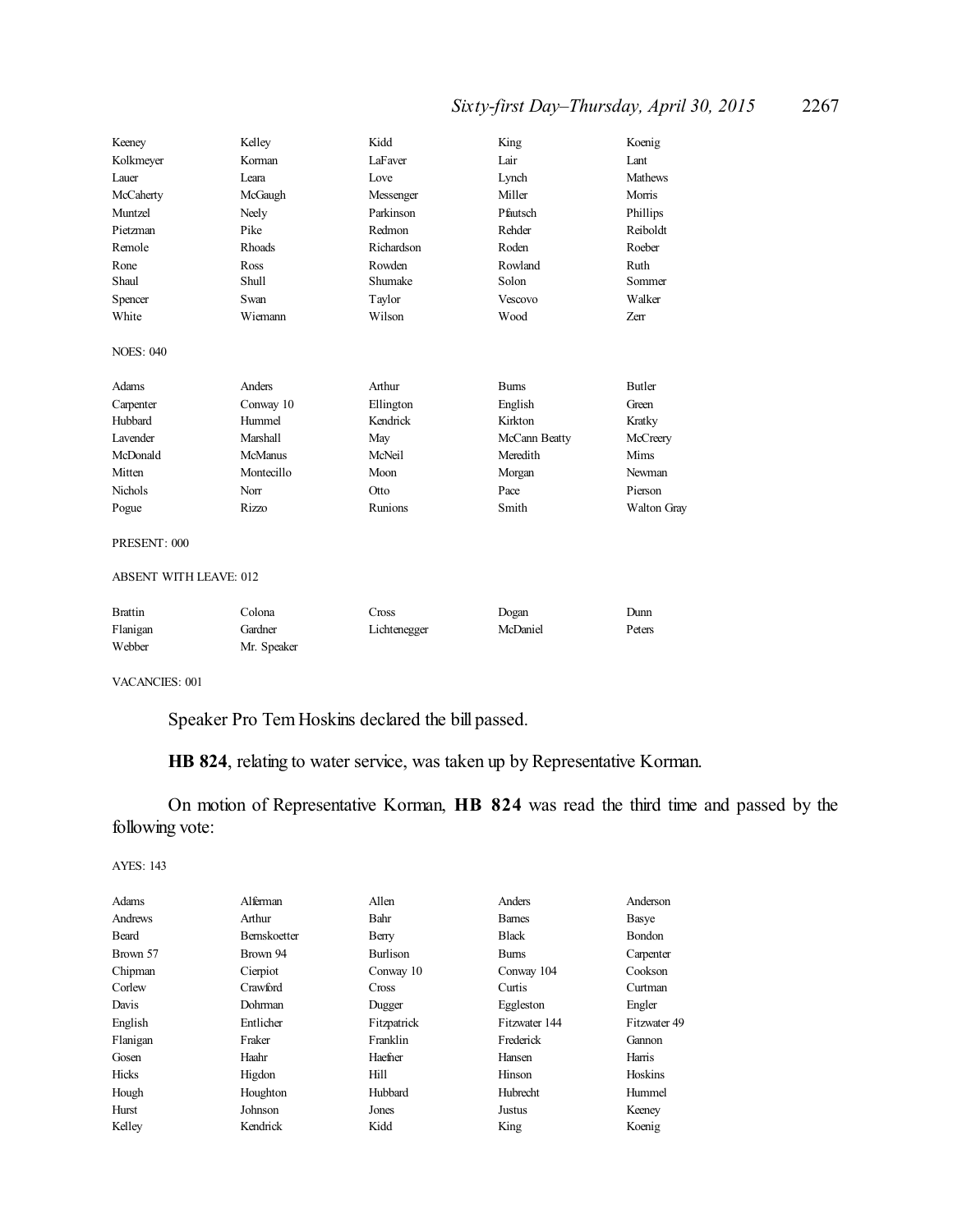| Kolkmeyer                     | Korman                    | LaFaver     | Lair          | Lant         |
|-------------------------------|---------------------------|-------------|---------------|--------------|
| Lauer                         | Lavender                  | Leara       | Love          | Lynch        |
| Marshall                      | May                       | McCaherty   | McCann Beatty | McCreery     |
| McDonald                      | McGaugh                   | McManus     | McNeil        | Meredith     |
| Messenger                     | Miller                    | Mims        | Mitten        | Moon         |
| Morgan                        | Morris                    | Muntzel     | Neely         | Newman       |
| Nichols                       | Norr                      | Otto        | Pace          | Parkinson    |
| Peters                        | Pfautsch                  | Phillips    | Pierson       | Pietzman     |
| Pike                          | Pogue                     | Redmon      | Rehder        | Reiboldt     |
| Remole                        | Rhoads                    | Richardson  | <b>Rizzo</b>  | Roden        |
| Roeber                        | Rone                      | Ross        | Rowden        | Rowland      |
| Ruth                          | Shaul                     | Shull       | Shumake       | Smith        |
| Solon                         | Sommer                    | Spencer     | Swan          | Taylor       |
| Vescovo                       | Walker                    | Walton Gray | White         | Wiemann      |
| Wilson                        | Wood                      | Zerr        |               |              |
| <b>NOES: 007</b>              |                           |             |               |              |
| Butler                        | Ellington                 | Green       | Kirkton       | Kratky       |
| Montecillo                    | Runions                   |             |               |              |
| PRESENT: 000                  |                           |             |               |              |
| <b>ABSENT WITH LEAVE: 012</b> |                           |             |               |              |
| $\lambda$ $\lambda$           | $\mathbf{r}$ $\mathbf{r}$ | $\sim$ 1    | $\sim$ $\sim$ | $\mathbf{r}$ |

| Austin | Brattin     | Colona       | Corneio        | Dogan    |
|--------|-------------|--------------|----------------|----------|
| Dunn   | Gardner     | Lichtenegger | <b>Mathews</b> | McDaniel |
| Webber | Mr. Speaker |              |                |          |

VACANCIES: 001

Speaker Pro Tem Hoskins declared the bill passed.

**HCS HB 122**, relating to firearms, was taken up by Representative McGaugh.

Representative Cierpiot moved the previous question.

Which motion was adopted by the following vote:

| Alferman     | Allen         | Anderson        | Andrews            | Austin          |
|--------------|---------------|-----------------|--------------------|-----------------|
| Bahr         | Basye         | Beard           | <b>Bemskoetter</b> | Berry           |
| <b>Black</b> | <b>Bondon</b> | Brown 57        | Brown 94           | <b>Burlison</b> |
| Chipman      | Conway 104    | Cookson         | Corlew             | Crawford        |
| <b>Cross</b> | Curtman       | Davis           | Dugger             | Eggleston       |
| Engler       | English       | Entlicher       | Fitzpatrick        | Fitzwater 144   |
| Fitzwater 49 | Franklin      | Frederick       | Gannon             | Gosen           |
| Haahr        | Haefner       | Hansen          | Hicks              | Higdon          |
| Hill         | Hinson        | Hoskins         | Hough              | Houghton        |
| Hubrecht     | Hurst         | Johnson         | Jones              | Justus          |
| Keeney       | Kelley        | Kidd            | King               | Kolkmeyer       |
| Korman       | Lair          | Lant            | Lauer              | Leara           |
| Love         | Lynch         | <b>Marshall</b> | McCaherty          | McGaugh         |
| Miller       | Moon          | Morris          | Muntzel            | Neely           |
| Parkinson    | Pfautsch      | Phillips        | Pike               | Pogue           |
| Redmon       | Reiboldt      | Remole          | Rhoads             | Richardson      |
|              |               |                 |                    |                 |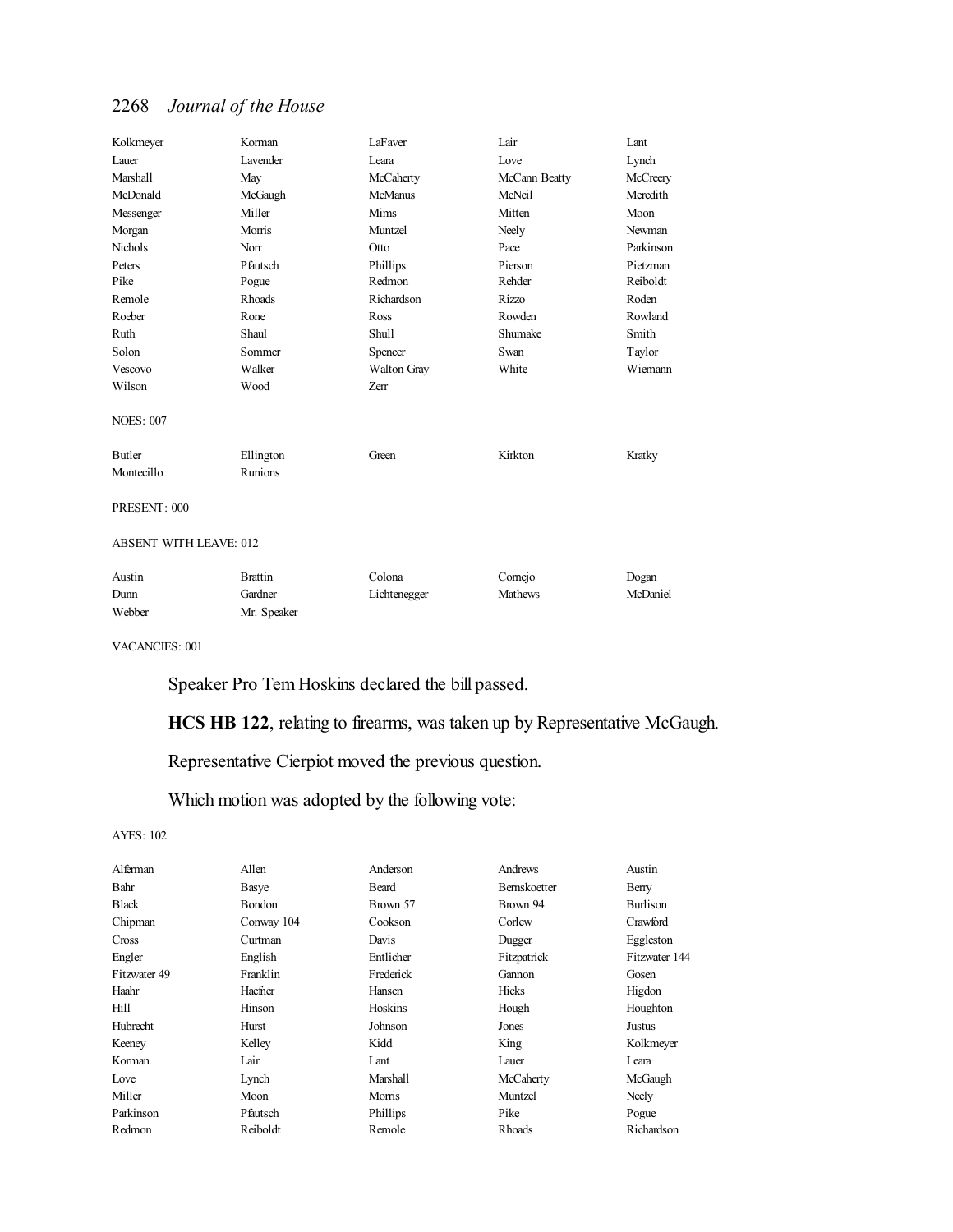# *Sixty-first Day–Thursday, April 30, 2015* 2269

| Roden                         | Roeber         | Rone           | Ross         | Rowden         |
|-------------------------------|----------------|----------------|--------------|----------------|
| Rowland                       | Ruth           | Shaul          | <b>Shull</b> | Shumake        |
| Solon                         | Sommer         | Spencer        | Swan         | Taylor         |
| Vescovo                       | Walker         | White          | Wiemann      | Wilson         |
| Wood                          | Zerr           |                |              |                |
| <b>NOES: 037</b>              |                |                |              |                |
| Adams                         | Anders         | Arthur         | <b>Burns</b> | <b>Butler</b>  |
| Carpenter                     | Conway 10      | Ellington      | Green        | Harris         |
| Hummel                        | Kendrick       | Kirkton        | Kratky       | LaFaver        |
| Lavender                      | May            | McCreery       | McDonald     | <b>McManus</b> |
| McNeil                        | Meredith       | Mims           | Mitten       | Montecillo     |
| Morgan                        | Newman         | <b>Nichols</b> | Norr         | Otto           |
| Pace                          | Peters         | Pierson        | Rizzo        | Runions        |
| Smith                         | Walton Gray    |                |              |                |
| PRESENT: 000                  |                |                |              |                |
| <b>ABSENT WITH LEAVE: 023</b> |                |                |              |                |
| <b>Barnes</b>                 | <b>Brattin</b> | Cierpiot       | Colona       | Comejo         |
| Curtis                        | Dogan          | Dohrman        | Dunn         | Flanigan       |
| Fraker                        | Gardner        | Hubbard        | Koenig       | Lichtenegger   |
| <b>Mathews</b>                | McCann Beatty  | McDaniel       | Messenger    | Pietzman       |
| Rehder                        | Webber         | Mr. Speaker    |              |                |

# VACANCIES: 001

# On motion of Representative McGaugh, **HCS HB 122** was read the third time and passed by the following vote:

| Alferman            | Allen           | Anders        | Anderson      | Andrews       |
|---------------------|-----------------|---------------|---------------|---------------|
| Austin              | Bahr            | <b>Barnes</b> | Basye         | Beard         |
| <b>Bernskoetter</b> | Berry           | <b>Black</b>  | Bondon        | Brown 57      |
| Brown 94            | <b>Burlison</b> | Chipman       | Cierpiot      | Conway 10     |
| Conway 104          | Cookson         | Corlew        | Crawford      | Cross         |
| Curtman             | Davis           | Dugger        | Eggleston     | Ellington     |
| Engler              | English         | Entlicher     | Fitzpatrick   | Fitzwater 144 |
| Fitzwater 49        | Franklin        | Frederick     | Gannon        | Gosen         |
| Haahr               | Haefner         | Hansen        | Harris        | Hicks         |
| Higdon              | Hill            | Hinson        | Hoskins       | Hough         |
| Houghton            | Hubrecht        | Hurst         | Johnson       | Jones         |
| Justus              | Keeney          | Kelley        | Kidd          | King          |
| Koenig              | Kolkmeyer       | Korman        | Lair          | Lant          |
| Lauer               | Leara           | Love          | Lynch         | Marshall      |
| McCaherty           | McGaugh         | Messenger     | Miller        | Montecillo    |
| Moon                | Morris          | Muntzel       | Neely         | Parkinson     |
| Pfautsch            | Phillips        | Pike          | Pogue         | Redmon        |
| Rehder              | Reiboldt        | Remole        | <b>Rhoads</b> | Richardson    |
| Roden               | Roeber          | Rone          | Ross          | Rowden        |
| Rowland             | Ruth            | Shaul         | Shull         | Shumake       |
| Solon               | Sommer          | Spencer       | Swan          | Taylor        |
| Vescovo             | Walker          | White         | Wiemann       | Wilson        |
| Wood                | Zerr            |               |               |               |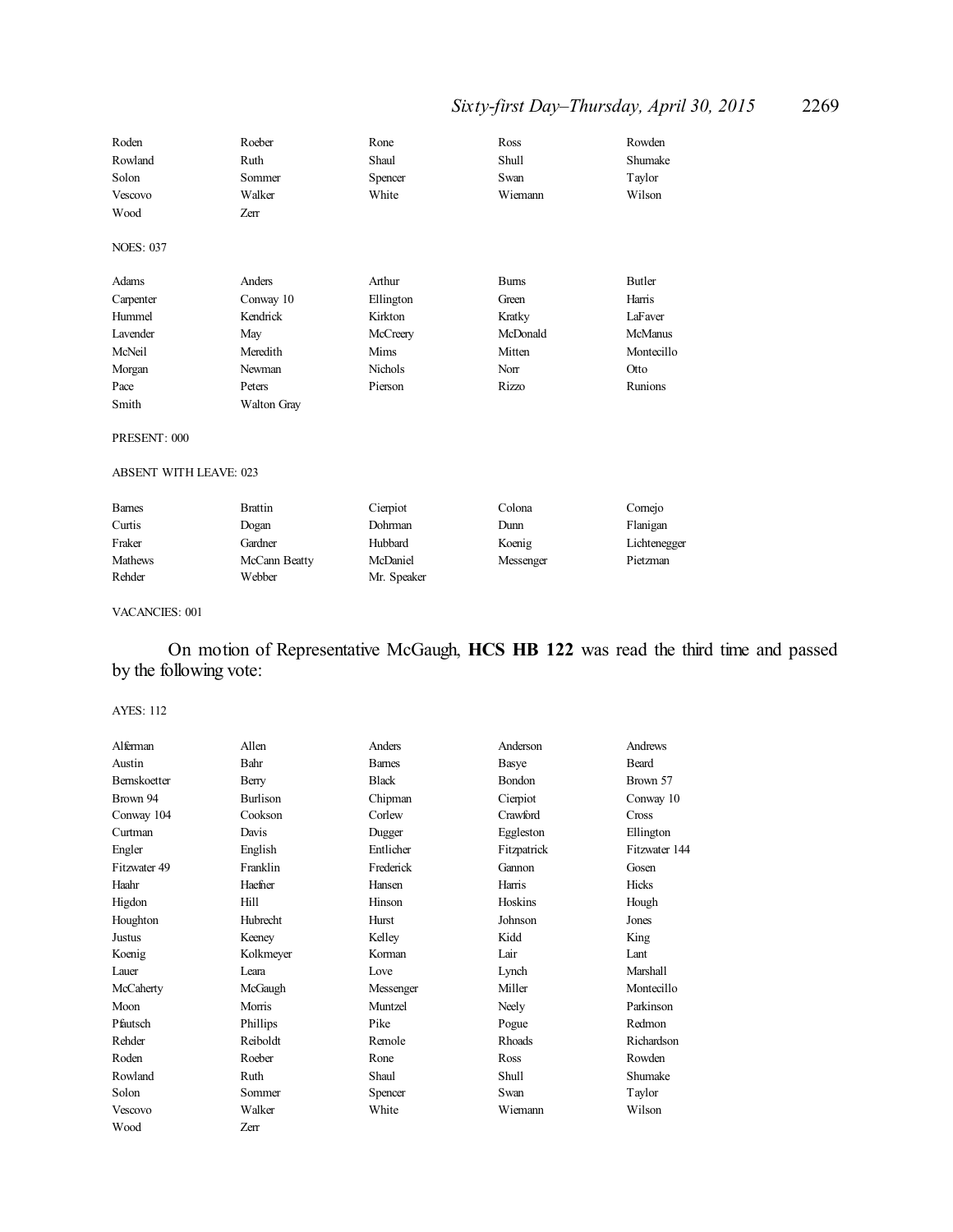NOES: 034

| Adams                         | Arthur   | <b>Bums</b>    | Butler             | Carpenter      |
|-------------------------------|----------|----------------|--------------------|----------------|
| Curtis                        | Green    | Hummel         | Kendrick           | Kirkton        |
| Kratky                        | LaFaver  | Lavender       | May                | McCann Beatty  |
| McCreery                      | McDonald | <b>McManus</b> | McNeil             | Meredith       |
| Mims                          | Mitten   | Morgan         | Newman             | <b>Nichols</b> |
| Norr                          | Otto     | Pace           | Peters             | Pierson        |
| Rizzo                         | Runions  | Smith          | <b>Walton Gray</b> |                |
| PRESENT: 000                  |          |                |                    |                |
| <b>ABSENT WITH LEAVE: 016</b> |          |                |                    |                |
| <b>Brattin</b>                | Colona   | Cornejo        | Dogan              | Dohrman        |
| Dunn                          | Flanigan | Fraker         | Gardner            | Hubbard        |
| Lichtenegger                  | Mathews  | McDaniel       | Pietzman           | Webber         |
| Mr. Speaker                   |          |                |                    |                |

VACANCIES: 001

Speaker Pro Tem Hoskins declared the bill passed.

**HCS HB 479**, relating to agricultural data collection, was taken up by Representative Houghton.

On motion of Representative Houghton, **HCS HB 479** was read the third time and passed by the following vote:

| Alferman        | Allen         | Anderson      | Andrews         | Austin              |
|-----------------|---------------|---------------|-----------------|---------------------|
| Bahr            | <b>Barnes</b> | Basye         | <b>Beard</b>    | <b>Bernskoetter</b> |
| Berry           | <b>Black</b>  | <b>Bondon</b> | Brown 57        | Brown 94            |
| <b>Burlison</b> | Chipman       | Cierpiot      | Conway 104      | Cookson             |
|                 |               |               |                 |                     |
| Corlew          | Comejo        | Crawford      | Cross           | Curtman             |
| Davis           | Dugger        | Eggleston     | Engler          | English             |
| Entlicher       | Fitzpatrick   | Fitzwater 144 | Fitzwater 49    | Fraker              |
| Franklin        | Frederick     | Gannon        | Gosen           | Haahr               |
| Haefner         | Hansen        | Hicks         | Higdon          | Hill                |
| Hoskins         | Hough         | Houghton      | <b>Hubrecht</b> | Hurst               |
| Johnson         | Justus        | Keeney        | Kelley          | Kidd                |
| King            | Koenig        | Kolkmeyer     | Korman          | Lair                |
| Lant            | Lauer         | I eara        | Love            | Lynch               |
| Marshall        | McGaugh       | Messenger     | Miller          | Moon                |
| Muntzel         | Neely         | Parkinson     | Pfautsch        | Phillips            |
| Pierson         | Pietzman      | Pike          | Pogue           | Redmon              |
| Rehder          | Reiboldt      | Remole        | <b>Rhoads</b>   | Richardson          |
| Roden           | Roeber        | Rone          | Ross            | Rowden              |
| Rowland         | Ruth          | Shaul         | Shull           | Shumake             |
| Solon           | Sommer        | Spencer       | Swan            | Taylor              |
| Vescovo         | Walker        | White         | Wiemann         | Wilson              |
| Wood            | <b>Zerr</b>   |               |                 |                     |
|                 |               |               |                 |                     |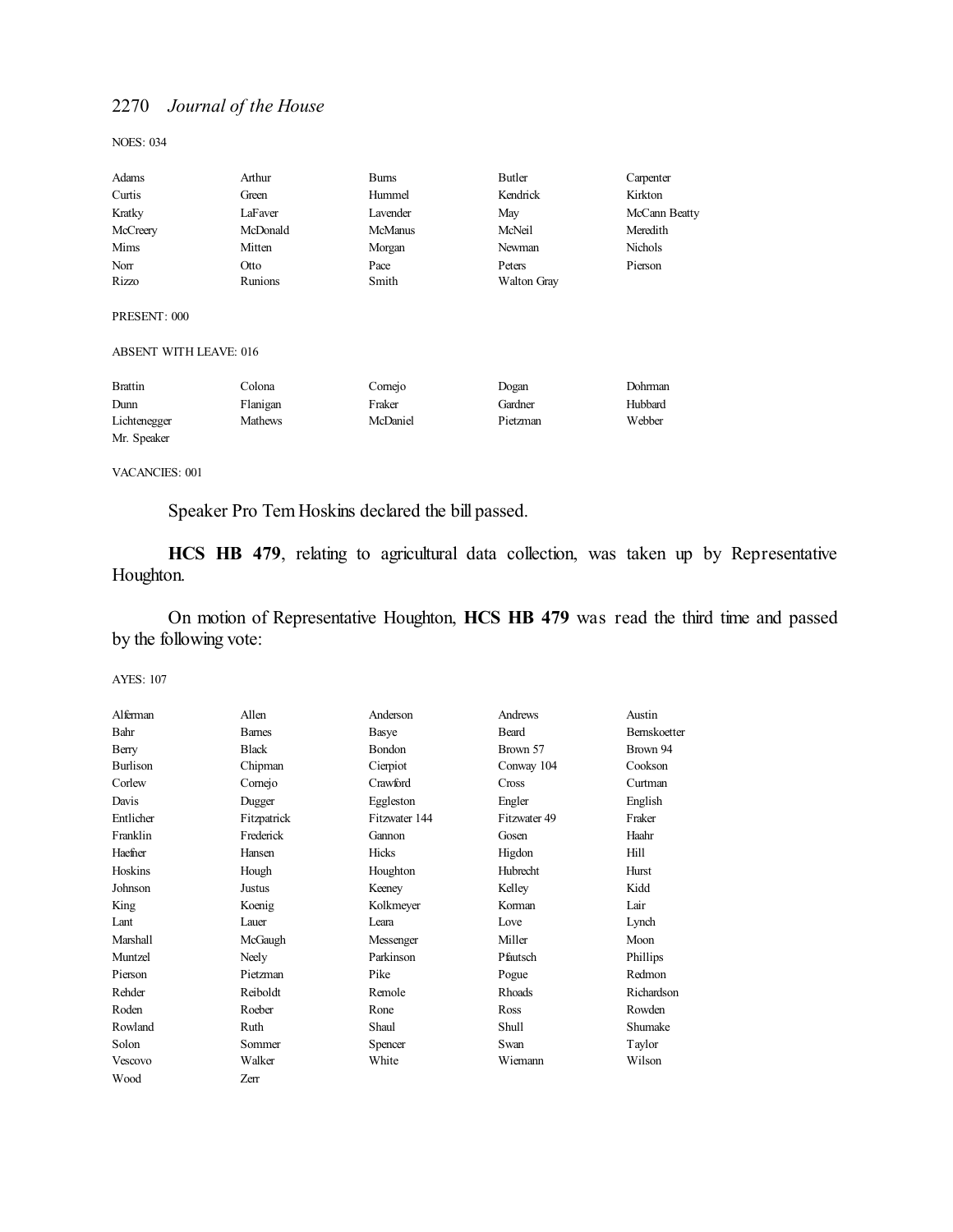# *Sixty-first Day–Thursday, April 30, 2015* 2271

| Adams                         | Anders         | Arthur         | <b>Burns</b> | Butler        |
|-------------------------------|----------------|----------------|--------------|---------------|
| Carpenter                     | Conway 10      | Curtis         | Ellington    | Green         |
| Harris                        | Hummel         | Kendrick       | Kirkton      | Kratky        |
| LaFaver                       | Lavender       | May            | McCaherty    | McCann Beatty |
| McCreery                      | McDonald       | <b>McManus</b> | McNeil       | Meredith      |
| Mims                          | Mitten         | Montecillo     | Morgan       | Morris        |
| Newman                        | <b>Nichols</b> | Norr           | Otto         | Pace          |
| Peters                        | Rizzo          | Runions        | Smith        | Walton Gray   |
| PRESENT: 000                  |                |                |              |               |
| <b>ABSENT WITH LEAVE: 015</b> |                |                |              |               |
| <b>Brattin</b>                | Colona         | Dogan          | Dohrman      | Dunn          |
| Flanigan                      | Gardner        | Hinson         | Hubbard      | Jones         |
| Lichtenegger                  | <b>Mathews</b> | McDaniel       | Webber       | Mr. Speaker   |

NOES: 040

VACANCIES: 001

Speaker Pro Tem Hoskins declared the bill passed.

**HB 612**, relating to correctional facilities, was taken up by Representative Fitzwater (144).

On motion of Representative Fitzwater (144), **HB 612** was read the third time and passed by the following vote:

| Adams     | Alferman       | Allen           | Anders       | Anderson       |
|-----------|----------------|-----------------|--------------|----------------|
| Andrews   | Arthur         | Bahr            | <b>Bames</b> | Basye          |
| Beard     | Bernskoetter   | Berry           | <b>Black</b> | Bondon         |
| Brown 57  | Brown 94       | <b>Burlison</b> | <b>Bums</b>  | Chipman        |
| Cierpiot  | Conway 10      | Conway 104      | Cookson      | Corlew         |
| Comejo    | Crawford       | Cross           | Curtman      | Davis          |
| Dohrman   | Dugger         | Eggleston       | Engler       | English        |
| Entlicher | Fitzpatrick    | Fitzwater 144   | Fitzwater 49 | Fraker         |
| Franklin  | Frederick      | Gannon          | Green        | Haahr          |
| Haefner   | Hansen         | Harris          | Hicks        | Higdon         |
| Hill      | Hoskins        | Hough           | Houghton     | Hubrecht       |
| Hummel    | Hurst          | Johnson         | Justus       | Keeney         |
| Kelley    | Kendrick       | Kidd            | King         | Koenig         |
| Kolkmeyer | Korman         | Kratky          | LaFaver      | Lair           |
| Lant      | Lauer          | Lavender        | Leara        | Love           |
| Lynch     | <b>Mathews</b> | McCaherty       | McCreery     | McDonald       |
| McGaugh   | <b>McManus</b> | Messenger       | Miller       | Montecillo     |
| Moon      | Morris         | Muntzel         | Neely        | <b>Nichols</b> |
| Norr      | Otto           | Parkinson       | Pfautsch     | Phillips       |
| Pietzman  | Pike           | Rehder          | Reiboldt     | Remole         |
| Rhoads    | Richardson     | Roden           | Roeber       | Rone           |
| Ross      | Rowden         | Rowland         | Runions      | Ruth           |
| Shaul     | Shull          | Shumake         | Solon        | Sommer         |
| Swan      | Taylor         | Vescovo         | Walker       | White          |
| Wiemann   | Wilson         | Wood            | Zerr         |                |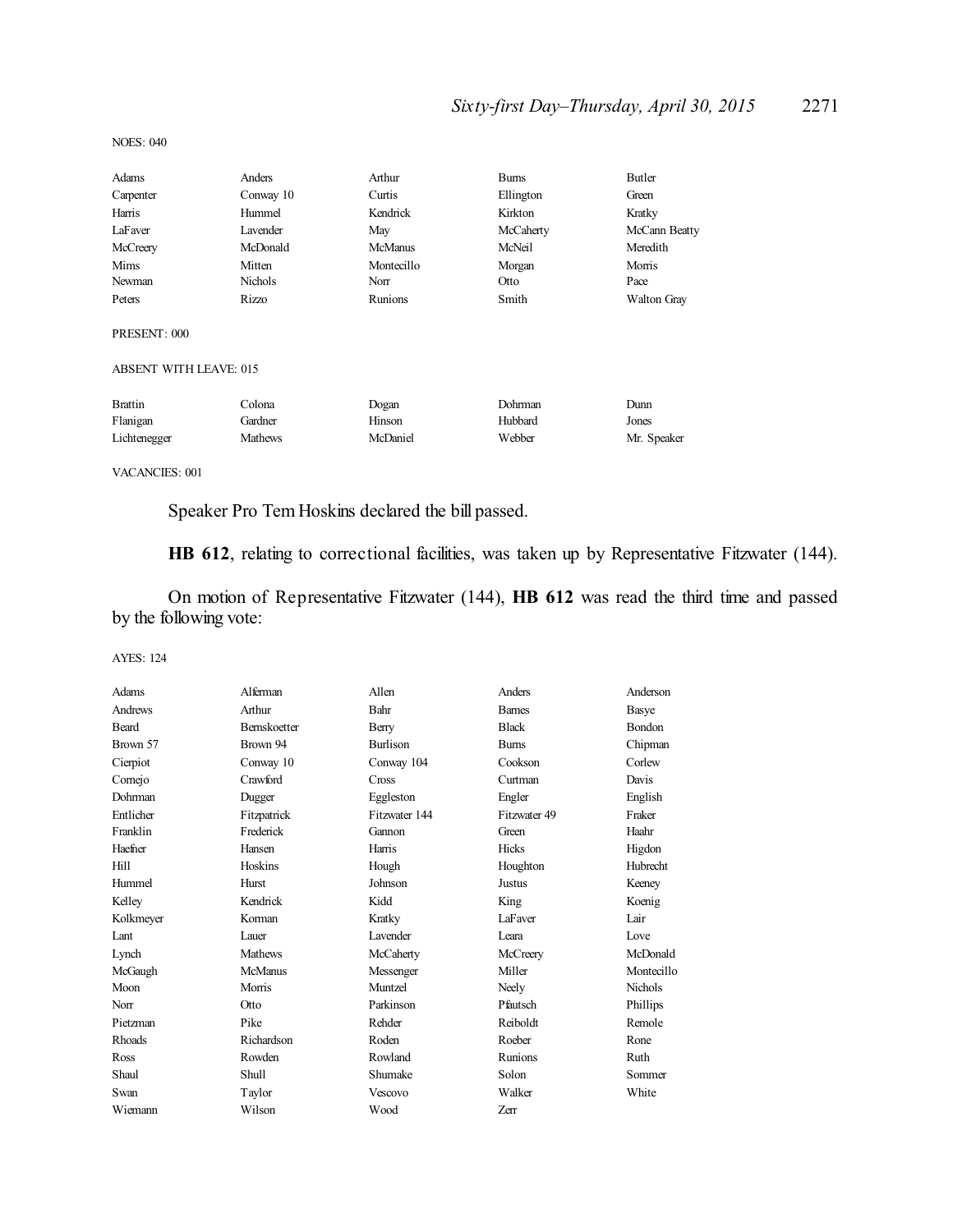NOES: 020

| Butler                                        | Carpenter      | Curtis        | Ellington | Kirkton            |
|-----------------------------------------------|----------------|---------------|-----------|--------------------|
| Marshall                                      | May            | McCann Beatty | McNeil    | Meredith           |
| Mims                                          | Mitten         | Morgan        | Newman    | Pace               |
| Peters                                        | Pogue          | Rizzo         | Smith     | <b>Walton Gray</b> |
| PRESENT: 000<br><b>ABSENT WITH LEAVE: 018</b> |                |               |           |                    |
| Austin                                        | <b>Brattin</b> | Colona        | Dogan     | Dunn               |
| Flanigan                                      | Gardner        | Gosen         | Hinson    | Hubbard            |
| Jones                                         | Lichtenegger   | McDaniel      | Pierson   | Redmon             |
| Spencer                                       | Webber         | Mr. Speaker   |           |                    |
|                                               |                |               |           |                    |

VACANCIES: 001

Speaker Pro Tem Hoskins declared the bill passed.

**HCS HB 530**, relating to emergency services, was taken up by Representative Roden.

On motion of Representative Roden, **HCS HB 530** was read the third time and passed by the following vote:

| Adams          | Alferman            | Allen           | Anders         | Anderson      |
|----------------|---------------------|-----------------|----------------|---------------|
| Andrews        | Arthur              | Austin          | Bahr           | Basye         |
| Beard          | <b>Bernskoetter</b> | Berry           | <b>Black</b>   | <b>Bondon</b> |
| Brown 57       | Brown 94            | Burlison        | <b>Bums</b>    | Butler        |
| Carpenter      | Chipman             | Cierpiot        | Conway 10      | Conway 104    |
| Cookson        | Corlew              | Comejo          | Crawford       | Cross         |
| Curtman        | Davis               | Dohrman         | Dugger         | Eggleston     |
| Ellington      | Engler              | English         | Entlicher      | Fitzpatrick   |
| Fitzwater 144  | Fitzwater 49        | Fraker          | Franklin       | Frederick     |
| Gannon         | Gosen               | Green           | Haahr          | Haefner       |
| Hansen         | Harris              | Hicks           | Higdon         | Hill          |
| Hoskins        | Hough               | Houghton        | Hubrecht       | Hummel        |
| Hurst          | Johnson             | Jones           | <b>Justus</b>  | Keeney        |
| Kelley         | Kendrick            | King            | Kirkton        | Koenig        |
| Kolkmeyer      | Korman              | Kratky          | LaFaver        | Lair          |
| Lant           | Lauer               | <b>Lavender</b> | Leara          | Love          |
| Lynch          | <b>Mathews</b>      | May             | McCaherty      | McCann Beatty |
| McCreery       | McDonald            | McGaugh         | <b>McManus</b> | Meredith      |
| Messenger      | Miller              | <b>Mims</b>     | Montecillo     | Moon          |
| Morgan         | Morris              | Muntzel         | Neely          | Newman        |
| <b>Nichols</b> | Norr                | Otto            | Pace           | Parkinson     |
| Peters         | Pfautsch            | Phillips        | Pierson        | Pietzman      |
| Pike           | Redmon              | Reiboldt        | Remole         | <b>Rhoads</b> |
| Richardson     | <b>Rizzo</b>        | Roden           | Roeber         | Rone          |
| Ross           | Rowland             | Runions         | Ruth           | Shaul         |
| <b>Shull</b>   | Shumake             | Smith           | Solon          | Sommer        |
| Spencer        | Swan                | Taylor          | Vescovo        | Walker        |
| Walton Gray    | White               | Wiemann         | Wilson         | Wood          |
| Zerr           |                     |                 |                |               |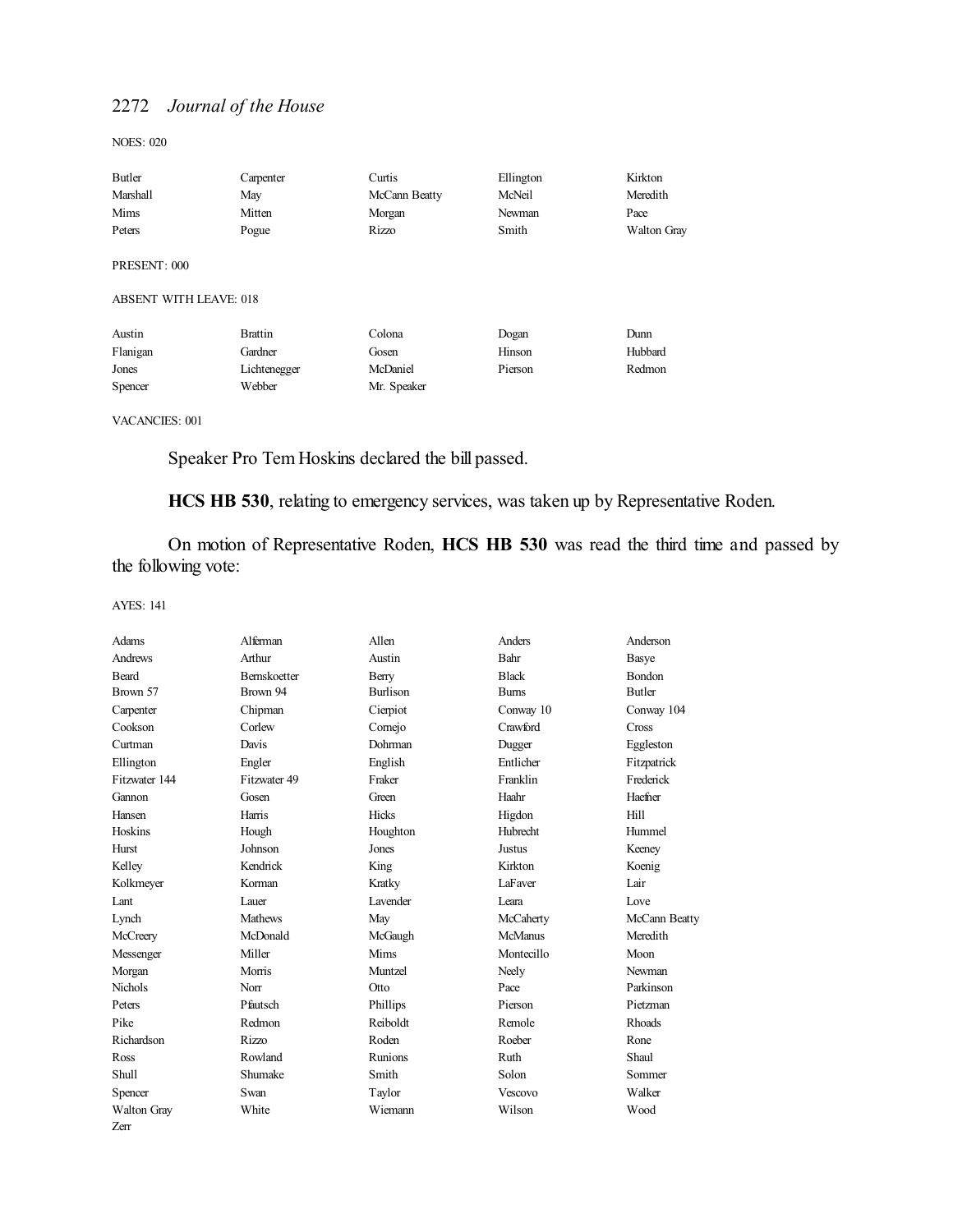#### NOES: 004

| Curtis                        | Marshall       | McNeil | Pogue   |        |
|-------------------------------|----------------|--------|---------|--------|
| PRESENT: 000                  |                |        |         |        |
| <b>ABSENT WITH LEAVE: 017</b> |                |        |         |        |
| <b>Barnes</b>                 | <b>Brattin</b> | Colona | Dogan   | Dunn   |
| Flanigan                      | Gardner        | Hinson | Hubbard | Kidd   |
| Lichtenegger                  | McDaniel       | Mitten | Rehder  | Rowden |
| Webber                        | Mr. Speaker    |        |         |        |
|                               |                |        |         |        |

VACANCIES: 001

Speaker Pro Tem Hoskins declared the bill passed.

**HB 1054**, relating to school funding, was taken up by Representative Spencer.

Representative Richardson moved the previous question.

Which motion was adopted by the following vote:

| Allen          | Anderson      | Andrews      | Austin              |
|----------------|---------------|--------------|---------------------|
| <b>Barnes</b>  |               | Beard        | <b>Bernskoetter</b> |
| <b>Black</b>   | <b>Bondon</b> | Brown 57     | Brown 94            |
| Chipman        | Cierpiot      | Conway 104   | Cookson             |
| Cornejo        | Crawford      | Cross        | Curtman             |
| Dogan          | Dohrman       | Dugger       | Eggleston           |
| Entlicher      | Fitzpatrick   | Fitzwater 49 | Flanigan            |
| Franklin       | Frederick     | Gannon       | Gosen               |
| Haefner        | Hansen        | Hicks        | Higdon              |
| Hoskins        | Hough         | Houghton     | Hubrecht            |
| Johnson        | Jones         | Justus       | Keeney              |
| Kidd           | King          | Koenig       | Kolkmeyer           |
| Lair           | Lant          | Lauer        | Leara               |
| Lynch          | Marshall      | McCaherty    | McGaugh             |
| Miller         | Moon          | Morris       | Muntzel             |
| Parkinson      | Pfautsch      | Phillips     | Pietzman            |
| Pogue          | Rehder        | Reiboldt     | Remole              |
| Richardson     | Roden         | Roeber       | Rone                |
| Rowden         | Rowland       | Ruth         | Shaul               |
| Shumake        | Solon         | Sommer       | Spencer             |
| Taylor         | Vescovo       | Walker       | White               |
| Wilson         | Wood          | Zerr         | Mr. Speaker         |
|                |               |              |                     |
| Anders         | Arthur        | <b>Burns</b> | <b>Butler</b>       |
| Conway 10      | Curtis        | Ellington    | Harris              |
| Kendrick       | Kirkton       | Kratky       | LaFaver             |
| May            | McCann Beatty | McDonald     | McManus             |
| Meredith       | Mims          | Mitten       | Montecillo          |
| <b>Nichols</b> | Norr          | Otto         | Pace                |
|                |               | Basye        |                     |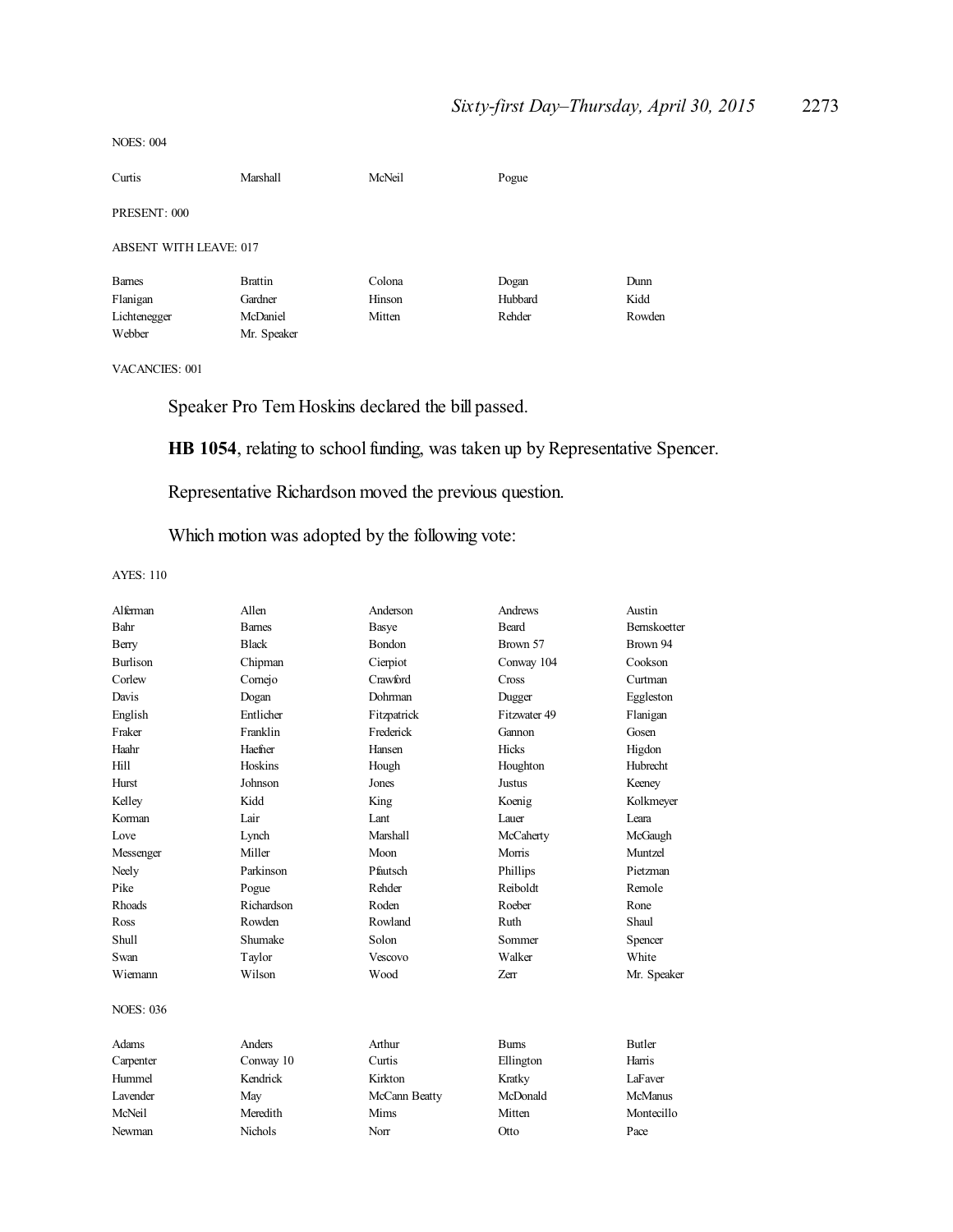| Peters<br><b>Walton Gray</b> | Pierson  | Rizzo    | <b>Runions</b> | Smith         |
|------------------------------|----------|----------|----------------|---------------|
| PRESENT: 000                 |          |          |                |               |
| ABSENT WITH LEAVE: 016       |          |          |                |               |
| <b>Brattin</b>               | Colona   | Dunn     | Engler         | Fitzwater 144 |
| Gardner                      | Green    | Hinson   | Hubbard        | Lichtenegger  |
| <b>Mathews</b>               | McCreery | McDaniel | Morgan         | Redmon        |
| Webber                       |          |          |                |               |

# VACANCIES: 001

On motion of Representative Spencer, **HB 1054** was read the third time and passed by the following vote:

### AYES: 111

| Alferman         | Allen         | Anderson     | <b>Andrews</b>  | Austin         |
|------------------|---------------|--------------|-----------------|----------------|
| Bahr             | <b>Barnes</b> | <b>Basye</b> | <b>Beard</b>    | Bernskoetter   |
| Berry            | <b>Black</b>  | Bondon       | Brown 57        | Brown 94       |
| <b>Burlison</b>  | Chipman       | Cierpiot     | Conway 104      | Cookson        |
| Corlew           | Cornejo       | Crawford     | Cross           | Curtis         |
| Curtman          | Davis         | Dogan        | Dohrman         | Dugger         |
| Eggleston        | Engler        | Entlicher    | Fitzpatrick     | Fitzwater 144  |
| Fitzwater 49     | Flanigan      | Fraker       | Franklin        | Frederick      |
| Gosen            | Haahr         | Haefner      | Hansen          | Hicks          |
| Higdon           | Hill          | Hoskins      | Hough           | Houghton       |
| Hubrecht         | Hurst         | Johnson      | Jones           | <b>Justus</b>  |
| Keeney           | Kelley        | Kidd         | King            | Koenig         |
| Kolkmeyer        | Korman        | Lair         | Lant            | Lauer          |
| Leara            | Love          | Lynch        | <b>Marshall</b> | <b>Mathews</b> |
| McCaherty        | McGaugh       | Messenger    | Miller          | Moon           |
| Morris           | Muntzel       | Neely        | Parkinson       | Phillips       |
| Pietzman         | Pike          | Redmon       | Rehder          | Reiboldt       |
| Remole           | <b>Rhoads</b> | Richardson   | Roden           | Roeber         |
| Rone             | Ross          | Rowden       | Rowland         | Ruth           |
| Shaul            | Shull         | Shumake      | Solon           | Sommer         |
| Spencer          | Swan          | Taylor       | Vescovo         | Walker         |
| White            | Wiemann       | Wilson       | Wood            | Zerr           |
| Mr. Speaker      |               |              |                 |                |
| <b>NOES: 040</b> |               |              |                 |                |
| Adams            | Anders        | Arthur       | <b>Burns</b>    | <b>Butler</b>  |
| Carpenter        | Conway 10     | Ellington    | English         | Gannon         |
| Green            | Harris        | Hummel       | Kendrick        | Kirkton        |
| Kratky           | LaFaver       | May          | McCann Beatty   | McDonald       |
| <b>McManus</b>   | McNeil        | Meredith     | Mims            | Mitten         |
| Montecillo       | Morgan        | Newman       | <b>Nichols</b>  | Norr           |
| Otto             | Pace          | Peters       | Pfautsch        | Pierson        |
| Pogue            | <b>Rizzo</b>  | Runions      | Smith           | Walton Gray    |

PRESENT: 000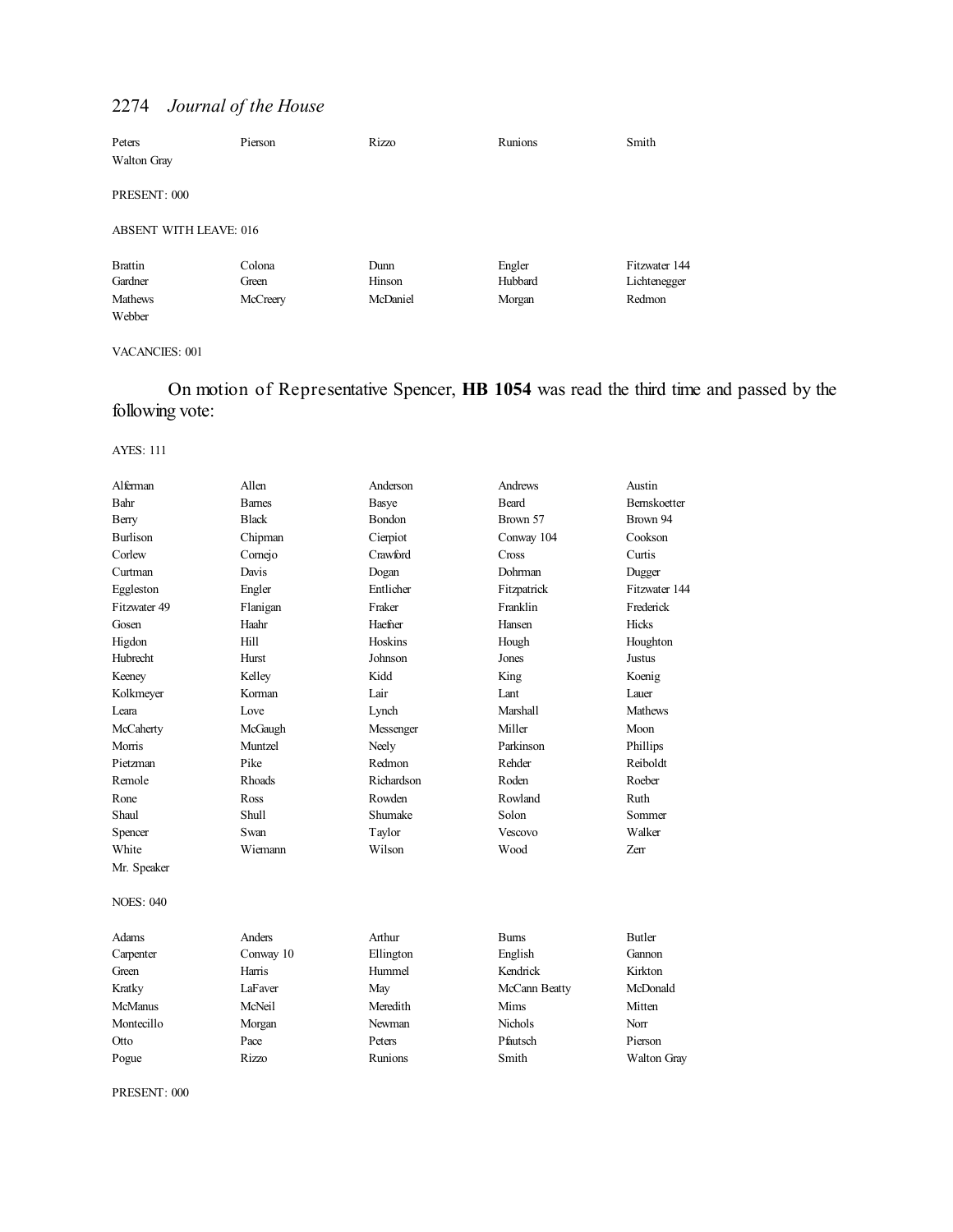ABSENT WITH LEAVE: 011

| <b>Brattin</b> | Colona   | Dunn         | Gardner  | Hinson   |
|----------------|----------|--------------|----------|----------|
| Hubbard        | Lavender | Lichtenegger | McCreery | McDaniel |
| Webber         |          |              |          |          |

VACANCIES: 001

Speaker Pro Tem Hoskins declared the bill passed.

**HCS HB 1044**, relating to the circuit court of Jackson County, was taken up by Representative Corlew.

Representative Richardson moved the previous question.

Which motion was adopted by the following vote:

AYES: 106

| Alferman         | Allen         | Anderson      | Andrews        | Austin              |
|------------------|---------------|---------------|----------------|---------------------|
| Bahr             | <b>Barnes</b> | Basye         | <b>Beard</b>   | <b>Bernskoetter</b> |
| Berry            | <b>Black</b>  | <b>Bondon</b> | Brown 57       | Brown 94            |
| Burlison         | Chipman       | Cierpiot      | Conway 104     | Cookson             |
| Corlew           | Crawford      | Cross         | Curtman        | Davis               |
| Dogan            | Dohrman       | Dugger        | Eggleston      | Engler              |
| English          | Entlicher     | Fitzpatrick   | Fitzwater 144  | Fitzwater 49        |
| Fraker           | Franklin      | Frederick     | Gannon         | Gosen               |
| Haahr            | Haefner       | Hansen        | Higdon         | Hill                |
| Hoskins          | Houghton      | Hubrecht      | Hurst          | Johnson             |
| Justus           | Keeney        | Kelley        | Kidd           | King                |
| Koenig           | Kolkmeyer     | Korman        | Lair           | Lant                |
| Lauer            | Leara         | Love          | Lynch          | <b>Marshall</b>     |
| Mathews          | McCaherty     | McGaugh       | Messenger      | Miller              |
| Moon             | Morris        | Muntzel       | Neely          | Parkinson           |
| Pfautsch         | Phillips      | Pietzman      | Pike           | Pogue               |
| Redmon           | Rehder        | Reiboldt      | Remole         | <b>Rhoads</b>       |
| Richardson       | Roden         | Roeber        | Rone           | Ross                |
| Rowden           | Rowland       | Ruth          | Shaul          | Shull               |
| Shumake          | Solon         | Sommer        | Swan           | Taylor              |
| Vescovo          | Walker        | Wiemann       | Wilson         | Wood                |
| Zerr             |               |               |                |                     |
| <b>NOES: 036</b> |               |               |                |                     |
| Adams            | Anders        | Arthur        | <b>Burns</b>   | <b>Butler</b>       |
| Conway 10        | Curtis        | Ellington     | Green          | Harris              |
| Hummel           | Kendrick      | Kirkton       | LaFaver        | <b>Lavender</b>     |
| May              | McCann Beatty | McDonald      | <b>McManus</b> | McNeil              |
| Meredith         | Mims          | Montecillo    | Morgan         | Newman              |
| <b>Nichols</b>   | Norr          | Otto          | Pace           | Peters              |
| Pierson          | <b>Rizzo</b>  | Runions       | Smith          | Walton Gray         |
| Webber           |               |               |                |                     |

PRESENT: 000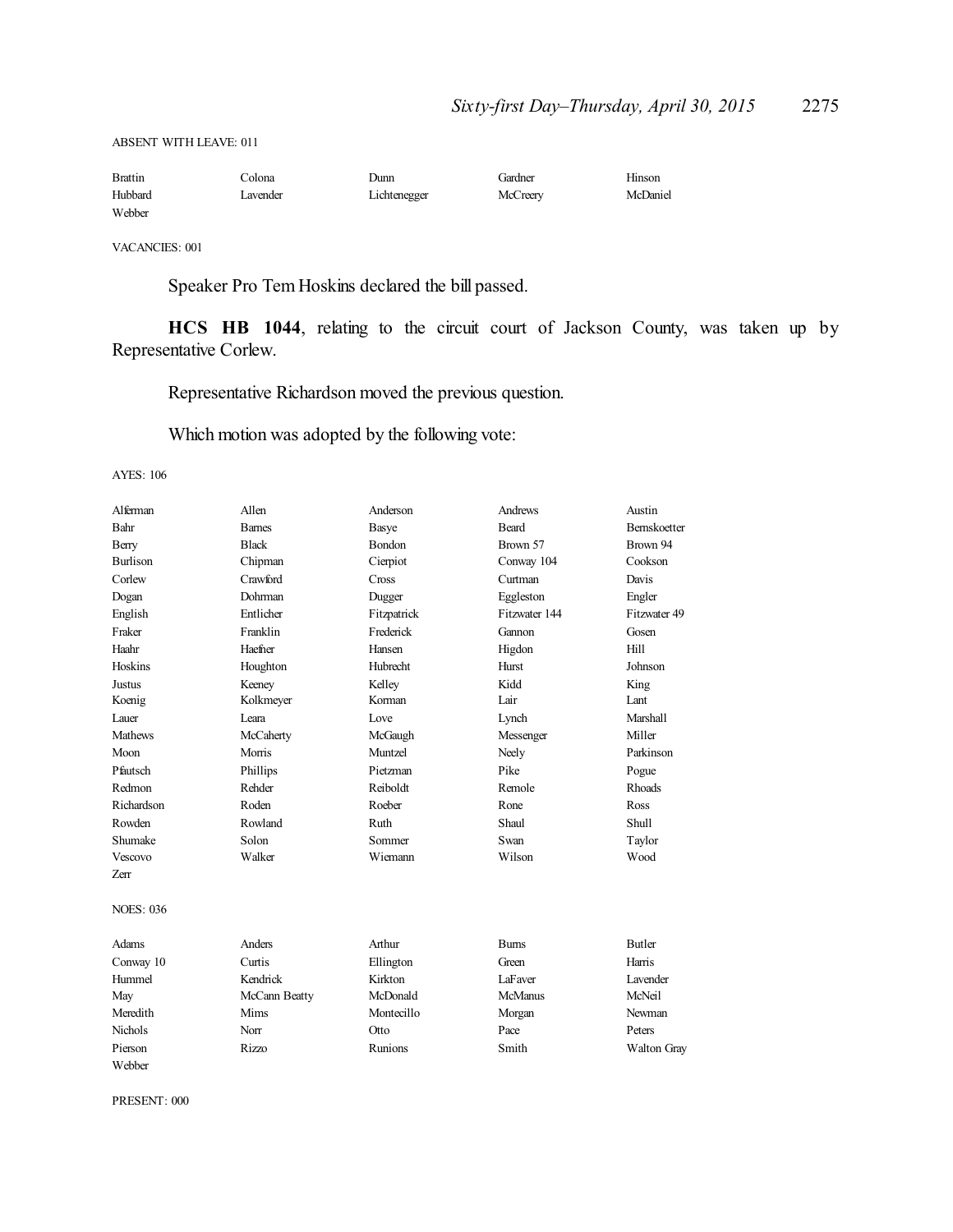### ABSENT WITH LEAVE: 020

| <b>Brattin</b> | Carpenter | Colona         | Comejo       | Dunn        |
|----------------|-----------|----------------|--------------|-------------|
| Flanigan       | Gardner   | Hicks          | Hinson       | Hough       |
| Hubbard        | Jones     | Kratky         | Lichtenegger | McCreery    |
| McDaniel       | Mitten    | <b>Spencer</b> | White        | Mr. Speaker |

### VACANCIES: 001

# On motion of Representative Corlew, **HCS HB 1044** was read the third time and passed by the following vote:

#### AYES: 130

| Alferman                      | Allen        | Anders          | Anderson       | Andrews       |  |
|-------------------------------|--------------|-----------------|----------------|---------------|--|
| Arthur                        | Austin       | Bahr            | <b>Barnes</b>  | Basye         |  |
| Beard                         | Bernskoetter | Berry           | <b>Black</b>   | Bondon        |  |
| Brown 57                      | Brown 94     | <b>Burlison</b> | Bums           | <b>Butler</b> |  |
| Chipman                       | Cierpiot     | Conway 10       | Conway 104     | Cookson       |  |
| Corlew                        | Crawford     | Cross           | Curtman        | Davis         |  |
| Dogan                         | Dohrman      | Dugger          | Eggleston      | Engler        |  |
| English                       | Entlicher    | Fitzpatrick     | Fitzwater 144  | Fitzwater 49  |  |
| Fraker                        | Franklin     | Frederick       | Gannon         | Gosen         |  |
| Green                         | Haahr        | Haefner         | Hansen         | Harris        |  |
| Higdon                        | Hill         | Hoskins         | Hough          | Houghton      |  |
| Hubrecht                      | Hummel       | Hurst           | Johnson        | Jones         |  |
| Justus                        | Keeney       | Kelley          | Kendrick       | Kidd          |  |
| King                          | Kirkton      | Koenig          | Kolkmeyer      | Korman        |  |
| Kratky                        | LaFaver      | Lair            | Lant           | Lauer         |  |
| Lavender                      | I eara       | Love            | Lynch          | Mathews       |  |
| McCaherty                     | McDonald     | McGaugh         | McManus        | McNeil        |  |
| Messenger                     | Montecillo   | Moon            | Morgan         | Morris        |  |
| Muntzel                       | Neely        | Newman          | Norr           | Parkinson     |  |
| Pfautsch                      | Phillips     | Pierson         | Pietzman       | Pike          |  |
| Redmon                        | Rehder       | Reiboldt        | Remole         | <b>Rhoads</b> |  |
| Richardson                    | Rizzo        | Roden           | Roeber         | Rone          |  |
| Ross                          | Rowland      | Runions         | Ruth           | Shaul         |  |
| Shull                         | Shumake      | Solon           | Sommer         | Spencer       |  |
| Swan                          | Taylor       | Vescovo         | Walker         | Webber        |  |
| White                         | Wiemann      | Wood            | Zerr           | Mr. Speaker   |  |
| <b>NOES: 015</b>              |              |                 |                |               |  |
| Adams                         | Curtis       | Ellington       | Marshall       | May           |  |
| McCann Beatty                 | Mims         | Mitten          | <b>Nichols</b> | Otto          |  |
| Pace                          | Peters       | Pogue           | Smith          | Walton Gray   |  |
| PRESENT: 000                  |              |                 |                |               |  |
| <b>ABSENT WITH LEAVE: 017</b> |              |                 |                |               |  |
| <b>Brattin</b>                | Carpenter    | Colona          | Cornejo        | Dunn          |  |
| Flanigan                      | Gardner      | Hicks           | Hinson         | Hubbard       |  |
| Lichtenegger                  | McCreery     | McDaniel        | Meredith       | Miller        |  |

VACANCIES: 001

Rowden Wilson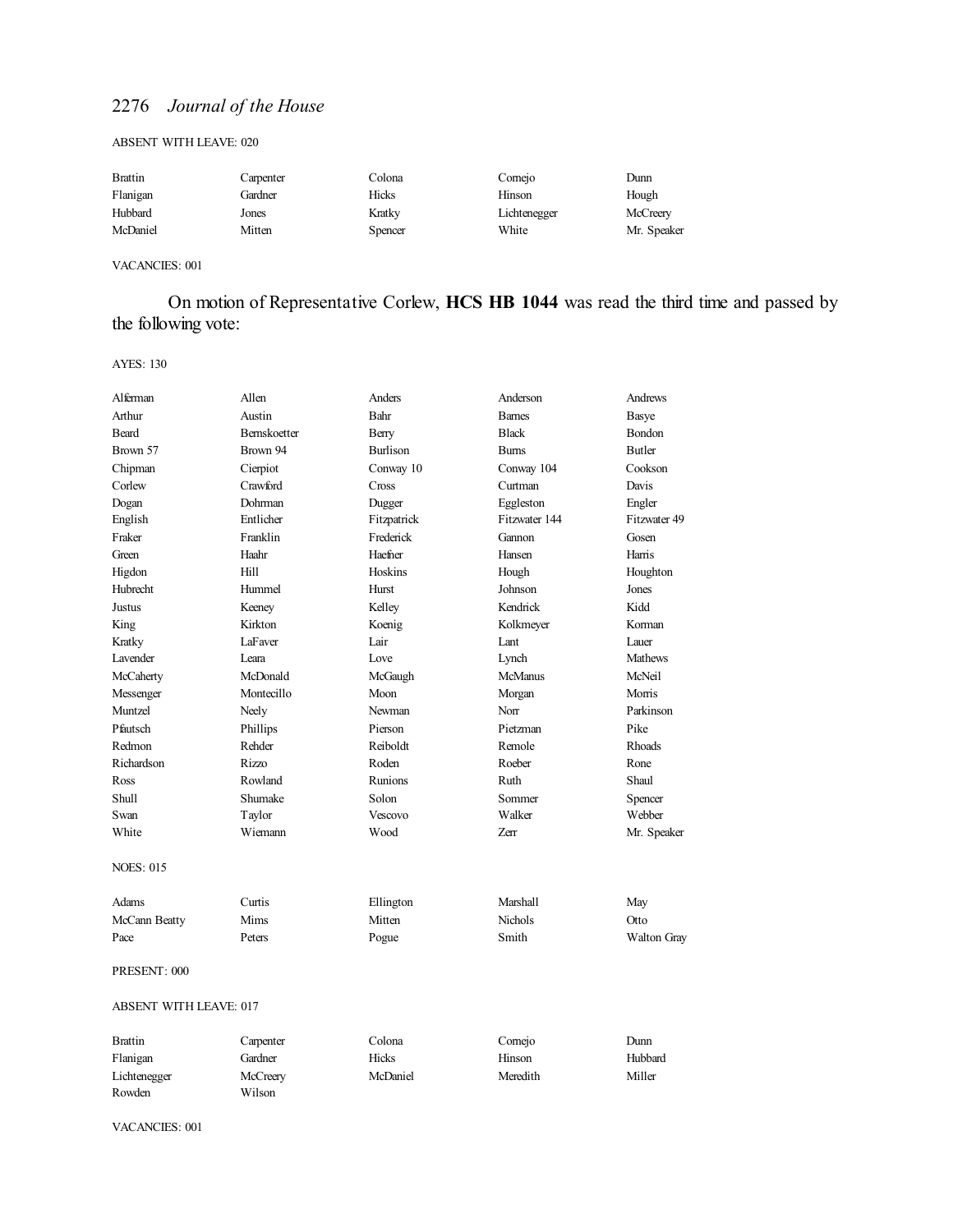Speaker Pro Tem Hoskins declared the bill passed.

**HCS HB 207**, relating to automated traffic enforcement systems, was taken up by Representative Curtman.

Representative Richardson moved the previous question.

Which motion was adopted by the following vote:

AYES: 109

| Alferman                      | Allen           | Anderson       | Andrews       | Austin         |
|-------------------------------|-----------------|----------------|---------------|----------------|
| Bahr                          | <b>Barnes</b>   | Basye          | <b>Beard</b>  | Bernskoetter   |
| Berry                         | <b>Black</b>    | Bondon         | Brown 57      | Brown 94       |
| Burlison                      | Chipman         | Cierpiot       | Conway 104    | Cookson        |
| Corlew                        | Crawford        | Cross          | Curtman       | Davis          |
| Dogan                         | <b>Dohrman</b>  | Dugger         | Eggleston     | Engler         |
| English                       | Entlicher       | Fitzpatrick    | Fitzwater 144 | Fitzwater 49   |
| Fraker                        | Franklin        | Frederick      | Gannon        | Gosen          |
| Haahr                         | Haefner         | Hansen         | Higdon        | Hill           |
| Hoskins                       | Hough           | Houghton       | Hubrecht      | Hurst          |
| Johnson                       | Jones           | Justus         | Keeney        | Kelley         |
| Kidd                          | King            | Koenig         | Kolkmeyer     | Korman         |
| Lair                          | Lant            | Lauer          | Leara         | Love           |
| Lynch                         | <b>Marshall</b> | <b>Mathews</b> | McCaherty     | Messenger      |
| Miller                        | Moon            | Morris         | Muntzel       | Neely          |
| Parkinson                     | Pfautsch        | Phillips       | Pierson       | Pietzman       |
| Pike                          | Pogue           | Redmon         | Rehder        | Reiboldt       |
| Remole                        | Rhoads          | Richardson     | Roden         | Roeber         |
| Ross                          | Rowland         | Ruth           | Shaul         | <b>Shull</b>   |
| Shumake                       | Solon           | Sommer         | Spencer       | Swan           |
| Taylor                        | Vescovo         | Walker         | White         | Wiemann        |
| Wilson                        | Wood            | Zerr           | Mr. Speaker   |                |
| <b>NOES: 037</b>              |                 |                |               |                |
| Adams                         | Anders          | Arthur         | <b>Burns</b>  | <b>Butler</b>  |
| Conway 10                     | Curtis          | Ellington      | Green         | Harris         |
| Hummel                        | Kendrick        | Kirkton        | Kratky        | LaFaver        |
| Lavender                      | May             | McCann Beatty  | McDonald      | <b>McManus</b> |
| McNeil                        | Meredith        | Mims           | Mitten        | Montecillo     |
| Morgan                        | Newman          | <b>Nichols</b> | Norr          | Otto           |
| Pace                          | Peters          | Rizzo          | Runions       | Smith          |
| Walton Gray                   | Webber          |                |               |                |
| PRESENT: 000                  |                 |                |               |                |
| <b>ABSENT WITH LEAVE: 016</b> |                 |                |               |                |
| <b>Brattin</b>                | Carpenter       | Colona         | Cornejo       | Dunn           |
| Flanigan                      | Gardner         | Hicks          | Hinson        | Hubbard        |

Lichtenegger McCreery McDaniel McGaugh Rone

VACANCIES: 001

Rowden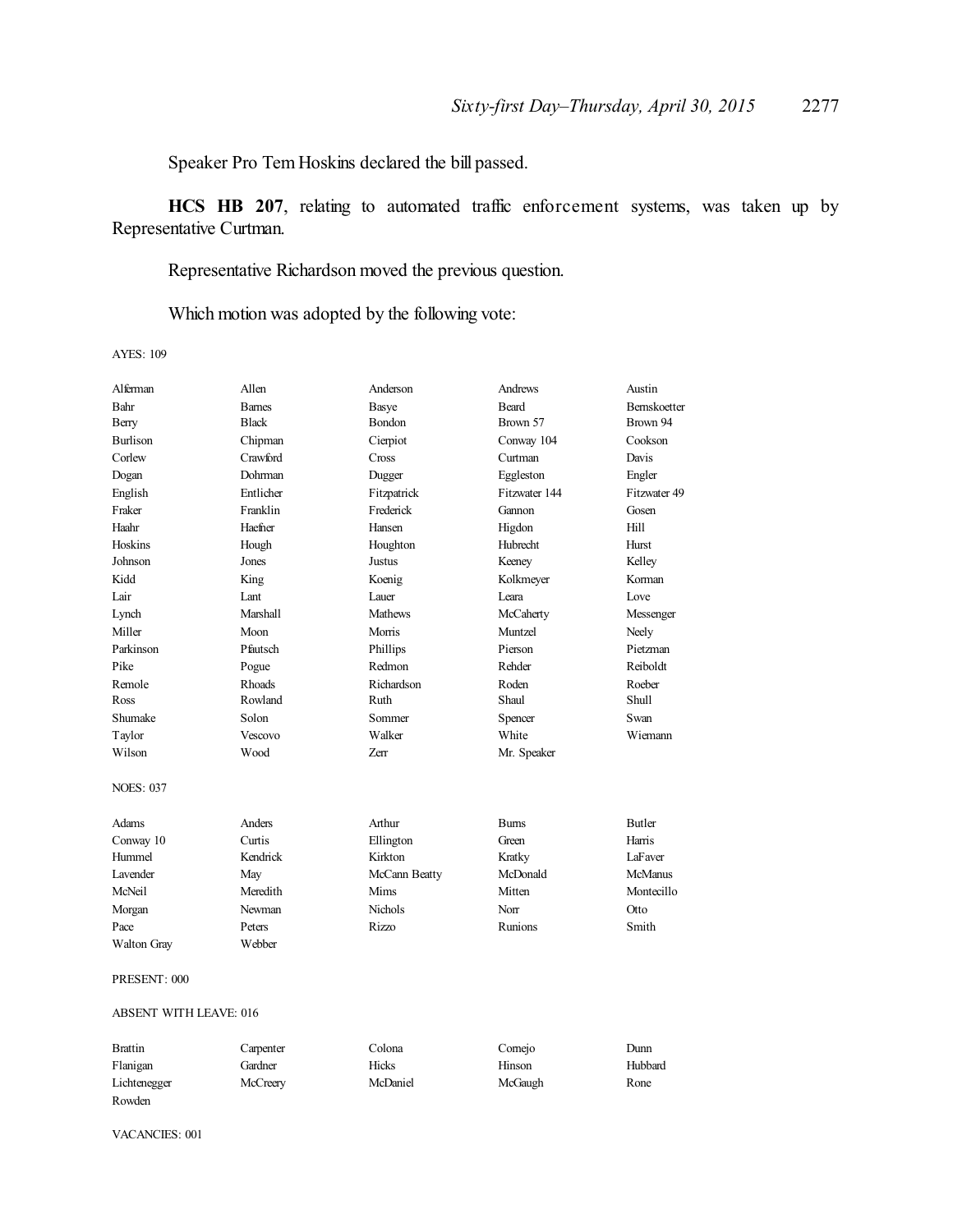On motion of Representative Curtman, **HCS HB 207** was read the third time and passed by the following vote:

#### AYES: 140

| Alferman                      | Allen               | <b>Anders</b>   | Anderson      | Andrews       |
|-------------------------------|---------------------|-----------------|---------------|---------------|
| Arthur                        | Austin              | Bahr            | <b>Bames</b>  | <b>Basye</b>  |
| <b>Beard</b>                  | <b>Bernskoetter</b> | Berry           | <b>Black</b>  | Bondon        |
| Brown 57                      | Brown 94            | <b>Burlison</b> | <b>Butler</b> | Chipman       |
| Cierpiot                      | Conway 10           | Conway 104      | Cookson       | Corlew        |
| Cornejo                       | Crawford            | Cross           | Curtis        | Curtman       |
| Davis                         | Dogan               | Dohrman         | Dugger        | Eggleston     |
| Ellington                     | Engler              | English         | Entlicher     | Fitzpatrick   |
| Fitzwater 144                 | Fitzwater 49        | Fraker          | Franklin      | Frederick     |
| Gannon                        | Gosen               | Green           | Haahr         | Haefner       |
| Hansen                        | Harris              | Higdon          | Hill          | Hoskins       |
| Hough                         | Houghton            | Hubrecht        | Hummel        | Hurst         |
| Johnson                       | Jones               | Justus          | Keeney        | Kelley        |
| Kendrick                      | Kidd                | King            | Kirkton       | Koenig        |
| Kolkmeyer                     | Korman              | LaFaver         | Lair          | Lant          |
| Lauer                         | Lavender            | Leara           | Love          | Lynch         |
| Marshall                      | Mathews             | May             | McCaherty     | McCann Beatty |
| McDonald                      | McGaugh             | <b>McManus</b>  | Meredith      | Messenger     |
| Miller                        | Mims                | Mitten          | Montecillo    | Moon          |
| Morris                        | Muntzel             | Neely           | Newman        | Otto          |
| Pace                          | Parkinson           | Peters          | Pfautsch      | Phillips      |
| Pierson                       | Pietzman            | Pike            | Pogue         | Redmon        |
| Rehder                        | Reiboldt            | Remole          | <b>Rhoads</b> | Richardson    |
| Rizzo                         | Roden               | Roeber          | Rone          | Ross          |
| Rowden                        | Ruth                | Shaul           | <b>Shull</b>  | Smith         |
| Solon                         | Sommer              | Spencer         | Swan          | Taylor        |
| Vescovo                       | Walker              | Walton Gray     | Webber        | White         |
| Wiemann                       | Wilson              | Wood            | Zerr          | Mr. Speaker   |
| <b>NOES: 009</b>              |                     |                 |               |               |
| Adams                         | <b>Bums</b>         | Kratky          | McNeil        | Morgan        |
| Nichols                       | Norr                | <b>Runions</b>  | Shumake       |               |
| PRESENT: 000                  |                     |                 |               |               |
| <b>ABSENT WITH LEAVE: 013</b> |                     |                 |               |               |
| <b>Brattin</b>                | Carpenter           | Colona          | Dunn          | Flanigan      |
| Gardner                       | Hicks               | Hinson          | Hubbard       | Lichtenegger  |

VACANCIES: 001

Speaker Pro Tem Hoskins declared the bill passed.

McCreery McDaniel Rowland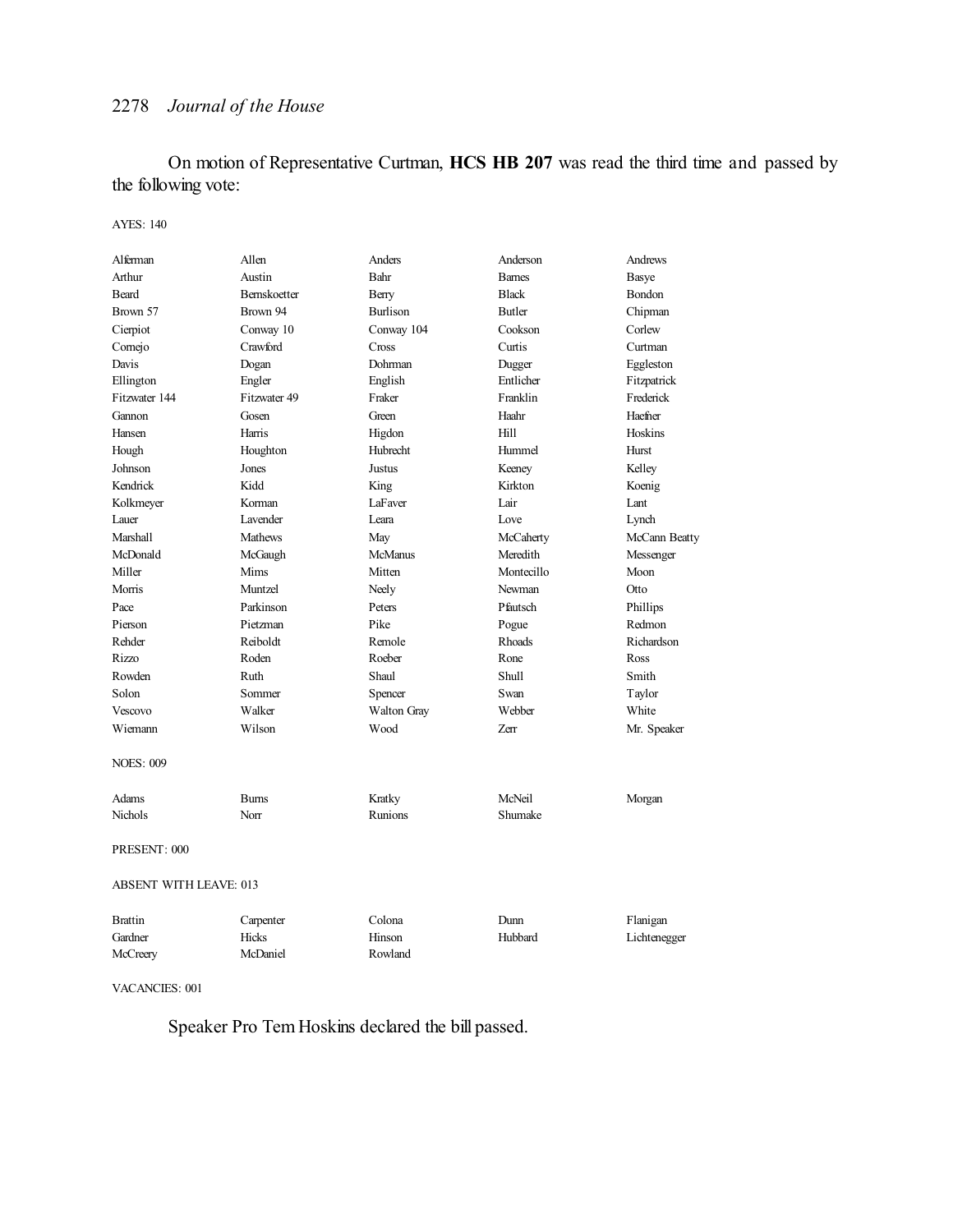# **MESSAGES FROM THE SENATE**

Mr. Speaker: I am instructed by the Senate to inform the House of Representatives that the Senate refuses to recede from its position on **SS SCS HB 458, as amended**, and grants the House a conference thereon.

Mr. Speaker: I am instructed by the Senate to inform the House of Representatives that the Senate has taken up and passed **HB 514** entitled:

An act to repealsection 99.845, RSMo, and to enact in lieu thereof one new section relating to taxincrement financing.

With Senate Amendment No. 1.

#### *Senate Amendment No. 1*

AMEND House Bill No. 514, Pages 1-10, Section 99.845, by striking all ofsaid section and inserting in lieu thereof the following:

"99.845. 1. A municipality, either at the time a redevelopment project is approved or, in the event a municipality has undertaken acts establishing a redevelopment plan and redevelopment project and has designated a redevelopment area after the passage and approval of sections 99.800 to 99.865 but prior to August 13, 1982, which acts are in conformance with the procedures of sections 99.800 to 99.865, may adopt taxincrement allocation financing by passing an ordinance providing that after the total equalized assessed valuation of the taxable real property in a redevelopment project exceeds the certified total initial equalized assessed valuation of the taxable real property in the redevelopment project, the ad valoremtaxes, and payments in lieu of taxes, if any, arising fromthe levies upon taxable real property in such redevelopment project by taxing districts and tax rates determined in the manner provided in subsection 2 of section 99.855 each year after the effective date of the ordinance until redevelopment costs have been paid shall be divided as follows:

(1) That portion of taxes, penalties and interest levied upon each taxable lot, block, tract, or parcel of real property which is attributable to the initial equalized assessed value of each such taxable lot, block, tract, or parcel of real property in the area selected for the redevelopment project shall be allocated to and, when collected, shall be paid by the county collector to the respective affected taxing districts in the manner required by law in the absence of the adoption of taxincrement allocation financing;

(2) (a) Payments in lieu oftaxes attributable to the increase in the current equalized assessed valuation of each taxable lot, block, tract, or parcel of real property in the area selected for the redevelopment project and any applicable penalty and interest over and above the initialequalized assessed value of each such unit ofproperty in the area selected for the redevelopment project shall be allocated to and, when collected, shall be paid to the municipal treasurer who shall deposit such payment in lieu of taxes into a special fund called the "Special Allocation Fund" of the municipality for the purpose ofpaying redevelopment costs and obligations incurred in thepaymentthereof. Beginning August 28,2014, if the voters in a taxing district vote to approve an increase in such taxing district's levy rate for ad valoremtaxon real property, any additional revenues generated within an existing redevelopment project area that are directly attributable to the newly voter-approved incremental increase in such taxing district's levy rate shallnot be considered payments in lieu of taxes subject to deposit into a special allocation fund without the consent ofsuch taxing district. Revenues will be considered directly attributable to the newly voter-approved incrementalincreasetothe extent that they are generated from the difference between the taxing district's actual levy rate currently imposed and the maximum voter-approved levy rate at the time that the redevelopment project was adopted. Payments in lieu of taxes which are due and owing shall constitute a lien against the real estate of the redevelopment project from which they are derived and shall be collected in the samemanneras the realpropertytax,including the assessment ofpenalties and interest where applicable. The municipality may, in the ordinance, pledge the funds in the special allocation fund for the payment ofsuch costs and obligations and provide for the collection of payments in lieu of taxes, the lien of which may be foreclosed in the same manner as a special assessment lien as provided in section 88.861. No part of the current equalized assessed valuation of each lot, block, tract, or parcel of property in the area selected for the redevelopment project attributable to any increase above the totalinitialequalized assessed value ofsuch properties shallbe used in calculating the general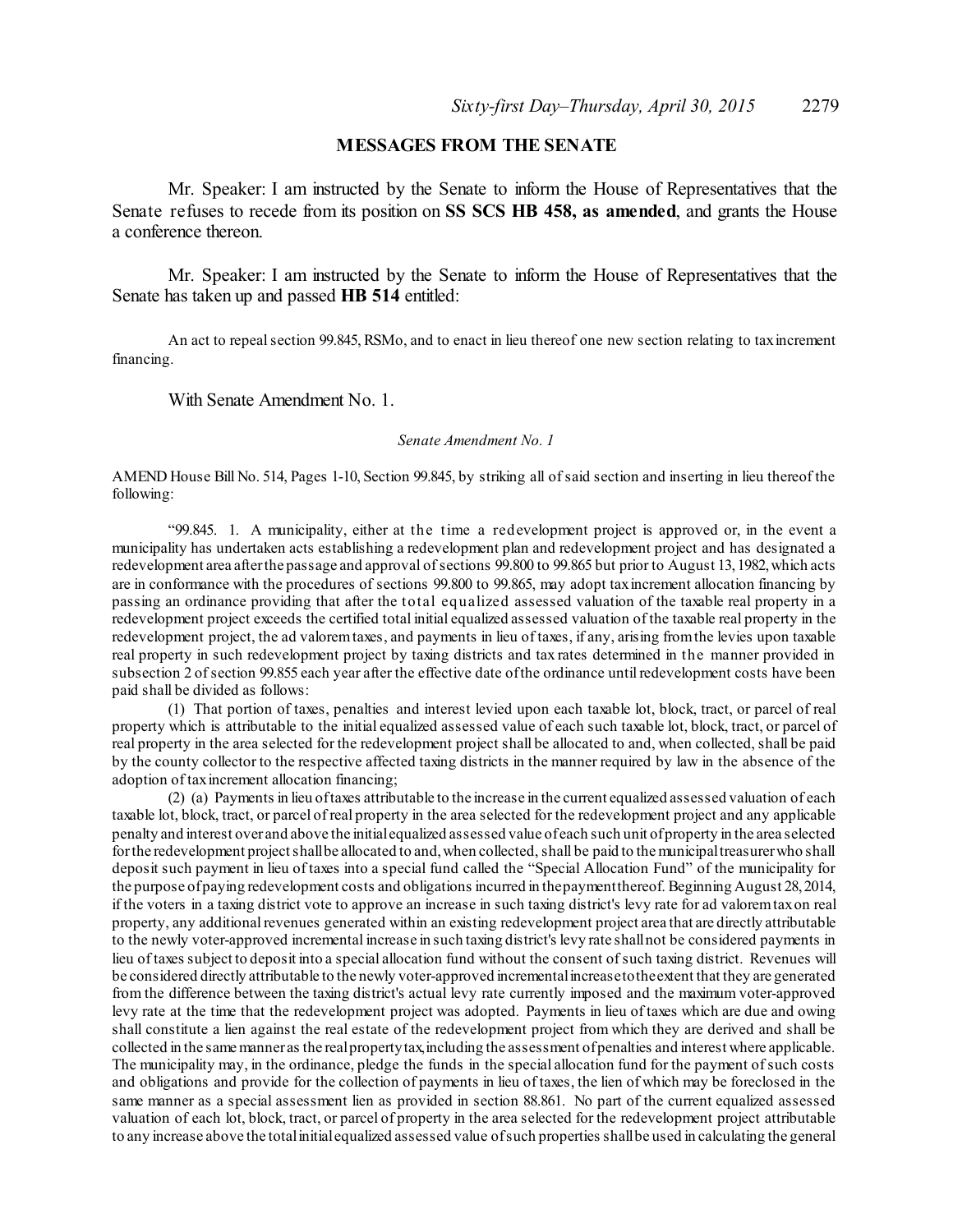state school aid formula provided for in section 163.031 untilsuch time as all redevelopment costs have been paid as provided for in this section and section 99.850.

(b) Notwithstanding any provisions of this section to the contrary, for purposes of determining the limitation on indebtedness of local government pursuant to Article VI, Section 26(b) of the Missouri Constitution, the current equalizedassessed value ofthe property in an area selected forredevelopment attributable to the increaseabovethetotal initial equalized assessed valuation shall be included in the value of taxable tangible property as shown on the last completed assessment forstate or county purposes.

(c) The county assessorshall include the current assessed value ofallproperty within the taxing district in the aggregate valuation ofassessed property entered upon the assessor's bookandverifiedpursuanttosection 137.245, and such value shall be utilized for the purpose of the debt limitation on local government pursuant to Article VI, Section 26(b) of the Missouri Constitution;

(3) For purposes of this section, "levies upon taxable real property in such redevelopment project by taxing districts" shall not include the blind pension fund tax levied under the authority of Article III, Section 38(b) of the Missouri Constitution, or the merchants' and manufacturers' inventory replacement tax levied under the authority of subsection 2 of Section 6 of Article X of the Missouri Constitution, except in redevelopment project areas in which tax increment financing has been adopted by ordinance pursuant to a plan approved by vote of the governing body ofthe municipality taken after August 13, 1982, and before January 1, 1998.

2. In addition to the payments in lieu of taxes described in subdivision (2) ofsubsection 1 of this section, for redevelopment plans and projects adopted or redevelopment projects approved by ordinance after July 12, 1990, and prior to August 31, 1991, fifty percent of the total additional revenue fromtaxes, penalties and interest imposed by the municipality, or othertaxing districts, which are generated by economic activities within the area of the redevelopment project over the amount ofsuch taxes generated by economic activities within the area of the redevelopment project in the calendaryearpriorto the adoption ofthe redevelopment project by ordinance, while taxincrement financing remains in effect, but excluding taxes imposed on sales or charges for sleeping rooms paid by transient guests of hotels and motels, taxes levied pursuant to section 70.500, licenses, fees or special assessments other than payments in lieu of taxes and any penalty and interest thereon, or, effective January 1, 1998, taxes levied pursuant to section 94.660, for the purpose ofpublic transportation,shallbe allocated to, and paid by the localpoliticalsubdivision collecting officerto the treasurerorother designated financial officer of themunicipality,who shalldepositsuch funds in a separate segregated account within the special allocation fund. Any provision of an agreement, contract or covenant entered into prior to July 12, 1990, between a municipality and any other political subdivision which provides for an appropriation of other municipal revenues to the special allocation fund shall be and remain enforceable.

3. In addition to the payments in lieu of taxes described in subdivision (2) ofsubsection 1 of this section, for redevelopment plans and projects adopted or redevelopment projects approved by ordinance after August 31, 1991, fifty percent of the total additional revenue fromtaxes, penalties and interest which are imposed by themunicipality or other taxing districts, and which are generated by economic activities within the area of the redevelopment project over the amount ofsuch taxes generated by economic activities within the area ofthe redevelopment project in the calendar year prior to the adoption of the redevelopment project by ordinance, while tax increment financing remains in effect, but excludingpersonalpropertytaxes,taxesimposed on sales orcharges forsleeping rooms paid by transientguests ofhotels and motels, taxes levied pursuant to section 70.500, taxes levied for the purpose of public transportation pursuant to section 94.660, taxes imposed on sales pursuant to subsection 2 of section 67.1712 for the purpose of operating and maintaining a metropolitan parkand recreation district, licenses, fees or special assessments other than payments in lieu of taxes and penalties and interest thereon, any sales taximposed by a county with a charter formof government and with more than six hundred thousand but fewer than seven hundred thousand inhabitants, for the purpose of sports stadium improvement or levied by such county undersection 238.410 for the purpose of the county transit authority operating transportation facilities,orforredevelopment plans and projects adopted orredevelopment projects approved by ordinance after August 28, 2013, taxes imposed on sales under and pursuant to section 67.700 or 650.399 for the purposeofemergencycommunicationsystems,shallbe allocated to, and paid by the localpoliticalsubdivisioncollecting officerto the treasurerorotherdesignated financialofficerofthemunicipality,whoshalldepositsuch funds in a separate segregated account within the special allocation fund. Beginning August 28, 2014, if the voters in a taxing district vote to approve an increase in such taxing district's sales taxoruse tax,otherthan the renewalofan expiring sales or use tax, anyadditionalrevenues generated within an existing redevelopment project area that are directlyattributable tothenewly voter-approved incremental increase in such taxing district's levy rate shall not be considered economic activity taxes subject to deposit into a special allocation fund without the consent of such taxing district.

4. Beginning January 1, 1998, for redevelopment plans and projects adopted or redevelopment projects approved by ordinance and which have complied with subsections 4 to 12 of this section, in addition to the payments in lieu of taxes and economic activity taxes described in subsections 1,2 and 3 of this section, up to fifty percent of the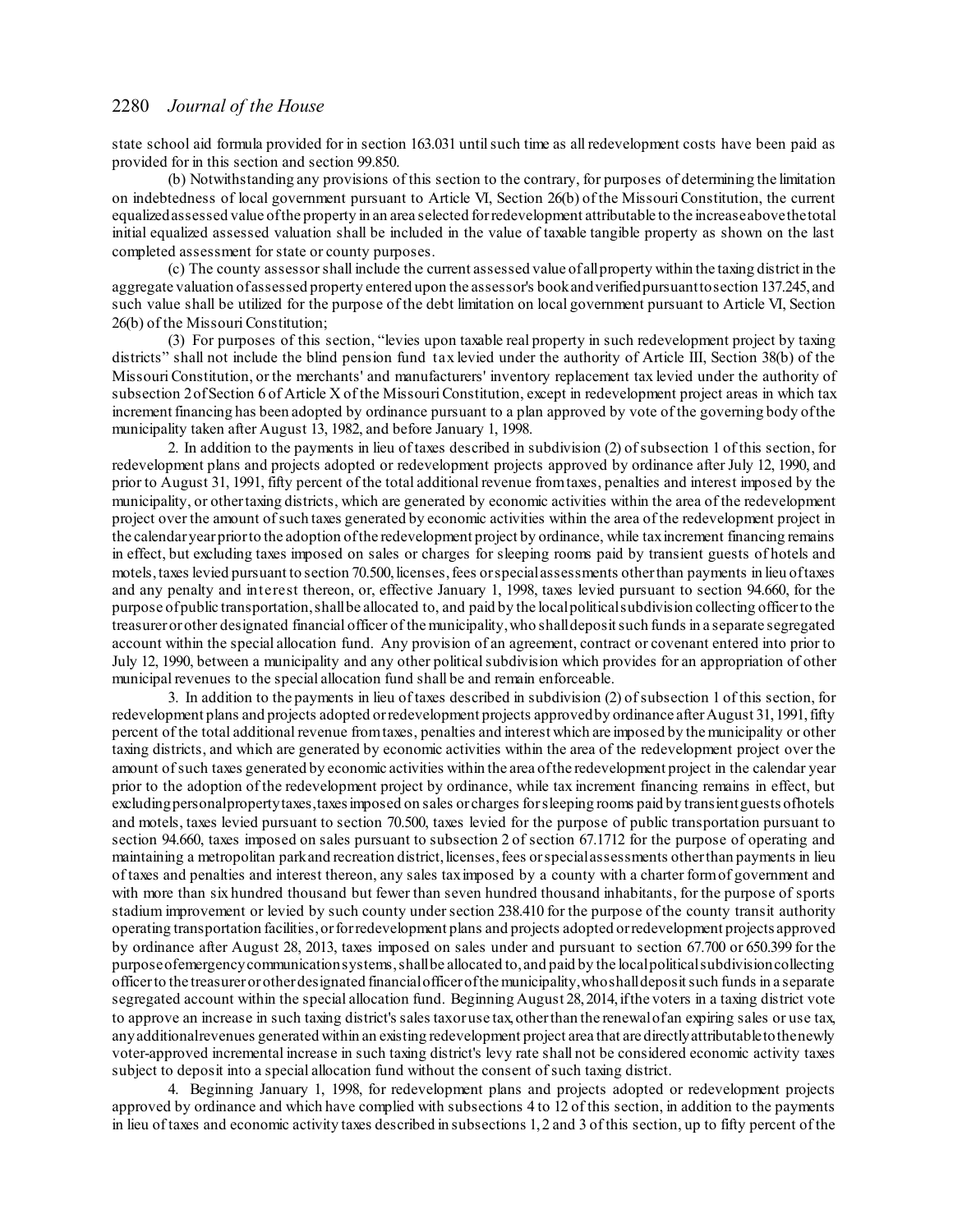newstate revenues, as defined in subsection 8 of this section, estimated for the businesses within the project area and identified by the municipality in the application required by subsection 10 of this section, over and above the amount ofsuch taxes reported by businesses within the project area as identified by the municipality in their application prior to the approval of the redevelopment project by ordinance, while tax increment financing remains in effect, may be available for appropriation by the general assembly as provided in subsection 10 of this section to the department of economic development supplemental taxincrement financing fund, from the general revenue fund, for distribution to the treasurer or other designated financial officer of the municipality with approved plans or projects.

5. The treasurer or other designated financial officerofthemunicipality with approved plans or projects shall depositsuch funds in a separate segregated account within the specialallocation fund established pursuant to section 99.805.

6. No transfer from the general revenue fund to the Missouri supplemental taxincrement financing fund shall be made unless an appropriation is made fromthe general revenue fund forthat purpose. No municipality shall commit any state revenues priorto an appropriation being made forthat project. For allredevelopment plans orprojects adopted or approved after December 23, 1997, appropriations from the new state revenues shall not be distributed from the Miss ouri s upplemental tax increment financing fund into the special allocation fund unless the municipality's redevelopment plan ensures that one hundred percent of payments in lieu of taxes and fifty percent of economic activity taxes generated by the project shall be used for eligible redevelopment project costs while tax increment financing remains in effect. This account shall be separate fromthe account into which payments in lieu of taxes are deposited, and separate fromthe account into which economic activity taxes are deposited.

7. In orderfor the redevelopment plan or project to be eligible to receive the revenue described in subsection 4 of this section, the municipality shall comply with the requirements of subsection 10 of this section prior to the time the project or plan is adopted or approved by ordinance. The director ofthe department of economic development and the commissioner of the office of administration may waive the requirement that the municipality's application be submitted prior to the redevelopment plan's or project's adoption or the redevelopment plan's or project's approval by ordinance.

8. For purposes of this section, "new state revenues" means:

(1) The incremental increase in the general revenue portion of state sales tax revenues received pursuant to section 144.020, excluding sales taxes that are constitutionally dedicated, taxes deposited to theschooldistrict trust fund in accordance with section 144.701,sales and use taxes on motorvehicles,trailers,boats and outboard motors and future sales taxes earmarked by law. In no eventshallthe incremental increase include any amounts attributable to retailsales unless the municipality or authority has proven to the Missouri development finance board and the department of economic development and such entities have made a finding that the sales taxincrement attributable to retailsales is from new sources which did not exist in the state during the baseline year. The incremental increase in the general revenue portion of state sales taxrevenues for an existing or relocated facility shall be the amount that current state sales taxrevenue exceeds the state sales tax revenue in the base year as stated in the redevelopment plan as provided in subsection 10 of this section; or

(2) The state income tax withheld on behalf of new employees by the employer pursuant to section 143.221 at the business located within the project as identified by the municipality. The state income tax withholding allowed by this section shall be the municipality's estimate of the amount of state income taxwithheld by the employer within the redevelopment area for new employees who fill new jobs directly created by the tax increment financing project.

9. Subsection 4 of this section shall apply only to **the following:**

**(1)** Blighted areas located in enterprise zones, pursuant to sections 135.200 to 135.256, blighted areas located in federal empowerment zones, or to blighted areas located in central business districts or urban core areas of cities which districts or urban coreareas at the time of approval of the project by ordinance, provided that the enterprise zones, federal empowerment zones or blighted areas contained one or more buildings at least fifty years old; and

**[**(1)**] (a)** Suffered from generally declining population or property taxes over the twenty-year period immediately preceding the area's designation as a project area by ordinance; or

**[**(2)**] (b)** Was a historic hotellocated in a county ofthe first classification without a charter formof government with a population according to the most recent federal decennial census in excess of one hundred fifty thousand and containing a portion of a city with a population according to the most recent federaldecennialcensus in excess ofthree hundred fifty thousand**;**

**(2) Blighted areas consisting solely of the site of a former automobile manufacturing plant locatedin any** county with a charter form of government and with more than nine hundred fifty thous and inhabitants. For the **purposes of this section, "former automobile manufacturing plant" means a redevelopment area containing a minimum of one hundred acres, and such redevelopment area was previously used primarily for the manufacture of automobiles but ceasedsuch manufacturing after the 2007 calendar year; or**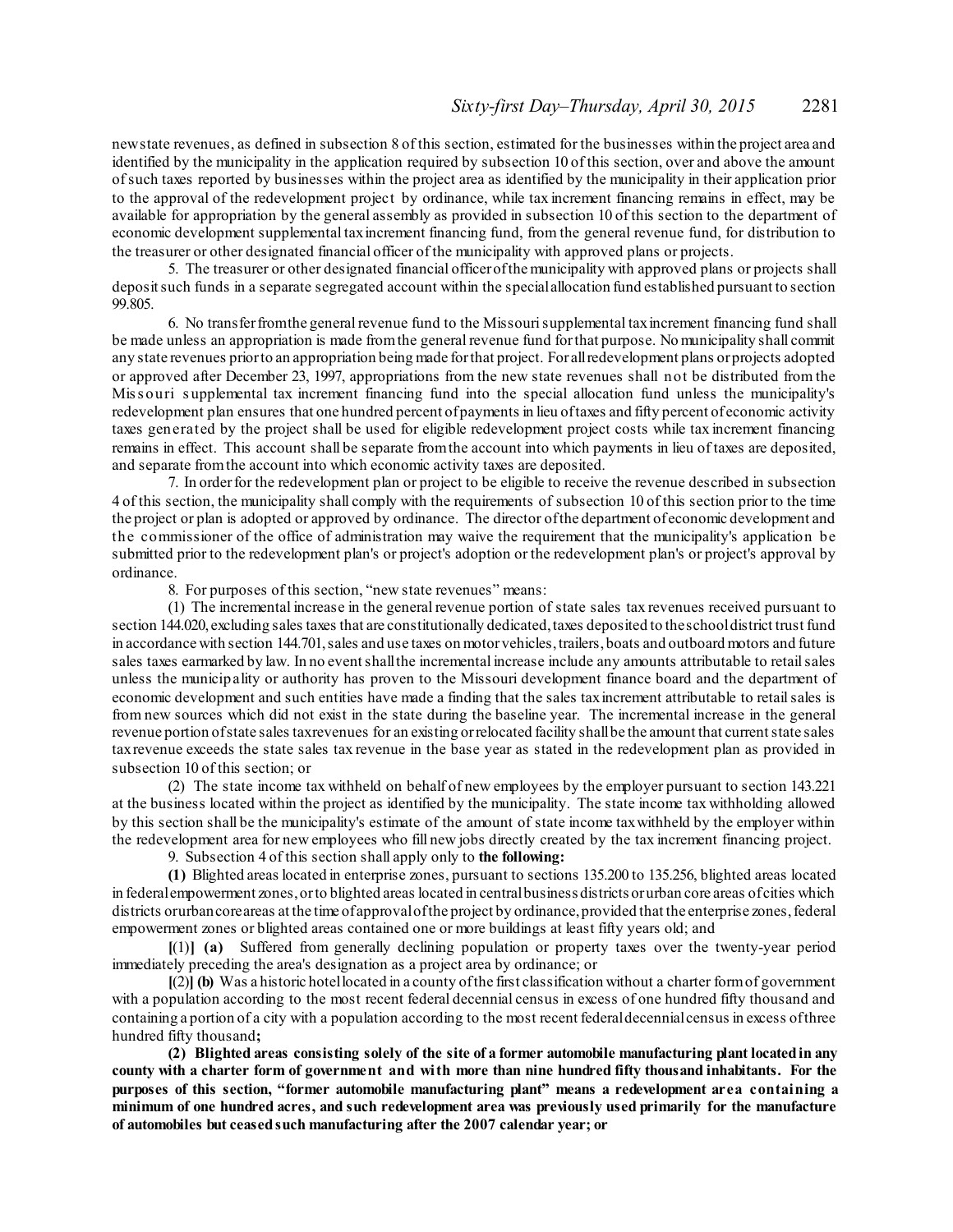**(3) Blighted areas consisting solely of the site of a former insurance company national service center** containing a minimum of one hundred acres located in any county with a charter form of government and with **more than nine hundredfifty thousandinhabitants**.

10.Theinitialappropriation ofup to fifty percent ofthe newstate revenues authorized pursuant to **[**subsections 4 and 5**]subsection 4** of this section shall not be made to ordistributed by the department ofeconomic development to a municipality until all of the following conditions have been satisfied:

(1) The director of the department of economic development or his or her designee and the commissioner of the office of administration or his or her designee have approved a tax increment financing application made by the municipality for the appropriation of the new state revenues. The municipality shall include in the application the following items in addition to the items in section 99.810:

(a) The taxincrement financing district or redevelopment area, including the businesses identified within the redevelopment area;

(b) The base year ofstate sales taxrevenues or the base yearofstate income taxwithheld on behalfof existing employees, reported by existing businesses within the project area prior to approval of the redevelopment project;

(c) The estimate of the incremental increase in the general revenue portion ofstate sales taxrevenue or the estimate forthe state income taxwithheld by the employer on behalf of newemployees expected to fillnewjobs created within the redevelopment area after redevelopment;

(d) The official statement of any bond issue pursuant to this subsection after December 23, 1997;

(e) An affidavit that is signed by the developer or developers attesting that the provisions ofsubdivision (1) ofsubsection 1 ofsection 99.810 have been met and specifying that the redevelopment area would not be reasonably anticipated to be developed without the appropriation of the new state revenues;

(f) The cost-benefit analysis required by section 99.810 includes a study of the fiscal impact on the state of Missouri; **[**and**]**

(g) The statement of election between the use ofthe incrementalincrease ofthe generalrevenue portion of the state sales taxrevenues or the state income taxwithheld by employers on behalf of new employees who fill new jobs created in the redevelopment area;

(h) The name, street and mailing address, and phone number of the mayor or chief executive officer of the municipality;

(i) The street address of the development site;

(j) The three-digit North American Industry Classification System number or numbers characterizing the development project;

(k) The estimated development project costs;

(l) The anticipated sources of funds to pay such development project costs;

(m) Evidence of the commitments to finance such development project costs;

(n) The anticipated type and termof the sources of funds to pay such development project costs;

(o) The anticipated type and terms of the obligations to be issued;

(p) The most recent equalized assessed valuation of the property within the development project area;

(q) An estimate as to the equalized assessed valuation after the development project area is developed in accordance with a development plan;

(r) The general land uses to apply in the development area;

(s) The total number of individuals employed in the development area, broken down by full-time, part-time, and temporary positions;

(t) The total number of full-time equivalent positions in the development area;

(u) Thecurrent gross wages,state income taxwithholdings, and federalincome taxwithholdings forindividuals employed in the development area;

(v) The total number of individuals employed in this state by the corporate parent of any business benefitting frompublic expenditures in the development area, and allsubsidiaries thereof, as of December thirty-first of the prior fiscal year, broken down by full-time, part-time, and temporary positions;

(w) The number of new jobs to be created by any business benefitting from public expenditures in the development area, broken down by full-time, part-time, and temporary positions;

(x) The average hourly wage to be paid to all current and new employees at the project site, broken down by full-time, part-time, and temporary positions;

(y) For project sites located in a metropolitan statistical area, as defined by the federal Office of Management and Budget, the average hourly wage paid to nonmanagerial employees in this state for the industries involved at the project, as established by the United States Bureau of Labor Statistics;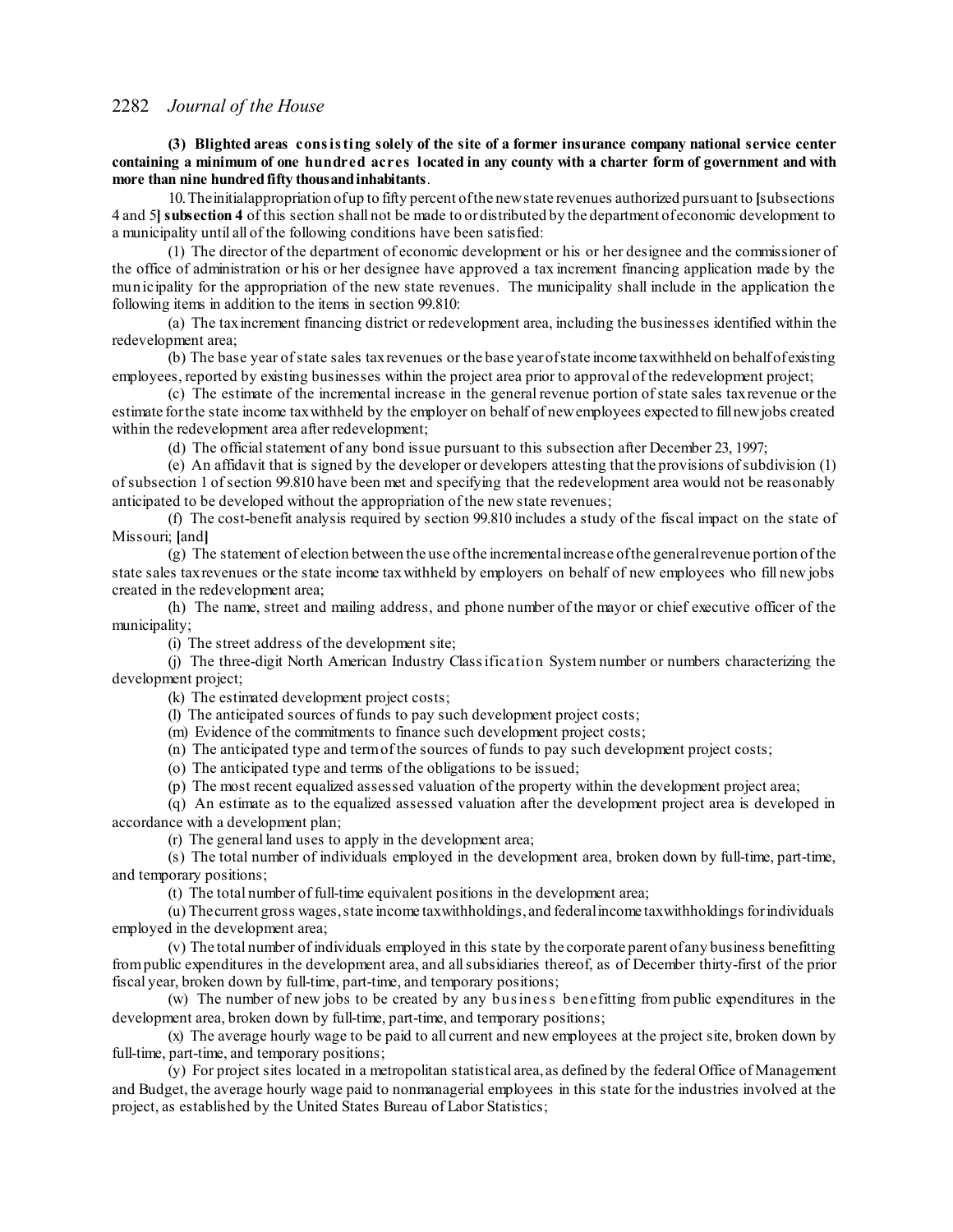(z) For project sites located outside of metropolitan statistical areas, the average weekly wage paid to nonmanagerial employees in the county for industries involved at the project, as established by the United States Department of Commerce;

(aa) A list of other community and economic benefits to result fromthe project;

(bb) A list of all development subsidies that any business benefitting from public expenditures in the development area has previously received for the project, and the name of any other granting body from which such subsidies are sought;

(cc) A list of all other public investments made or to be made by this state or units of local government to support infrastructure or other needs generated by the project for which the funding pursuant to this section is being sought;

(dd) A statement as to whether the development project may reduce employment at any othersite, within or without the state, resulting fromautomation, merger, acquisition, corporate restructuring, relocation, or other business activity;

(ee) A statement as to whether or not the project involves the relocation of work fromanother address and if so, the number of jobs to be relocated and the address fromwhich they are to be relocated;

(ff) A list of competing businesses in the county containing the development area and in each contiguous county;

(gg) A market study for the development area;

(hh) A certification by the chief officer of the applicant as to the accuracy of the development plan;

(2) The methodologies used in the application for determining the base year and determining the estimate of the incremental increase in the general revenue portion of the state sales taxrevenues or the state income tax withheld by employers on behalf of newemployees who fillnewjobs created in the redevelopment area shall be approved by the director of the department of economic development or his or her designee and the commissioner of the office of administration or his or her designee. Upon approval of the application, the director of the department of economic development orhis orherdesignee and the commissionerofthe office of administration orhis orherdesignee shallissue a certificate of approval. The department of economic development may request the appropriation following application approval;

(3) The appropriation shallbe either a portion ofthe estimate ofthe incrementalincrease in the generalrevenue portion ofstate sales taxrevenues in the redevelopment area or a portion ofthe estimate of the state income taxwithheld by the employer on behalf of new employees who fill new jobs created in the redevelopment area as indicated in the municipality's application, approved by the director of the department of economic development orhis or her designee and the commissioner of the office of administration or his or her designee. At no time shall the annual amount of the new state revenues approved for disbursements fromthe Missourisupplemental taxincrement financing fund exceed thirty-two million dollars; **provided, however, that such thirty-two million dollar cap shall not apply to redevelopment plans or projects initially listed by name in the applicable appropriations bill after August 28, 2015, which involve either:**

**(a) A former automobile manufacturing plant; or**

**(b) The retention of a federal employer employing over two thousandgeospatial intelligence jobs.**

At no time shall the annual amount of the new state revenues for disbursements from the Missouri supplemental **tax increment financing fund for redevelopment plans and projects eligible under the provisions of paragraph** (a) of this subdivision exceed four million dollars in the aggregate. At no time shall the annual amount of the new **state revenues for disbursements from the Missouri supplemental tax increment financing fund for redevelopment** plans and projects eligible under the provisions of paragraph (b) of this subdivision exceed twelve million dollars in the aggregate. To the extent a redevelopment plan or project independently meets the eligibility criteria set forth in both paragraphs (a) and (b) of this subdivision, then at no such time shall the annual amount of new state **revenues for disbursements from the Missouri supplemental tax increment financing fund for such eligible redevelopment plan or project exceedtwelve million dollars in the aggregate;**

(4) Redevelopment plans and projects receiving newstate revenues shallhave a duration ofup to fifteen years, unless prior approval for a longer termis given by the directorofthe department of economic development or his or her designee and the commissioner of the office of administration or his or her designee; except that, in no case shall the duration exceed twenty-three years.

11. In addition to the areas authorized in subsection 9 of this section, the funding authorized pursuant to subsection 4 of this section shall also be available in a federally approved levee district, where construction of a levee begins after December 23, 1997, and which is contained within a county of the first classification without a charter form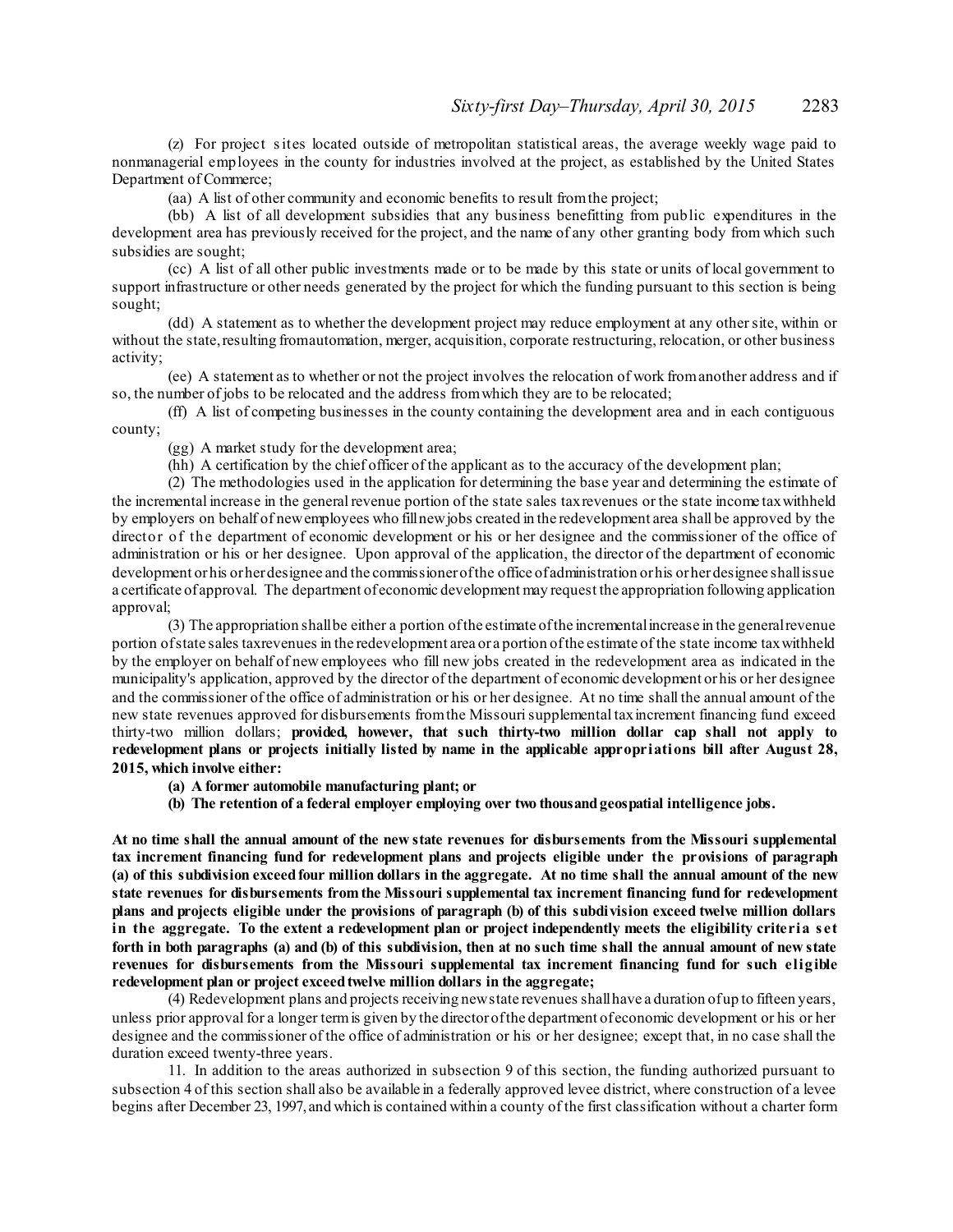ofgovernment with apopulationbetweenfiftythousandandone hundredthousand inhabitants which contains allorpart of a city with a population in excess of four hundred thousand or more inhabitants.

12. There is hereby established within the state treasury a special fund to be known as the "Missouri Supplemental Tax Increment Financing Fund", to be administered by the department of economic development. The department shall annually distribute from the Missouri supplemental taxincrement financing fund the amount of the new state revenues as appropriated as provided in the provisions of**[**subsections 4and 5**]subsection 4** of this section if and only if the conditions ofsubsection 10 of this section are met. The fund shall also consist of any gifts, contributions, grants or bequests received fromfederal, private or othersources. Moneys in the Missourisupplementaltaxincrement financing fund shall be disbursed per project pursuant to state appropriations.

13. Redevelopment project costs may include, at the prerogative of the state, the portion of salaries and expenses of the department of economic development and the department of revenue reasonably allocable to each redevelopment project approved fordisbursements fromthe Missourisupplementaltaxincrementfinancing fund for the ongoing administrative functions associated with such redevelopment project. Such amounts shall be recovered from new state revenues deposited into the Missourisupplemental taxincrement financing fund created under this section.

14. For redevelopment plans or projects approved by ordinance that result in net new jobs fromthe relocation of a national headquarters fromanotherstate to the area of the redevelopment project, the economic activity taxes and new state taxrevenues shall not be based on a calculation of the incremental increase in taxes as compared to the base year or prior calendar year forsuch redevelopment project, rather the incremental increase shall be the amount of total taxes generated fromthe net newjobs brought in by the national headquarters fromanotherstate. In no eventshallthis subsection be construed to allowa redevelopment project to receive an appropriation in excess of up to fifty percent of the new state revenues.

**99.866. The state of Missouri, acting through the department of economic development and the office** of administration, and any city not within a county, acting directly, through an affiliated entity or through such **city's land clearance for redevelopment authority, may enter into a financing agreement relating to the redevelopment of an area contiguous with a former public housing site that has been declared blighted under** Missouri law and which may lead to the retention within such city of, and relocation to such blighted area within **such city by, a federal employer employing over two thousand geospatial intelligence jobs. Such financing agreement may provide for the appropriation and disbursement of state withholding tax revenues and city tax** revenues generated from such employer for up to thirty years to fund costs associated with the retention of such **employer; provided, however, that the annual amount of the state appropriation contemplated by this section plus any appropriation of state withholding tax revenues related to such employer from the Missouri supplemental** tax increment financing fund pursuant to section 99.845 shall not exceed twelve million dollars per year and shall maintain a positive net fiscal impact for the state over the term. If the state of Missouri income tax rates are **reduced or replaced after August 28, 2015, the department of economic development shall request an appropriation from the general assembly of an amount sufficient to offset any reduction in available withholding** tax revenues resulting directly from such tax rate reduction or replacement, which in no event shall exceed the **amounts that wouldhave been receivedhadthe state income tax rates not been reducedor replaced.**"; and

Further amend the title and enacting clause accordingly.

In which the concurrence of the House is respectfully requested.

Mr. Speaker: I am instructed by the Senate to inform the House of Representatives that the Senate refuses to concur in **HCS SS SCS SB 67, as amended**, and requests the House to recede from its position and failing to do so grant the Senate a conference thereon.

# **THIRD READING OF SENATE BILLS**

**HCS SCS SB 172**, relating to elementary and secondary education, was taken up by Representative Swan.

Representative Swan offered **House Amendment No. 1**.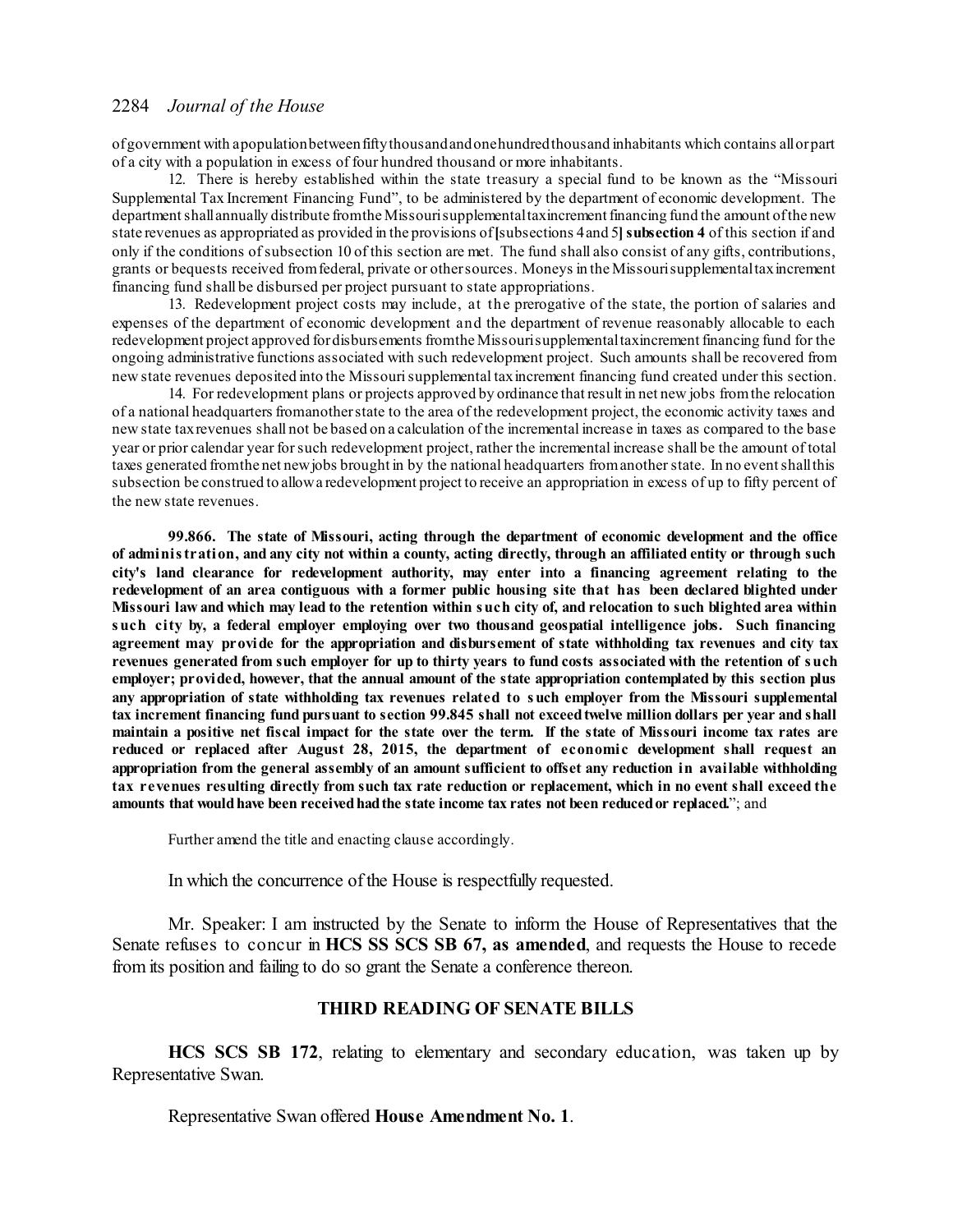### *House Amendment No. 1*

AMEND House Committee Substitute for Senate Committee Substitute for Senate Bill No. 172, Page 3, Section 160.514, Line 75, by deleting the word "**entity**" and inserting in lieu thereof the word "**authority**"; and

Further amend said bill, Page 9, Section 161.855, Line 66, by inserting immediately after all of said line and section the following:

"167.223. 1. Public high schools may, in cooperation with Missouri public **[**community**] two-year** colleges and public orprivate four-year colleges and universities, offer postsecondary course options to high schoolstudents. A postsecondary course optionallows eligiblestudentstoattendvocationaloracademicclasses ona collegeoruniversity campus and receive both high school and college credit upon successful completion of the course.

2. For purposes ofstate aid, the pupil's resident district shall continue to count the pupil in the average daily attendance ofsuch resident district for any time the student is attending a postsecondary course.

3. Any pupil enrolled in a **[**community**] two-year** college under a postsecondary course option shall be considered a resident student for the purposes of calculating state aid to the **[**community**] two-year** college.

4. **[**Community**] Two-year** colleges and four-year colleges and universities may charge reasonable fees for pupils enrolled in courses under a postsecondary course option. Such fees may be paid by the district of residence or by the pupil, as determined by the agreement between the district of residence and the college or university."; and

Further amend said bill, Page 26, Section 170.029, Line 21, by inserting immediately after the word "**standards**" the following:

#### "**, technical coursework, andskills assessments developed**"; and

Further amend said bill, Page 26, Section 169.715, Line 33, by inserting immediately after all of said line and section the following:

"170.011. 1. Regularcourses ofinstruction in the Constitution of the United States and ofthe state ofMissouri and in American history and institutions shall be given in allpublic and private schools in the state of Missouri, except privately operated tradeschools,andshallbeginnot laterthan the seventh grade and continue in high schoolto an extent determined by the state commissioner of education, and shall continue in college and university courses to an extent determined by the state commissioner of higher education. In the 1990-91 school year and each year thereafter, local school districts maintaining high schools shall comply with the provisions of this section by offering in grade nine, ten, eleven, or twelve a course of instruction in the institutions, branches and functions of the government of the state of Missouri,including localgovernments, and ofthe government ofthe United States, and in the electoral process. A local school district maintaining such a high school shall require that prior to the completion of the twelfth grade each pupil who receives a high school diploma or certificate of graduation on or after January 1, 1994, shall satisfactorily complete such a course of study. Such course shall be of at least one semester in length and may be two semesters in length. The department of elementary and secondary education may provide assistance in developing such a course if the district requests assistance. A school district may elect to waive the requirements of this subsection for any student who transfers fromoutside the state to a Missouri high school if the student can furnish documentation deemed acceptable by the school district of the student's successful completion in any year fromthe ninth through the twelfth grade of a course of instruction in the institutions, branches, and functions of state government, including local governments, and of the government of the United States, and in the electoral process.

2. A student of a college or university, who, after having earned a passing grade in a course of instruction prescribed in this section, transfers to another college or university, is not required to earn a passing grade in **another such course as a condition precedent to his or her graduation from the college or university.**

**3.** American history courses at the elementary and secondary levels shall include in their proper time-line sequence specific referrals to the details and events of the racial equality movement that have caused major changes in United States and Missouri laws and attitudes.

**[**3.**] 4. [**No pupilshall receive a certificate of graduation fromany public or private school other than private trade schools unless he has satisfactorily passed an examination on the provisions and principles of theConstitution of the United States and ofthe state ofMissouri, and in American history and American institutions. A schooldistrict may elect to waive the requirements ofthis subsection for anystudent who transfers fromoutside the state to a Missourihigh school if the student can furnish documentation deemed acceptable by the school district of the student's successful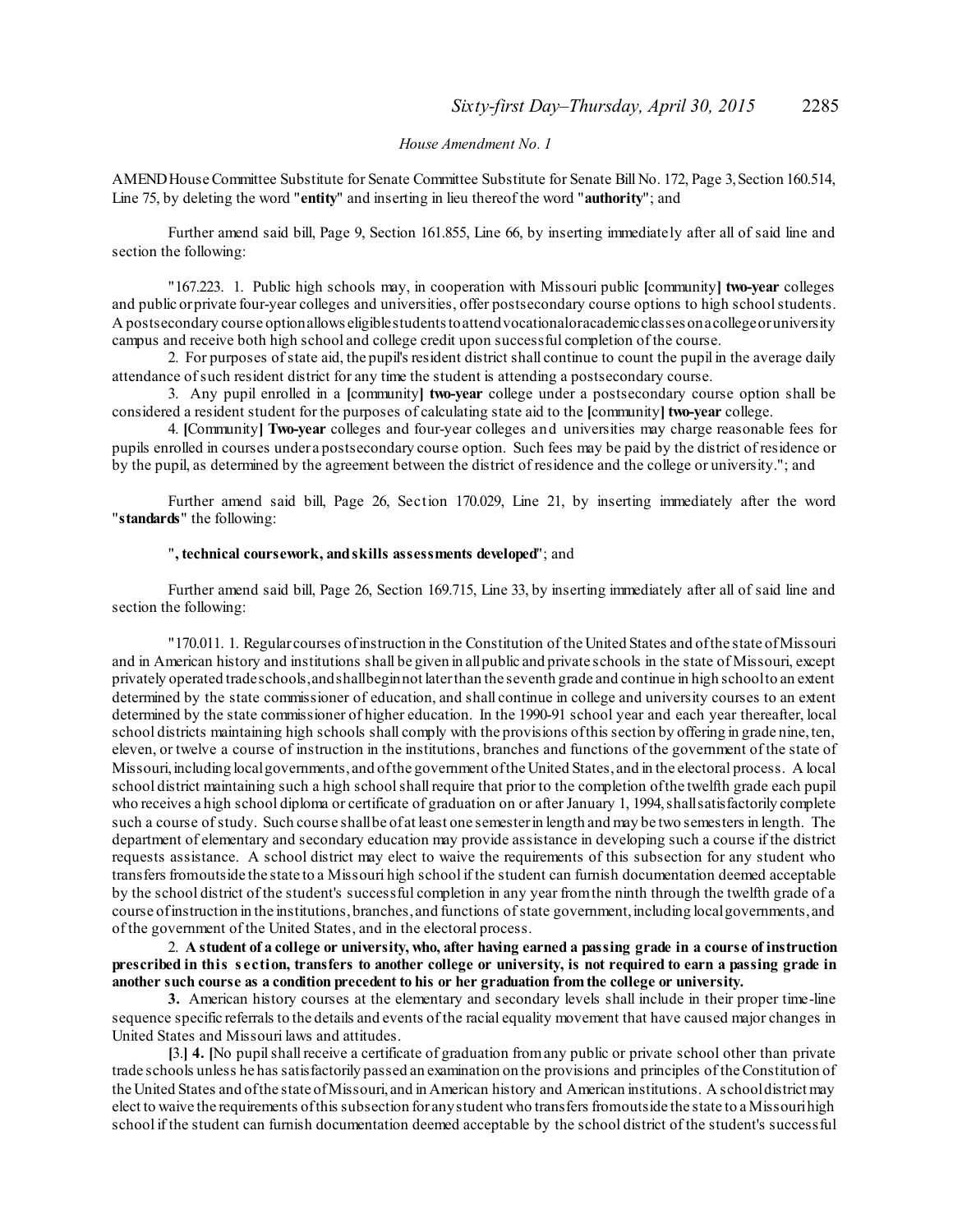completion in any year from the ninth through the twelfth grade of a course of instruction in the institutions, branches, and functions ofstate government, including localgovernments, and ofthe government ofthe United States, and in the electoral process. A student of a college or university, who, after having completed a course of instruction prescribed in this section and successfully passed an examination on the United States Constitution, and in American history and American institutions required hereby, transfers to another college or university, is not required to complete another such course or pass another such examination as a condition precedent to his graduation from the college or university. receive a certificate of graduation, public or private schools other than private trade schools may require a passing score on an examination of the provisions and principles of the Constitution of the United States, the Constitution of the state of Missouri, or both the Constitution of the United States and of the state of Missouri.

**[**4**.]5.** In the 1990-91 school year and each year thereafter, each school district maintaining a high school may annually nominate to the state board of education a student who has demonstrated knowledge of the principles of government and citizenship through academic achievement,participation in extracurricular activities, and service to the community. Annually,the state board of education shallselect fifteen studentsfromthosenominatedby the localschool districts and shall recognize and award themfor their academic achievement, participation and service.

**[**5.**] 6.** The provisions of this section shall not apply to students fromforeign countries who are enrolled in public or private high schools in Missouri, if such students are foreign exchange students sponsored by a national organization recognized by the department of elementary and secondary education.: and

Further amend said bill, Page 27, Section 170.029, Line 34, by inserting aftersaid line the following:

"**170.345. 1. This section shall be known as the "Missouri Civics Education Initiative".**

2. Any student entering ninth grade after July 1, 2016, who is attending any public, charter, or private school except private trade schools, or a student seeking to complete a high school equivalency certificate shall, as a condition of high school graduation or its equivalent, take and receive a passing grade on a basic civics test similar to the civics portion of the United States Naturalization test, produced by the United States Citizenship **andImmigration Services (USCIS).**

3. The test required under subsection 2 of this section shall consist of questions used by the USCIS that are administered to applicants for United States citizenship. In order to receive a passing score on the test, a **studentshall answer at leastsixty percent of the questions correctly.**

4. Any student may take the test as many times as necessary for passage but shall receive a passing score prior to receiving a high school diploma, a certificate of high school graduation, or a high school equivalency **certificate.**

**5. Every public school, charter school, private school except private trade schools, and the department** of elementary and secondary education shall certify that a student has taken and received a passing grade on the **test.**

6. Each school district shall adopt a policy to permit the waiver of the requirements of this section for any student with a disability if recommended by the student's IEP committee. For purposes of this subsection, **"IEP" means individualizededucation program.**"; and

Further amend said bill by amending the title, enacting clause, and intersectional references accordingly.

On motion of Representative Swan, **House Amendment No. 1** was adopted.

Representative Allen offered **House Amendment No. 2**.

#### *House Amendment No. 2*

AMENDHouseCommittee Substitute for Senate Committee Substitute for Senate Bill No. 172, Page 4,Section 160.514, Line 111, by inserting immediately after all of said line the following:

"160.775. 1. Every district shall adopt an antibullying policy by September 1, 2007.

2. "Bullying" means intimidation or harassment that causes a reasonable student to fearforhis orherphysical safety or property**; substantially interferes with the educational performance, opportunities, or benefits of any student without exception; or substantially disrupts the orderly operation of the school**. Bullying may consist of **but** is not limited to physical actions, including gestures, or oral, cyberbullying, electronic, or written communication,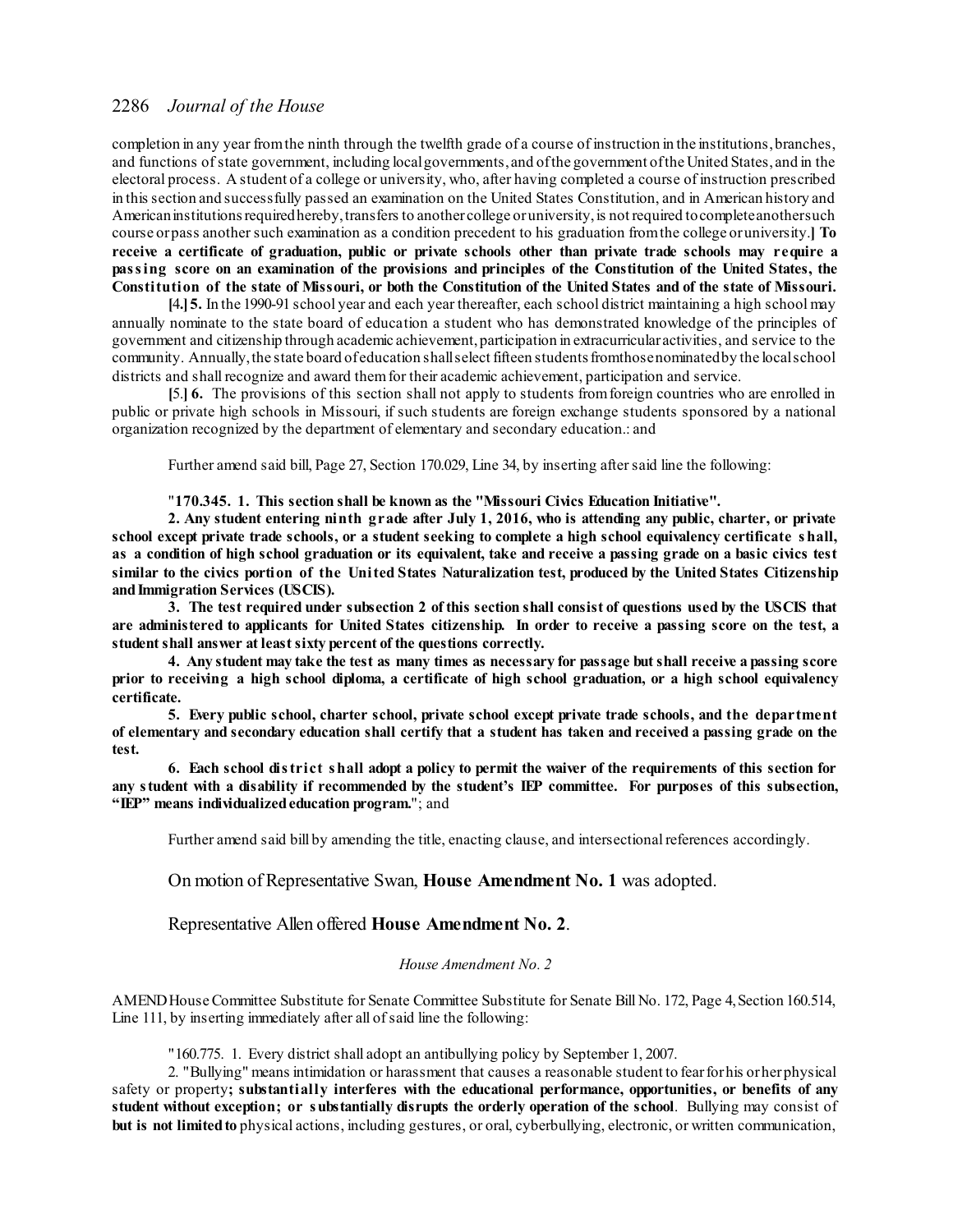and any threat of retaliation for reporting of such acts. **Bullying is prohibitedby students on school property, at any** school function, or on a school bus. "Cyberbullying" is bullying as defined in this subsection through the transmission of a communication including, but not limited to, a message, text, sound, or image by means of an **electronic device including, but not limited to, a telephone, wireless telephone, or other wireless communication device, computer, or pager**.

3. Each district's antibullying policy shall be founded on the assumption that allstudents need a safe learning environment. Policies shalltreat **all**students equally and shall not contain specific lists ofprotected classes ofstudents who are to receive special treatment. Policies may include age-appropriate differences forschools based on the grade levels at the school. Each such policy shall contain a statement of the consequences of bullying.

4. Each district's antibullying policy shall **be included in the student handbook and shall** require**, at a minimum, the following components:**

#### **(1) A statement prohibiting bullying, definedno less inclusively than in subsection 2 of this section;**

**(2) A statement requiring** district employees to report any instance of bullying of which the employee has firsthand knowledge**[**. The district policy shalladdress training of employees in the requirements of the district policy.**],** has reasonable cause to suspect that a student has been subject to bullying, or has received a report of bullying from a student. The policy shall require a district employee who witnesses an incident of bullying or has received reliable information that an incident of bullying has occurred to verbally report the incident to the district's designated individual at the school on the same day the employee witnessed or received the reliable information **regarding the incident unless extenuating circumstances prohibit the employee from reporting until the next** school day. The policy shall require such a district employee to report an incident of bullying in writing to the district's designated individual at the school within two school days. The policy shall require that the district maintain records of all incidents of bullying and their resolution. The policy shall also contain a description of the format that shall be used for a written report, which shall require, at a minimum, a listing of the offense and **the outcome of any investigation;**

(3) A procedure for reporting an act of bullying. The policy shall also include a statement requiring that the district designate an individual at each school in the district to receive verbal reports and written reports of incidents of bullying. Such individual shall be a district employee who is a school principal, school administrator, **or school supervisor;**

**(4) A procedure for prompt investigation of reports of violations andcomplaints, identifying one or more employees responsible for the investigation including, at a minimum, the following requirements:**

(a) Within one school day of a written report of an incident of bullying being received, the school **principal, or his or her designee, shall initiate an investigation of the incident;**

**(b) The school principal may appoint other school staff to assist with the investigation;**

**(c) The investigation shall be completedwithin ten school days from the date of the written report;**

**(5) The range of ways in which a school will respondonce an incident of bullying is confirmed;**

**(6) A statement that prohibits reprisal or retaliation against any person who reports an act of bullying andthe consequence andappropriate remedial action for a person who engages in reprisal or retaliation;**

**(7) A statement of howthe policy is to be publicized; and**

**(8) A process for discussing the district's antibullying policy with students andtraining school employees and volunteers who have significant contact with students in the requirements of the policy, including at a minimum the following statements:**

**(a) The school district shall provide information and appropriate training to the school district staff who have significant contact with students regarding the policy;**

**(b) The school district shall give annual notice of the policy to students, parents or guardians, and staff;**

**(c) The school district shall provide education and information to students regarding bullying, including information regarding the school district policy prohibiting bullying, the harmful effects of bullying, and other applicable initiatives to prevent bullying, including student peer-to-peer initiatives to provide accountability and policy enforcement for those found to have engaged in bullying, reprisal, or retaliation against any person who reports an act of bullying;**

**(d) The administration of the school districtshall instruct its school counselors and school psychologists** to educate students who are victims of bullying on techniques for students to overcome bullying's negative effects. Such techniques shall include but not be limited to cultivating the student's self-worth and self-esteem; teaching the student to defend himself or herself assertively and effectively; helping the student develop social skills; and encouraging the student to develop an internal locus of control. The provisions of this paragraph shall not be **construedto contradict or limit any other provision of this section; and**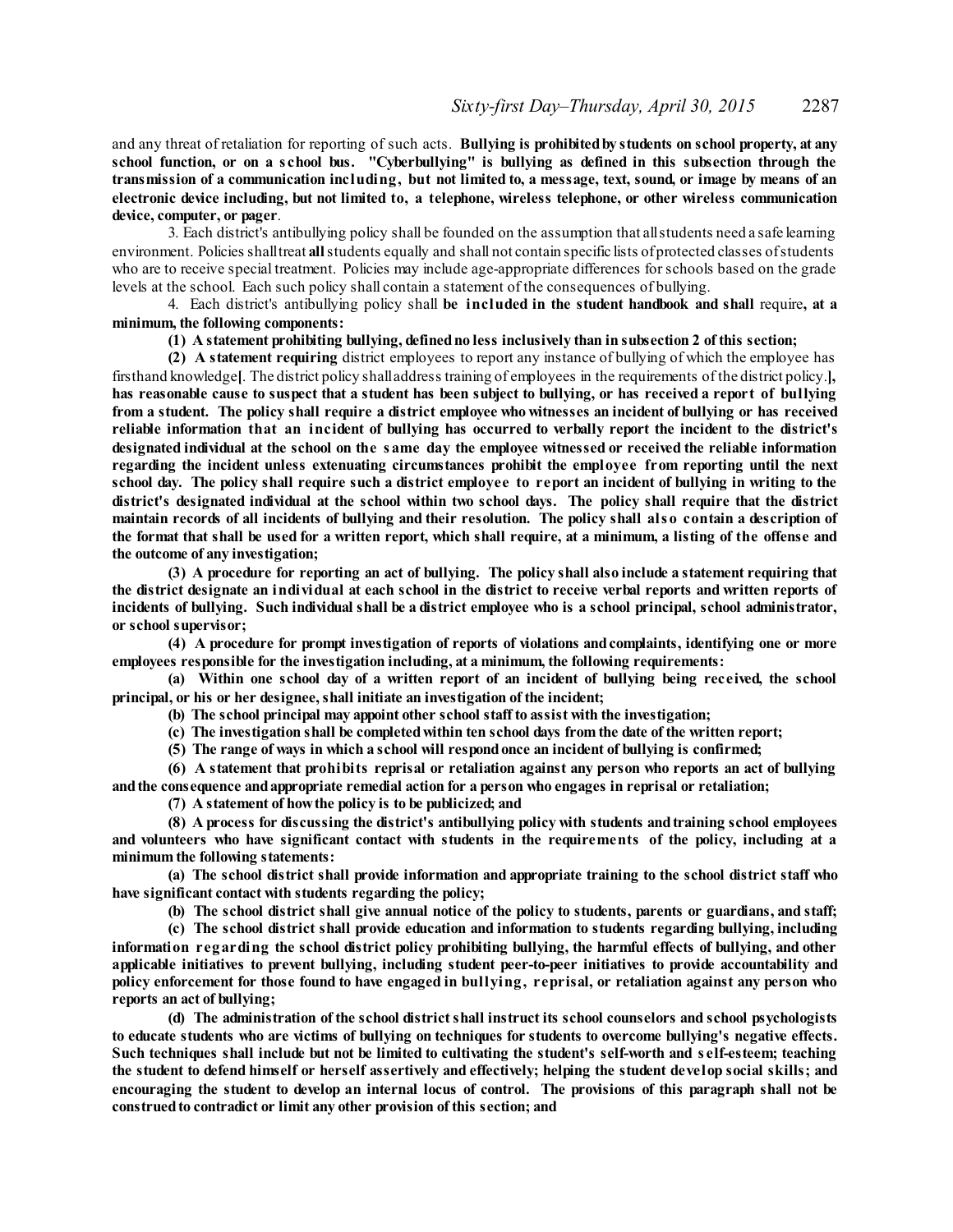**(e) The administration of the school district shall implement programs and other initiatives to prevent** bullying, to respond to such conduct in a manner that does not stigmatize the victim, and to make resources or **referrals available to victims of bullying.**

**5. Notwithstanding any other provision of law, any school district may subject any student to discipline for cyberbullying. The district shall have jurisdiction to prohibit cyberbullying that originates on a school's campus if the electronic communication was made using the school's technological resources or the electronic communication was made on the school's campus using the student's own personal technological resources. The districtshall have jurisdiction to prohibit cyberbullying that originates off the school's campus if:**

**(1) It was reasonably foreseeable that the electronic communication would reach the school's campus; or**

**(2) There is a sufficient nexus between the electronic communication and the school which includes, but** is not limited to, speech that is directed at a school-specific audience, or the speech was brought onto or accessed **on the school campus, even if it was not the student in question who didso.**

**6. In determining the appropriate disciplinary action for a cyberbullying offense under subsection 5 of** this section, the district shall take into consideration the nature of the offense, the age of the student, and the **following:**

**(1) For a first-time or minor cyberbullying offense, the district may mandate that the student attend counseling andeducation sessions;**

**(2) For a second or more serious cyberbullying offense, the district may prohibit the student from participating in school activities or events;**

**(3) For a serious incident of cyberbullying, the school may suspendor expel the student.**

**7. Each districtshall annually review its antibullying policy and revise it as needed. The district's school boardshall receive input from school personnel andadministrators when reviewing andrevising the policy.**

**8. Each district shall develop a method to keep track of any correspondence between individuals and the** district, or any school in the district, regarding an incident of bullying. Such correspondence shall be a closed **recordunder chapter 610.**

**9. Each district shall annually report to the department of elementary and secondary education the** number of confirmed reported bullying incidents in the district at the school level and the district level, and any action taken in response to an incident of bullying, including but not limited to expulsions and suspensions, for each school in the district. No district shall release any confidential information not authorized by state or federal law for public release. The department of elementary and secondary education shall post this information on its internet website within thirty days of receiving it but shall ensure that no personally identifiable information is **posted.**"; and

Further amend said bill by amending the title, enacting clause, and intersectional references accordingly.

On motion of Representative Allen, **House Amendment No. 2** was adopted.

Representative Pfautsch offered **House Amendment No. 3**.

### *House Amendment No. 3*

AMEND House Committee Substitute for Senate Committee Substitute for Senate Bill No. 172, Page 9, Section 161.855, Line 66, by inserting after all of said section and line the following:

"162.720. 1. Where a sufficient number of children are determined to be gifted and their development requires programs or services beyond the level of those ordinarily provided in regular public school programs, districts may establish special programs forsuch gifted children.

2. The state board ofeducation shalldetermine standards forsuch programs. Approvalofsuch programs shall bemade by the state department of elementary and secondary education based upon project applications submitted by July fifteenth of each year.

3. No district shall make a determination as to whether a child is gifted based on the child's participation **in an advanced placement course or international baccalaureate course. Districts shall only determine a child is giftedif the childmeets the definition of "giftedchildren" as providedin section 162.675.**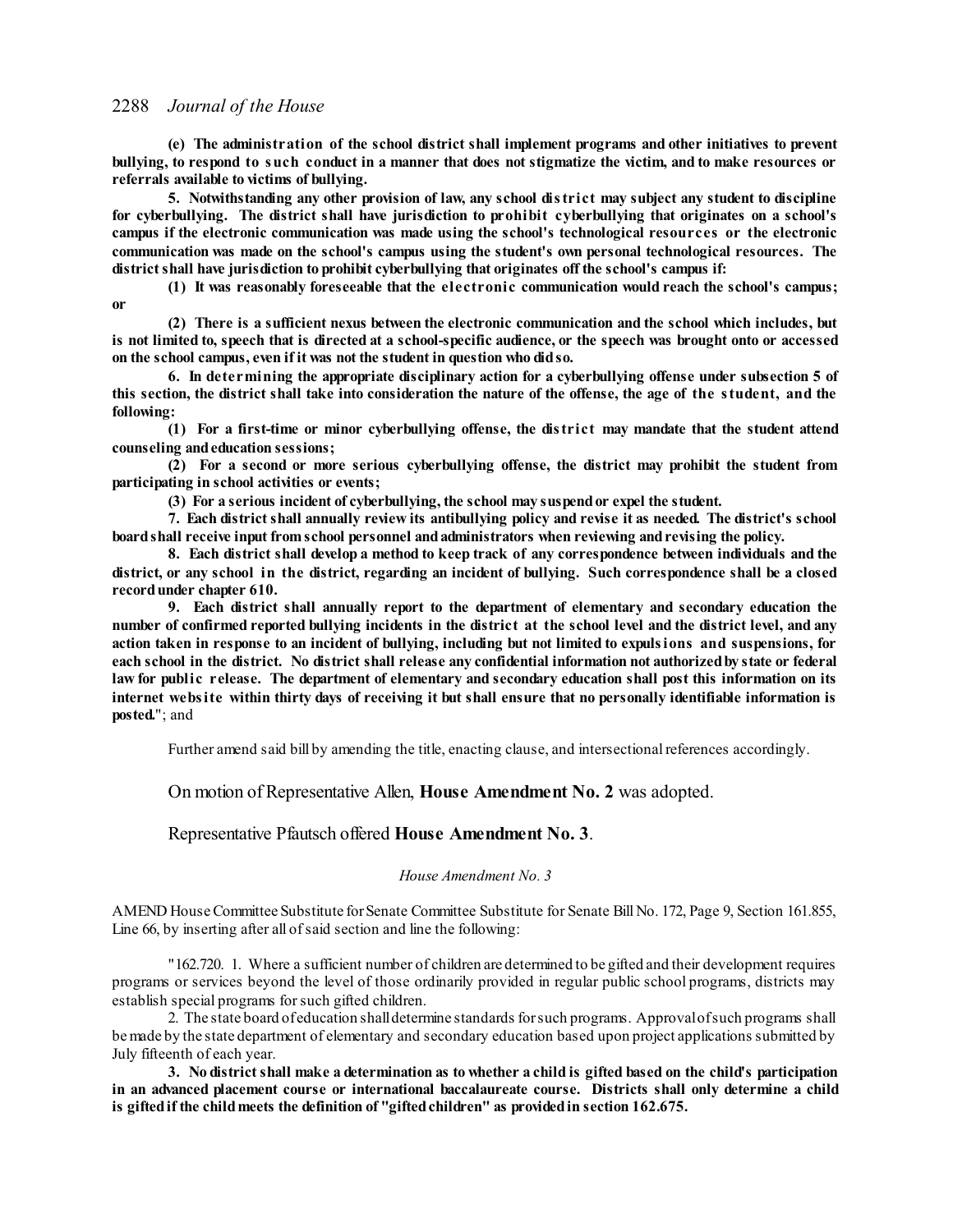163.031. 1. Thedepartmentofelementary and secondary education shallcalculate and distribute to each school district qualified to receive state aid under section 163.021 an amount determined by multiplying the district's weighted average daily attendance by the state adequacy target, multiplying this product by the dollar value modifier for the district, and subtracting from this product the district's local effort and, in years not governed under subsection 4 of this section, subtracting payments from the classroom trust fund under section 163.043.

2. Other provisions of law to the contrary notwithstanding:

(1) Fordistricts with an average daily attendance of more than three hundred fifty in the schoolyearpreceding the payment year:

(a) For the 2006-07schoolyear,the state revenue perweighted average daily attendance received by a district fromthe state aid calculation undersubsections 1and 4ofthis section, as applicable, and the classroomtrust fund under section 163.043 shall not be less than the state revenue received by a district in the 2005-06 school year from the foundation formula, line 14, gifted, remedial reading, exceptional pupil aid, fair share, and free textbook payment amounts multiplied by the sum of one plus the product of one-third multiplied by the remainder of the dollar value modifierminus one,and dividing this product by the weighted average daily attendance computed forthe2005-06school year;

(b) For the 2007-08schoolyear,the state revenue perweighted average daily attendance received by a district fromthe state aid calculation undersubsections 1 and 4ofthis section, as applicable, and the classroomtrust fund under section 163.043 shall not be less than the state revenue received by a district in the 2005-06 school year from the foundation formula, line 14, gifted, remedial reading, exceptional pupil aid, fair share, and free textbook payment amounts multiplied by the sum of one plus the product of two-thirds multiplied by the remainder of the dollar value modifierminus one,anddividingthis product by the weighted average daily attendance computed forthe 2005-06school year;

(c) Forthe 2008-09schoolyear,the state revenue perweighted average daily attendance received by a district fromthe state aid calculation undersubsections 1and 4ofthis section, as applicable, and the classroomtrust fund under section 163.043 shall not be less than the state revenue received by a district in the 2005-06 school year from the foundation formula, line 14, gifted, remedial reading, exceptional pupil aid, fair share, and free textbook payment amounts multiplied by the dollar value modifier, and dividing this product by the weighted average daily attendance computed for the 2005-06 school year;

(d) For each yearsubsequent to the 2008-09 school year, the amount shall be no less than that computed in paragraph (c) of this subdivision, multiplied by the weighted average daily attendance pursuant to section 163.036, less any increase in revenue received from the classroom trust fund under section 163.043;

(2) Fordistricts with an average daily attendance ofthree hundred fifty or less in the school yearpreceding the payment year:

(a) For the 2006-07 school year, the state revenue received by a district fromthe state aid calculation under subsections 1 and 4ofthis section, as applicable, and the classroomtrust fund undersection 163.043 shall not be less than the greater of state revenue received by a district in the 2004-05 or 2005-06 s chool year from the foundation formula, line 14, gifted, remedial reading, exceptional pupil aid, fair share, and free textbook payment amounts multiplied by the sumof one plus the product ofone-third multiplied by the remainderofthe dollarvaluemodifierminus one;

(b) For the 2007-08 school year, the state revenue received by a district fromthe state aid calculation under subsections 1 and 4 of this section, as applicable, and the classroom trust fund under section 163.043 shall not be less than the greater of state revenue received by a district in the 2004-05 or 2005-06 school year from the foundation formula, line 14, gifted, remedial reading, exceptional pupil aid, fair share, and free textbook payment amounts multiplied by the sum of one plus the product of two-thirds multiplied by the remainder of the dollar value modifier minus one;

(c) For the 2008-09 school year, the state revenue received by a district fromthe state aid calculation under subsections 1 and 4 of this section, as applicable, and the classroomtrust fund undersection 163.043 shall not be less than the greater of state revenue received by a district in the 2004-05 or 2005-06 school year from the foundation formula, line 14, gifted, remedial reading, exceptional pupil aid, fair share, and free textbook payment amounts multiplied by the dollar value modifier;

(d) For each yearsubsequent to the 2008-09 school year, the amount shall be no less than that computed in paragraph (c) of this subdivision;

(3) The department of elementary and secondary education shall make an addition in the payment amount specified in subsection 1 of this section to assure compliance with the provisions contained in this subsection.

3. School districts that meet the requirements ofsection 163.021 shall receive categorical add-on revenue as provided in this subsection. The categorical add-on for the district shall be the sum of: seventy-five percent of the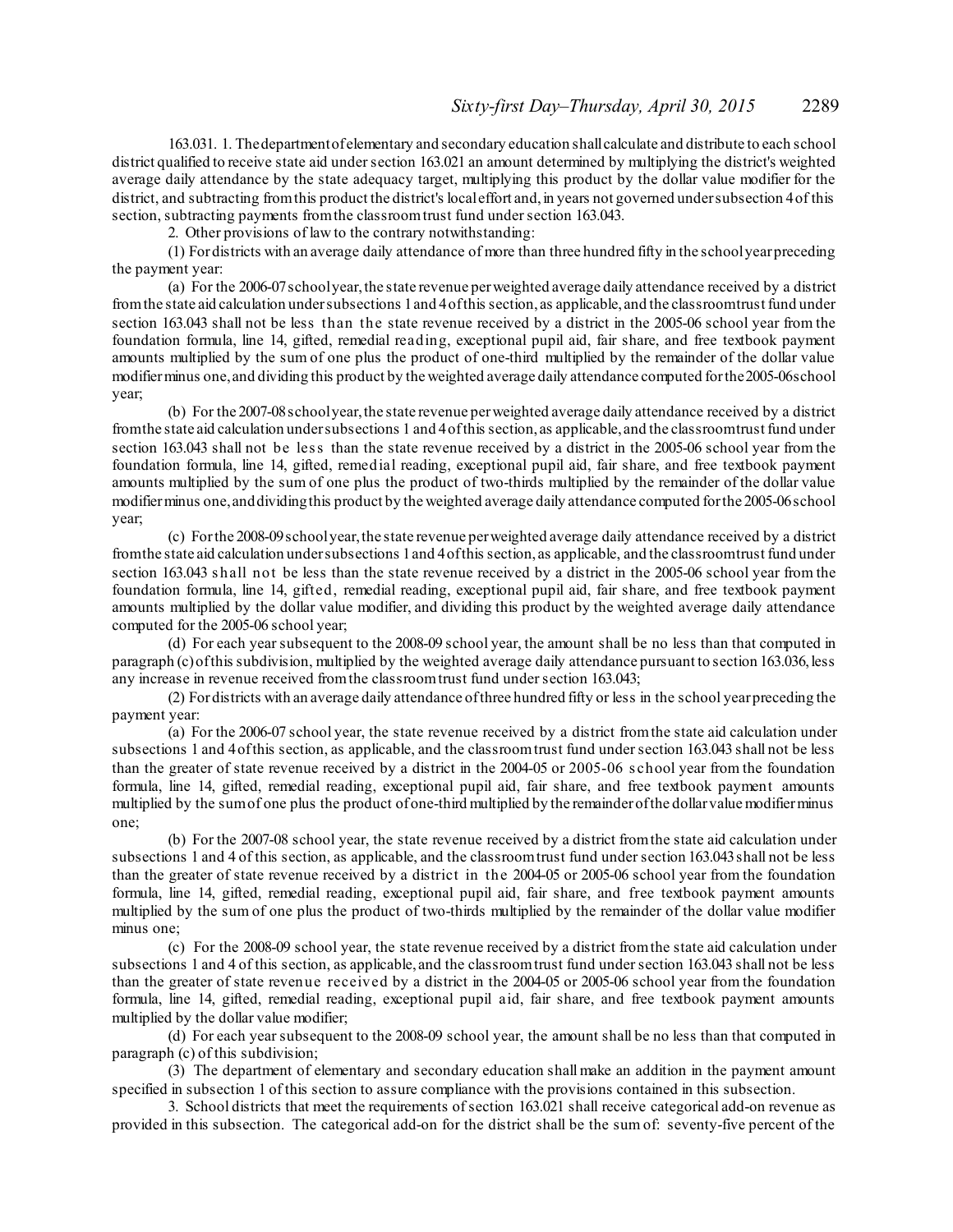district allowable transportation costs undersection 163.161; the career ladder entitlement for the district, as provided for in s ections 168.500 to 168.515; the vocational education entitlement for the district, as provided for in section 167.332; and the district educational and screening programentitlements as provided for in sections 178.691to 178.699. The categorical add-on revenue amounts may be adjusted to accommodate available appropriations.

4. In the 2006-07 school year and each school year thereafter for five years, those districts entitled to receive state aid under the provisions ofsubsection 1 of this section shall receive state aid in an amount as provided in this subsection.

(1) For the 2006-07 school year, the amount shall be fifteen percent of the amount of state aid calculated for the district for the 2006-07schoolyearunderthe provisions ofsubsection 1 of this section, plus eighty-five percent of the total amount ofstate revenue received by the district for the 2005-06 school year fromthe foundation formula, line 14, gifted, remedial reading, exceptional pupil aid, fair share, and free textbook payments less any amounts received under section 163.043.

(2) For the 2007-08 school year, the amountshallbe thirty percent ofthe amount ofstate aid calculated for the district for the 2007-08 school year under the provisions of subsection 1 of this section, plus seventy percent of the total amount of state revenue received by the district for the 2005-06 school year from the foundation formula, line 14, gifted, remedial reading, exceptional pupil aid, fair share, and free textbook payments less any amounts received under section 163.043.

(3) For the 2008-09 school year, the amount ofstate aid shall be forty-four percent of the amount ofstate aid calculated for the district for the 2008-09 school year under the provisions ofsubsection 1 of this section plus fifty-six percent of the total amount of state revenue received by the district for the 2005-06 school year fromthe foundation formula, line 14, gifted, remedial reading, exceptional pupilaid, fair share, and free textbook payments less any amounts received under section 163.043.

(4) For the 2009-10 school year, the amount ofstate aid shall be fifty-eight percent of the amount ofstate aid calculated for the district for the 2009-10schoolyearunderthe provisions ofsubsection 1ofthis section plus forty-two percent of the total amount of state revenue received by the district for the 2005-06 school year fromthe foundation formula, line 14, gifted, remedial reading, exceptional pupil aid, fairshare, and free textbookpayments less any amounts received under section 163.043.

(5) For the 2010-11 school year, the amount ofstate aid shall be seventy-two percent of the amount of state aid calculated forthe district forthe 2010-11schoolyearunderthe provisionsofsubsection 1ofthis section plus twentyeight percent of the total amount of state revenue received by the district for the 2005-06 school year from the foundation formula, line 14, gifted, remedial reading, exceptional pupil aid, fair share, and free textbook payments less any amounts received under section 163.043.

(6) For the 2011-12 school year, the amount ofstate aid shall be eighty-sixpercent of the amount ofstate aid calculated for the district for the 2011-12schoolyearunderthe provisions ofsubsection 1 of this section plus fourteen percent of the total amount of state revenue received by the district for the 2005-06 school year fromthe foundation formula, line 14, gifted, remedial reading, exceptional pupil aid, fairshare, and free textbookpayments less any amounts received under section 163.043.

(7) (a) **[**a.**]** For the 2006-07 school year, if a school district experiences a decrease in summerschool average daily attendance of more than twenty percent from the district's 2005-06 summer school average daily attendance, an amount equal to the product of the percent reduction that is in excess of twenty percent of the district's summer school average daily attendance multiplied by the funds generated by the district's summer school program in the 2005-06 school yearshall be subtracted fromthe district's current year payment amount.

**[**b.**] (b)** For the 2007-08 school year, if a school district experiences a decrease in summerschool average daily attendance of more than thirty percent fromthe district's 2005-06 summerschool average daily attendance, an amount equal to the product of the percent reduction that is in excess of thirty percent of the district's summerschool average daily attendance multiplied by the funds generated by the district's summer school programin the 2005-06 school year shall be subtracted fromthe district's payment amount.

**[**c.**] (c)** For the 2008-09 school year, if a school district experiences a decrease in summerschool average daily attendance of more than thirty-five percent from the district's 2005-06 summer school average daily attendance, an amount equalto the product ofthe percent reduction that is in excess ofthirty-fivepercentofthe district's summerschool average daily attendance multiplied by the funds generated by the district's summer s chool program in the 2005-06 school year shall be subtracted from the district's payment amount.

**[**d.**] (d)** Notwithstanding the provisions of this **[**paragraph**]subdivision**, no such reduction shall be made in the case of a district that is receiving a payment undersection 163.044 or any district whose regularschooltermaverage daily attendance for the preceding year was three hundred fifty or less.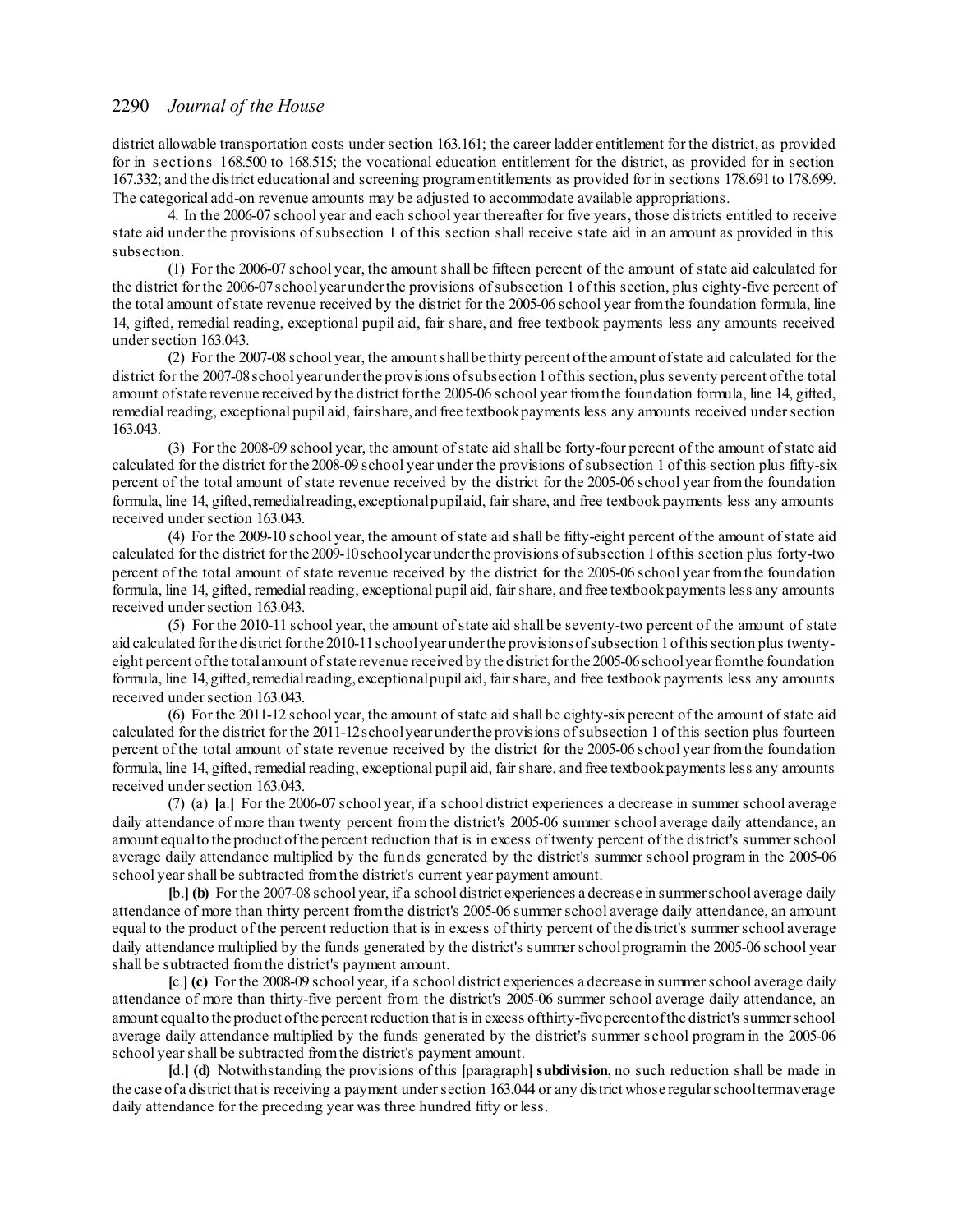**[**e.**] (e)** This **[**paragraph**] subdivision** shall not be construed to permit any reduction applied under this **[**paragraph**]subdivision**to result in any district receiving a current-yearpayment that is less than the amount calculated for such district under subsection 2 of this section.

**[**(b) If a school district experiences a decrease in its gifted programenrollment of more than twenty percent fromits 2005-06gifted programenrollment in any year governed by this subsection, an amount equal to the product of the percent reduction in the district's gifted programenrollment multiplied by the funds generated by the district's gifted programin the 2005-06 school yearshall be subtracted fromthe district's current year payment amount.**]**

5. For any school district meeting the eligibility criteria for state aid as established in section 163.021, but which is considered an option district under section 163.042 and therefore receives no state aid, the commissioner of education shall present a plan to the superintendent ofthe schooldistrict forthe waiverofrules and the duration ofsaid waivers, in order to promote flexibility in the operations of the district and to enhance and encourage efficiency in the delivery of instructional services as provided in section 163.042.

6. (1) No less than seventy-five percent ofthe state revenue received under the provisions ofsubsections 1, 2, and 4 of this section shallbe placed in the teachers' fund, and the remaining percent ofsuch moneys shall be placed in the incidentalfund. No less than seventy-five percent of one-half of the funds received fromthe schooldistrict trust fund distributed undersection 163.087shallbe placed in the teachers' fund. One hundred percent of revenue received underthe provisions ofsection 163.161shall be placed in the incidental fund. One hundred percent ofrevenue received under the provisions ofsections 168.500 to 168.515 shall be placed in the teachers' fund.

(2) A school district shallspend for certificated compensation and tuition expenditures each year:

(a) An amount equal to at least seventy-five percent of the state revenue received under the provisions of subsections 1, 2, and 4 of this section;

(b) An amount equal to at least seventy-five percent of one-half of the funds received fromthe schooldistrict trust fund distributed under section 163.087 during the preceding school year; and

(c) Beginning in fiscal year2008,as much as was spent perthe second preceding year's weighted average daily attendance for certificated compensation and tuition expendituresthe previous yearfromrevenue produced by localand county taxsources in the teachers' fund, plus the amount of the incidental fund to teachers' fund transfer calculated to be local and county taxsources by dividing local and county taxsources in the incidentalfund by total revenue in the incidental fund.

In the event a district fails to comply with this provision, the amount by which the district fails to spend funds as provided herein shallbe deducted fromthe district's state revenue received underthe provisions ofsubsections 1,2, and 4 of this section for the following year,provided that the state board ofeducation may exempt a school district fromthis provision if the state board of education determines that circumstances warrant such exemption.

7. **(1)** If a school district's annual audit discloses that students were inappropriately identified as eligible for free and reduced lunch, special education, or limited English proficiency and the district does not resolve the audit finding, the department ofelementary and secondary education shallrequire that the amount of aid paid pursuant to the weighting for free and reduced lunch, special education, or limited English proficiency in the weighted average daily attendance on the inappropriately identified pupils be repaid by the district in the next school year and shalladditionally impose a penalty of one hundred percent of such aid paid on such pupils, which penalty shall also be paid within the next school year. Such amounts may be repaid by the district through the withholding of the amount of state aid.

**(2) Beginning in the 2016-2017 school year and in each school year after that, if a district experiences** a decrease in its gifted program enrollment of twenty percent or more from the previous school year, an amount equal to the product of the difference between the number of students enrolled in the gifted program in the current school year and the number of students enrolled in the gifted program in the previous school year **multipliedby six hundredeighty dollars shall be subtractedfromthe district's current year payment amount.**

8. Notwithstanding any provision of law to the contrary, in any fiscal year during which the total formula appropriation is insufficient to fully fund the entitlement calculation of this section, the department of elementary and secondary education shalladjust the state adequacy targetin orderto accommodate the appropriation levelforthe given fiscal year. In no manner shall any payment modification be rendered for any district qualified to receive payments under subsection 2 of this section based on insufficient appropriations."; and

Further amend said bill, Page 30, Section B, by inserting after all of said section the following:

"Section C. Section 163.031 of Section A of this act shall become effective July 1, 2016."; and

Further amend said bill by amending the title, enacting clause, and intersectional references accordingly.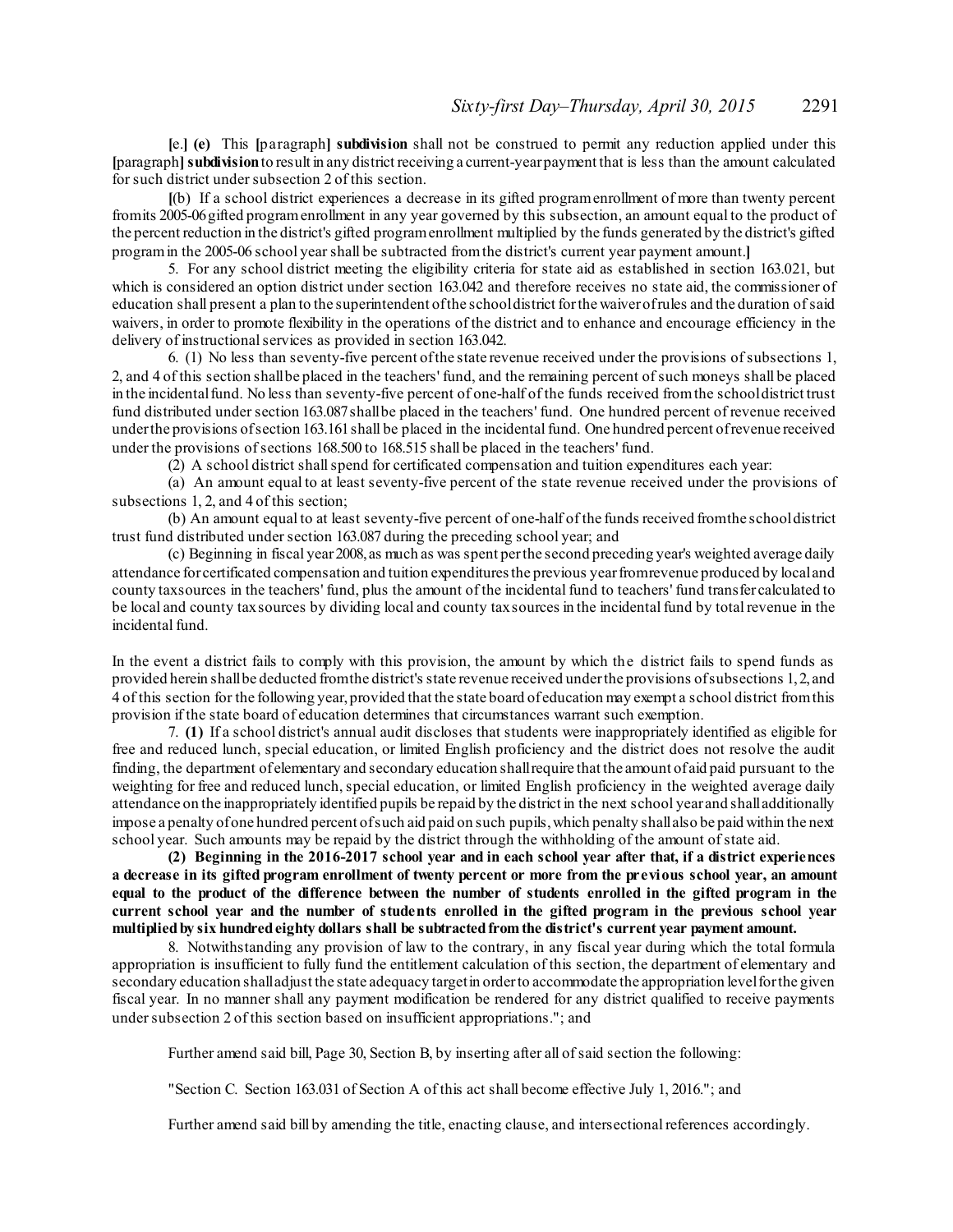On motion of Representative Pfautsch, **House Amendment No. 3** was adopted.

### Representative Ross offered **House Amendment No. 4**.

*House Amendment No. 4*

AMEND Hous e Committee Substitute for Senate Committee Substitute for Senate Bill No. 172, Page 27, Section 170.029, Line 34, by inserting immediately after all ofsaid section and line the following:

"**170.350. A school district may develop a policy that allows student participation in the Constitution Project of the Missouri Supreme Court to be recognizedby:**

**(1) The granting of credit for some portion of, or in collaboration with:**

**(a) The community service or citizenship requirements of the A+ tuition reimbursement program under section 160.545;**

**(b) The Missouri andUnitedStates Constitution course under section 170.011; or**

**(c) Any relevant course or instructional unit in American government or a similar subject; and**

**(2) District or school-level awards including, but not limitedto, certificates or assemblies.**"; and

Further amend said bill by amending the title, enacting clause, and intersectional references accordingly.

On motion of Representative Ross, **House Amendment No. 4** was adopted.

Representative Hubrecht offered **House Amendment No. 5**.

#### *House Amendment No. 5*

AMEND House Committee Substitute for Senate Committee Substitute for Senate Bill No. 172, Page 9, Section 161.855, Line 66, by inserting after all of said section and line the following:

"**162.732. 1. There is hereby established a "Committee on Schools for the Severely Disabled" in the department of elementary and secondary education. The committee shall be composed of the following five members:**

**(1) One member who is an employee of the department of elementary and secondary education, appointedby the commissioner of education;**

**(2) One member from the house of representatives, appointed by the speaker of the house of representatives;**

**(3) One member from the senate, appointedby the president pro tem of the senate;**

**(4) One member from the joint committee on education, appointed by the chair of the joint committee on education; and**

(5) One member who is on the staff of the Missouri schools for the severely disabled established under **section 162.730, appointedby the commissioner of education.**

**2. The committee on schools for the severely disabledshall:**

**(1) Examine the regulations under which the schools for the severely disabled established under section 162.730 operate; and**

**(2) Recommend any changes to the regulations that would allow the schools for the severely disabled to better serve the children of the schools.**

**3. Before December 1, 2015, the committee on schools for the severely disabledshall report its findings and recommendations to the house committee on elementary and secondary education. Such recommendations shall include the recommendations describedunder subdivision (2) ofsubsection 2 of this section.**"; and

Further amend said bill by amending the title, enacting clause, and intersectional references accordingly.

On motion of Representative Hubrecht, **House Amendment No. 5** was adopted.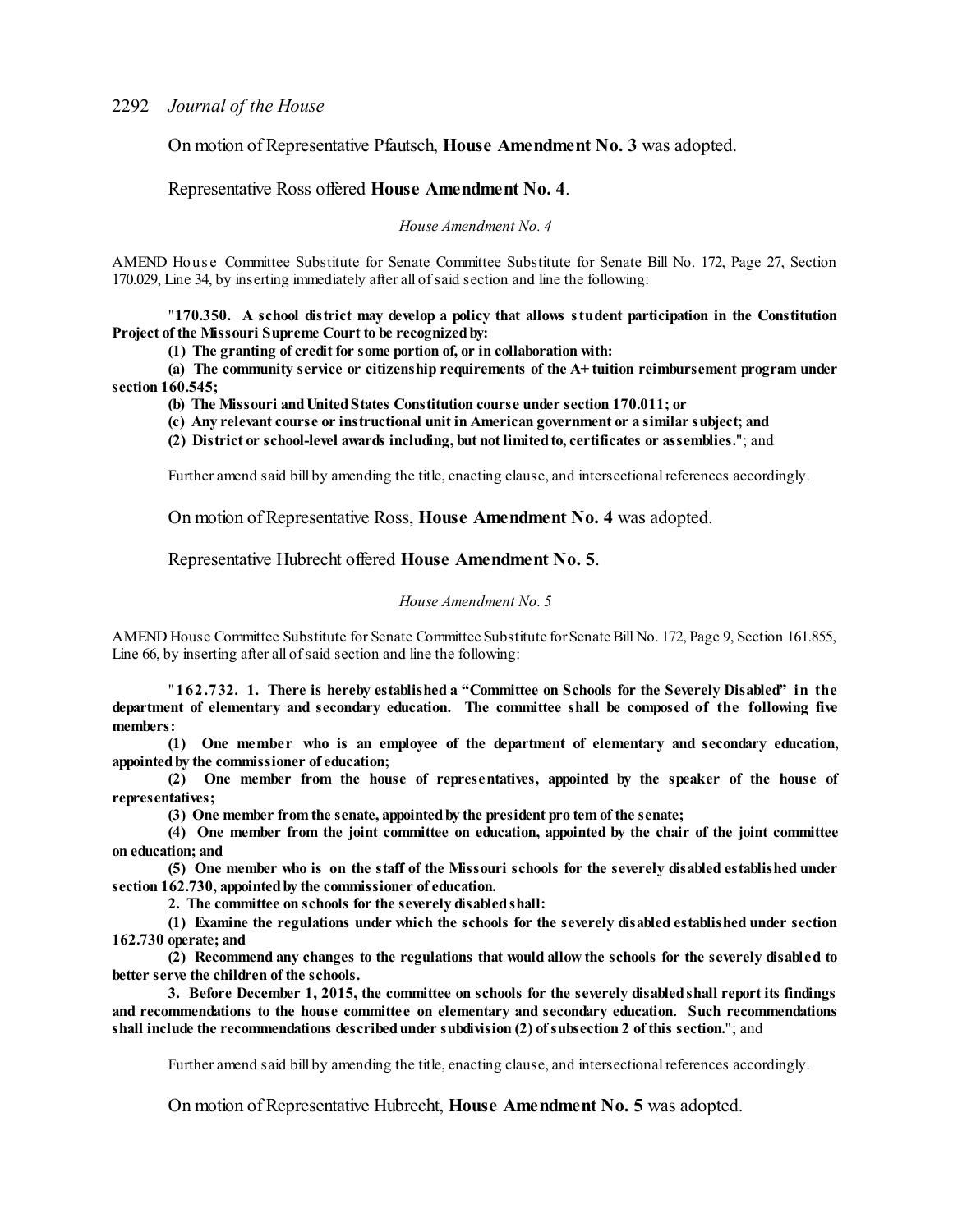### Representative Lauer offered **House Amendment No. 6**.

#### *House Amendment No. 6*

AMEND House Committee Substitute for Senate Committee Substitute for Senate Bill No. 172, Page 27, Section 170.029, Line 34, by inserting after all ofsaid line the following:

"**170.047. 1. Beginning in the 2016-2017 school year, any licensed educator may annually complete up** to two hours of training or professional development in youth suicide awareness and prevention as part of the **professional development hours requiredfor state boardof education certification.**

**2. The department of elementary and secondary education shall develop guidelines suitable for training or professional development in youth suicide awareness and prevention. The department shall develop materials that may be usedfor such training or professional development.**

**3. For purposes of this section, the term "licensed educator" means any teacher with a certificate of** license to teach issued by the state board of education or any other educator or administrator required to **maintain a professional license issuedby the state boardof education.**

**4. The department of elementary and secondary education may promulgate rules and regulations to** implement this section. Any rule or portion of a rule, as that term is defined in section 536.010, that is created under the authority delegated in this section shall become effective only if it complies with and is subject to all of the provisions of chapter 536 and, if applicable, section 536.028. This section and chapter 536 are nonseverable, and if any of the powers vested with the general assembly pursuant to chapter 536 to review, to delay the effective date, or to disapprove and annul a rule are subsequently held unconstitutional, then the grant of rulemaking **authority andany rule proposedor adoptedafter August 28, 2015, shall be invalidandvoid.**

170.048. 1. By July 1, 2017, each district shall adopt a policy for youth suicide awareness and prevention, **including the training andeducation of district employees.**

- **2. Each district's policy shall address, but neednot be limitedto, the following:**
- **(1) Strategies that can helpidentify students who are at possible risk ofsuicide;**
- **(2) Strategies andprotocols for helping students at possible risk ofsuicide; and**
- **(3) Protocols for responding to a suicide death.**

**3. By July 1, 2016, the department of elementary and secondary education shall develop a model policy that districts may adopt. When developing the model policy, the department shall cooperate, consult with, and** seek input from organizations that have expertise in youth suicide awareness and prevention. By July 1, 2020, **and at least every three years thereafter, the department shall request information and seek feedback from districts on their experience with the policy for youth suicide awareness and prevention. The department shall** review this information and may use it to change the department's model policy. The department shall post any information on its website that it has received from districts that it deems relevant. The department shall not post **any confidential information or any information that personally identifies any student or school employee.**"; and

Further amend said bill, Page 1, Section A, Line 4, by inserting after all ofsaid line the following:

\*"160.261. 1. The local board of education of each school district shall clearly establish a written policy of discipline, including the district's determination on the use of corporal punishment and the procedures in which punishment will be applied. A written copy of the district's discipline policy and corporal punishment procedures, if applicable, shall be provided to the pupil and parent or legal guardian of every pupil enrolled in the district at the beginning of each school year and also made available in the office ofthe superintendent ofsuch district,during normal business hours, for public inspection. All employees of the district shall annually receive instruction related to the specific contents ofthe policy ofdiscipline and any interpretations necessary to implement the provisions ofthe policy in the course of their duties, including but not limited to approved methods of dealing with acts of school violence, disciplining students with disabilities and instruction in the necessity and requirements for confidentiality.

2. The policy shall require school administrators to report acts of school violence to all teachers at the attendance center and, in addition, to otherschool district employees with a need to know. For the purposes of this chapter or chapter 167, "need to know" is defined as school personnel who are directly responsible for the student's education or who otherwise interact with the student on a professional basis while acting within the scope of their assigned duties. As used in this section, the phrase "act ofschoolviolence" or "violent behavior" means the exertion ofphysicalforce by a student with the intent to do serious physicalinjury as defined in section 556.061to anotherperson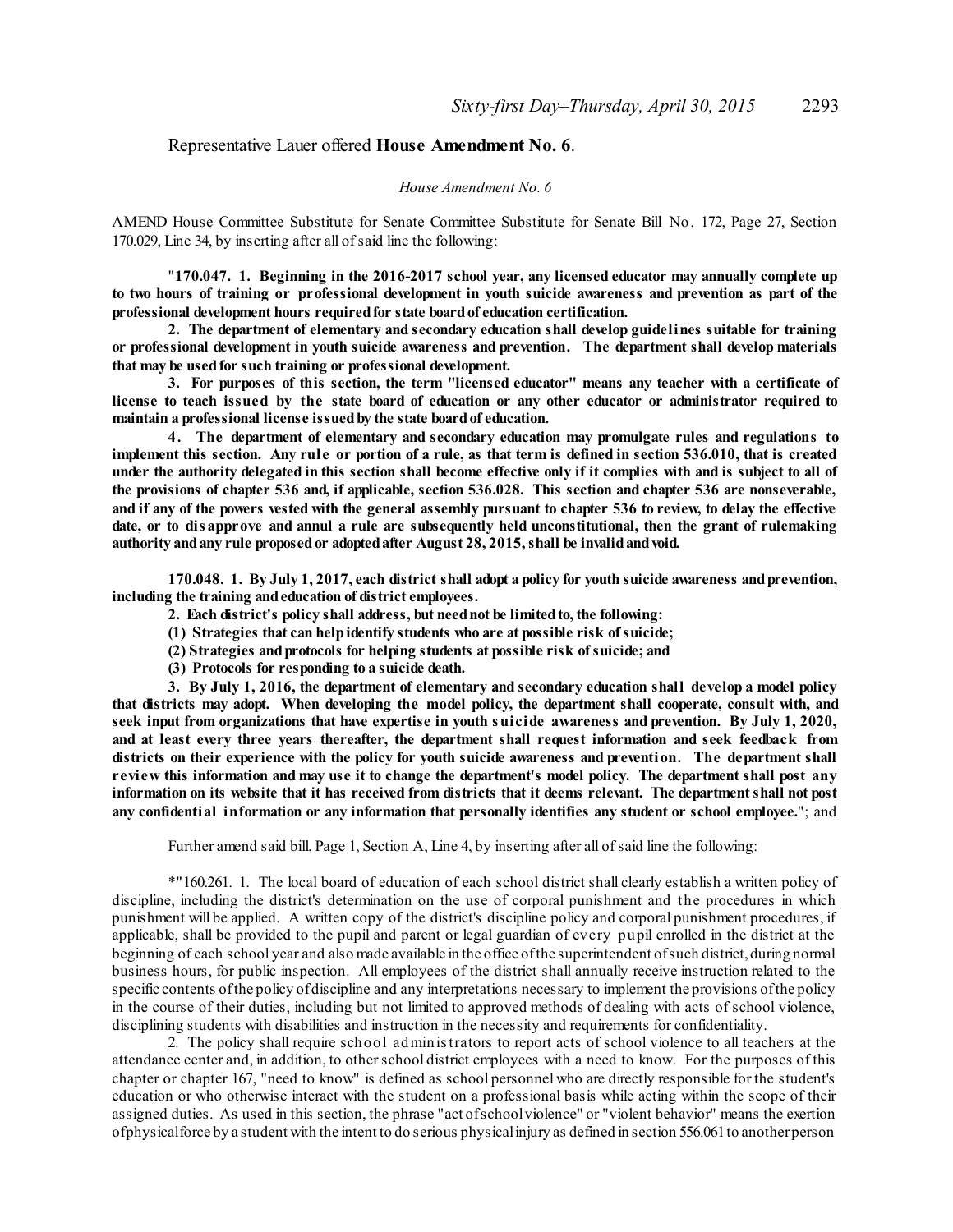while on schoolproperty, including a schoolbus in service on behalf of the district, or while involved in school activities. The policy shall at a minimum require schooladministrators to report, as soon as reasonably practical, to the appropriate law enforcement agency any of the following crimes, or any act which if committed by an adult would be one of the following crimes:

(1) First degree murder undersection 565.020;

(2) Second degree murder under section 565.021;

(3) Kidnapping undersection 565.110 as it existed prior to January 1, 2017, or kidnapping in the first degree under section 565.110;

(4) First degree assault undersection 565.050;

 $(5)$  Rape in the first degree under section 566.030;

 $(6)$  Sodomy in the first degree under section 566.060;

(7) Burglary in the first degree under section 569.160;

(8) Burglary in the second degree under section 569.170;

(9) Robbery in the first degree under section 569.020 as it existed prior to January 1, 2017, or robbery in the first degree under section 570.023;

(10) Distribution of drugs under section 195.211 as it existed prior to January 1, 2017, or manufacture of a controlled substance under section 579.055;

(11) Distribution of drugs to a minor under section 195.212 as it existed prior to January 1, 2017, or delivery of a controlled substance under section 579.020;

 $(12)$  Arson in the first degree under section 569.040;

(13) Voluntary manslaughter undersection 565.023;

(14) Involuntary manslaughter under section 565.024 as it existed prior to January 1, 2017, involuntary manslaughter in the first degree under section 565.024, or involuntary manslaughter in the second degree under section 565.027;

(15) Second degree assault under section 565.060 as it existed prior to January 1, 2017, or second degree assault under section 565.052;

(16) Rape in the second degree undersection 566.031;

(17) Felonious restraint under section 565.120 as it existed prior to January 1, 2017, or kidnapping in the second degree under section 565.120;

(18) Property damage in the first degree undersection 569.100;

(19) The possession of a weapon under chapter 571;

(20) Child molestation in the first degree pursuant to section 566.067 as it existed prior to January 1, 2017, or child molestation in the first, second, or third degree pursuant to section 566.067, 566.068, or 566.069;

(21) Sodomy in the second degree pursuant to section 566.061;

(22) Sexual misconduct involving a child pursuant to section 566.083;

(23) Sexual abuse in the first degree pursuant to section 566.100;

(24) Harassment under section 565.090 as it existed prior to January 1, 2017, or harassment in the first degree undersection 565.090; **[**or**]**

(25) Stalking under section 565.225 as it existed prior to January 1, 2017, or stalking in the first degree under section 565.225; **or**

#### **(26) Making a terrorist threat under section 574.115;**

committed on school property, including but not limited to actions on any schoolbus in service on behalf of the district orwhile involved in school activities. The policy shall require that any portion of a student's individualized education programthat is related to demonstrated orpotentially violent behaviorshallbe provided to any teacher and otherschool district employees who are directly responsible for the student's education or who otherwise interact with the student on an educational basis while acting within the scope of their assigned duties. The policy shall also contain the consequences of failure to obey standards of conduct set by the local board of education, and the importance of the standards to the maintenance of an atmosphere where orderly learning is possible and encouraged.

3. The policy shall provide that any student who is on suspension for any ofthe offenses listed in subsection 2 ofthis section orany act ofviolence ordrug-related activity defined by school district policy as a serious violation of school discipline pursuant to subsection 9 of this section shall have as a condition of his or her suspension the requirement that such student is not allowed, while on such suspension, to be within one thousand feet of any school property in the school district where such student attended schoolor any activity ofthat district,regardless ofwhether or not the activity takes place on district property unless: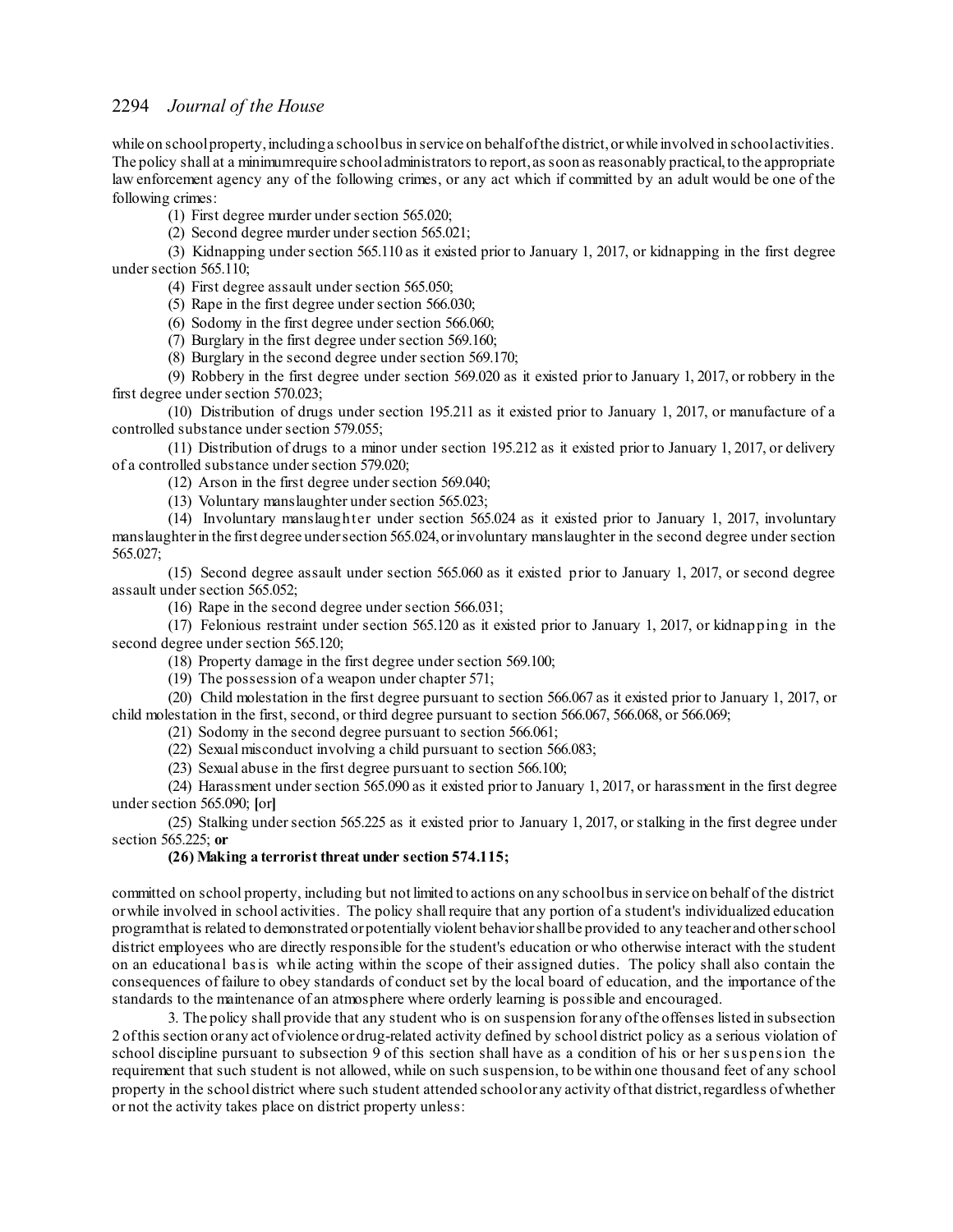(1) Such student is under the direct supervision of the student's parent, legal guardian, or custodian and the superintendent or the superintendent's designee has authorized the student to be on school property;

(2) Such student is under the direct supervision of another adult designated by the student's parent, legal guardian, or custodian, in advance, in writing, to the principal of the school which suspended the student and the superintendent or the superintendent's designee has authorized the student to be on school property;

(3) Such student is enrolled in and attending an alternative school that is located within one thousand feet of a public school in the school district where such student attended school; or

(4) Such student resides within one thousand feetofanypublicschoolin the schooldistrict where such student attended school in which case such student may be on the property of his or her residence without direct adult supervision.

4. Any student who violates the condition ofsuspension required pursuant to subsection 3ofthis section may be subject to expulsion or further suspension pursuant to the provisions of sections 167.161, 167.164, and 167.171. In making this determination consideration shall be given to whetherthe student poses a threat to the safety of any child or school employee and whether such student's unsupervised presence within one thousand feet of the s chool is disruptive to the educational process or undermines the effectiveness of the school's disciplinary policy. Removal of any pupil who is a student with a disability is subject to state and federalproceduralrights. This section shall not limit a school district's ability to:

(1) Prohibit allstudents who are suspended frombeing on school property or attending an activity while on suspension;

(2) Discipline students foroff-campus conductthatnegativelyaffectsthe educationalenvironment to the extent allowed by law.

5. The policy shall provide for a suspension for a period of not less than one year,orexpulsion,for a student who is determined to have brought a weapon to school, including but not limited to the school playground or the school parking lot,brought a weapon on a schoolbus orbrought a weapon to a school activity whether on or off of the school property in violation of district policy, except that:

(1) The superintendent or, in a schooldistrict with no high school,the principalofthe schoolwhich such child attends may modify such suspension on a case-by-case basis; and

(2) This section shallnot prevent theschooldistrictfromprovidingeducationalservicesin an alternative setting to a student suspended under the provisions of this section.

6. For the purpose of this section, the term "weapon" shall mean a firearmas defined under 18 U.S.C. Section 921 and the following items, as defined in section 571.010: a blackjack, a concealable firearm, an explosive weapon, a firearm, a firearmsilencer, a gas gun, a knife, knuckles, a machine gun, a projectile weapon, a rifle, a shotgun, a spring gun or a switchblade knife; except that this section shall not be construed to prohibit a school board fromadopting a policy to allow a Civil War reenactor to carry a Civil War era weapon on school property for educational purposes so long as the firearm is unloaded. The local board of education shall define weapon in the discipline policy. Such definition shall include the weapons defined in this subsection but may also include other weapons.

7.Allschooldistrictpersonnelresponsible forthe care and supervision ofstudents are authorized to hold every pupilstrictly accountable for any disorderly conduct in schooloronanyproperty ofthe school,on any schoolbus going to or returning fromschool, during school-sponsored activities, or during intermission or recess periods.

8. Teachers and other authorized district personnel in public schools responsible for the care, supervision, and discipline of schoolchildren, including volunteers selected with reasonable care by the school district, shall not be civilly liable when acting in conformity with the established policies developed by each board, including but not limited to policies of student discipline or when reporting to his or her supervisor or other person as mandated by state law acts of school violence or threatened acts of school violence, within the course and scope of the duties of the teacher, authorized district personnel or volunteer, when such individual is acting in conformity with the established policies developed by the board. Nothing in this section shall be construed to create a new cause of action against such school district, or to relieve the school district fromliability for the negligent acts ofsuch persons.

9. Each school board shall define in its discipline policy acts of violence and any other acts that constitute a serious violation of that policy. "Acts of violence" as defined by school boards shall include but not be limited to exertion of physical force by a student with the intent to do serious bodily harm to another person while on school property, including a school bus in service on behalf of the district, or while involved in school activities. School districts shall for each student enrolled in the school district compile and maintain records of any serious violation of the district's discipline policy. Such records shallbe made available to teachers and otherschooldistrict employees with a need to know while acting within the scope of their assigned duties, and shall be provided as required in section 167.020 to any school district in which the student subsequently attempts to enroll.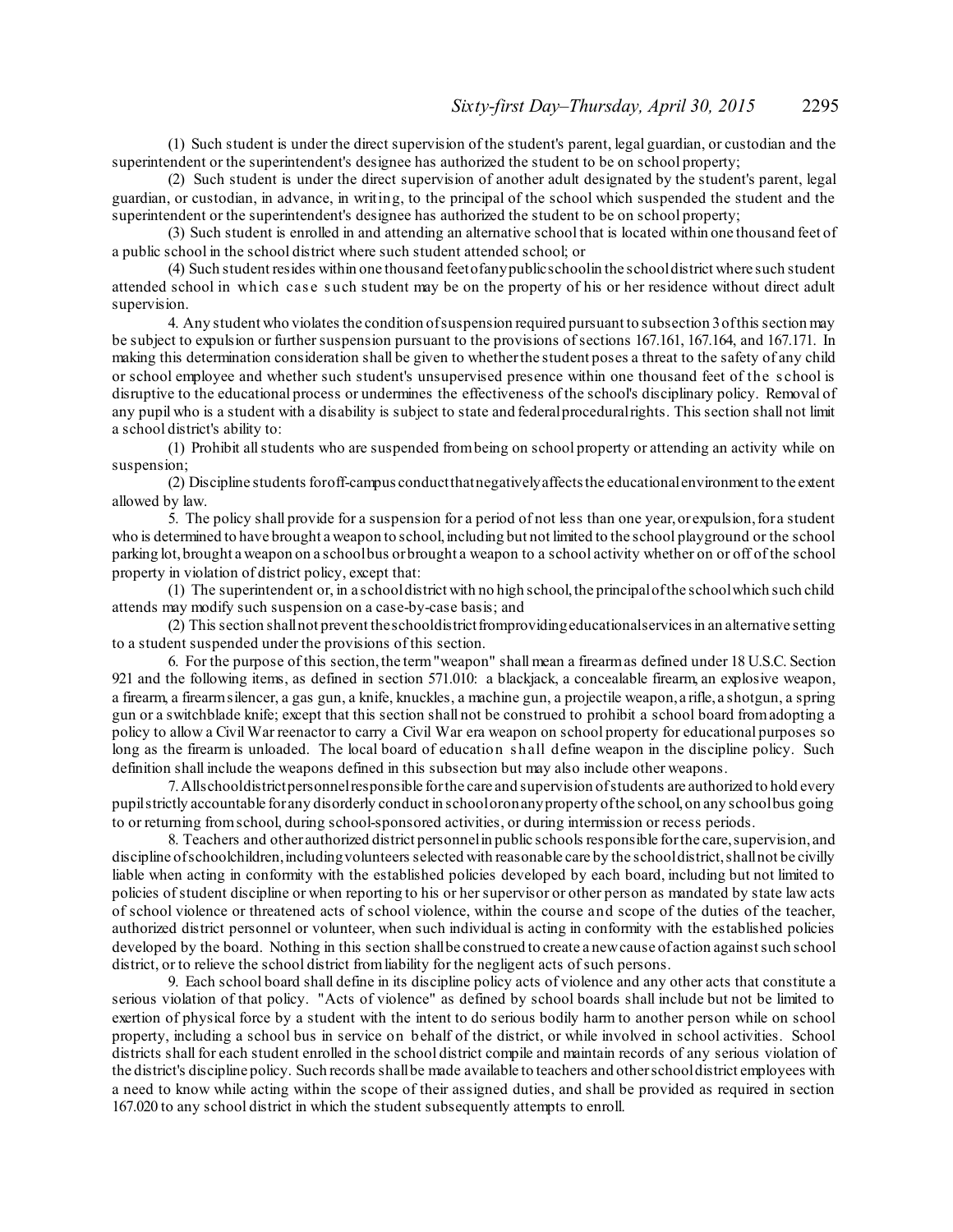10. Spanking,when administered by certificated personneland in the presence ofa witness who is an employee of the school district, or the use of reasonable force to protect persons orproperty,when administered by personnel of a school district in a reasonable manner in accordance with the local board of education's written policy of discipline, is not abuse within the meaning of chapter 210. The provisions of sections 210.110 to 210.165 notwithstanding, the children's divisionshallnot have jurisdiction overorinvestigate any report of alleged child abuse arising out oforrelated to the use ofreasonable force to protect persons orproperty when administered by personnel of a school district or any spanking administered in a reasonable manner by any certificated school personnel in the presence of a witness who is an employee ofthe school district pursuant to a written policy ofdiscipline established by the board of education ofthe school district, as long as no allegation of sexual misconduct arises from the spanking or use of force.

11. If a student reports alleged sexualmisconduct on the part ofa teacherorotherschoolemployee to a person employed in a school facility who is required to report such misconduct to the children's division under section 210.115, such person and the superintendent of the schooldistrict shall report the allegation to the children's division as set forth in section 210.115. Reports made to the children's division under this subsection shall be investigated by the division in accordance with the provisions ofsections 210.145 to 210.153 and shall not be investigated by the school district under subsections 12 to 20 of this section for purposes of determining whether the allegations should or should not be substantiated. The district may investigate the allegations for the purpose of making any decision regarding the employment of the accused employee.

12. Upon receipt of any reports of child abuse by the children's division other than reports provided under subsection 11 of this section, pursuant to sections 210.110 to 210.165 which allegedly involve personnel of a school district, the children's division shall notify the superintendent ofschools of the district or, if the person named in the allegedincidentisthesuperintendentofschools,the president ofthe schoolboard ofthe schooldistrict wherethealleged incident occurred.

13. If, after an initialinvestigation,the superintendent ofschools orthe president ofthe schoolboard finds that the report involves an alleged incident of child abuse other than the administration of a spanking by certificated school personnelorthe use ofreasonable force to protect persons orproperty when administeredbyschoolpersonnelpursuant to a written policy ofdiscipline or that the report was made for the sole purpose of harassing a public schoolemployee, the superintendent ofschools orthe president ofthe schoolboard shallimmediately referthematterbackto the children's division and take no further action. In all matters referred back to the children's division, the division shall treat the report in the same manner as other reports of alleged child abuse received by the division.

14. If the report pertains to an alleged incident which arose out of or is related to a spanking administered by certificated personnel orthe use ofreasonable force to protect persons or property when administered by personnel of a school district pursuant to a written policy of discipline or a report made for the sole purpose of harassing a public schoolemployee, a notification ofthe reported child abuse shallbesentbythe superintendentofschools orthe president of the school board to the law enforcement in the county in which the alleged incident occurred.

15. The report shall be jointly investigated by the law enforcement officer and the superintendent ofschools or, if the subject of the report is the superintendent of schools, by a law enforcement officer and the president of the school board or such president's designee.

16. The investigation shall begin no later than forty-eight hours after notification fromthe children's division is received, and shall consist of,but need not be limited to, interviewing and recording statements of the child and the child's parents or guardian within two working days after the start ofthe investigation,of the school district personnel allegedly involved in the report, and of any witnesses to the alleged incident.

17. The lawenforcement officer and the investigating school district personnelshall issue separate reports of theirfindings and recommendations after the conclusion of the investigation to the school board of the schooldistrict within seven days after receiving notice fromthe children's division.

18. The reports shall contain a statement of conclusion as to whether the report of alleged child abuse is substantiated or is unsubstantiated.

19. The school board shall consider the separate reports referred to in subsection 17 ofthis section and shall issue its findings and conclusions and the action to be taken, if any, within seven days after receiving the last of the two reports. The findings and conclusions shall be made in substantially the following form:

(1) The report ofthe alleged child abuse is unsubstantiated. The lawenforcement officer and the investigating school board personnel agree that there was not a preponderance of evidence to substantiate that abuse occurred;

(2) The report of the alleged child abuse is substantiated. The law enforcement officer and the investigating school district personnel agree that the preponderance of evidence is sufficient to support a finding that the alleged incident of child abuse did occur;

(3) The issue involved in the alleged incident of child abuse is unresolved. The law enforcement officer and the investigating school personnel are unable to agree on their findings and conclusions on the alleged incident.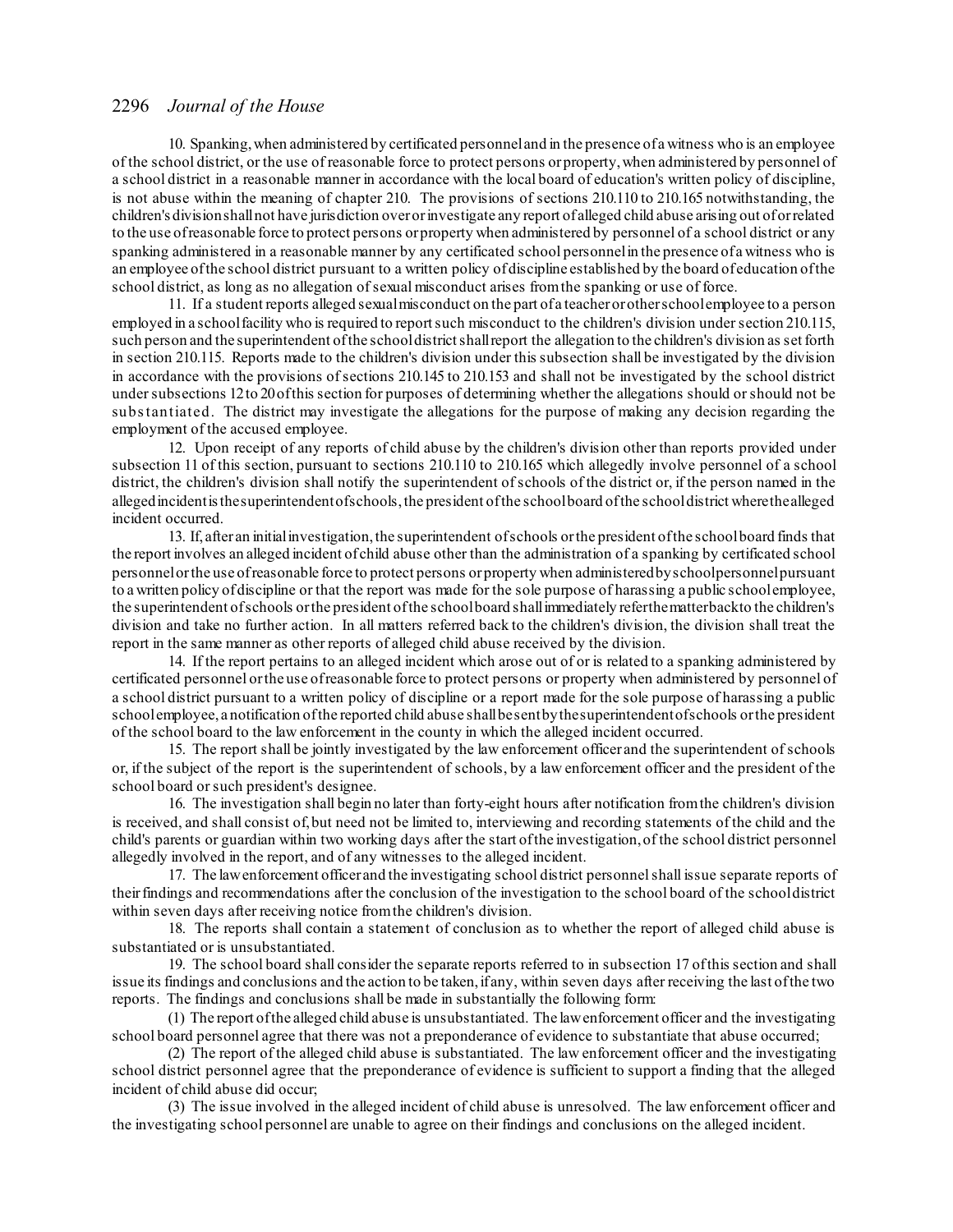20. The findings and conclusions ofthe schoolboard undersubsection 19 of this section shall be sent to the children's division. If the findings and conclusions ofthe schoolboard are that the report of the alleged child abuse is unsubstantiated, the investigation shall be terminated, the case closed, and no record shall be entered in the children's division centralregistry. Ifthe findings and conclusions ofthe schoolboard are that the report ofthe alleged child abuse is substantiated, the children's division shall report the incident to the prosecuting attorney ofthe appropriate county along with the findings and conclusions of the school district and shall include the information in the division's central registry. Ifthe findings and conclusions of the school board are that the issue involved in the alleged incident of child abuse is unresolved, the children's division shall report the incident to the prosecuting attorney of the appropriate county along with the findings and conclusions of the schoolboard, however, the incident and the names of the parties allegedly involved shallnot be entered into the central registry of the children's division unless and until the alleged child abuse is substantiated by a court of competent jurisdiction.

21. Any superintendent ofschools,president ofa schoolboard orsuch person's designee or law enforcement officer who knowingly falsifies any report of any matter pursuant to this s ection or who knowingly withholds any information relative to any investigation or report pursuant to this section is guilty of a class A misdemeanor.

22. In orderto ensure the safety of allstudents, should a student be expelled for bringing a weapon to school, violent behavior,orforan act ofschool violence, that student shall not, forthe purposes ofthe accreditation process of the Missouri s chool improvement plan, be considered a dropout or be included in the calculation of that district's educational persistence ratio.

160.261. 1. The local board of education of each school district shall clearly establish a written policy of discipline, including the district's determination on the use of corporal punishment and the procedures in which punishment will be applied. A written copy of the district's discipline policy and corporal punishment procedures, if applicable, shall be provided to the pupil and parent or legal guardian of every pupil enrolled in the district at the beginning of each school year and also made available in the office of the superintendent of such district, during normal business hours, for public inspection. All employees of the district shall annually receive instruction related to the specific contents ofthe policy of discipline and any interpretations necessary to implement the provisions ofthe policy in the course of their duties, including but not limited to approved methods of dealing with acts of school violence, disciplining students with disabilities and instruction in the necessity and requirements for confidentiality.

2. The policy s hall require school administrators to report acts of school violence to all teachers at the attendance center and, in addition, to otherschool district employees with a need to know. For the purposes of this chapter or chapter 167, "need to know" is defined as school personnel who are directly responsible for the student's education or who otherwise interact with the student on a professional basis while acting within the scope of their assigned duties. As used in this section, the phrase "act ofschoolviolence" or "violent behavior" means the exertion ofphysicalforce by a student with the intent to do serious physicalinjury as defined in subdivision (6)ofsection 565.002 to another person while on schoolproperty, including a schoolbus in service on behalf of the district, or while involved in school activities. The policy shall at a minimum require school administrators to report, as soon as reasonably practical, to the appropriate law enforcement agency any of the following crimes, or any act which if committed by an adult would be one of the following crimes:

- (1) First degree murder undersection 565.020;
- (2) Second degree murder under section 565.021;
- (3) Kidnapping undersection 565.110;
- (4) First degree assault under section 565.050;
- (5) Rape in the first degree undersection 566.030;
- $(6)$  Sodomy in the first degree under section 566.060;
- (7) Burglary in the first degree undersection 569.160;
- (8) Burglary in the second degree undersection 569.170;
- (9) Robbery in the first degree undersection 569.020;
- (10) Distribution of drugs undersection 195.211;
- (11) Distribution of drugs to a minor undersection 195.212;
- $(12)$  Arson in the first degree under section 569.040;
- (13) Voluntary manslaughter under section 565.023;
- (14) Involuntary manslaughter under section 565.024;
- $(15)$  Second degree assault under section 565.060;
- $(16)$  Rape in the second degree under section 566.031;
- (17) Felonious restraint undersection 565.120;
- (18) Property damage in the first degree undersection 569.100;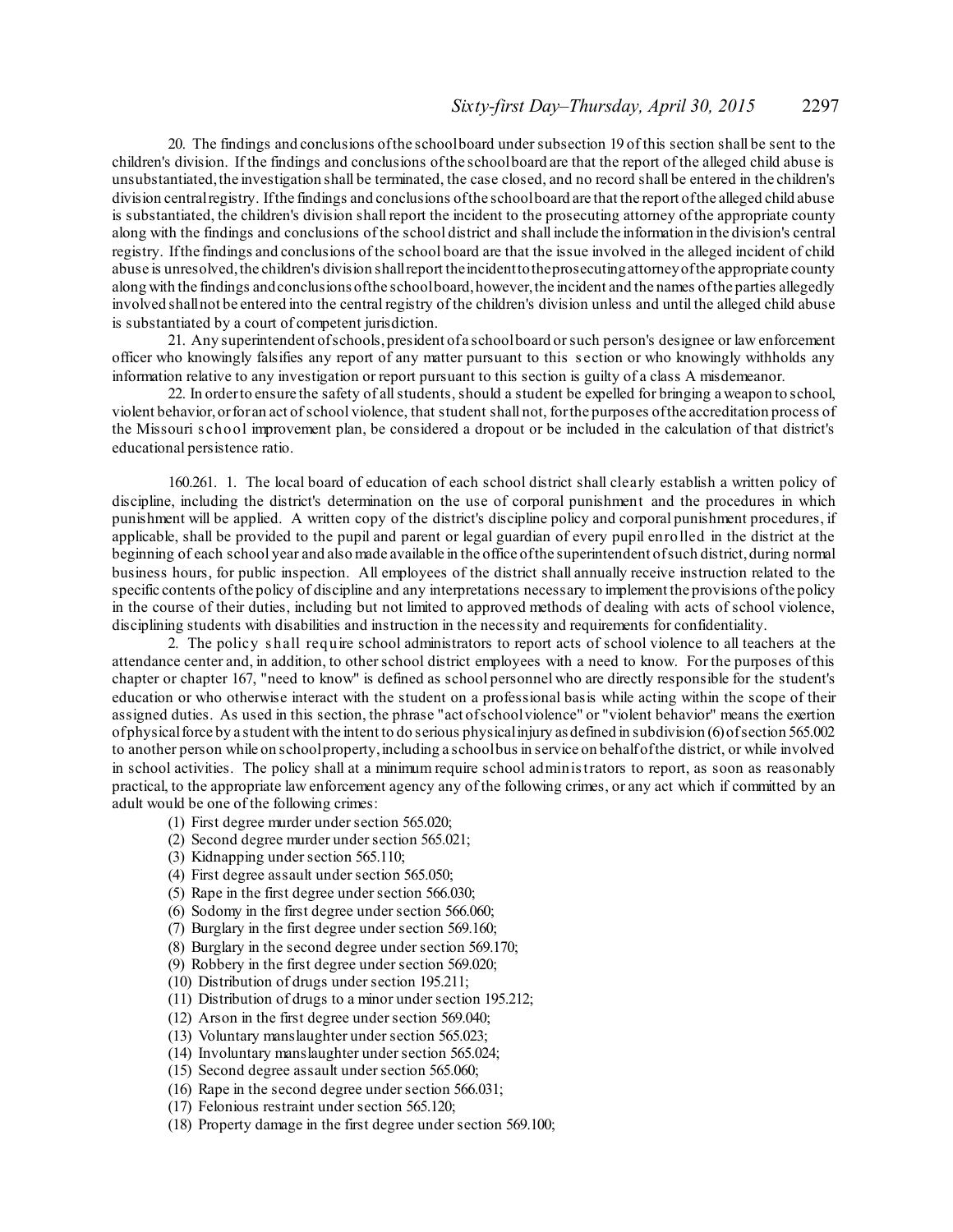- (19) The possession of a weapon under chapter 571;
- (20) Child molestation in the first degree pursuant to section 566.067;
- (21) Sodomy in the second degree pursuant to section 566.061;
- (22) Sexual misconduct involving a child pursuant to section 566.083;
- (23) Sexual abuse in the first degree pursuant to section 566.100;
- (24) Harassment undersection 565.090; **[**or**]**
- (25) Stalking undersection 565.225; **or**

### **(26) Making a terrorist threat under section 574.115;**

committed on schoolproperty,including but not limited to actions on any school bus in service on behalf of the district orwhile involved in school activities. The policy shall require that any portion of a student's individualized education programthat is related to demonstrated orpotentially violent behaviorshallbe provided to any teacher and otherschool district employees who are directly responsible for the student's education or who otherwise interact with the student on an educational basis while acting within the scope of their assigned duties. The policy shall also contain the consequences of failure to obey standards of conduct set by the local board of education, and the importance of the standards to the maintenance of an atmosphere where orderly learning is possible and encouraged.

3. The policy shall provide that any student who is on suspension for any ofthe offenses listed in subsection 2 ofthis section orany act ofviolence ordrug-related activity defined by school district policy as a serious violation of school discipline pursuant to subsection 9 of this s ection s hall have as a condition of his or her suspension the requirement thatsuch student is not allowed, while on such suspension, to be within one thousand feet of any school property in the school district where such student attended schoolor any activity of that district, regardless of whether or not the activity takes place on district property unless:

(1) Such student is under the direct supervision of the student's parent, legal guardian, or custodian and the superintendent or the superintendent's designee has authorized the student to be on school property;

(2) Such student is under the direct supervision of another adult designated by the student's parent, legal guardian, or custodian, in advance, in writing, to the principal of the school which suspended the student and the superintendent or the superintendent's designee has authorized the student to be on school property;

(3) Such student is enrolled in and attending an alternative schoolthat is located within one thousand feet of a public school in the school district where such student attended school; or

(4) Suchstudentresideswithinonethousand feet ofany public schoolin the schooldistrict where such student attended school in which case such student may be on the property of his or her residence without direct adult supervision.

4. Any student who violates the condition ofsuspension required pursuant to subsection 3ofthis section may be subject to expulsion or further suspension pursuant to the provisions of sections 167.161, 167.164, and 167.171. In making this determination consideration shallbe given to whether the student poses a threat to the safety of any child or school employee and whether such student's unsupervised presence within one thousand feet of the school is disruptive to the educational process or undermines the effectiveness of the school's disciplinary policy. Removal of any pupilwho is a student with a disability is subject to state and federal procedural rights. This section shallnot limit a school district's ability to:

(1) Prohibit allstudents who are suspended frombeing on school property or attending an activity while on suspension;

(2) Discipline students foroff-campus conduct that negatively affects theeducationalenvironmenttotheextent allowed by law.

5. The policy shallprovide for a suspension for a period of not less than one year, or expulsion, for a student who is determined to have brought a weapon to school, including but not limited to the school playground or the school parking lot,brought a weapon on a school bus or brought a weapon to a schoolactivity whetheron oroffofthe school property in violation of district policy, except that:

(1) The superintendent or,in a schooldistrict with no high school,the principalofthe school which such child attends may modify such suspension on a case-by-case basis; and

(2) This section shallnotpreventtheschooldistrictfromproviding educationalservices in an alternative setting to a student suspended under the provisions of this section.

6. For the purpose of this section, the term"weapon" shall mean a firearmas defined under 18 U.S.C. Section 921 and the following items, as defined in section 571.010: a blackjack, a concealable firearm, an explosive weapon, a firearm, a firearmsilencer, a gas gun, a knife, knuckles, a machine gun, a projectile weapon, a rifle, a shotgun, a spring gun or a switchblade knife; except that this section shall not be construed to prohibit a school board fromadopting a policy to allow a Civil War reenactor to carry a Civil War era weapon on school property for educational purposes so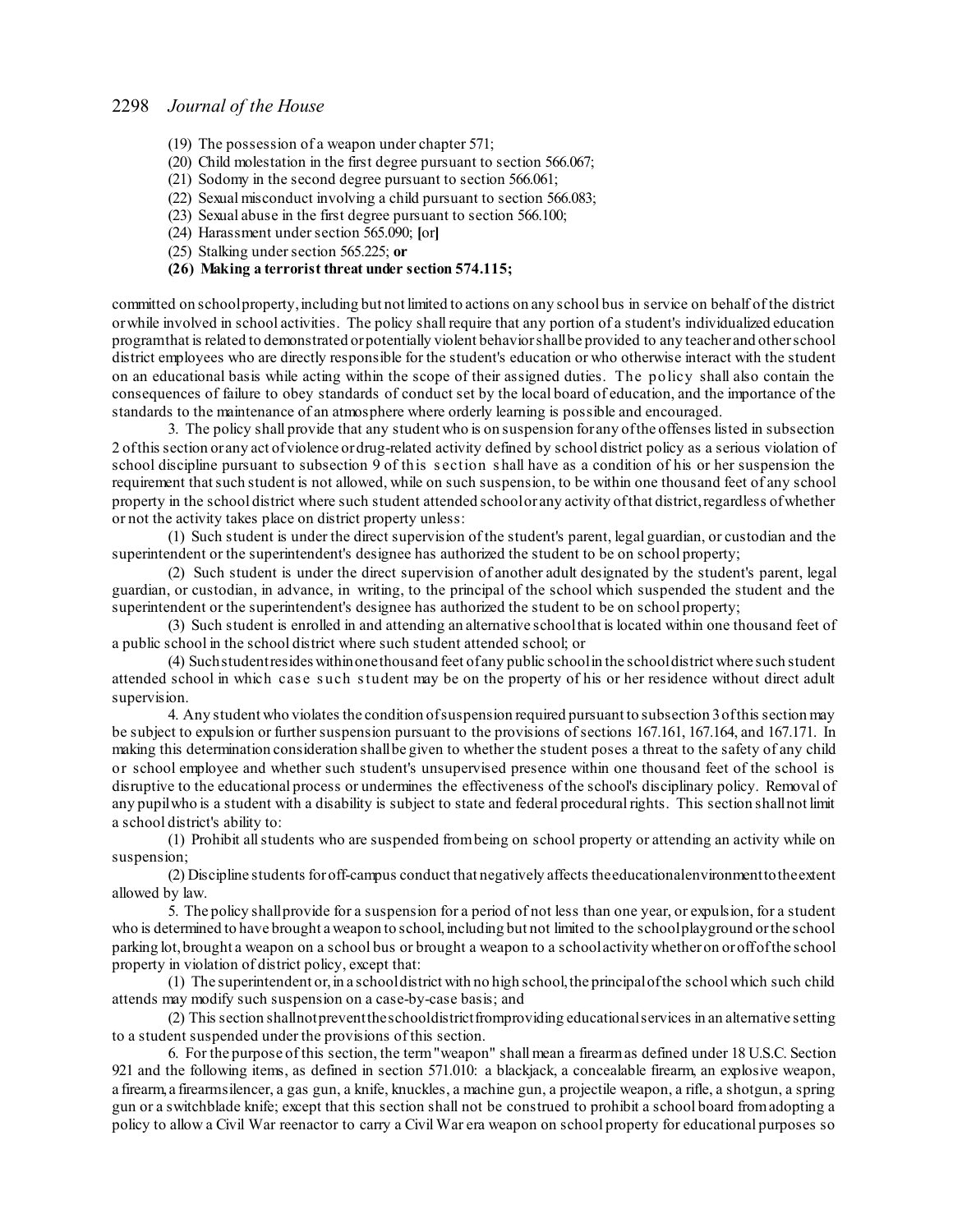long as the firearm is unloaded. The local board of education shall define weapon in the discipline policy. Such definition shall include the weapons defined in this subsection but may also include other weapons.

7. Allschooldistrictpersonnelresponsibleforthe care and supervision ofstudents are authorized to hold every pupilstrictly accountable for any disorderly conduct in schooloronanypropertyofthe school,on any schoolbus going to or returning fromschool, during school-sponsored activities, or during intermission or recess periods.

8. Teachers and other authorized district personnelin public schools responsible forthe care,supervision, and discipline ofschoolchildren,including volunteers selected with reasonable care by the schooldistrict,shallnot be civilly liable when acting in conformity with the established policies developed by each board, including but not limited to policies of student discipline or when reporting to his or her supervisor or other person as mandated by state law acts of school violence or threatened acts of school violence, within the course and scope of the duties of the teacher, authorized district personnel or volunteer, when such individual is acting in conformity with the established policies developed by the board. Nothing in this section shall be construed to create a new cause of action against such school district, or to relieve the school district from liability for the negligent acts of such persons.

9. Each school board shall define in its discipline policy acts of violence and any other acts that constitute a serious violation of that policy. "Acts of violence" as defined by school boards shall include but not be limited to exertion of physical force by a student with the intent to do serious bodily harm to another person while on school property, including a school bus in service on behalf of the district, or while involved in school activities. School districts shall for each student enrolled in the school district compile and maintain records of any serious violation of the district's discipline policy. Such records shallbemade available to teachers and otherschooldistrict employees with a need to know while acting within the scope of their assigned duties, and shall be provided as required in section 167.020 to any school district in which the student subsequently attempts to enroll.

10. Spanking,when administered by certificated personneland in the presence ofa witness who is an employee of the school district, or the use of reasonable force to protect persons orproperty,when administered by personnel of a school district in a reasonable manner in accordance with the local board of education's written policy of discipline, is not abuse within the meaning of chapter 210. The provisions ofsections 210.110 to 210.165 notwithstanding, the children's division shallnot have jurisdiction overorinvestigate any report of alleged child abuse arising out oforrelated to the use ofreasonable force to protect persons orproperty when administered by personnel of a school district or any spanking administered in a reasonable manner by any certificated schoolpersonnelin the presence of a witness who is an employee ofthe schooldistrict pursuant to a written policy of discipline established by the board of education ofthe school district, as long as no allegation of sexual misconduct arises from the spanking or use of force.

11. If a student reports alleged sexual misconduct on the part of a teacherorotherschoolemployee to a person employed in a schoolfacility who is required to report such misconduct to the children's division undersection 210.115, such person and the superintendent ofthe schooldistrict shallreport the allegation to the children's division as set forth in section 210.115. Reports made to the children's division under this subsection shall be investigated by the division in accordance with the provisions of sections 210.145 to 210.153 and shall not be investigated by the school district undersubsections 12to 20ofthis section for purposes of determining whether the allegations should orshould not be substantiated. The district may investigate the allegations for the purpose of making any decision regarding the employment of the accused employee.

12. Upon receipt of any reports of child abuse by the children's division other than reports provided under subsection 11 of this section, pursuant to sections 210.110 to 210.165 which allegedly involve personnel of a school district, the children's division shall notify the superintendent ofschools of the district or, if the person named in the allegedincidentisthe superintendent ofschools,the president ofthe schoolboard oftheschooldistrictwherethealleged incident occurred.

13. If, after an initialinvestigation, the superintendent ofschools orthe president ofthe schoolboard finds that the report involves an alleged incident of child abuse other than the administration of a spanking by certificated school personnelorthe use ofreasonable force to protect persons orpropertywhenadministeredby schoolpersonnelpursuant to a written policy ofdiscipline orthat the report was made for the sole purpose of harassing a public school employee, the superintendent ofschools orthe president ofthe schoolboard shallimmediatelyreferthematterbackto the children's division and take no further action. In all matters referred back to the children's division, the division shall treat the report in the same manner as other reports of alleged child abuse received by the division.

14. If the report pertains to an alleged incident which arose out of or is related to a spanking administered by certificated personnelorthe use ofreasonable force to protect persons or property when administered by personnel of a school district pursuant to a written policy of discipline or a report made for the sole purpose of harassing a public schoolemployee, a notification ofthe reported child abuseshallbesentbythesuperintendent ofschools orthe president of the school board to the law enforcement in the county in which the alleged incident occurred.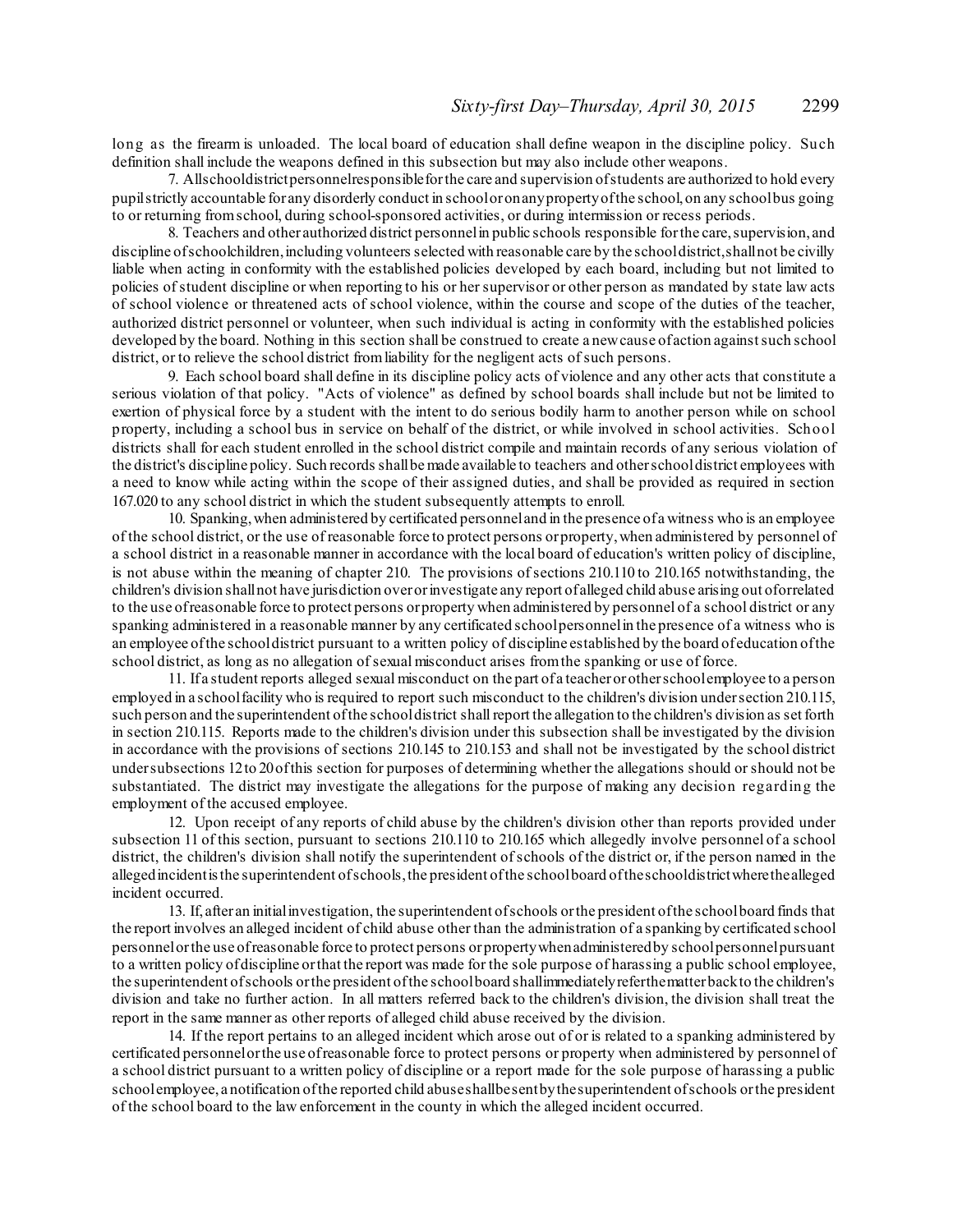15. The reportshall be jointly investigated by the law enforcement officer and the superintendent ofschools or, if the subject of the report is the superintendent of schools, by a law enforcement officer and the president of the school board or such president's designee.

16. The investigation shall begin no later than forty-eight hours after notification fromthe children's division is received, and shall consist of,but need not be limited to, interviewing and recording statements of the child and the child's parents or guardian within two working days after the start of the investigation,ofthe school district personnel allegedly involved in the report, and of any witnesses to the alleged incident.

17. The law enforcement officer and the investigating school district personnelshallissue separate reports of their findings and recommendations after the conclusion ofthe investigation to the school board of the school district within seven days after receiving notice fromthe children's division.

18. The reports shall contain a statement of conclusion as to whether the report of alleged child abuse is substantiated or is unsubstantiated.

19. The school board shall consider the separate reports referred to in subsection 17 of this section and shall issue its findings and conclusions and the action to be taken, if any, within seven days after receiving the last of the two reports. The findings and conclusions shall be made in substantially the following form:

(1) The report ofthe alleged child abuse is unsubstantiated. The lawenforcement officer and the investigating school board personnel agree that there was not a preponderance of evidence to substantiate that abuse occurred;

(2) The report of the alleged child abuse is substantiated. The law enforcement officer and the investigating school district personnel agree that the preponderance of evidence is sufficient to support a finding that the alleged incident of child abuse did occur;

(3) The issue involved in the alleged incident of child abuse is unresolved. The law enforcement officer and the investigating school personnel are unable to agree on their findings and conclusions on the alleged incident.

20. The findings and conclusions of the school board undersubsection 19 of this section shall be sent to the children's division. If the findings and conclusions ofthe schoolboard are that the report of the alleged child abuse is unsubstantiated, the investigation shall be terminated, the case closed, and no record shall be entered in the children's division centralregistry. Ifthe findings and conclusions ofthe schoolboard are that the report ofthe alleged child abuse is substantiated, the children's division shall report the incident to the prosecuting attorney ofthe appropriate county along with the findings and conclusions ofthe schooldistrict and shallinclude the information in the division's central registry. Ifthe findings and conclusions of the school board are that the issue involved in the alleged incident of child abuse is unresolved, the children's divisionshallreport the incident to the prosecuting attorney of the appropriate county along with the findings and conclusions of the schoolboard, however, the incident and the names of the parties allegedly involved shall not be entered into the central registry of the children's division unless and untilthe alleged child abuse is substantiated by a court of competent jurisdiction.

21. Any superintendent ofschools,president of a school board orsuch person's designee orlawenforcement officer who knowingly falsifies any report of any matter pursuant to this s ection or who knowingly withholds any information relative to any investigation or report pursuant to this section is guilty of a class A misdemeanor.

22. In orderto ensure the safety of allstudents, should a student be expelled for bringing a weapon to school, violent behavior,or for an act ofschool violence, thatstudentshallnot,forthe purposes ofthe accreditation process of the Miss ouri s chool improvement plan, be considered a dropout or be included in the calculation of that district's educational persistence ratio."; and

Further amend said bill by amending the title, enacting clause, and intersectional references accordingly.

On motion of Representative Lauer, **House Amendment No. 6** was adopted.

# Representative Burlison offered **House Amendment No. 7**.

## *House Amendment No. 7*

AMEND House Committee Substitute for Senate Committee Substitute for Senate Bill No. 172,Page 9,Section 161.855, Line 66, by inserting immediately after said line the following:

"**161.1005. 1. By July 1, 2016, the departmentshall employ a dyslexia therapist, licensed psychometrist, licensedspeech-language pathologist, certifiedacademic language therapist,or certifiedtraining specialist to serve** as the department's dyslexia specialist. Such dyslexia specialist shall have a minimum of three years of field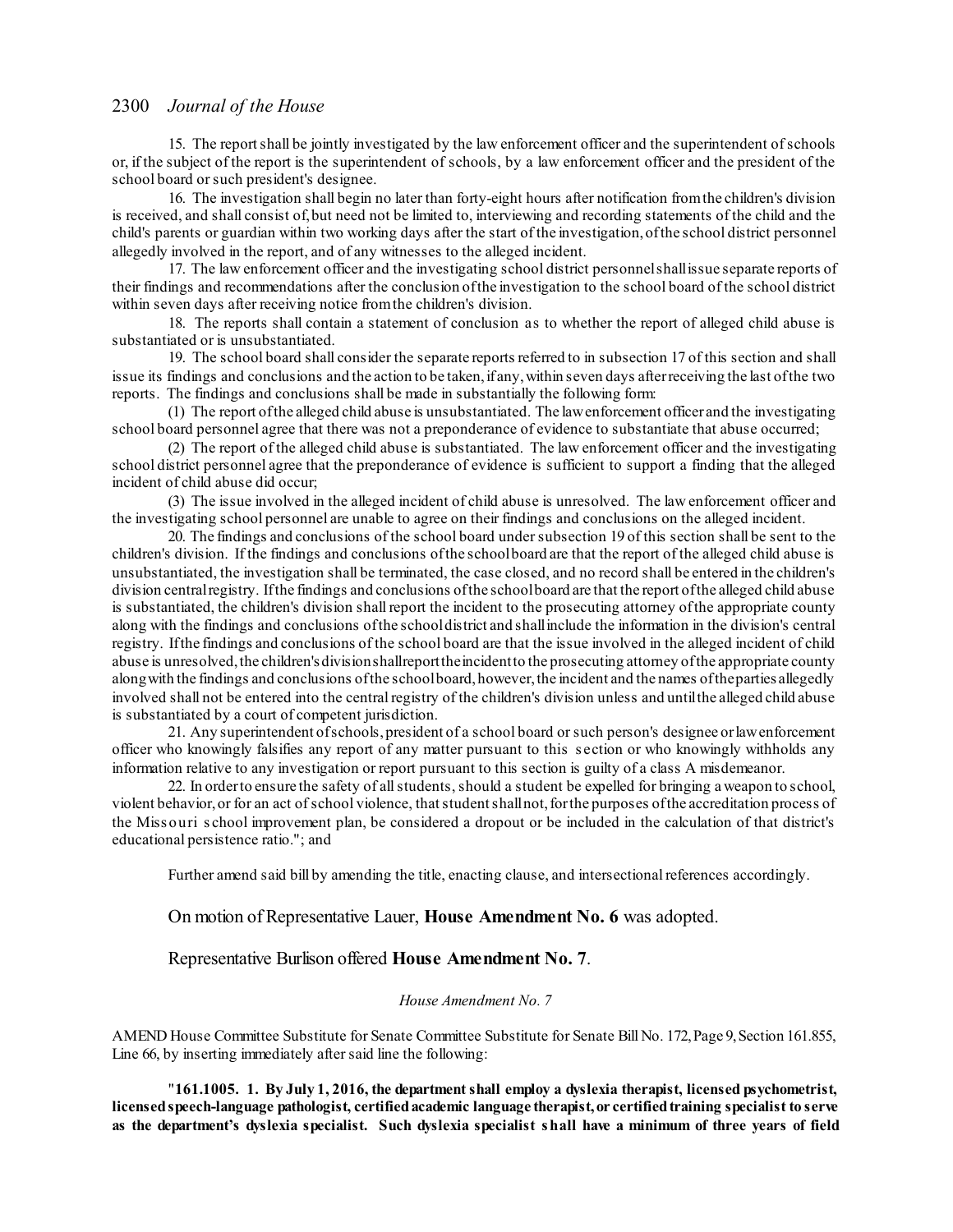**experience** in screening, identifying, and treating dyslexia and related disorders.

**2. The department shall ensure that the dyslexia specialist has completed training and received certification from a program approved by the legislative task force on dyslexia and is able to provide necessary information andsupport to school district teachers.**

**3. The dyslexia specialistshall:**

**(1) Be highly trained in dyslexia and related disorders, including best practice interventions and treatment models;**

**(2) Be responsible for the implementation of professional development; and**

**(3) Serve as the primary source of information and support for districts addressing the needs ofstudents with dyslexia andrelateddisorders.**

**4. In addition to other duties assignedunder subsection 3 of this section, the dyslexia specialistshall also assist the department with developing and administering professional development programs to be made available to school districts no later than the 2016-17 school year. The programs shall focus on educating teachers regarding the indicators of dyslexia, the science surrounding teaching a student who is dyslexic, and classroom accommodations necessary for a student with dyslexia.**"; and

Further amend said substitute, Page 30, Section 178.550, Line 87, by inserting after all of said line the following:

"**633.420. 1. For the purposes of this section, the term "dyslexia" means a disorder that is neurological** in origin, characterized by difficulties with accurate and fluent word recognition, and poor spelling and decoding **abilities that typically result from a deficit in the phonological component of language, often unexpected in** relation to other cognitive abilities and the provision of effective classroom instruction, and of which secondary **consequences may include problems in reading comprehension and reduced reading experience that can impede growth of vocabulary and background knowledge. Nothing in this section shall prohibit a district from assessing students for dyslexia and offering students specialized reading instruction if a determination is made that a** student suffers from dyslexia. Unless required by federal law, nothing in this definition shall require a student **with dyslexia to be automatically determinedeligible as a student with a disability.**

**2. There is hereby createdthe "Legislative Task Force on Dyslexia". The joint committee on education** shall provide technical and administrative support as required by the task force to fulfill its duties. The task force shall meet at least quarterly and may hold meetings by telephone or video conference. The task force shall advise **and make recommendations to the governor, general assembly, and relevant state agencies regarding matters concerning individuals with dyslexia including education andother adult andadolescentservices.**

**3. The task force shall be comprisedof eighteen members consisting of the following:**

**(1) Four members of the general assembly, with two members from the senate to be appointed by the** president pro tempore and two members from the house of representatives to be appointed by the speaker of the **house of representatives;**

**(2) The commissioner of education, or his or her designee;**

**(3) One representative from an institution of higher education located in this state with specialized expertise in dyslexia andreading instruction;**

**(4) A repres entative from a state teachers association or the Missouri National Education Association;**

**(5) A representative from the International Dyslexia Association of Missouri;**

**(6) A representative from Decoding Dyslexia of Missouri;**

**(7) A representative from the Missouri Association of Elementary School Principals;**

**(8) A representative from the Missouri Council of Administrators of Special Education;**

**(9) A professional licensedin the state of Missouri with experience diagnosing dyslexia including, but not limitedto, a licensedpsychologist, school psychologist, or neuropsychologist;**

**(10) A speech-language pathologist with training and experience in early literacy development and effective research-bas ed intervention techniques for dyslexia, including an Orton-Gillingham remediation program recommended by the Missouri Speech-Language Hearing Association, or a certified academic language therapist recommendedby the Academic Language Therapists Association who is a resident of this state;**

**(11) A representative from an independent private provider or nonprofit organization serving individuals with dyslexia;**

**(12) Anassistive technology specialist with expertise in accessible print materials andassistive technology usedby individuals with dyslexia recommendedby the Missouri assistive technology council;**

**(13) One private citizen who has a childwho has been diagnosedwith dyslexia;**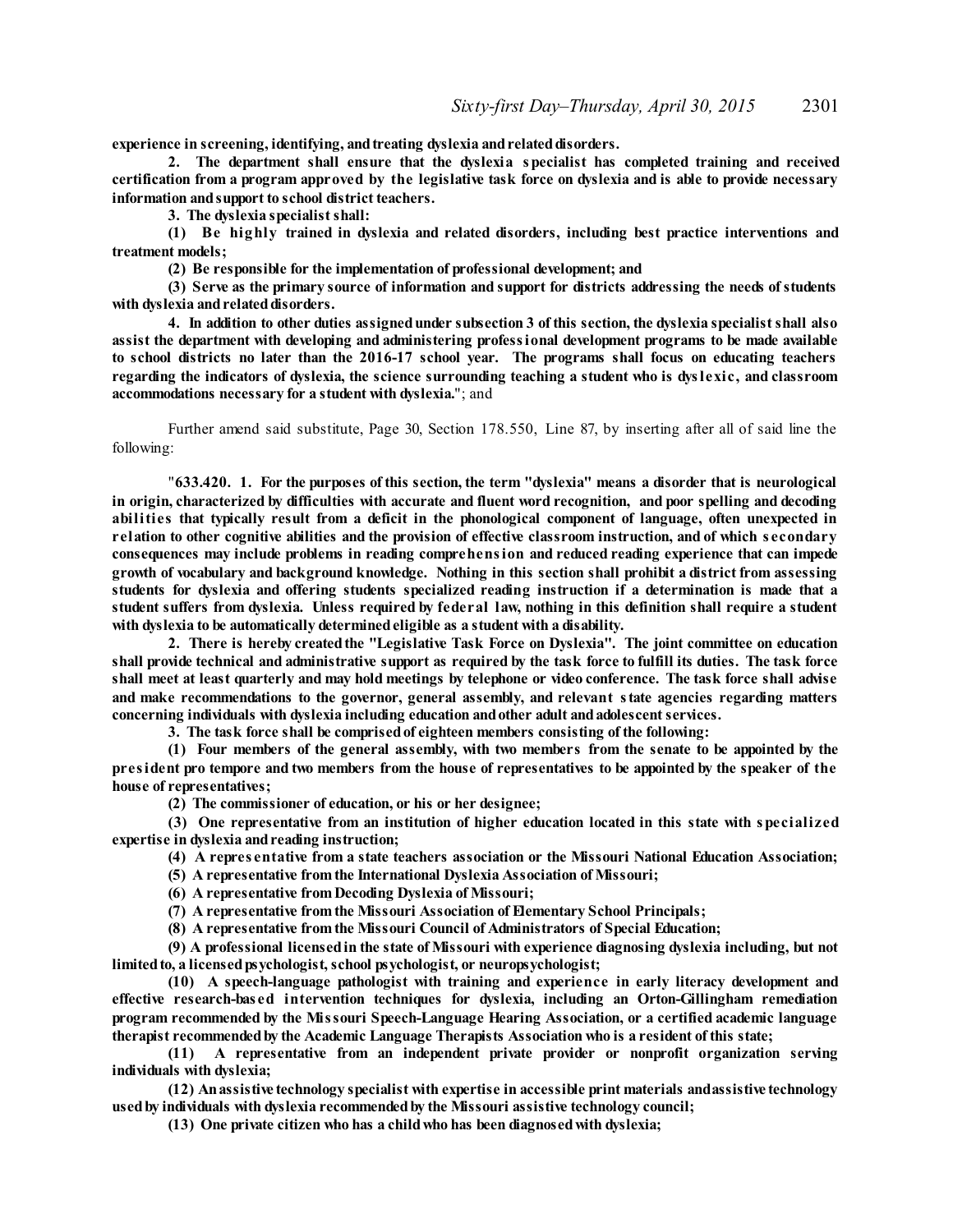**(14) One private citizen who has been diagnosedwith dyslexia; and**

**(15) A representative of the Missouri State Council of the International Reading Association.**

**4. The members of the task force, other than the members from the general assembly and ex officio** members, shall be appointed by the president pro tempore of the senate or the speaker of the house of **representatives by September 1, 2015, by alternating appointments beginning with the president pro tempore of** the senate. A chairperson shall be selected by the members of the task force. Any vacancy on the task force shall **be filled in the same manner as the original appointment. Members shall serve on the task force without compensation.**

**5. The task force shall make recommendations for a statewide system for identification, intervention, and delivery of supports for students with dyslexia including the development of resource materials and professional development activities. These recommendations shall be included in a report to the governor and** legislature and shall include findings and proposed legislation and shall be made available no longer than twelve **months from the task force's first meeting.**

**6. The recommendations andresource materials developedby the task force shall:**

**(1) Identify valid and reliable screening and evaluation assessments and protocols that can be used and the appropriate personnel to administer such assessments in order to identify children with dyslexia or the characteristics of dyslexia as part of an ongoing reading progress monitoring system, multi-tiered system of supports, andspecial education eligibility determinations in schools;**

**(2) Recommend an evidence-basedreading instruction, with consideration of the National Reading Panel Report and Orton-Gillingham methodology principles for use in all Missouri schools, and intervention system,** including a list of effective dyslexia intervention programs, to address dyslexia or characteristics of dyslexia for **use by schools in multi-tiered systems of support and for services as appropriate for special education eligible students;**

**(3) Develop and implement preservice and inservice professional development activities to address dyslexia identification andintervention, including utilization of accessible print materials andassistive technology, within degree programs such as education, reading, special education, speech-language pathology, and psychology;**

**(4) Review teacher certification and professional development requirements as they relate to the needs ofstudents with dyslexia;**

**(5) Examine the barriers to accurate information on the prevalence of students with dyslexia across the state andrecommenda process for accurate reporting of demographic data; and**

**(6) Study and evaluate current practices for diagnosing, treating, and educating children in this state and examine how current laws and regulations affect students with dyslexia in order to present recommendations to the governor andgeneral assembly.**

7. The task force shall hire or contract for hire specialist services to support the work of the task force as necessary with appropriations made by the general assembly for that purpose or from other available funding.

**8. The task force authorized under this section shall automatically sunset on August 31, 2017, unless reauthorizedby an act of the general assembly.**"; and

Further amend said bill by amending the title, enacting clause, and intersectional references accordingly.

# On motion of Representative Burlison, **House Amendment No. 7** was adopted.

Representative Spencer offered **House Amendment No. 8**.

### *House Amendment No. 8*

AMEND House Committee Substitute for Senate Committee Substitute for Senate Bill No. 172, Page 9, Section 161.855, Line 66, by inserting immediately after said line the following:

"**161.1010. 1. There is hereby establishedthe "Missouri Course Access Program" to allowpublic school students to enroll in online, blended, and face-to-face courses to supplement coursework offered at the school where the student is enrolled. The Missouri course access programis separate anddistinct fromthe virtual online** school program established under section 161.670 and shall not be considered part of the virtual online school **program for any purpose.**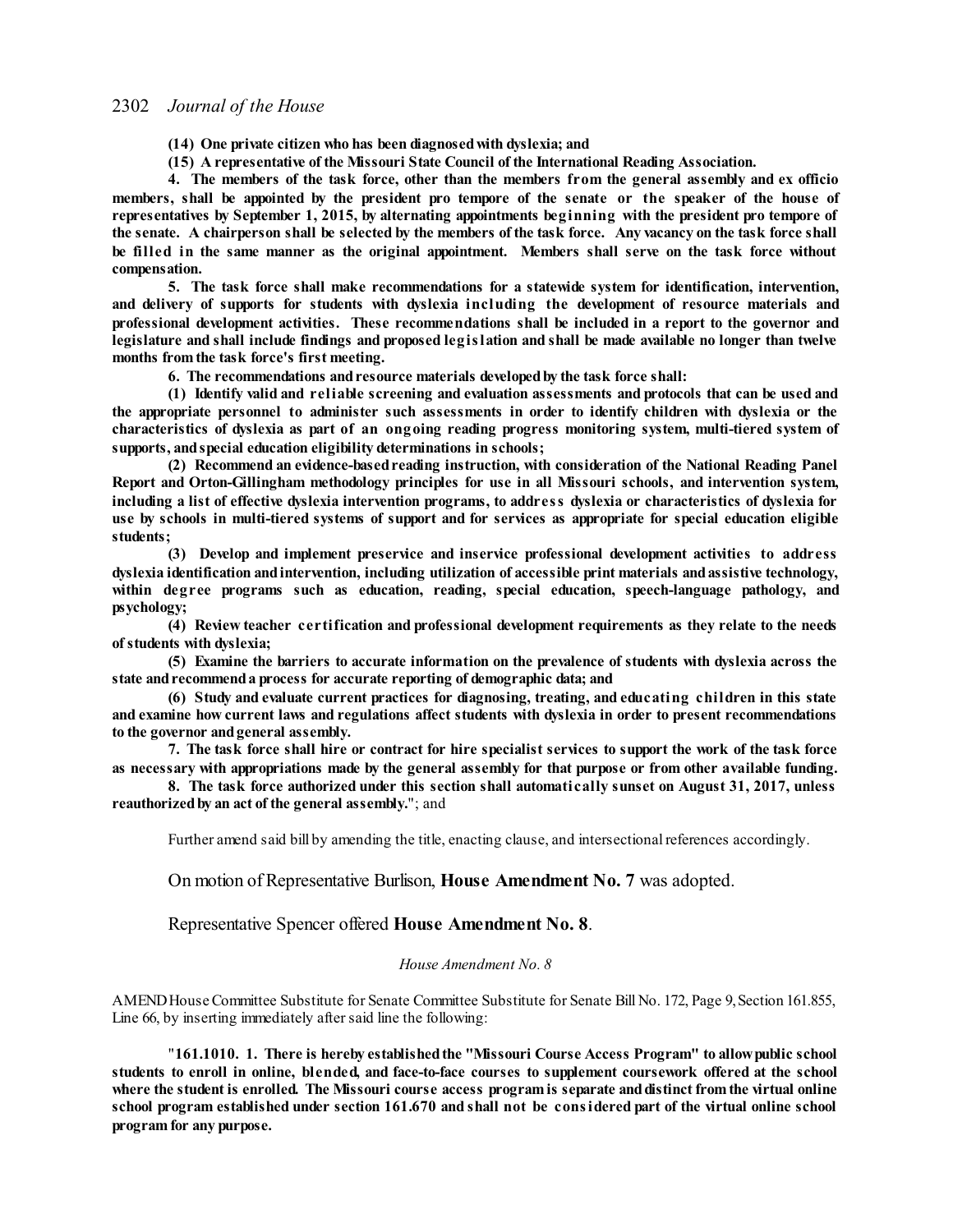**2. For purposes ofsections 161.1010 to 161.1020, the following terms mean:**

**(1) "Course provider", an entity authorized by the department of elementary and secondary education** to offer individual courses in person, online, or a combination of the two, including but not limited to online **education providers, public or private elementary and secondary education institutions, education service agencies, private for profit or not-for-profit providers, postsecondary education institutions, and vocational or technical course providers;**

**(2) "Department", the department of elementary andsecondary education;**

**(3) "Eligible funded student", any eligible participating student who is currently enrolled in a public** school, including a public charter school, and who was previously enrolled in such school for at least one full **school year;**

**(4) "Eligible participating student", any K-12 student who resides in the state;**

**(5) "Local education agency", a public authority legally constituted by the state as an administrative agency to provide control and direction for kindergarten through twelfth grade public educational institutions, including public charter schools;**

**(6) "State course access catalog", the website developed for the department of elementary and secondary** education that provides a listing of all courses authorized and available to students in the state, detailed information about the courses to inform student enrollment decisions, and the ability for students to submit their **course enrollments;**

**(7) "State course access program" or "program", the program created under sections 161.1010 to 161.1020.**

**161.1011. 1. Any eligible participating student may enroll in state course access programcourses with** the approval of such student's guidance counselor, as provided under subsection 3 of this section. An eligible funded student may enroll in state course access program courses that are funded by the program up to a **maximum ofseven credit hours per semester.**

2. The families of eligible funded students and other eligible participating students may pay to enroll in **state course access program courses above the maximum seven-credit hour limit specified in subsection 1 of this section.**

**3. Prior to enrolling in any state course access program course, a student shall first receive approval** from his or her guidance counselor. Guidance counselors shall approve or disapprove a student's request to **enroll basedon the counselor's assessment of whether participation in the program and enrollment in a particular** course is in the student's best interest. The department shall develop a procedure under which a student may **appeal the decision of a guidance counselor made under the provisions of this section.**

**4. The local education agency where eligible funded students are enrolled full time may review enrollment requests to ensure courses are academically appropriate, logistically feasible, keepthe student on track** for an on-time graduation, and do not extend a student beyond a full-time course load. The local education **agency may only reject enrollment requests for those reasons.**

**5. Local education agencies shall inform students and families of their right to appeal any enrollment** denials in state course access program courses to the department, which shall provide a final enrollment decision **within seven calendar days.**

**161.1012. 1. The departmentshall:**

**(1) Establish an authorization process for course providers that includes multiple opportunities for submission each year;**

**(2) Not later than ninety calendar days from initial submission date, authorize course providers that:**

**(a) Meet the criteria establishedunder section 161.1013; and**

**(b) Provide courses which offer the instructional rigor and scope required under section 161.1013; and**

**(3) Not later than ninety calendar days from initial submission date, provide a written explanation to any course providers that are denied.**

**2. If a course provider is deniedauthorization, the provider may reapply in the future.**

**3. The department shall publish the process established under this section, including any deadlines and any guidelines applicable to the submission andauthorization process for providers.**

**4. If the department determines that there are insufficient funds available for evaluating and authorizing** course providers, the department may charge applicant providers a fee up to but no greater than the amount of the costs in order to ensure that evaluation occurs. The department shall establish and publish a fee schedule for **purposes of this subsection.**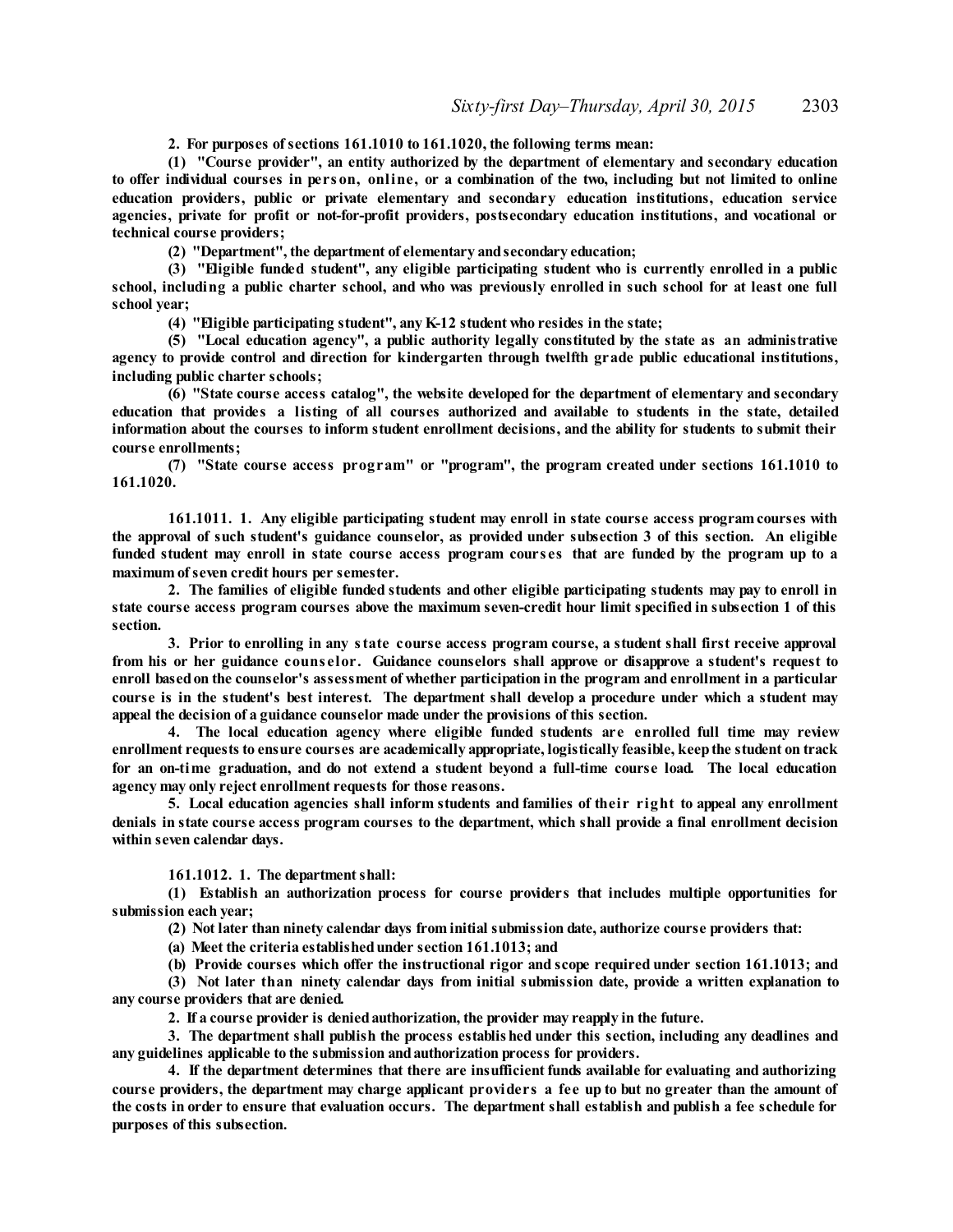**161.1013. 1. To be authorized to offer a course through the state course access program, a provider shall:**

**(1) Comply with all applicable anti-discrimination provisions as well as applicable state and federal student data privacy provisions such as the Family Educational Rights andPrivacy Act (FERPA);**

**(2) Provide an assurance that all online information andresources for online or blended courses are fully accessible for students of all abilities, including that:**

**(a) All of the cours es submitted for approval are reviewed to ensure they meet legal accessibility standards;**

**(b) The provider has createdandpromulgatedan Accessibility Online Learning Policy;**

**(c) The provider has designatedan ADA Coordinator, a grievance policy, andannual notifications;**

**(d) The provider has policies and activities to ensure their organizational and course websites meet accessibility requirements; and**

(e) The provider has no gateway exam or test where a specific score is required to participate in course **access program courses beyond completion of prerequisite coursework or demonstrated mastery of prerequisite material;**

**(3) Demonstrate either:**

**(a) Prior evidence of delivering quality outcomes for students as demonstrated by completion rates, student level growth, proficiency, or other quantifiable outcomes; or**

(b) For course providers applying to offer a subject or grade level for the first time, provide a detailed **justification, in a manner determined by the department, of howtheir organization's subject matter, instructional, or technical expertise will leadto successful outcomes for students;**

**(4) Ensure instructional and curricular quality through a detailed curriculum and student performance accountability plan that aligns with, and measures student attainment of, relevant state academic standards or other relevant standards** in **courses** without state academic standards;

**(5) Provide assurances that the course provider shall electronically provide, in a manner and format determined by the department, a detailed student record of enrollment, performance, completion, and grading information with the school systems where eligible participating students are enrolledfull time.**

**2. Additional criteria developed by the department shall be used to evaluate providers and may include nationally recognizedthird-party quality standards.**

**161.1014. 1. The department shall establish a course review and approval process. The process may be implementedby the department or by an entity designatedby the department.**

**2. In order to be approvedandaddedto the state course access catalog, a course shall:**

(1) Be, at a minimum, the equivalent in instructional rigor and scope to a course that is provided in a **traditional classroom setting;**

**(2) Be alignedto relevantstate academic standards or industry standards;**

**(3) Possess an assessment component for determining student proficiency, as well as student growth where applicable; and**

**(4) Be designed and implemented consistently with criteria established by the department and nationally recognizedthird-party quality standards.**

**3. The department may negotiate changes in the proposal to offer a course, if the department determines that changes are necessary in order to authorize the course.**

**161.1015. 1. The initial authorization of the course provider and approved courses shall be for a period of three years.**

**2. Providers shall annually report, in such a manner as directedby the department:**

**(1) Student enrollment data;**

**(2) Student outcomes, growth measures when available, proficiency rates, and completion rates for each subject area andgrade level; and**

**(3) Student and parental feedback on overall satisfaction and quality, including availability of support from teachers, andtheir comments.**

**3. After the second year of the initial authorization period, the department shall conduct a thorough** review of the course provider's activities and the academic performance of the students enrolled in courses offered **by the course provider.**

4. If the performance of the students enrolled in courses offered by the course provider does not meet agreed upon performance standards at any time, the course provider shall be placed on probation and required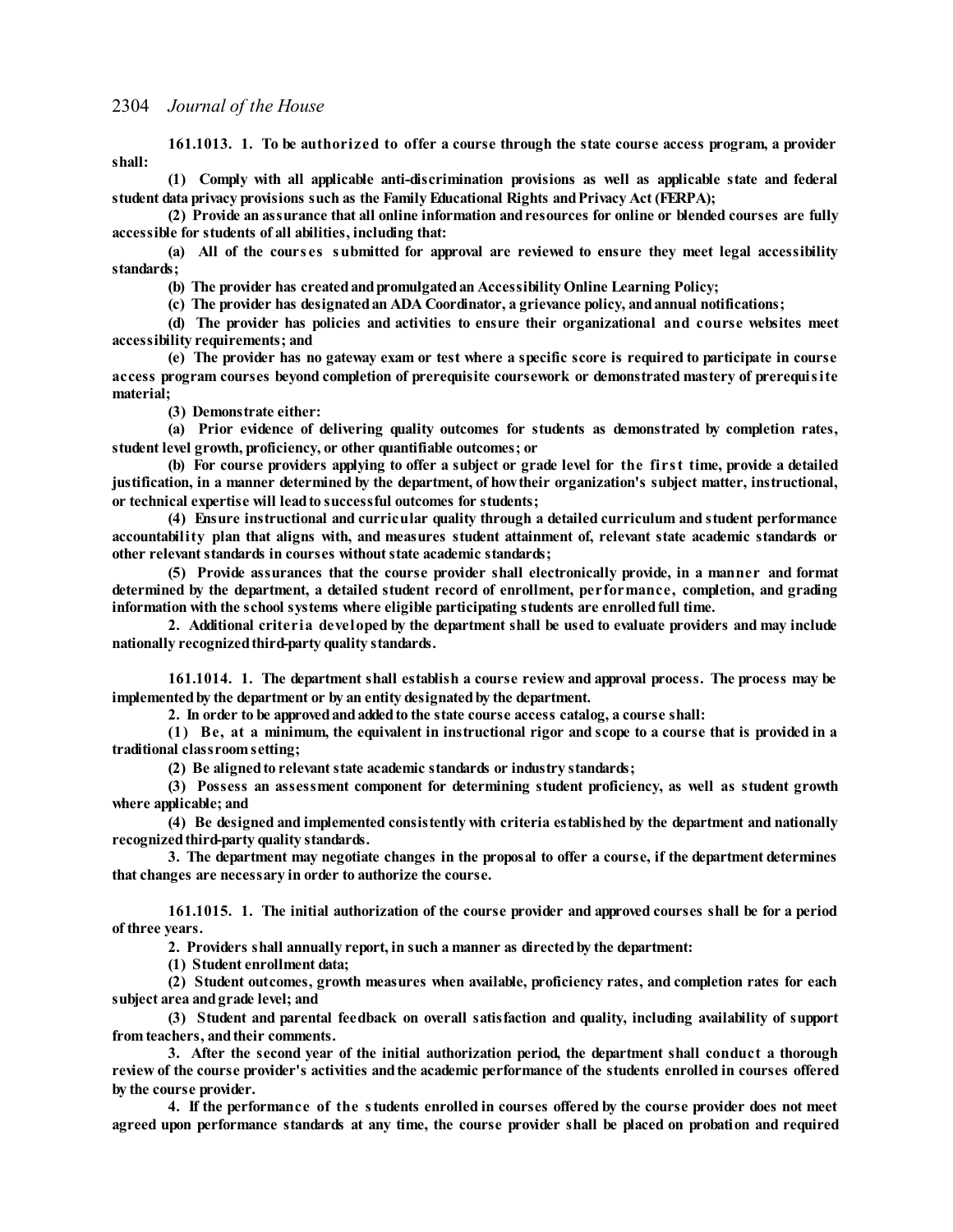**to submit a plan for improvement to the department. The department shall establish terms of probation and** develop specific criteria the provider must meet in order to return to good standing. Course providers shall be given at least sixty days to meet the terms of probation. Determinations as to whether the provider has met the conditions of probation shall be at the sole discretion of the department. If the department determines that the provider has failed to meet the conditions of probation within the time frame established by the department, the **department may terminate the provider's status. Course providers who are terminated by the department under** the provisions of this subsection shall be ineligible for reinstatement as a course provider for two years from the **time the provider's status was revoked.**

**5. After the initial three-year authorization period, the department may reauthorize the course provider** for additional periods of not less than three years after thorough review of the course provider's activities and **the achievement ofstudents enrolledin courses offeredby the course provider.**

**6. The department may exclude a course provided by an authorized provider at any time if the department determines that:**

**(1) The course is no longer adequately alignedwith the state academic standards;**

**(2) The course no longer provides a detailedandquality curriculum andaccountability plan; or**

**(3) The course fails to deliver outcomes as measured by cours e completion or student outcomes and performance on state or nationally acceptedassessments.**

**161.1016. The department may enter into a reciprocity agreement with other states for the purpos e of authorizing and approving high quality providers and courses for the state course access program and the operation of the state course access catalog.**

**161.1017. 1. The departmentshall:**

**(1) Publish the criteria required by section 161.1013 for courses that may be offered through the state course access program;**

**(2) Be responsible for creating the state course access catalog; the department may enter into an** agreement with other states or organizations to develop or operate one or more aspects of the state course access **catalog andstate course access program;**

**(3) Publish a link to the state course access catalog in a prominent location on the department's website, which includes a listing of courses offered by authorized providers available through the state course access program, a detaileddescription of the courses, andany available student completion andoutcome data; and**

(4) Establish and publish a time frame or specific dates by which students are able to withdraw from a **course provided through the state course access program without the student, local education agency, or course provider incurring a penalty.**

**2. The department shall maintain on its official website in a prominent location an informed choice report. Each report under this section shall:**

**(1) Be updatedwithin thirty calendar days of additional provider authorizations;**

**(2) Describe each course offeredthrough the state course access program and include information such as course requirements and the school year calendar for the course, including any options for continued participation outside of the standardschool year calendar;**

**(3) Include student andparental comments andfeedback as detailedunder section 161.1014; and**

**(4) Be published online in an open format that can be retrieved, downloaded, indexed, and searched by commonly usedwebsearch applications.**

**3. The department shall submit an annual report on the state cours e access program and the participation of entities to the governor, and the chairperson and vice-chairperson of the joint committee on education. The reportshall at a minimuminclude the following information:**

**(1) The annual number of unique students participating in courses authorized under sections 161.1010 to 161.1020 andthe total number of courses students are enrolledin;**

**(2) The number of authorizedproviders;**

**(3) The number of authorizedcourses andthe number ofstudents enrolledin each course;**

**(4) The number of courses available by subject andgrade level;**

**(5) The number ofstudents enrolledin courses by subject andgrade level;**

**(6) Student outcome data, including completion rates, student learning gains, student performance on** state or nationally accepted assessments, by subject and grade level by provider. This outcome data should be **publishedin a manner that protects student privacy; and**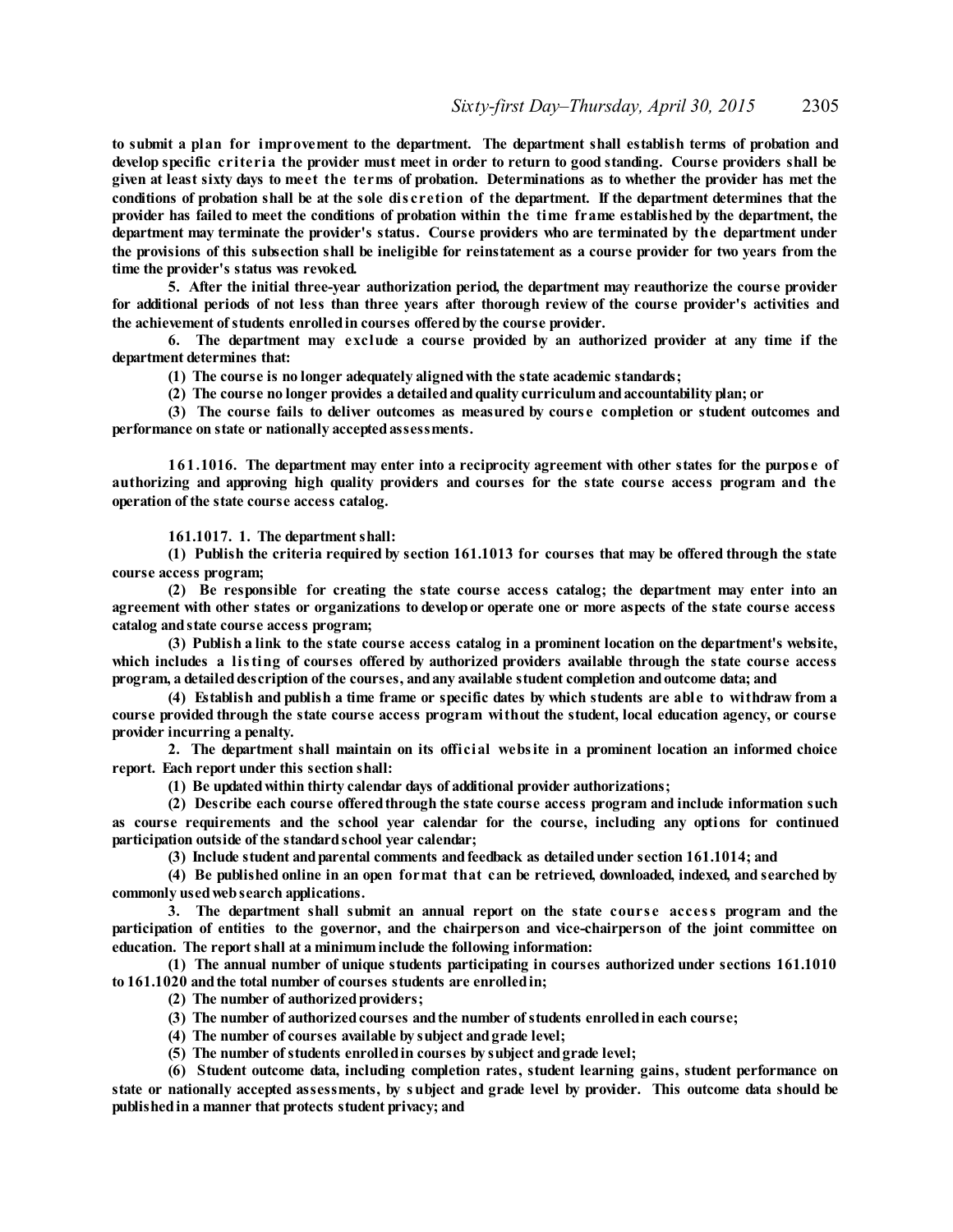(7) The department shall note any data that is not yet available at the time of publication and when it **will become available, andinclude that data in future reports.**

4. The report and underlying data shall be published online in an open format that can be retrieved, **downloaded, indexed, andsearchedby commonly usedwebsearch applications.**

**5. For purposes of this section, an "open format" is one that is platform independent, machine readable, andmade available to the public without restrictions that wouldimpede the reuse of that information.**

**161.1018. 1. A school district or charter school shall:**

**(1) Notify students and parents as part of any course enrollment period or process of the availability of state course access program courses in correspondence that is written in simple andaccurate language;**

(2) Provide information by letter or email to students and parents at home and by at least two other **means, such as community flyers, newspaper postings, on student report cards, or other methods;**

**(3) Publish information andeligibility guidelines on the school andschool district's websites.**

**2. Each local school system shall establish policies and procedures whereby, for each eligible participating student as identifiedin section 161.1011, the following shall apply:**

**(1) Credits earned through the course provider shall appear on each student's official transcript and count fully towards the requirements of any approvedstate diploma; and**

**(2) Coordinate with course providers to ensure that required state assessments are administered to each such student attending a public school.**

**3. The performance data of students who are enrolled in a course under sections 161.1010 to 161.1020** and in accordance with subsection 1 of this section shall be counted in the school performance score for the school **in which the student is enrolledfull time.**

**4. Nothing insections 161.1010 to 161.1020 shall be construedto prevent a school entity fromestablishing its own online course or program in accordance with sections 161.1010 to 161.1020.**

**5. The departmentshall adopt rules necessary to implementsections 161.1010 to 161.1020, including but not limited to the requirements of school governing authorities or local school systems whose students enroll in** courses offered by authorized course providers. Any rule or portion of a rule, as that term is defined in section 536.010, that is created under the authority delegated in this section shall become effective only if it complies with and is subject to all of the provisions of chapter 536 and if applicable, section 536.028. This section and chapter 536 are nonseverable and if any of the powers vested with the general assembly pursuant to chapter 536 to review, to delay the effective date, or to disapprove and annul a rule are subsequently held unconstitutional, then the grant of rulemaking authority and any rule proposed or adopted after August 28, 2015, shall be invalid and void.

**161.1019. 1. Per-course tuition shall be determinedas follows:**

**(1) The course provider shall receive per-course tuition for each eligible funded student at a fair and** reasonable rate negotiated by the department and the course provider that is inclusive of all required course materials. Determinations of course prices may take into account prices for similar levels of service in other jurisdictions. Funding for courses in which students are enrolled shall be made by the department to the local education agency where the student is enrolled full time; within ninety days of receiving funding from the **department, the local education agency shall remit appropriate payment to the authorizedcourse provider;**

**(2) The course provider shall receive payment from the local education agency only for the courses in** which an eligible funded student is enrolled; the remaining funds received from the department by the local **education agency shall remain with the local education agency in which the student is enrolledfull time;**

**(3) The course provider shall accept the amount specified in subdivision (1) of this subsection as total tuition andfees for the eligible fundedstudent;**

**(4) The course provider may charge tuition to any eligible participating student up to an amount determined by the course provider and department. An eligible participating student who is not an eligible** funded student shall pay any such tuition and shall not receive any state funding for participation in state course **access program courses.**

**2. Payment of tuition to course providers shall be basedupon studentsuccess andmade as follows:**

(1) Fifty percent of the amount of tuition to be paid or transferred to the course provider shall be transferred upon student enrollment in a course and fifty percent shall be dependent upon student success in the **course. Student success may initially be measured based on course completion, but the department shall create** new measures of student success by Year 3 for use in courses where externally validated measures are available. **These measures of student outcomes, based on either proficiency or growth, shall include results from independent end-of-course exams, advanced placement exams, receipt of industry recognized credentials, receipt of credit from institutions of higher education, or other externally validatedmeasures;**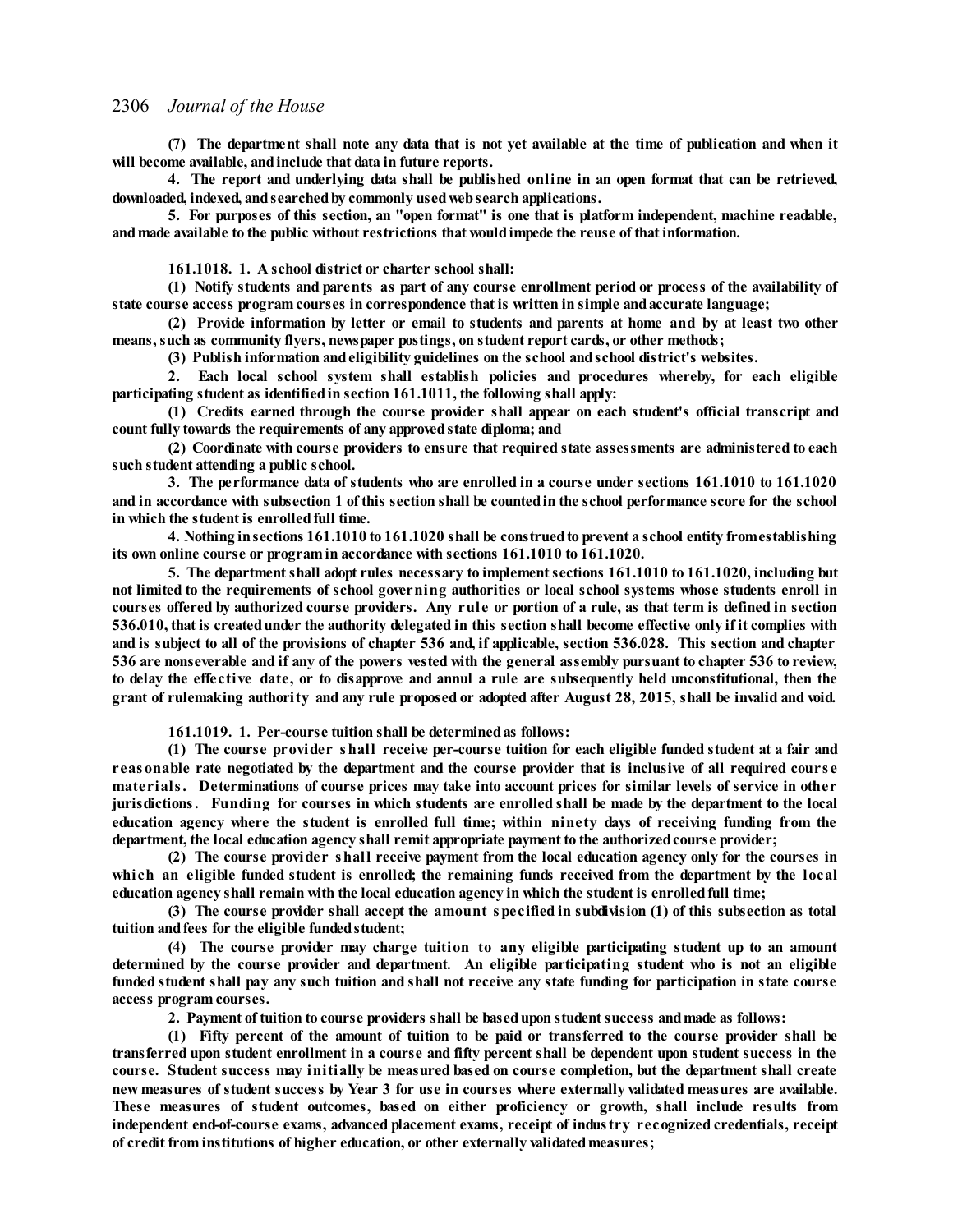**(2) Partial payments for delayed completions shall be determined as follows: if a student does not successfully complete a course according to the publishedcourse length in which the course provider has received** the first payment under subsection 1 of this section, the provider shall receive twenty percent of the tuition that is dependent upon student success as defined in subsection 1 of this section only if the student completes and receives credit for the course within one additional semester. At that point, remaining tuition shall be returned to the local education agency where a student is enrolled full time or to the eligible participating student if such **student paidthe tuition under subdivision (4) ofsubsection 1 of this section.**

**161.1020. Under section 23.253 of the Missouri sunset act:**

**(1) The provisions of the new program authorized under sections 161.1010 to 161.1020 shall automatically sunset six years after the effective date ofsections 161.1010 to 161.1020 unless reauthorized by an act of the general assembly; and**

**(2) If such program is reauthorized, the program authorized under sections 161.1010 to 161.1020 shall automatically sunset twelve years after the effective date of the reauthorization of sections 161.1010 to 161.1020; and**

**(3) Sections 161.1010 to 161.1020 shall terminate on September first of the calendar year immediately following the calendar year in which the program authorizedunder sections 161.1010 to 161.1020 is sunset.**"; and

Further amend said bill by amending the title, enacting clause, and intersectional references accordingly.

On motion of Representative Spencer, **House Amendment No. 8** was adopted by the following vote, the ayes and noes having been demanded by Representative Morgan:

AYES: 100

| Alferman         | Allen         | Anderson      | Andrews        | Austin              |
|------------------|---------------|---------------|----------------|---------------------|
| Bahr             | <b>Barnes</b> | Basye         | <b>Beard</b>   | <b>Bernskoetter</b> |
| Berry            | <b>Black</b>  | <b>Bondon</b> | Brown 57       | Brown 94            |
| <b>Burlison</b>  | Chipman       | Cierpiot      | Cookson        | Corlew              |
| Cornejo          | Crawford      | Cross         | Davis          | Dogan               |
| Dohrman          | Dugger        | Eggleston     | Engler         | Entlicher           |
| Fitzpatrick      | Fitzwater 144 | Fitzwater 49  | Fraker         | Franklin            |
| Frederick        | Gannon        | Gosen         | Haahr          | Haefner             |
| Hansen           | <b>Hicks</b>  | Higdon        | Hill           | Hoskins             |
| Houghton         | Hubrecht      | Hurst         | Johnson        | Jones               |
| <b>Justus</b>    | Keeney        | Kelley        | Kidd           | King                |
| Koenig           | Kolkmeyer     | Korman        | Lant           | Lauer               |
| Leara            | Love          | Lynch         | McGaugh        | Messenger           |
| Miller           | Morris        | Muntzel       | Neely          | Parkinson           |
| Pfautsch         | Phillips      | Pike          | Redmon         | Reiboldt            |
| Remole           | <b>Rhoads</b> | Richardson    | Roden          | Roeber              |
| Rone             | Ross          | Rowden        | Rowland        | Ruth                |
| Shaul            | Shull         | Shumake       | Solon          | Sommer              |
| Spencer          | Swan          | Taylor        | Vescovo        | Walker              |
| White            | Wiemann       | Wilson        | Wood           | <b>Zerr</b>         |
| <b>NOES: 040</b> |               |               |                |                     |
| Adams            | Anders        | Arthur        | <b>Burns</b>   | <b>Butler</b>       |
| Carpenter        | Conway 10     | Curtis        | Ellington      | Green               |
| Harris           | Hummel        | Kendrick      | Kirkton        | Kratky              |
| I avender        | Marshall      | May           | McCann Beatty  | McDonald            |
| McManus          | McNeil        | Meredith      | Mims           | Montecillo          |
| Moon             | Morgan        | Newman        | <b>Nichols</b> | Norr                |
| Otto             | Pace          | Peters        | Pierson        | Pogue               |
| <b>Rizzo</b>     | Runions       | Smith         | Walton Gray    | Webber              |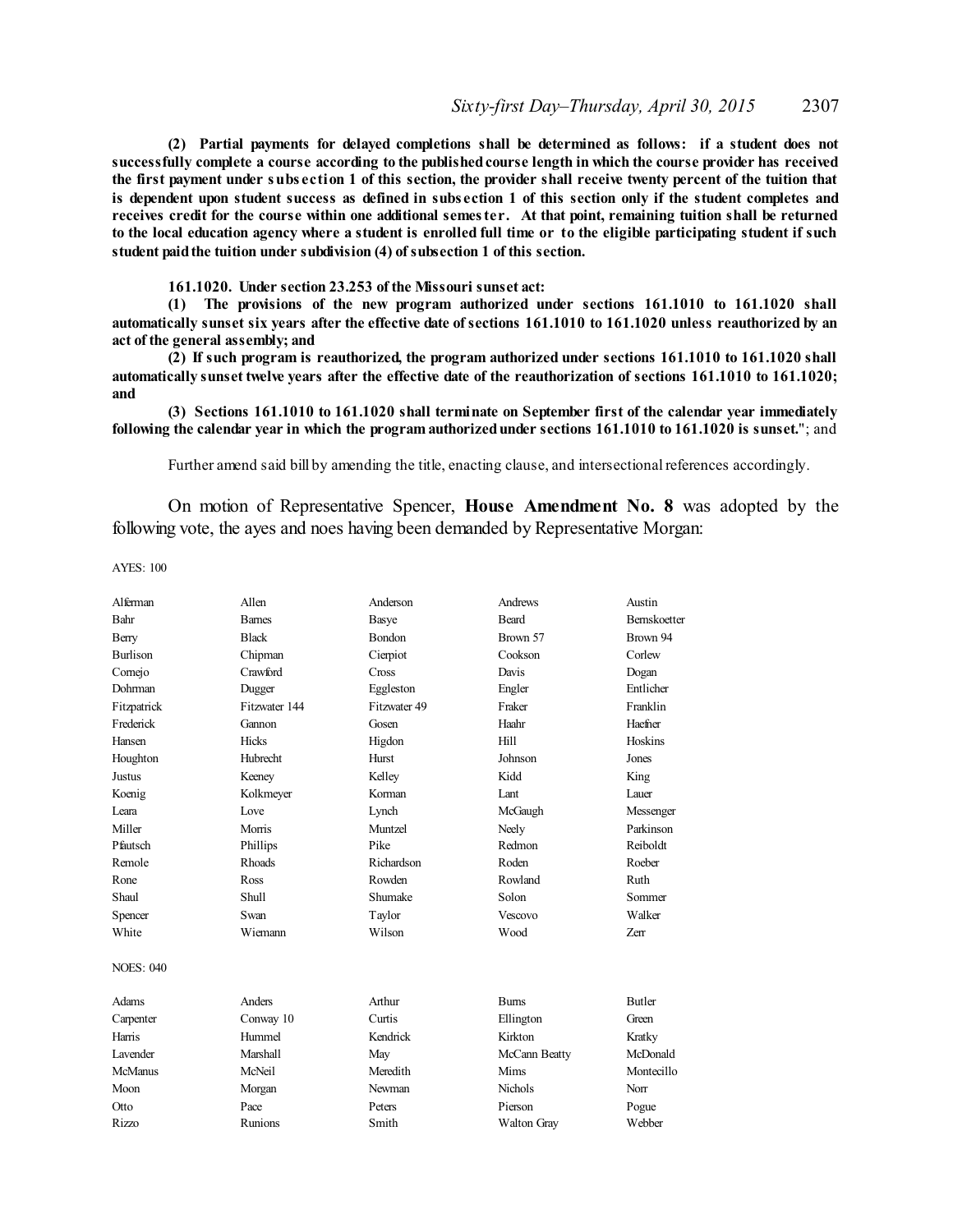PRESENT: 000

### ABSENT WITH LEAVE: 022

| <b>Brattin</b> | Colona      | Conway 104 | Curtman      | Dunn           |
|----------------|-------------|------------|--------------|----------------|
| English        | Flanigan    | Gardner    | Hinson       | Hough          |
| Hubbard        | LaFaver     | Lair       | Lichtenegger | <b>Mathews</b> |
| McCaherty      | McCreery    | McDaniel   | Mitten       | Pietzman       |
| Rehder         | Mr. Speaker |            |              |                |

VACANCIES: 001

# On motion of Representative Swan, **HCS SCS SB 172, as amended**, was adopted.

On motion of Representative Swan, **HCS SCS SB 172, as amended**, was read the third time and passed by the following vote:

AYES: 103

| Alferman         | Allen              | Anderson       | Andrews       | Austin              |
|------------------|--------------------|----------------|---------------|---------------------|
| Bahr             | <b>Barnes</b>      | Basye          | Beard         | <b>Bernskoetter</b> |
| Berry            | <b>Black</b>       | Bondon         | Brown 57      | Brown 94            |
| <b>Burlison</b>  | Cierpiot           | Conway 104     | Cookson       | Corlew              |
| Cornejo          | Crawford           | Cross          | Curtis        | Curtman             |
| Davis            | Dogan              | <b>Dohrman</b> | Dugger        | Eggleston           |
| Engler           | Entlicher          | Fitzpatrick    | Fitzwater 144 | Fitzwater 49        |
| Fraker           | Franklin           | Frederick      | Gannon        | Gosen               |
| Haahr            | Haefner            | Hansen         | Harris        | Hicks               |
| Higdon           | Hill               | Hoskins        | Hough         | Houghton            |
| Hubrecht         | Johnson            | Jones          | <b>Justus</b> | Keeney              |
| Kelley           | Kidd               | King           | Koenig        | Kolkmeyer           |
| <b>LaFaver</b>   | Lair               | Lant           | Lauer         | Leara               |
| Love             | Lynch              | McCaherty      | McGaugh       | Messenger           |
| Miller           | Morris             | Muntzel        | Pfautsch      | Phillips            |
| Pietzman         | Pike               | Redmon         | Rehder        | Reiboldt            |
| Rhoads           | Richardson         | Roden          | Roeber        | Rone                |
| Ross             | Rowden             | Rowland        | Ruth          | Shaul               |
| Shull            | Shumake            | Solon          | Sommer        | Spencer             |
| Swan             | Taylor             | Vescovo        | Walker        | Wiemann             |
| Wilson           | Wood               | Zerr           |               |                     |
| <b>NOES: 044</b> |                    |                |               |                     |
| Adams            | Anders             | Arthur         | <b>Burns</b>  | <b>Butler</b>       |
| Carpenter        | Chipman            | Conway 10      | Ellington     | Green               |
| Hummel           | Hurst              | Kendrick       | Kirkton       | Korman              |
| Kratky           | Lavender           | Marshall       | May           | McCann Beatty       |
| McDonald         | <b>McManus</b>     | McNeil         | Meredith      | Mims                |
| Mitten           | Montecillo         | Moon           | Morgan        | Newman              |
| Nichols          | Norr               | Otto           | Pace          | Peters              |
| Pierson          | Pogue              | Remole         | Rizzo         | Runions             |
| Smith            | <b>Walton Gray</b> | Webber         | White         |                     |

PRESENT: 000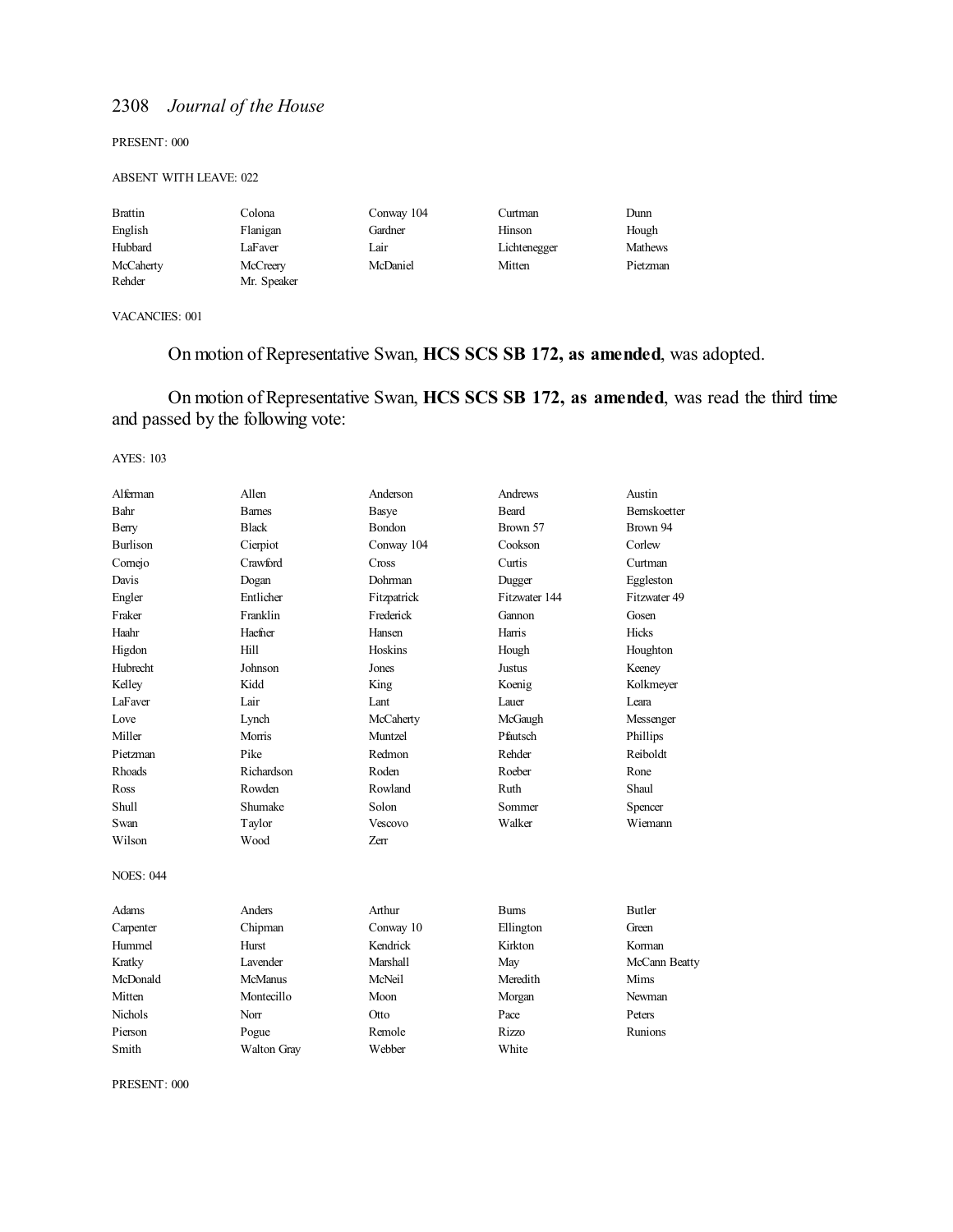### ABSENT WITH LEAVE: 015

| <b>Brattin</b> | Colona   | Dunn    | English      | Flanigan       |
|----------------|----------|---------|--------------|----------------|
| Gardner        | Hinson   | Hubbard | Lichtenegger | <b>Mathews</b> |
| McCreery       | McDaniel | Neelv   | Parkinson    | Mr. Speaker    |

VACANCIES: 001

Speaker Pro Tem Hoskins declared the bill passed.

# The emergency clause was adopted by the following vote:

AYES: 119

| Adams                         | Alferman            | Allen        | Anders        | Anderson      |
|-------------------------------|---------------------|--------------|---------------|---------------|
| <b>Andrews</b>                | Arthur              | Austin       | <b>Bames</b>  | <b>Basye</b>  |
| <b>Beard</b>                  | <b>Bernskoetter</b> | <b>Black</b> | Brown 57      | Brown 94      |
| <b>Burlison</b>               | <b>Burns</b>        | Butler       | Carpenter     | Cierpiot      |
| Conway 10                     | Cookson             | Corlew       | Comejo        | Crawford      |
| Cross                         | Davis               | Dogan        | Dohrman       | Dugger        |
| Engler                        | English             | Entlicher    | Fitzpatrick   | Fitzwater 144 |
| Fitzwater 49                  | Fraker              | Franklin     | Frederick     | Gannon        |
| Gosen                         | Green               | Haahr        | Haefner       | Hansen        |
| Harris                        | Hicks               | Higdon       | Hoskins       | Hough         |
| Houghton                      | Hubrecht            | Hurst        | Johnson       | Jones         |
| Justus                        | Keeney              | Kelley       | Kendrick      | King          |
| Kirkton                       | Kolkmeyer           | Korman       | Kratky        | Lair          |
| Lant                          | Lauer               | Lavender     | Leara         | Love          |
| Lynch                         | May                 | McCaherty    | McCann Beatty | McGaugh       |
| <b>McManus</b>                | McNeil              | Meredith     | Messenger     | Miller        |
| Mitten                        | Montecillo          | Morgan       | Morris        | Muntzel       |
| Newman                        | Nichols             | Norr         | Otto          | Pace          |
| Pfautsch                      | Phillips            | Pierson      | Pike          | Rehder        |
| Reiboldt                      | Rhoads              | Richardson   | Rizzo         | Roden         |
| Roeber                        | Rone                | Ross         | Rowden        | Rowland       |
| Ruth                          | Shaul               | <b>Shull</b> | Shumake       | Solon         |
| Sommer                        | Swan                | Taylor       | Vescovo       | Walker        |
| Walton Gray                   | Webber              | Wood         | Zerr          |               |
| <b>NOES: 028</b>              |                     |              |               |               |
| Bahr                          | Berry               | Bondon       | Chipman       | Conway 104    |
| Curtis                        | Curtman             | Eggleston    | Ellington     | Hill          |
| Hummel                        | Kidd                | Koenig       | LaFaver       | Marshall      |
| McDonald                      | Mims                | Moon         | Peters        | Pietzman      |
| Pogue                         | Remole              | Runions      | Smith         | Spencer       |
| White                         | Wiemann             | Wilson       |               |               |
| PRESENT: 000                  |                     |              |               |               |
| <b>ABSENT WITH LEAVE: 015</b> |                     |              |               |               |
| <b>Brattin</b>                | Colona              | Dunn         | Flanigan      | Gardner       |
| Hinson                        | Hubbard             | Lichtenegger | Mathews       | McCreery      |

McDaniel Neely Parkinson Redmon Mr. Speaker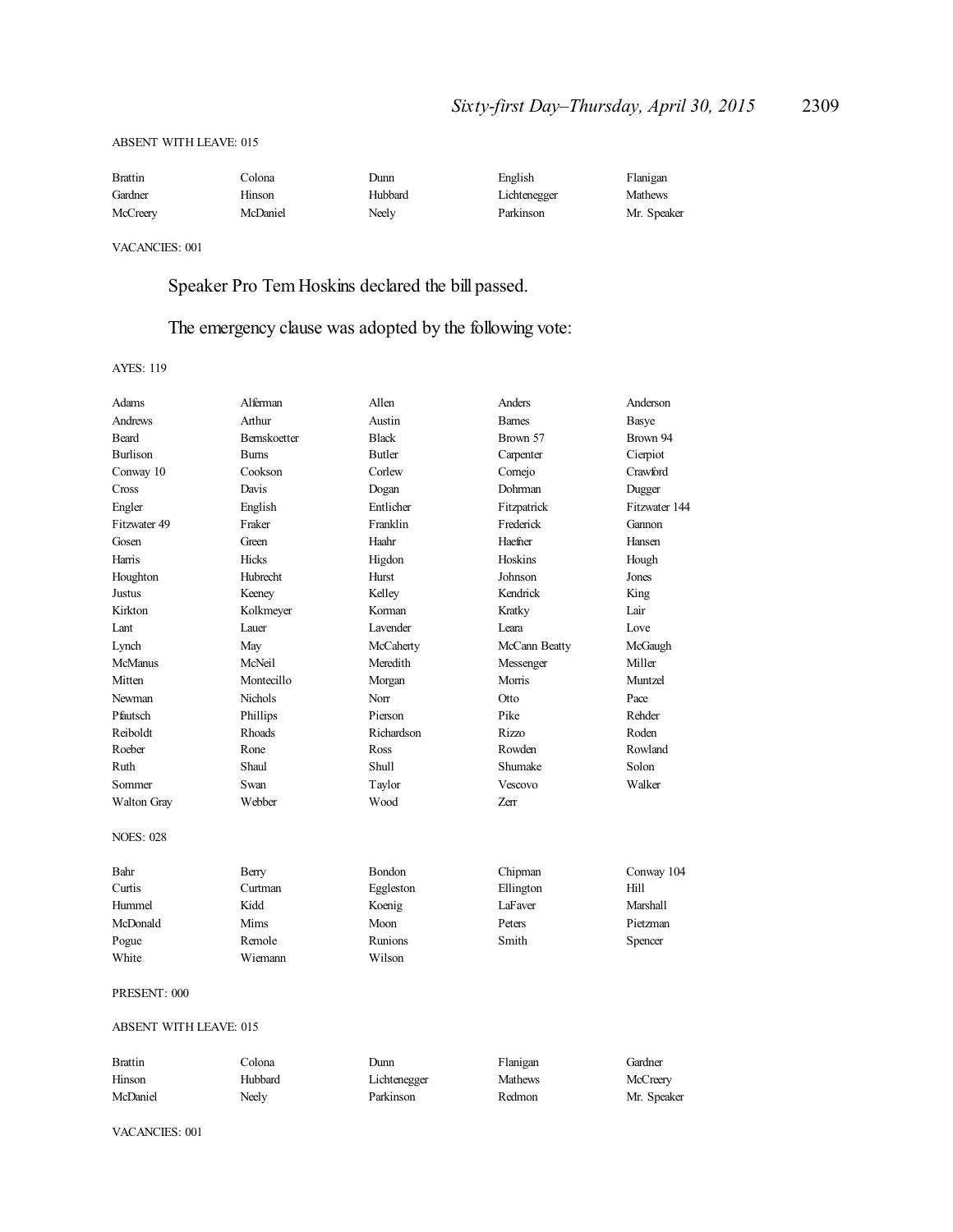**HCS SS SCS SB 115**, relating to taxation, was taken up by Representative Miller.

# Representative Dugger offered **House Amendment No. 1**.

# *House Amendment No. 1*

AMEND House Committee Substitute for Senate Substitute for Senate Committee Substitute for Senate Bill No. 115, Page 1, Section A, Line 3, by inserting after all of said section and line the following:

"65.620. 1. Wheneveranycounty abolishes township organization the county treasurer and exofficio collector shall immediately settle his accounts as treasurer with the county commission and shall thereafter performall duties, exercise all powers, have all rights and be subject to all liabilities imposed and conferred upon the county collector of revenue under chapter 52 until the first Monday in March after the general election next following the abolishment of township organization and until a collector of revenue for the county is elected and qualified. The person elected collector at the general election as aforesaid, if that election is not one for collector of revenue under chapter 52, shall serve until the first Monday in March following the election and qualification of a collector of revenue under chapter 52. Upon abolition of township organization a county treasurershall be appointed to serve until the expiration of the termofsuch officer pursuant to chapter 54.

2. Upon abolition of township organization, title to all property of all kinds theretofore owned by the several townships of the county shall vest in the county and the county shall be liable for all outstanding obligations and liabilities of the several townships.

3. The terms of office of all township officers shall expire on the abolition of township organization and the township trustee of each township shall immediately settle his accounts with the county clerkand alltownship officers shall promptly deliver to the appropriate county officers, as directed by the county commission, all books, papers, records and property pertaining to their offices.

4. For a period of one calendar year following the abolition of the townships or until the voters of the county have approved a tax levy for road and bridge purposes, whichever occurs first, the county collector shall continue to collect a property tax on a county-wide basis in an amount equal to the tax levied by the township that had the lowest total tax rate in the county immediately prior to the abolishment of the townships. The continued collection of the tax shall be considered a continuation of an existing tax and shall not be considered a new tax **levy.**"; and

Further amend said bill, Page 21, Section 205.205, Line 68, by inserting after all of said section and line the following:

"Section B. Because of the need to provide a funding source to ensure the proper maintenance of roads and bridges in certain counties of this state, section 65.620 ofsection A of this act is deemed necessary for the immediate preservation of the public health, welfare, peace and safety, and is hereby declared to be an emergency act within the meaning of the constitution, and section 65.620 of section A of this act shall be in full force and effect upon its passage and approval."; and

Further amend said bill by amending the title, enacting clause, and intersectional references accordingly.

On motion of Representative Dugger, **House Amendment No. 1** was adopted.

### Representative McGaugh offered **House Amendment No. 2**.

#### *House Amendment No. 2*

AMEND House Committee Substitute for Senate Substitute for Senate Committee Substitute for Senate Bill No. 115, Page 18, Section 143.801, Line 74, by inserting after all of said section and line the following:

"**143.2025. As usedin sections 143.2025 to 143.2045, the following terms mean:**

**(1) "Agricultural assets", agricultural land, depreciable agricultural property, crops, or livestock;**

**(2) "Agricultural land", landsuitable for use in farming;**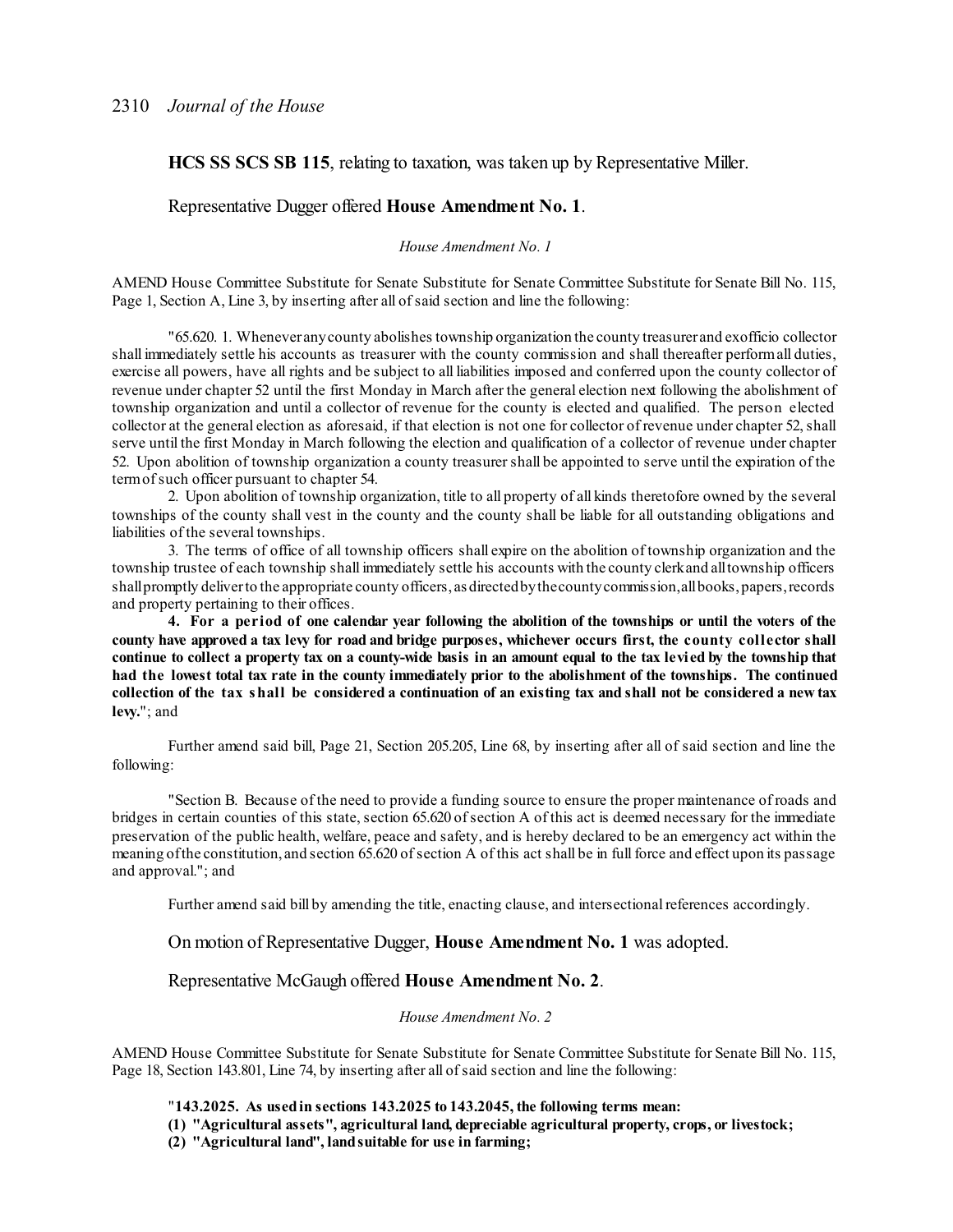**(3) "Beginning farmer", an individual, partnership, family farm corporation, or limited liability company that:**

**(a) Has not ownedor operateda farm or ranch for more than ten years;**

(b) Does not own a farm or ranch greater than thirty percent of the average size farm in the county as **determinedby the most current Census for Agriculture;**

**(c) Materially participates in the farming or ranching operation; and**

**(d) Is a resident of this state;**

**(4) "Deduction":**

**(a) For an individual, an amount subtracted from the taxpayer's Missouri adjusted gross income to determine Missouri taxable income for the tax year in which such deduction is claimed; and**

**(b) For a corporation, partnership, shareholder in an S-corporation, or a limited liability company, an amount subtracted from the taxpayer's Federal taxable income to determine Missouri taxable income for the tax year in which such deduction is claimed;**

**(5) "Department", the department of agriculture;**

**(6) "Farming", the same as definedin section 350.010;**

**(7) "Livestock", the same as definedin section 265.300;**

**(8) "Material participation", a beginning farmer involved in an agricultural production operation on a regular, continuous, andsubstantial basis;**

**(9) "Production items", tools, machinery, or equipment principally used to produce agricultural crops or livestock;**

**(10) "Taxpayer", any individual, firm, a partner in a firm, corporation, partnership, shareholder in an S-corporation, or member of a limitedliability company subject to the income tax imposedunder chapter 143.**

143.2030. 1. For all taxable years beginning on or after January 1, 2016, a taxpayer shall be allowed a deduction in an amount equal to fifty percent of the income derived from the transfer of agricultural assets to a **beginning farmer, to the extent thatsuch amounts are includedin federal adjusted gross income or federal taxable income when determining the taxpayer's Missouri adjustedgross income.**

**2. To qualify for the agricultural ass ets transfer agreement deduction authorized by this section, a taxpayer shall meet the following criteria:**

**(1) Be a taxpayer able to acquire or otherwise obtain or lease agricultural landin this state;**

**(2) Execute an agricultural assets transfer agreement with a beginning farmer; and**

**(3) Any other criteria requiredby the department under a promulgatedrule.**

**3. For partnerships, limited liability companies, S corporations, estates, or trusts entitled to a deduction** and electing to have pass through taxation, the deduction shall be split among the individuals entitled to earnings **from the entity in proportion to the amount of earnings to which they are entitled.**

**4. The agricultural assets transfer agreement required by this section shall provide for the lease of** agricultural land located in this state, including any improvements, and may provide for the rental of agricultural **equipment. The agreementshall:**

(1) Include a lease made on a cash basis or on a commodity share basis which includes a share of the **crops or livestock producedon the agricultural land;**

**(2) Be in writing;**

**(3) Be for at leastseven years; and**

**(4) Not be assignable or transferable andthe landsubject to the agreement cannot be subleased.**

5. For an agreement that includes a lease on a cash basis, the taxpayer may claim a deduction equal to fifty percent of the gross amount paid to the taxpayer under the agreement for each tax year that the deduction **is allowed.**

**6. For an agreement that includes a lease on a commodity share basis, the taxpayer may claim a** deduction equal to fifty percent of the amount paid to the taxpayer from crops or livestock sold under the **agreement in which the payment is exclusively made fromthe sale of crops or livestock.**

**7. The amount of the deduction claimed shall not exceed the amount of the taxpayer's Missouri adjusted** gross income or Missouri taxable income for the taxable year for which the deduction is claimed. If the amount **of the deduction exceeds the taxpayer's Missouri adjusted gross income or Missouri taxable income for the tax** year the deduction is earned, the excess may be carried forward for up to three subsequent tax years to allow the **taxpayer to claim such excess deduction.**

8. A taxpayer shall not claim a deduction under this section unless a deduction certificate issued by the department is attached to the taxpayer's tax return for the tax year for which the deduction is claimed. The **department shall review and approve an application for a deduction as provided by rules promulgated by the**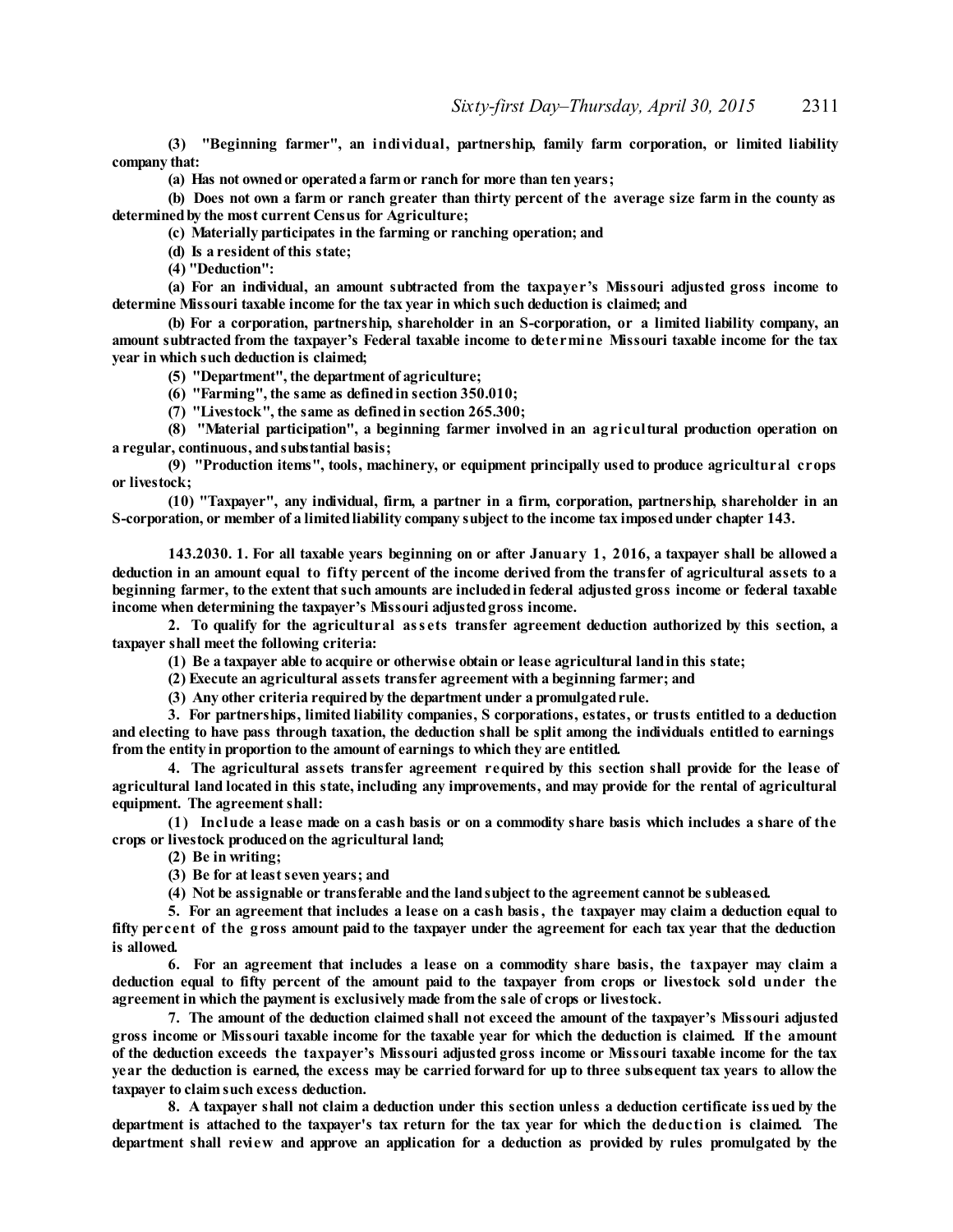**department. The application shall include a copy of the agricultural assets transfer agreement. The department** may approve an application and issue a deduction certificate to a taxpayer who has previously been allowed a **deduction under this section. The department may require that the parties to an agricultural assets transfer agreement meet the same qualification as required for an original application. The department shall not approve** an application or issue a deduction certificate to a taxpayer for an amount in excess of four hundred thousand **dollars.**

**9. A taxpayer or beginning farmer may terminate an agricultural assets transfer agreement as provided** in the agreement or by law. The taxpayer shall immediately notify the department of the termination. If the department determines that the taxpayer is not at fault for the termination, the department shall not issue a **deduction certificate to the taxpayer for a subs equent tax year based on the approved application. Any prior** deduction is allowed as provided in this section. The taxpayer may apply for and be issued another deduction certificate for the same agricultural assets as provided in this section for any remaining tax year for which a certificate was not issued. If the department determines that the taxpayer is at fault for the termination, any prior deduction allowed under this section is disallowed. The amount of the deduction shall be included as income in the taxpayer's next tax year. If a taxpayer does not immediately notify the department of the termination, the **taxpayer shall be conclusively deemedat fault for the termination.**

143.2035. 1. For all taxable vears beginning on or after January 1, 2016, a taxpayer shall be allowed a deduction in an amount equal to fifty percent of the income derived from a custom farming contract with a **beginning farmer, to the extent that such amounts are included in federal adjusted gross income when determining the taxpayer's Missouri adjustedgross income.**

**2. To qualify for the custom farming contract deduction authorized by this section, a taxpayer shall be** a taxpayer able to acquire or otherwise obtain or lease agricultural land in this state and meet any other **qualification establishedby rules promulgatedby the department.**

**3. A custom farming contract deduction is allowed only for the amount paid by the taxpayer to a qualified beginning farmer under a custom farming contract as provided in rules promulgated by the department.** The contract shall provide for the production of crops located on agricultural land or the production of livestock **principally locatedon agricultural land.**

4. The custom farming contract shall provide that the taxpayer pay the beginning farmer on a cash basis. The contract shall be in writing and for a term of not more than twelve months. The total cash payment shall **equal at least one thousanddollars.**

**5. The taxpayer shall make all management decisions substantially contributing to or affecting the** production of crops located on the agricultural land or the production of livestock principally located on the **agricultural land. However, nothing in this section prohibits a qualified beginning farmer from regularly or frequently taking part in making day-to-day operational decisions affecting production. The beginning farmer shall provide for all of the following:**

**(1) Production items principally used to produce crops located on the agricultural land or to produce livestock principally locatedon the agricultural land; and**

**(2) Labor principally used to produce crops located on the agricultural land or to produce livestock** principally located on the agricultural land. The beginning farmer shall personally provide such labor on a **regular, continuous, andsubstantial basis.**

**6. A custom farming contract deduction is not allowed if the taxpayer and qualified beginning farmer are relatedas any of the following:**

**(1) Persons who hold a legal or equitable interest in the same agricultural land, including as individuals or as general partners, limitedpartners, shareholders, or members in the same business entity;**

**(2) Family members relatedas spouse, child,stepchild, brother, or sister; or**

**(3) Partners in the same partnershipwhich holds agricultural land, shareholders in the same family farm corporation, or members in the same limitedliability company.**

**7. A custom farming contract deduction shall be calculated based on the gross amount paid to the beginning farmer under the custom farming contract. The taxpayer may claim a deduction equal to fifty percent** of the gross amount paid to the beginning farmer under the contract for each tax year that the deduction is **allowed.**

**8. The amount of the deduction claimed shall not exceed the amount of the taxpayer's Missouri adjusted** gross income for the taxable year for which the deduction is claimed. If the amount of the deduction exceeds the taxpayer's Missouri adjusted gross income for the tax year the deduction is earned, the taxpayer may request a deduction certificate be issued by the department for up to three subsequent tax years to allow the taxpayer to **claim such excess deduction.**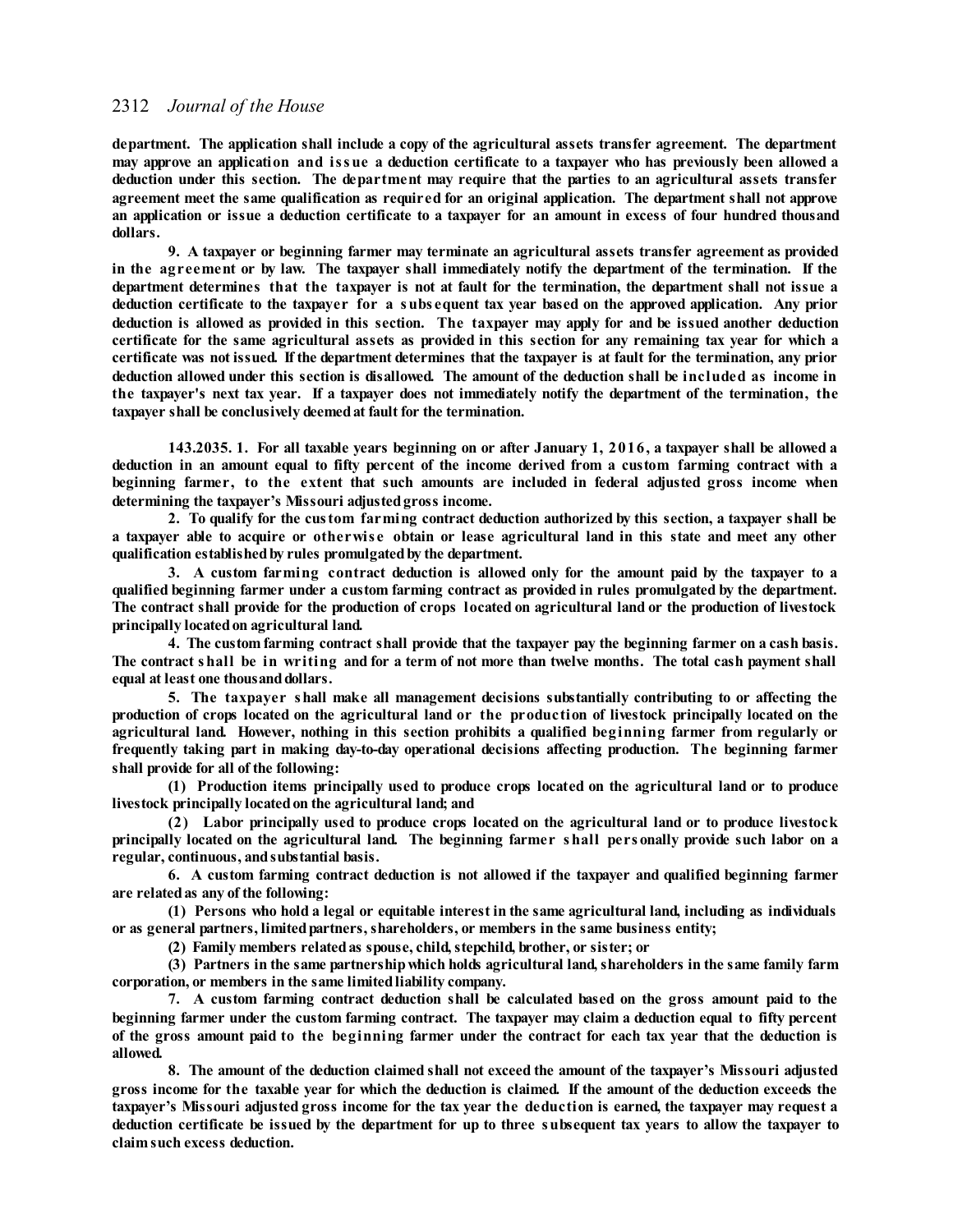9. A taxpayer shall not claim a deduction under this section unless a deduction certificate issued by the department is attached to the taxpayer's tax return of the tax year for which the deduction is claimed. The department shall review and approve an application for a deduction as provided by rules promulgated by the **department. The application shall include a copy of the custom farming contract. The department may approve** an application and issue a deduction certificate to a taxpayer who has previously been allowed a deduction under **this section. The department may require that the parties to the contract provide additional information as determined relevant by the department. The department shall review an application for a deduction certificate** which includes the renewal of a contract to determine that the parties to the renewed contract meet the same **qualifications as required for an original application. The department shall not approve an application or issue a deduction certificate to a taxpayer for an amount in excess of four hundredthousanddollars.**

**143.2040. 1. The total amount of deductions that may be issuedunder sections 143.2025 to143.2040 shall** not in the aggregate exceed one hundred million dollars in any fiscal year. Of the aggregate amount, two-thirds **shall be allocatedfor the agricultural assets transfer deduction establishedin section 143.2030 andone-thirdshall be allocated for the custom farming contract deduction established in section 143.2035. The department may** adjust the allocation amounts to ensure maximum utilization of the deductions but in no event shall more than **one hundredmillion dollars in the aggregate be issuedunder both programs.**

**2. The department of agriculture shall promulgate rules to implement the provisions ofsections 143.2025** to 143.2045. Any rule or portion of a rule, as that term is defined in section 536.010, that is created under the authority delegated in this section shall become effective only if it complies with and is subject to all of the provisions of chapter 536 and, if applicable, section 536.028. This section and chapter 536 are nonseverable, and if any of the powers vested with the general assembly pursuant to chapter 536 to review, to delay the effective **date, or to disapprove and annul a rule are subsequently held unconstitutional, then the grant of rulemaking authority andany rule proposedor adoptedafter August 28, 2015, shall be invalidandvoid.**

**143.2045. 1. For all taxable years beginning on or after January 1, 2016, in addition to all other modifications allowed by law, there shall be subtracted from the federal adjusted gross income of an individual taxpayer twenty-five percent of the income realized from the sale of land classified as agricultural and** horticultural property sold to a beginning farmer, to the extent that such amount is included in federal adjusted **gross income when determining such individual's Missouri adjustedgross income.**

**2. If within seven years of being sold, the property which allowed the taxpayer to receive the deduction** in subsection 1 of this section ceases to be classified as agricultural and horticultural property or owned by a **beginning farmer, the buyer of such property shall include as income in the year such property changes** classifications a portion of the deduction previously received by the seller. The amount such buyer shall include as income shall be equal to the number of years remaining until the land has been sold by the seller for seven years divided by seven and then multiply such fraction by the amount of the deduction received by the taxpayer.

- **3. As usedin this section, the following terms shall mean:**
- **(1) "Agricultural andhorticultural property", the same as definedin section 137.016;**
- **(2) "Beginning farmer", the same as definedin section 143.2025.**

**4. The department of revenue may promulgate rules and regulations for the administration of this** section. Any rule or portion of a rule, as that term is defined in section 536.010, that is created under the authority delegated in this section shall become effective only if it complies with and is subject to all of the provisions of chapter 536 and, if applicable, section 536.028. This section and chapter 536 are nonseverable, and if any of the powers vested with the general assembly pursuant to chapter 536 to review, to delay the effective date, or to **disapprove and annul a rule are subsequently held unconstitutional, then the grant of rulemaking authority and any rule proposedor adoptedafter August 28, 2015, shall be invalidandvoid.**

144.030. 1. There is hereby specifically exempted fromthe provisions ofsections 144.010 to 144.525 and from the computation of the taxlevied, assessed orpayable pursuant to sections 144.010 to 144.525 such retailsales as may be made in commerce between this state and any otherstate ofthe United States,or between this state and any foreign country, and any retailsale which the state of Missouri is prohibited fromtaxing pursuant to the Constitution or laws of the United States of America, and such retailsales of tangible personal property which the general assembly of the state of Missouri is prohibited fromtaxing or further taxing by the constitution of this state.

2. There are also specifically exempted from the provisions of the local sales tax law as defined in section 32.085, section 238.235, and sections 144.010 to 144.525 and 144.600 to 144.761 and from the computation of the tax levied, assessed orpayable pursuant to the localsales taxlawas defined in section 32.085, section 238.235, and sections 144.010 to 144.525 and 144.600 to 144.745: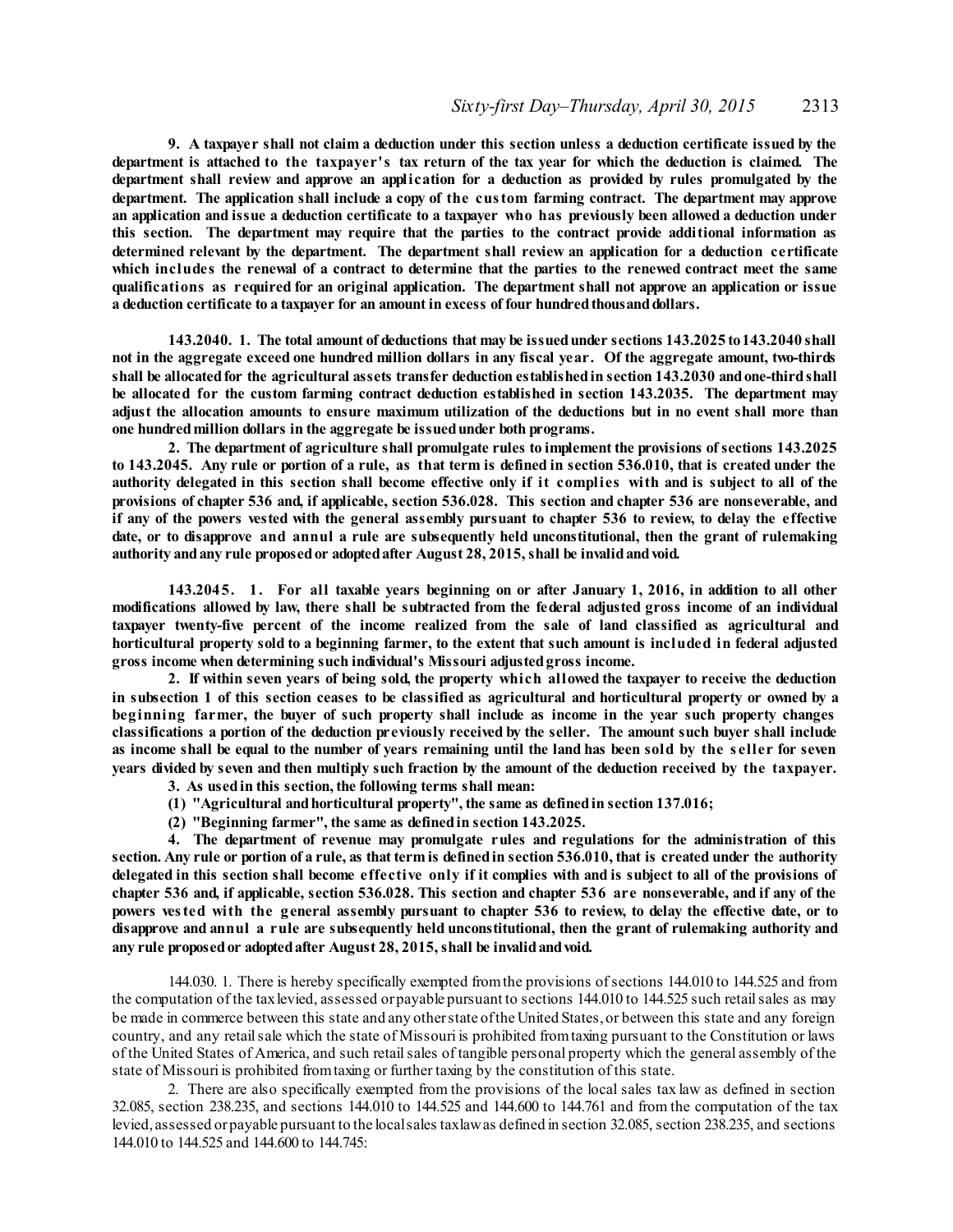(1) Motor fuel or special fuel subject to an excise tax of this state, unless all or part of such excise tax is refunded pursuant to section 142.824; orupon the sale at retail of fuel to be consumed in manufacturing or creating gas, power, steam, electrical current or in furnishing water to be sold ultimately at retail; or feed for livestock or poultry; or grain to be converted into foodstuffs which are to be sold ultimately in processed form at retail; orseed, limestone or fertilizer which is to be used forseeding, liming or fertilizing crops which when harvested will be sold at retail or will be fed to livestock or poultry to be sold ultimately in processed format retail; economic poisons registered pursuant to the provisions ofthe Missouripesticide registration law(sections 281.220 to 281.310)which are to be used in connection with the growth orproduction of crops, fruit trees or orchards applied before, during, or after planting, the crop of which when harvested will be sold at retail or will be converted into foodstuffs which are to be sold ultimately in processed format retail;

(2) Materials, manufactured goods, machinery and parts which when used in manufacturing, processing, compounding, mining, producing or fabricating become a component part or ingredient of the new personal property resulting fromsuch manufacturing,processing, compounding,mining,producing orfabricating and which newpersonal property is intended to be sold ultimately forfinaluse or consumption; and materials, including without limitation,gases and manufactured goods, including without limitation slagging materials and firebrick, which are ultimately consumed in the manufacturing process by blending, reacting or interacting with or by becoming, in whole or in part, component parts or ingredients ofsteel products intended to be sold ultimately for final use or consumption;

(3) Materials, replacement parts and equipment purchased for use directly upon, and for the repair and maintenance or manufacture of, motorvehicles,watercraft,railroad rolling stockor aircraft engaged as common carriers of persons or property;

(4) Motor vehicles registered in excess of fifty-four thousand pounds, and the trailers pulled by such motor vehicles,that are actually used in the normalcourse ofbusiness to haulproperty on the public highways ofthe state,and that are capable of hauling loads commensurate with the motor vehicle's registered weight; and the materials, replacement parts, and equipment purchased for use directly upon, and for the repair and maintenance ormanufacture of such vehicles. For purposes of this subdivision, "motor vehicle" and "public highway" shall have the meaning as ascribed in section 390.020;

(5) Replacement machinery, equipment, and parts and the materials and supplies solely required for the installation or construction ofsuch replacement machinery,equipment,andparts,useddirectly in manufacturing,mining, fabricating or producing a product which is intended to be sold ultimately for final use or consumption; and machinery and equipment, and the materials and supplies required solely for the operation, installation or construction of such machinery and equipment, purchased and used to establish new, or to replace or expand existing, material recovery processing plants in this state. For the purposes of this subdivision, a "material recovery processing plant" means a facility that has as its primary purpose the recovery of materials into a usable product or a different formwhich is used in producing a new product and shall include a facility or equipment which are used exclusively for the collection of recovered materials for delivery to a material recovery processing plant but shall not include motor vehicles used on highways. For purposes of this section, the terms motor vehicle and highway shall have the same meaning pursuant to section 301.010. Material recovery is not the reuse of materials within a manufacturing process or the use of a product previously recovered. The materialrecoveryprocessingplantshallqualifyundertheprovisions ofthis section regardless of ownership of the material being recovered;

(6) Machinery and equipment, and parts and the materials and supplies solely required for the installation or construction of such machinery and equipment, purchased and used to establish new or to expand existing manufacturing, mining or fabricating plants in the state if such machinery and equipment is used directly in manufacturing, mining or fabricating a product which is intended to be sold ultimately for final use or consumption;

(7) Tangible personal property which is used exclusively in the manufacturing, processing, modification or assembling of products sold to the United States government or to any agency of the United States government;

(8) Animals or poultry used for breeding or feeding purposes, or captive wildlife;

(9) Newsprint, ink, computers, photosensitive paper and film, toner, printing plates and other machinery, equipment, replacement parts and supplies used in producing newspapers published for dissemination of news to the general public;

(10) The rentals offilms,records or any type ofsound or picture transcriptions for public commercial display;

(11) Pumping machinery and equipment used to propel products delivered by pipelines engaged as common carriers;

(12) Railroad rolling stock for use in transporting persons or property in interstate commerce and motor vehicles licensed for a gross weight of twenty-four thousand pounds or more or trailers used by common carriers, as defined in section 390.020, in the transportation of persons or property;

(13) Electricalenergy used in the actual primary manufacture, processing, compounding, mining or producing of a product, or electrical energy used in the actualsecondary processing or fabricating of the product, or a material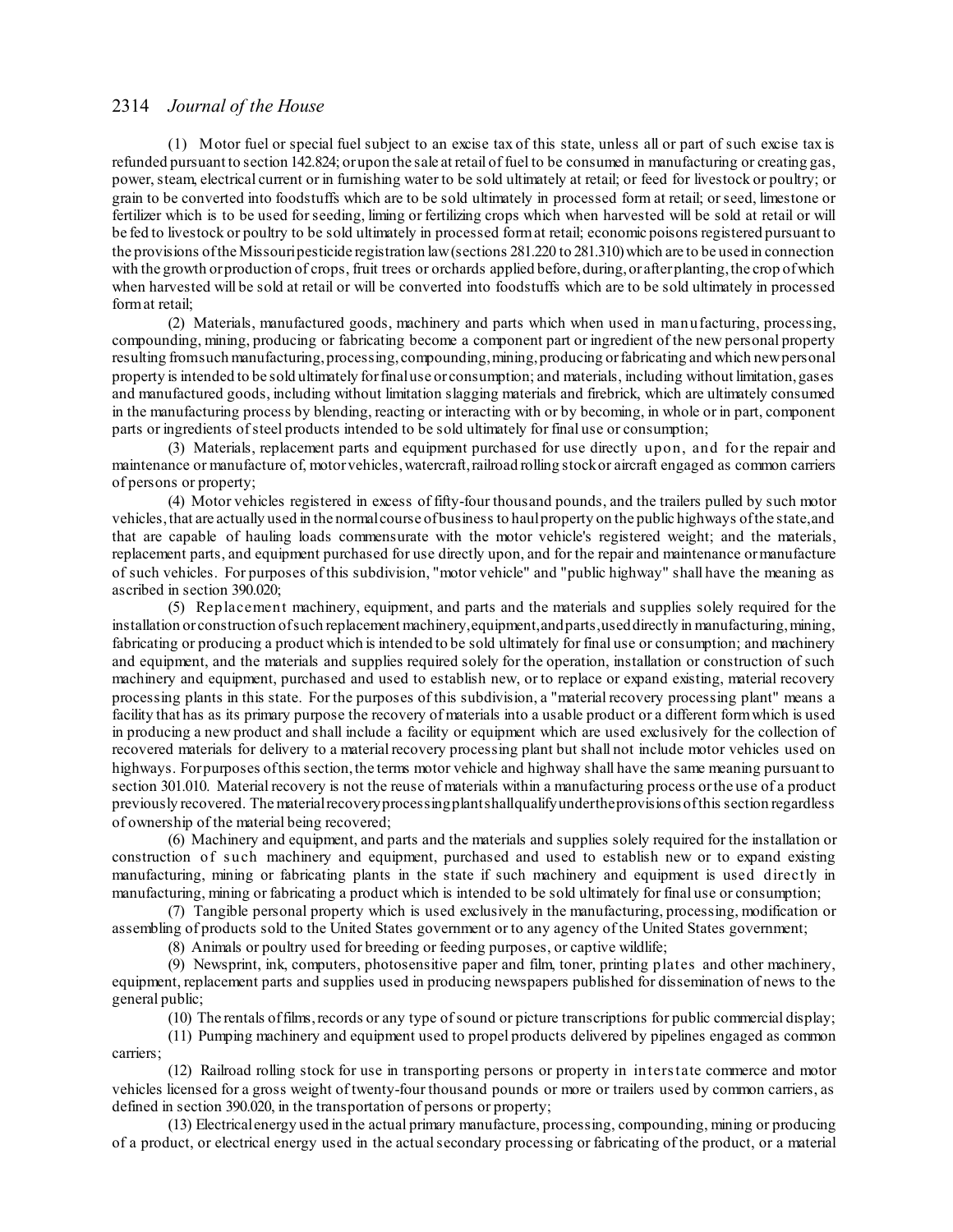recovery processing plant as defined in subdivision (5) ofthis subsection,in facilities owned orleased by the taxpayer, if the total cost of electrical energy so used exceeds ten percent of the total cost of production, either primary or secondary, exclusive of the cost of electrical energy so used or if the raw materials used in such processing contain at least twenty-five percent recovered materials as defined in section 260.200. There shall be a rebuttable presumption that the raw materials used in the primary manufacture of automobiles contain at least twenty-five percent recovered materials. For purposes of this subdivision, "processing" means any mode of treatment, act orseries of acts performed upon materials to transformand reduce themto a different state or thing, including treatment necessary to maintain or preserve such processing by the producer at the production facility;

(14) Anodes which are used or consumed in manufacturing, processing, compounding,mining,producing or fabricating and which have a useful life of less than one year;

(15) Machinery, equipment, appliances and devices purchased or leased and used solely for the purpose of preventing, abating or monitoring air pollution, and materials and supplies solely required for the installation, construction or reconstruction of such machinery, equipment, appliances and devices;

(16) Machinery, equipment, appliances and devices purchased or leased and used solely for the purpose of preventing, abating or monitoring water pollution, and materials and supplies solely required for the installation, construction or reconstruction of such machinery, equipment, appliances and devices;

(17) Tangible personal property purchased by a rural water district;

(18) All amounts paid or charged for admission or participation or other fees paid by or other charges to individuals in or for any place of amusement, entertainment orrecreation, games or athletic events, including museums, fairs, zoos and planetariums, owned oroperated by a municipality or other politicalsubdivision where all the proceeds derived therefrombenefit the municipality or other political subdivision and do not inure to any private person, firm, or corporation, provided, however, that a municipality or other political subdivision may enter into revenue-sharing agreements with private persons, firms, or corporations providing goods orservices, including management services, in orforthe place ofamusement, entertainment orrecreation,games or athletic events, and provided further that nothing in this subdivision shall exempt fromtaxany amounts retained by any private person, firm, or corporation under such revenue-sharing agreement;

(19) All sales of insulin and prosthetic or orthopedic devices as defined on January 1, 1980, by the federal Medicare programpursuant to Title XVIII of the Social Security Act of 1965, including the items specified in Section 1862(a)(12) of that act, and also specifically including hearing aids and hearing aid supplies and allsales of drugs which may belegally dispensed by a licensed pharmacist only upon a lawfulprescription of a practitionerlicensed to administer those items, including samples and materials used to manufacture samples which may be dispensed by a practitioner authorized to dispense such samples and all s ales or rental of medical oxygen, home respiratory equipment and accessories, hospital beds and accessories and ambulatory aids, allsales orrentalofmanualand powered wheelchairs, stairway lifts, Braille writers, electronic Braille equipment and, if purchased or rented by or on behalf of a person with one or more physicalormentaldisabilities to enable themto function more independently, allsales or rental ofscooters, reading machines, electronic print enlargers and magnifiers, electronic alternative and augmentative communication devices, and items used solely to modify motor vehicles to permit the use ofsuch motor vehicles by individuals with disabilities orsales of over-the-counter or nonprescription drugs to individuals with disabilities, and drugs required by the Food and Drug Administration to meet the over-the-counter drug product labeling requirements in 21 CFR 201.66, or its successor, as prescribed by a health care practitioner licensed to prescribe;

(20) Allsales made by orto religious and charitable organizations and institutions in their religious, charitable or educational functions and activities and all sales made by or to all elementary and secondary schools operated at public expense in their educational functions and activities;

(21) All sales of aircraft to common carriers for storage or for use in interstate commerce and allsales made by orto not-for-profit civic, social, service or fraternal organizations, including fraternalorganizations which have been declared tax-exempt organizations pursuant to Section  $501(c)(8)$  or (10) of the 1986 Internal Revenue Code, as amended, in their civic or charitable functions and activities and all sales made to eleemosynary and penal institutions and industries of the state, and allsales made to any private not-for-profit institution of higher education not otherwise excluded pursuant to subdivision (20)ofthissubsectionoranyinstitutionofhighereducationsupported by public funds, and allsales made to a state relief agency in the exercise of relief functions and activities;

(22) All ticket sales made by benevolent, scientific and educational associations which are formed to foster, encourage, and promote progress and improvement in the science of agriculture and in the raising and breeding of animals, and by nonprofit summer theater organizations ifsuch organizations are exempt from federal tax pursuant to the provisions of the Internal Revenue Code and all admission charges and entry fees to the Missouristate fair or any fair conducted by a county agricultural and mechanicalsociety organized and operated pursuant to sections 262.290to 262.530;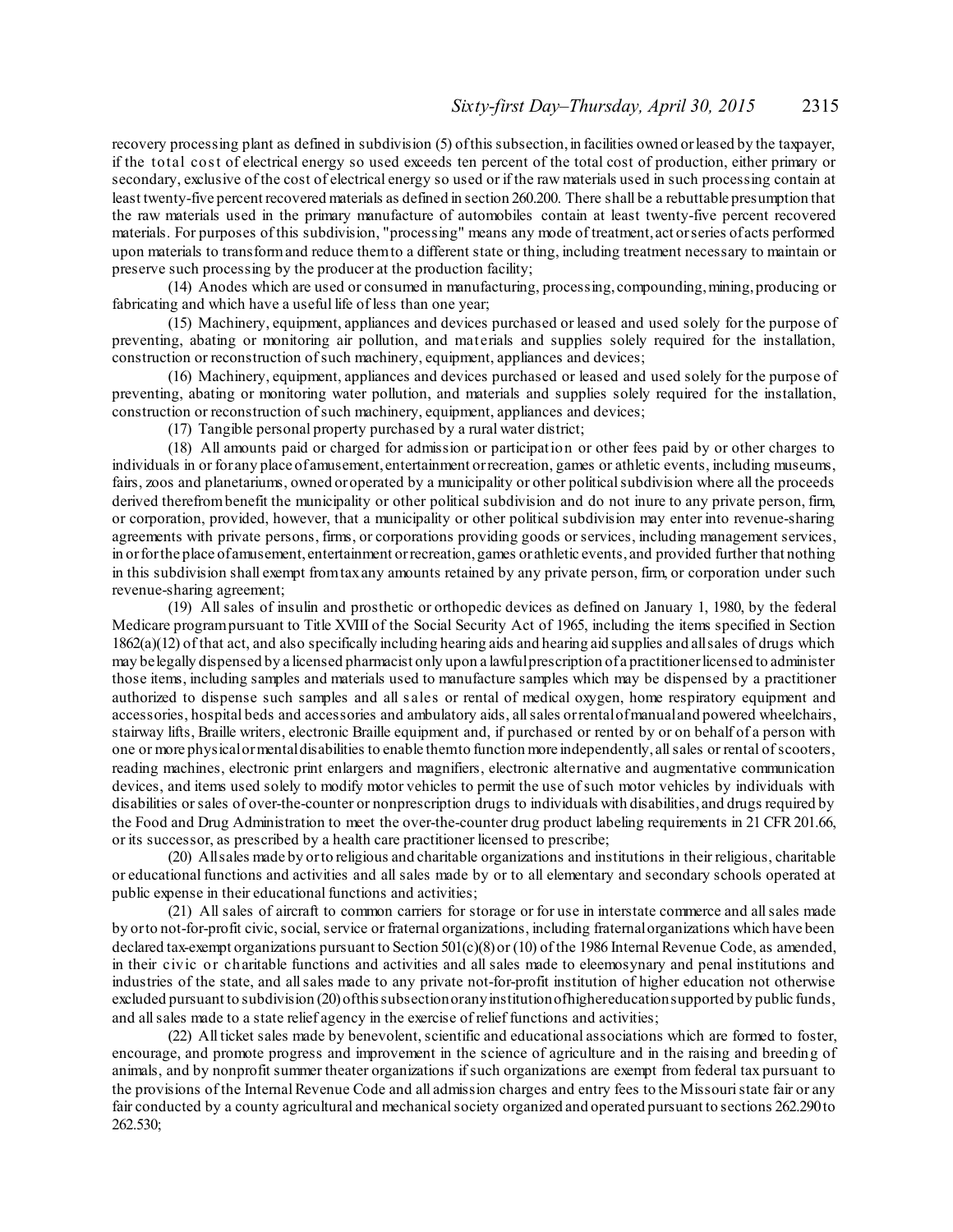(23) Allsales made to any private not-for-profit elementary orsecondary school, allsales of feed additives, medications orvaccines administered to livestockorpoultry in the production offoodorfiber, allsales ofpesticides used in the production of crops, livestock or poultry for food or fiber, all sales of bedding used in the production of livestock or poultry for food or fiber, all sales of propane or natural gas, electricity or diesel fuel used exclusively for drying agricultural crops, natural gas used in the primary manufacture or processing of fuel ethanol as defined in section 142.028, natural gas, propane, and electricity used by an eligible new generation cooperative or an eligible new generation processing entity as defined in section 348.432, and allsales of farm machinery and equipment, other than airplanes,motorvehicles and trailers, and any freight charges on any exempt item. As used in this subdivision,the term "feed additives" means tangible personal property which, when mixed with feed for livestock or poultry, is to be used in the feeding oflivestockorpoultry. As used in this subdivision,the term"pesticides" includes adjuvants such as crop oils,surfactants,wetting agents and other assorted pesticide carriers used to improve or enhance the effect of apesticide and the foamused to mark the application of pesticides and herbicides for the production of crops, livestock or poultry. As used in this subdivision, the term"farmmachinery and equipment" means neworused farmtractors and such other neworused farmmachinery and equipment and repairorreplacementpartsthereonandany accessories for and upgrades to such farmmachinery and equipment, rotary mowers used exclusively for agricultural purposes, and supplies and lubricants used exclusively, solely, and directly for producing crops, raising and feeding livestock, fish, poultry, pheasants, chukar, quail, or for producing milk for ultimate sale at retail, including field drain tile, and one-half of each purchaser's purchase of diesel fuel therefor which is:

(a) Used exclusively for agricultural purposes;

(b) Used on land owned or leased for the purpose of producing farmproducts; and

(c) Used directly in producing farmproducts to be sold ultimately in processed formor otherwise at retail or in producing farmproducts to be fed to livestock or poultry to be sold ultimately in processed format retail;

(24) Except as otherwise provided in section 144.032, allsales of metered waterservice, electricity, electrical current, natural, artificial or propane gas, wood, coal or home heating oil for domestic use and in any city not within a county, all sales of metered or unmetered water service for domestic use:

(a) "Domestic use" means that portion ofmetered waterservice, electricity, electrical current, natural, artificial orpropane gas,wood, coalor home heating oil, and in any city not within a county,metered orunmetered waterservice, which an individual occupant of a residential premises uses for nonbusiness, noncommercial or nonindustrial purposes. Utility service through a single or master meter for residential apartments or condominiums, including service for common areas and facilities and vacant units, shall be deemed to be for domestic use. Each sellershall establish and maintain a systemwhereby individual purchases are determined as exempt or nonexempt;

(b) Regulated utility sellers shalldetermine whether individualpurchases are exempt ornonexempt based upon the seller's utility service rate classifications as contained in tariffs on file with and approved by the Missouri public service commission. Sales and purchases madepursuant to the rate classification "residential" and sales to and purchases made by or on behalf of the occupants of residential apartments or condominiums through a single or master meter, including service for common areas and facilities and vacant units, shall be considered as sales made for domestic use and such sales shall be exempt from sales tax. Sellers shall charge sales tax upon the entire amount of purchases classified as nondomestic use. The seller's utility service rate classification and the provision ofservice thereundershall be conclusive as to whether or not the utility must charge sales tax;

(c) Each person making domestic use purchases of services or property and who uses any portion of the services or property so purchased for a nondomestic use shall, by the fifteenth day of the fourthmonth following the year of purchase, and without assessment, notice or demand, file a return and pay sales taxon that portion of nondomestic purchases. Eachpersonmakingnondomesticpurchases ofservices orproperty and who uses any portion ofthe services or property so purchased for domestic use, and each person making domestic purchases on behalf of occupants of residential apartments or condominiums through a single or master meter, including service for common areas and facilities and vacant units, under a nonresidential utility service rate classification may, between the first day ofthe first month and the fifteenth day ofthe fourth month following the yearofpurchase, apply for credit or refund to the director ofrevenue and the directorshall give credit or make refund for taxes paid on the domestic use portion ofthe purchase. Thepersonmakingsuchpurchases onbehalfofoccupants ofresidentialapartments or condominiumsshallhavestanding to apply to the director of revenue for such credit or refund;

(25) Allsales of handicraft items made by the seller or the seller's spouse if the seller or the seller's spouse is at leastsixty-five years of age, and if the total gross proceeds fromsuch sales do not constitute amajority ofthe annual gross income of the seller;

(26) Excise taxes, collected on sales at retail, imposed by Sections 4041, 4061, 4071, 4081, 4091, 4161, 4181, 4251, 4261 and 4271 of Title 26, United States Code. The directorofrevenue shallpromulgate rules pursuant to chapter 536 to eliminate allstate and localsales taxes on such excise taxes;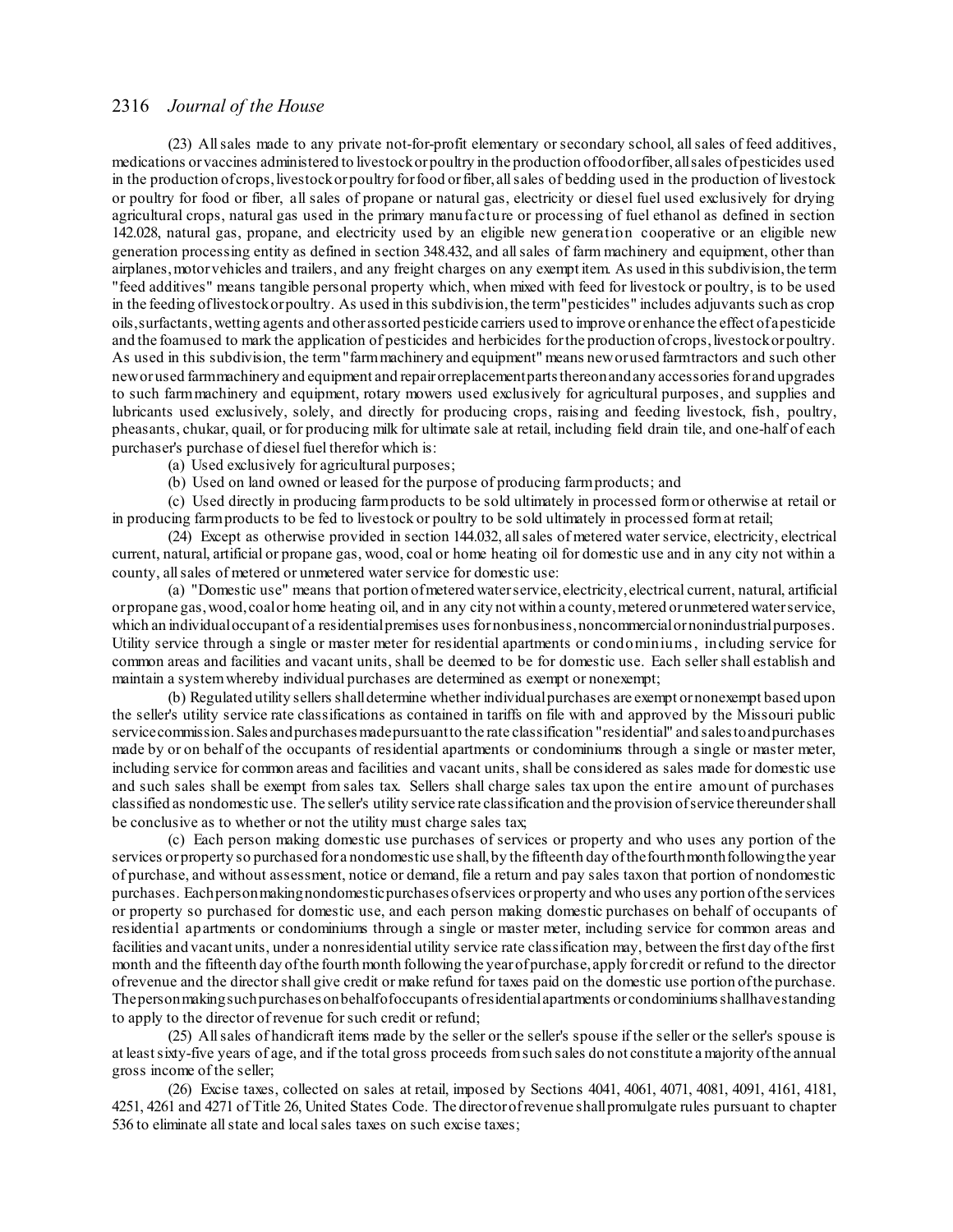(27) Sales offuel**, supplies, or food**consumed or used in the operation ofships,barges,orwaterborne vessels which are used primarily in or for the transportation of property or cargo, or the conveyance of persons for hire, on navigable rivers bordering on or located in part in this state, ifsuch fuel**, supplies, or food**is delivered by the seller to the purchaser's barge, ship, or waterborne vessel while it is afloat upon such river;

(28) Allsales made to an interstate compact agency created pursuant to sections 70.370 to 70.441orsections 238.010 to 238.100 in the exercise of the functions and activities ofsuch agency as provided pursuant to the compact;

(29) Computers, computer software and computer security systems purchased for use by architectural or engineering firms headquartered in this state. For the purposes ofthis subdivision, "headquartered in this state" means the office for the administrative management of at least four integrated facilities operated by the taxpayer is located in the state of Missouri;

(30) Alllivestocksales when eitherthe selleris engaged in the growing,producing orfeeding ofsuch livestock, or the seller is engaged in the business of buying and selling, bartering or leasing ofsuch livestock;

(31) Allsales of barges which are to be used primarily in the transportation of property or cargo on interstate waterways;

(32) Electrical energy or gas, whether natural, artificial or propane, water, or otherutilities which are ultimately consumed in connection with the manufacturing of cellularglass products orin any material recovery processing plant as defined in subdivision (5) of this subsection;

(33) Notwithstanding other provisions of law to the contrary, allsales of pesticides or herbicides used in the production of crops, aquaculture, livestock or poultry;

(34) Tangible personal property and utilities purchased for use or consumption directly or exclusively in the research and developmentofagricultural/biotechnology and plant genomics products and prescription pharmaceuticals consumed by humans or animals;

(35) Allsales of grain bins forstorage of grain for resale;

(36) Allsales of feed which are developed forand used in the feeding of pets owned by a commercial breeder when such sales are made to a commercial breeder, as defined in section 273.325, and licensed pursuant to sections 273.325 to 273.357;

(37) All purchases by a contractor on behalf of an entity located in anotherstate, provided that the entity is authorized to issue a certificate of exemption forpurchases to a contractor under the provisions of thatstate's laws. For purposes of this subdivision, the term"certificate ofexemption" shallmean any document evidencing that the entity is exempt fromsales and use taxes on purchases pursuant to the laws of the state in which the entity is located. Any contractor making purchases on behalf of such entity shall maintain a copy of the entity's exemption certificate as evidence of the exemption. If the exemption certificate issued by the exempt entity to the contractoris laterdetermined bythedirectorofrevenue to be invalid for any reason and the contractorhas accepted the certificate in good faith,neither the contractor orthe exempt entity shallbe liable for the payment of any taxes, interest and penalty due as the result of use of the invalid exemption certificate. Materials shall be exempt from all state and local sales and use taxes when purchased by a contractorforthe purpose offabricating tangible personalproperty which is used in fulfilling a contract for the purpose of constructing, repairing or remodeling facilities for the following:

(a) An exempt entity located in this state, if the entity is one of those entities able to issue project exemption certificates in accordance with the provisions of section 144.062; or

(b) An exempt entity located outside the state ifthe exempt entity is authorized to issue an exemption certificate to contractors in accordance with the provisions of that state's law and the applicable provisions of this section;

(38) Allsales or other transfers of tangible personal property to a lessorwho leases the property under a lease ofone yearorlonger executed orin effect at the time of the sale orothertransferto an interstate compact agency created pursuant to sections 70.370 to 70.441 orsections 238.010 to 238.100;

(39) Sales of tickets to any collegiate athletic championship event that is held in a facility owned or operated by a governmental authority or commission, a quasi-governmental agency, a state university orcollege or by the state or any political subdivision thereof, including a municipality, and that is played on a neutral site and may reasonably be played at a site located outside the state ofMissouri. For purposes of this subdivision, "neutralsite" means any site that is not located on the campus of a conference member institution participating in the event;

(40) All purchases by a sports complexauthority created undersection 64.920, and allsales of utilities by such authority at the authority's cost that are consumed in connection with the operation of a sports complexleased to a professional sports team;

(41) Allmaterials,replacement parts, and equipment purchased for use directly upon, and forthemodification, replacement, repair, and maintenance of aircraft, aircraft power plants, and aircraft accessories;

(42) Sales ofsporting clays,wobble,skeet, and trap targets to any shooting range orsimilarplaces of business for use in the normal course of business and money received by a shooting range orsimilar places of business from patrons and held by a shooting range or similar place of business for redistribution to patrons at the conclusion of a shooting event.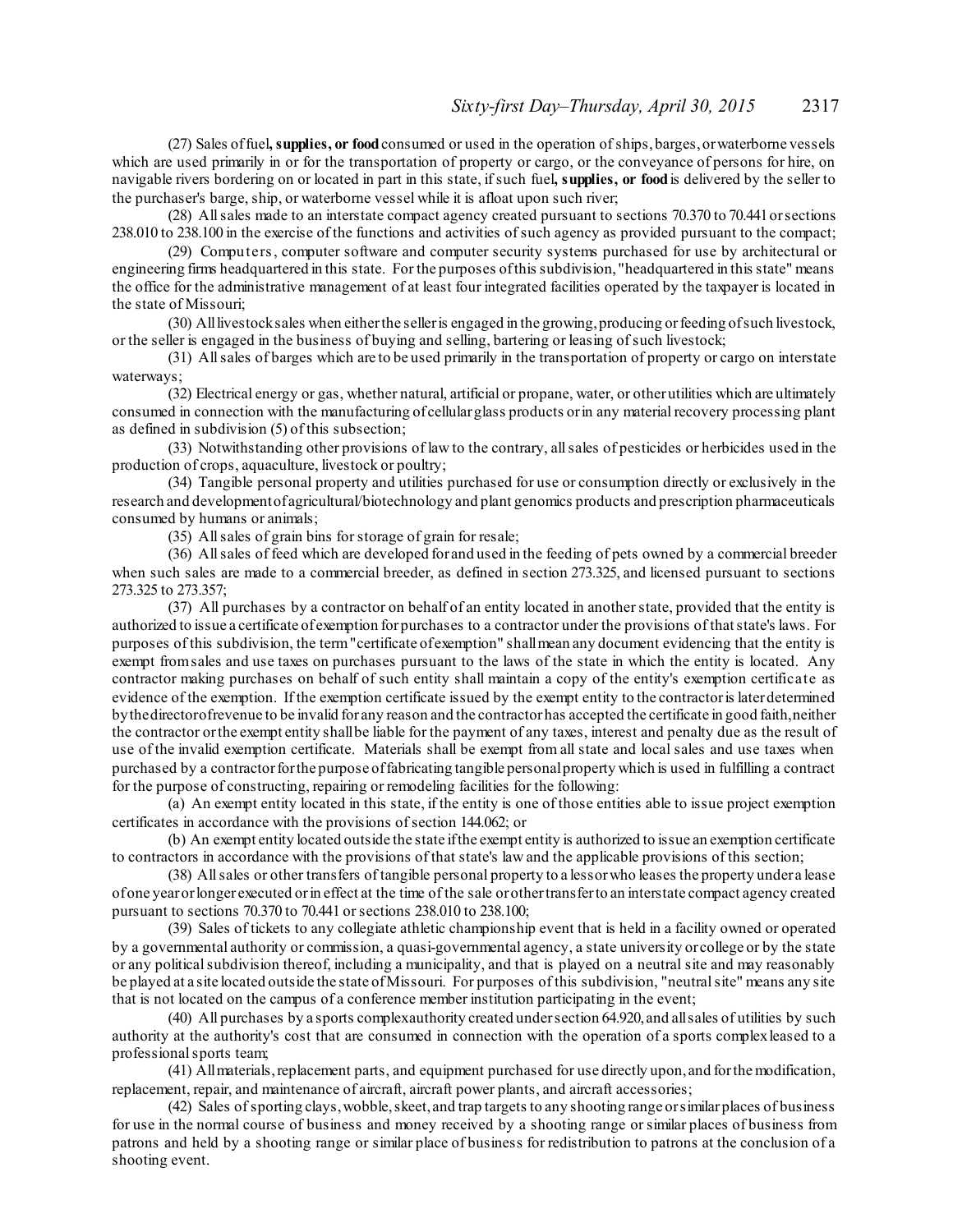3. Any ruling, agreement, or contract, whether written or oral, express or implied, between a person and this state's executive branch, or any other state agency or department, stating, agreeing, or ruling that such person is not required to collect sales and use taxin this state despite the presence of a warehouse, distribution center, or fulfillment center in this state that is owned or operated by the person or an affiliated person shall be null and void unless it is specifically approved by a majority vote of each ofthe houses ofthe generalassembly. Forpurposes ofthis subsection, an "affiliated person" means any person that is a member of the same controlled group of corporations as defined in Section 1563(a) of the Internal Revenue Code of 1986, as amended, as the vendor or any other entity that, notwithstanding its formof organization, bears the same ownership relationship to the vendor as a corporation that is a member of the same controlled group of corporations as defined in Section 1563(a) of the Internal Revenue Code, as amended."; and

Further amend said bill, Page 21, Section 205.205, Line 68 by inserting after all of said section and line the following:

"**262.599. 1. A beginning farmer center is established as a part of the University of Missouri agriculture andnatural resources extension program to assist individuals in beginning farming operations. The center shall also assist in facilitating the transition of farming operations from established farmers to beginning farmers, including creating and maintaining an information database inventorying land and facilities available for acquisition, and developing models to increase the number of family farming operations in this state. The objectives of the beginning farmer center shall include, but are not limitedto:**

**(1) Providing the coordination of education programs and s ervices for beginning farmer efforts statewide;**

**(2) Assessing the needs of beginning farmers and retiring farmers in order to identify program and service opportunities; and**

**(3) Developing, coordinating, and delivering targeted education to beginning farmers and retiring farm families.**

**2. Programs and services provided by the beginning farmer center shall include, but are not limited to, the development of skills and knowledge in financial management and planning, legal issues, tax laws, technical production andmanagement, leadership, sustainable agriculture, human health, andthe environment.**

**3. The beginning farmer center shall submit to the general assembly, annually on or before January first,** a report that includes, but is not limited to, recommendations for methods by which more individuals may be **encouragedto enter agriculture.**"; and

Further amend said bill by amending the title, enacting clause, and intersectional references accordingly.

Representative Keeney assumed the Chair.

Representative Cierpiot moved the previous question.

Which motion was adopted by the following vote:

### AYES: 093

| Alferman     | Allen         | Anderson  | Andrews     | Austin          |
|--------------|---------------|-----------|-------------|-----------------|
| Bahr         | <b>Barnes</b> | Basye     | Beard       | Berry           |
| <b>Black</b> | <b>Bondon</b> | Brown 57  | Brown 94    | <b>Burlison</b> |
| Cierpiot     | Cookson       | Corlew    | Cornejo     | Crawford        |
| Curtman      | Davis         | Dogan     | Dohrman     | Eggleston       |
| Engler       | English       | Entlicher | Fitzpatrick | Fitzwater 144   |
| Fitzwater 49 | Flanigan      | Franklin  | Frederick   | Gosen           |
| Haahr        | Haefner       | Hansen    | Hicks       | Higdon          |
| Hill         | Hoskins       | Hough     | Houghton    | <b>Hubrecht</b> |
| Hurst        | Johnson       | Justus    | Keeney      | King            |
| Kolkmeyer    | Korman        | Lair      | Lant        | Lauer           |
| Leara        | Love          | Lynch     | Marshall    | <b>Mathews</b>  |
| McCaherty    | McGaugh       | Messenger | Miller      | Moon            |
| Morris       | Muntzel       | Pfautsch  | Phillips    | Pietzman        |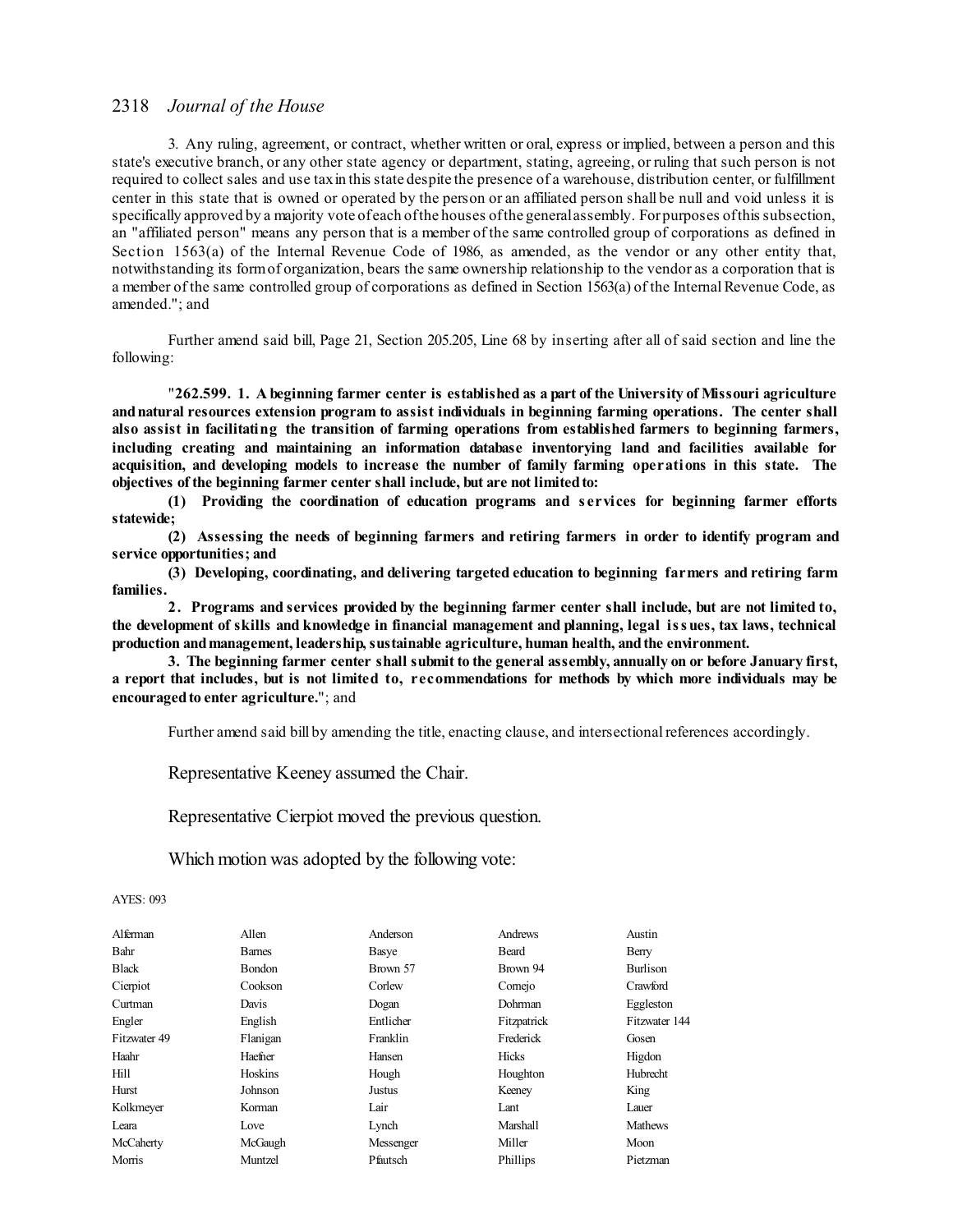# *Sixty-first Day–Thursday, April 30, 2015* 2319

| Pike                          | Pogue          | Rehder        | Reiboldt       | Remole        |  |
|-------------------------------|----------------|---------------|----------------|---------------|--|
| Roden                         | Roeber         | Rone          | Rowden         | Rowland       |  |
| Ruth                          | Shaul          | Shumake       | Solon          | Sommer        |  |
| Swan                          | Taylor         | Vescovo       | Walker         | Wilson        |  |
| Wood                          | <b>Zerr</b>    | Mr. Speaker   |                |               |  |
| <b>NOES: 038</b>              |                |               |                |               |  |
| Adams                         | Anders         | Arthur        | <b>Burns</b>   | <b>Butler</b> |  |
| Carpenter                     | Conway 10      | Ellington     | Green          | Harris        |  |
| Hummel                        | Kendrick       | Kirkton       | Kratky         | LaFaver       |  |
| <b>Lavender</b>               | May            | McCann Beatty | McCreery       | McDonald      |  |
| <b>McManus</b>                | McNeil         | Meredith      | Mims           | Mitten        |  |
| Montecillo                    | Morgan         | Newman        | <b>Nichols</b> | Norr          |  |
| Otto                          | Pace           | Pierson       | <b>Rizzo</b>   | Runions       |  |
| Smith                         | Walton Gray    | Webber        |                |               |  |
| PRESENT: 000                  |                |               |                |               |  |
| <b>ABSENT WITH LEAVE: 031</b> |                |               |                |               |  |
| Bernskoetter                  | <b>Brattin</b> | Chipman       | Colona         | Conway 104    |  |
| Cross                         | Curtis         | Dugger        | Dunn           | Fraker        |  |
| Gannon                        | Gardner        | Hinson        | Hubbard        | Jones         |  |
| Kelley                        | Kidd           | Koenig        | Lichtenegger   | McDaniel      |  |
| Neely                         | Parkinson      | Peters        | Redmon         | Rhoads        |  |
| Richardson                    | Ross           | <b>Shull</b>  | Spencer        | White         |  |
| Wiemann                       |                |               |                |               |  |

VACANCIES: 001

# **House Amendment No. 2** was withdrawn.

### Representative Butler offered **House Amendment No. 3**.

### *House Amendment No. 3*

AMEND House Committee Substitute for Senate Substitute for Senate Committee Substitute for Senate Bill No. 115, Page 15, Section 99.845, Line 311, by inserting immediately after said line the following:

"137.016. 1. As used in section 4(b) of article X of the MissouriConstitution, the following terms mean:

(1) "Residential property", all real property improved by a structure which is used or intended to be used for residential living by human occupants, vacant land in connection with an airport, land used as a golf cours e, manufactured home parks**, bed and breakfast inns in which the owner resides anduses as a primary residence with four or fewer rooms for rent**, and time-share units as defined in section 407.600, except to the extent such units are actually rented and subject to sales taxunder subdivision (6) of subsection 1of section 144.020, but residential property shallnot include othersimilar facilities used primarily for transient housing. Forthe purposes ofthis section, "transient housing" means all rooms available for rent or lease for which the receipts from the rent or lease of such rooms are subject to state sales taxpursuant to subdivision (6) of subsection 1 of section 144.020;

(2) "Agricultural and horticultural property", all real property used for agricultural purposes and devoted primarily to the raising and harvesting of crops; to the feeding, breeding and management of livestock which shall include breeding,showing,and boarding ofhorses; to dairying,orto any other combination thereof; and buildings and structures customarily associated with farming, agricultural, and horticultural uses. Agricultural and horticultural property shallalso include land devoted to and qualifying forpayments orother compensation undera soilconservation or agricultural assistance program under an agreement with an agency of the federal government. Agricultural and horticultural property shall further include land and improvements, exclusive of structures, on privately owned airports that qualify as reliever airports under the National Plan of Integrated Airports System, to receive federal airport improvement project funds through the Federal Aviation Administration. Real property classified as forest croplands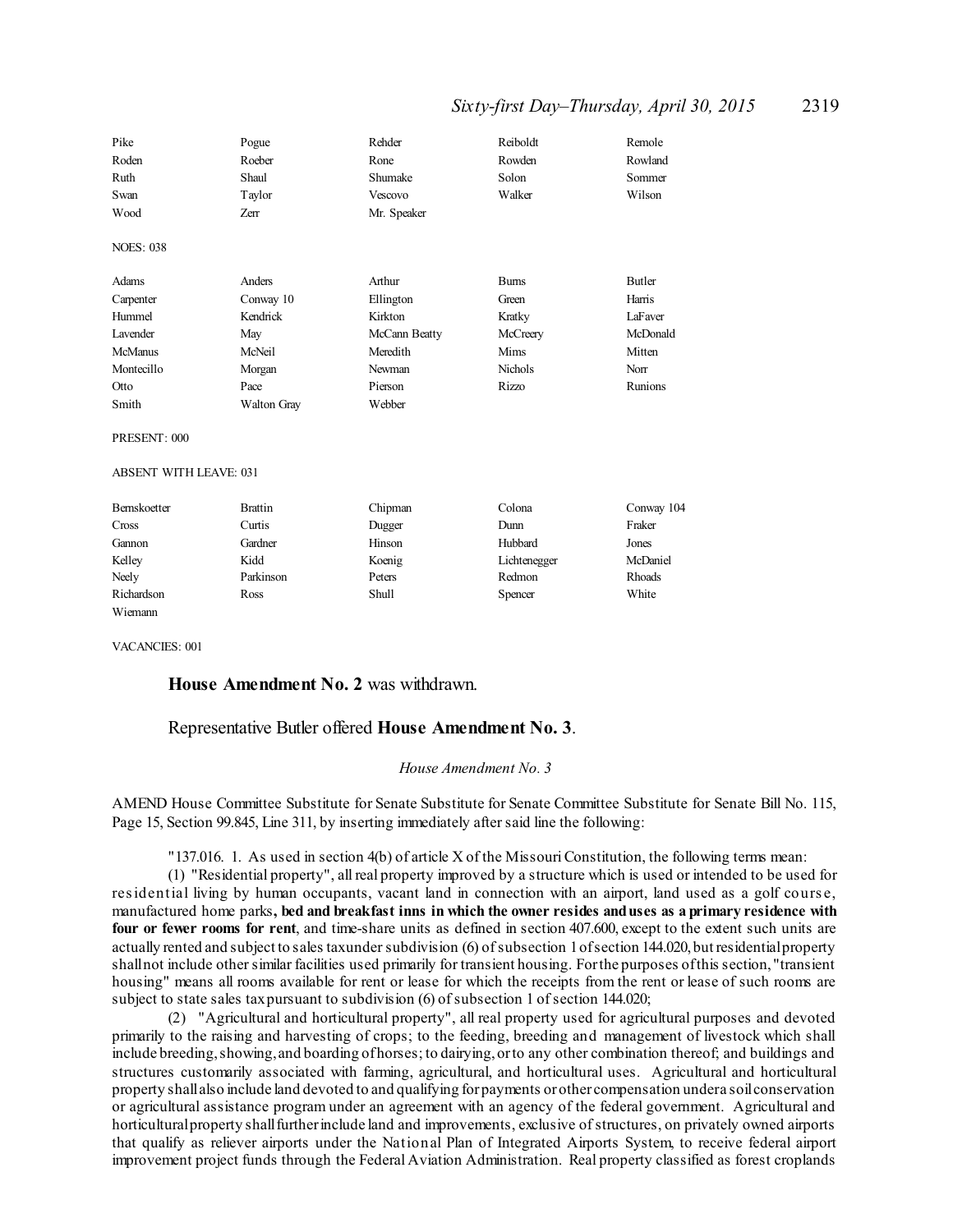shall not be agricultural or horticultural property so long as it is classified as forest croplands and shall be taxed in accordance with the laws enacted to implement section 7 of article X of the Missouri Constitution. Agricultural and horticultural property shall also include any sawmill or planing mill defined in the U.S. Department of Labor's Standard Industrial Classification (SIC) Manual under Industry Group 242 with the SIC number 2421;

(3) "Utility,industrial, commercial,railroad and other real property", allreal property used directly orindirectly for any commercial, mining, industrial, manufacturing, trade, professional, business, or similar purpose, including all property centrally assessed by the state tax commission but shall not include floating docks, portions of which are separately owned and the remainder of which is designated for common ownership and in which no one person or business entity owns more than five individual units. All other real property not included in the property listed in subclasses (1) and (2) of section 4(b) of article X of the Missouri Constitution, as such property is defined in this section, shall be deemed to be included in the term"utility, industrial, commercial, railroad and other real property".

2. Pursuant to article Xof the state constitution, any taxing district may adjust its operating levy to recoup any loss of property tax revenue, except revenues from the surtax imposed pursuant to article X, subsection 2 of section 6 of the constitution, as the result of changing the classification ofstructures intended to be used forresidential living by human occupants which contain five ormore dwelling units ifsuch adjustment of the levy does not exceed the highest tax rate in effect subsequent to the 1980 tax year. For purposes of this section, loss in revenue shall include the difference between the revenue that would have been collected on such property under its classification prior to enactment ofthis section and the amount to be collectedunderits classification underthis section. The county assessor of each county orcity notwithinacounty shallprovide information to each taxing district within its boundaries regarding the difference in assessed valuation ofsuch property as the result ofsuch change in classification.

3. All reclassification of property as the result ofchanging the classification ofstructures intended to be used for residential living by human occupants which contain five or more dwelling units shall apply to assessments made after December 31, 1994.

4. Where real property is used or held for use for more than one purpose and such uses result in different classifications,the county assessorshallallocate to each classification the percentage of the true value in money ofthe property devoted to each use; except that, where agricultural and horticultural property, as defined in this section, also contains a dwelling unit or units, the farm dwelling, appurtenant residential-related structures and up to five acres immediately surrounding such farmdwelling shall be residential property, as defined in this section.

5. All real property which is vacant, unused, or held for future use; which is used for a private club, a not-forprofit or other nonexempt lodge, club, business, trade, service organization, or similar entity; or for which a determination as to its classification cannot be made under the definitions set out in subsection 1 of this section, shall be classified according to its immediate most suitable economic use, which use shallbe determined after consideration of:

- (1) Immediate prior use, if any, ofsuch property;
- (2) Location ofsuch property;

(3) Zoning classification of such property; except that, such zoning classification shall not be considered conclusive if, upon consideration of all factors, it is determined that such zoning classification does not reflect the immediate most suitable economic use of the property;

- (4) Other legal restrictions on the use of such property;
- (5) Availability of water, electricity, gas, sewers, street lighting, and other public services for such property;
- $(6)$  Size of such property;
- (7) Access ofsuch property to public thoroughfares; and
- (8) Anyotherfactors relevant to a determination ofthe immediate mostsuitable economic use ofsuch property.

6. Alllands classified as forest croplands shallnot,fortaxation purposes,be classifiedassubclass (1),subclass (2), orsubclass (3) real property, as such classes are prescribed in section 4(b)of article Xofthe Missouri Constitution and defined in this section, but shall be taxed in accordance with the laws enacted to implement section 7 of article X of the Missouri Constitution."; and

Further amend said bill, Page 18, Section 143.801, Line 74, by inserting immediately after said line the following:

"144.020. 1. A tax is hereby levied and imposed for the privilege of titling new and used motor vehicles, trailers, boats, and outboard motors purchased or acquired for use on the highways or waters of this state which are required to be titled underthe laws ofthe state ofMissouriand, except as provided in subdivision (9) of this subsection, upon allsellers for the privilege of engaging in the business ofselling tangible personal property or rendering taxable service at retail in this state. The rate of taxshall be as follows: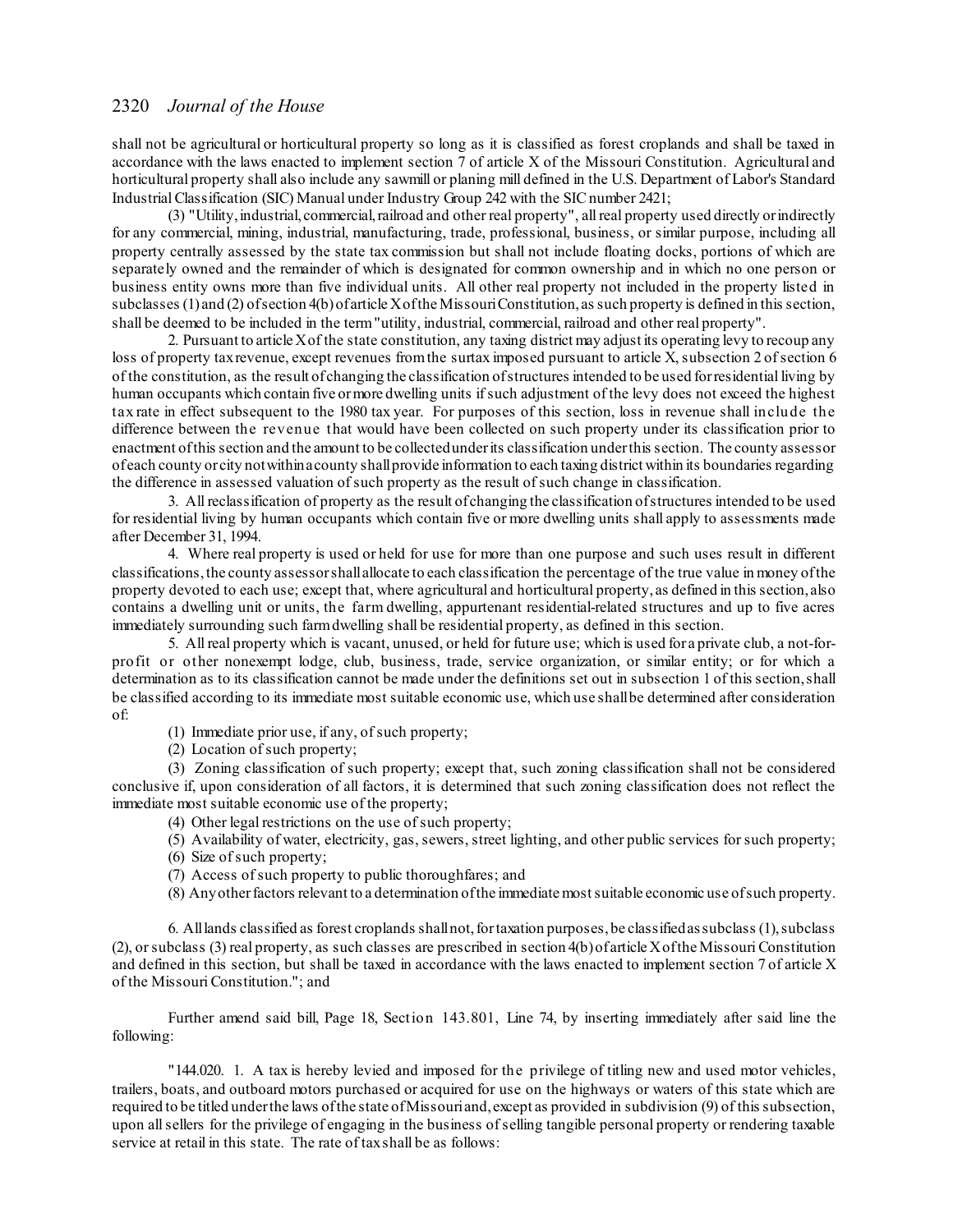(1) Upon every retail sale in this state of tangible personal property, excluding motor vehicles, trailers, motorcycles, mopeds, motortricycles, boats and outboard motors required to be titled under the laws of the state of Missouriand subject to taxundersubdivision (9)ofthis subsection, a taxequivalent tofourpercentofthe purchase price paid or charged, or in case such sale involves the exchange of property, a tax equivalent to four percent of the consideration paid or charged, including the fair market value of the property exchanged at the time and place of the exchange, except as otherwise provided in section 144.025;

(2) A taxequivalent to fourpercent ofthe amount paid foradmission and seating accommodations,orfees paid to, or in any place of amusement, entertainment or recreation, games and athletic events;

(3) A tax equivalent to four percent of the basic rate paid or charged on all sales of electricity or electrical current, water and gas, natural or artificial, to domestic, commercial or industrial consumers;

(4) A tax equivalent to four percent on the basic rate paid or charged on allsales of local and long distance telecommunications service to telecommunications subscribers and to othersthroughequipment oftelecommunications subscribers forthe transmission of messages and conversations and upon the sale,rentalorleasing ofallequipment or services pertaining or incidental thereto; except that, the payment made by telecommunications subscribers or others, pursuant to section 144.060, and any amounts paid for access to the internet or interactive computer services shall not be considered as amounts paid for telecommunications services;

(5) A taxequivalent to four percent of the basic rate paid or charged for allsales ofservices for transmission of messages of telegraph companies;

(6) A taxequivalent to fourpercent on the amount ofsales or charges for allrooms,meals and drinks furnished at any hotel, motel, tavern, inn, restaurant, eating house, drugstore, dining car,tourist cabin,tourist camp orotherplace which rooms, meals or drinks are regularly served to the public**. The provisions of this subdivision shall not apply** to bed and breakfast inns in which the owner resides and uses as a primary residence with four or fewer rooms **for rent**;

(7) A tax equivalent to four percent of the amount paid or charged for intrastate tickets by every person operating a railroad,sleeping car,dining car, express car, boat, airplane and such buses and trucks as are licensed by the division of motor carrier and railroad safety of the department of economic development of Missouri, engaged in the transportation of persons for hire;

(8) A tax equivalent to four percent of the amount paid or charged for rental or lease of tangible personal property, provided that if the lessor orrenterof any tangible personal property had previously purchased the property underthe conditions of "sale at retail" orleased orrented the property and the taxwas paid at the time of purchase, lease or rental, the lessor, sublessor, renter or subrenter shall not apply or collect the taxon the subsequent lease, sublease, rental or subrental receipts from that property. The purchase, rental or lease of motor vehicles, trailers, motorcycles, mopeds,motortricycles,boats,and outboard motors shallbe taxed and thetaxpaidas providedinthis section and section 144.070. In no event shall the rental or lease of boats and outboard motors be considered a sale, charge, or fee to, for or in places of amusement, entertainment or recreation norshall any such rental or lease be subject to any taximposed to, for, or in such places of amusement, entertainment or recreation. Rental and leased boats or outboard motors shall be taxed underthe provisions ofthe sales taxlaws as provided undersuch laws for motor vehicles and trailers. Tangible personal property which is exempt fromthe sales or use taxundersection 144.030upon a sale thereofis likewise exempt fromthe sales or use taxupon the lease or rental thereof;

(9) A taxequivalent to fourpercent ofthe purchase price, as defined in section 144.070, of new and used motor vehicles,trailers,boats,and outboard motors purchased or acquired foruse on the highways orwaters ofthis statewhich are required to be registered under the laws of the state of Missouri. This tax is imposed on the person titling such property, and shall be paid according to the procedures in section 144.440.

2. Alltickets sold which are sold under the provisions ofsections 144.010 to 144.525 which are subject to the sales taxshall have printed, stamped or otherwise endorsed thereon, the words "This ticket is subject to a sales tax."; and

Further amend said bill by amending the title, enacting clause, and intersectional references accordingly.

### On motion of Representative Butler, **House Amendment No. 3** was adopted.

Representative Cornejo offered **House Amendment No. 4**.

### *House Amendment No. 4*

AMEND House Committee Substitute for Senate Substitute for Senate Committee Substitute for Senate Bill No. 115, Page 15, Section 137.076, Line 15, by inserting immediately after said line the following: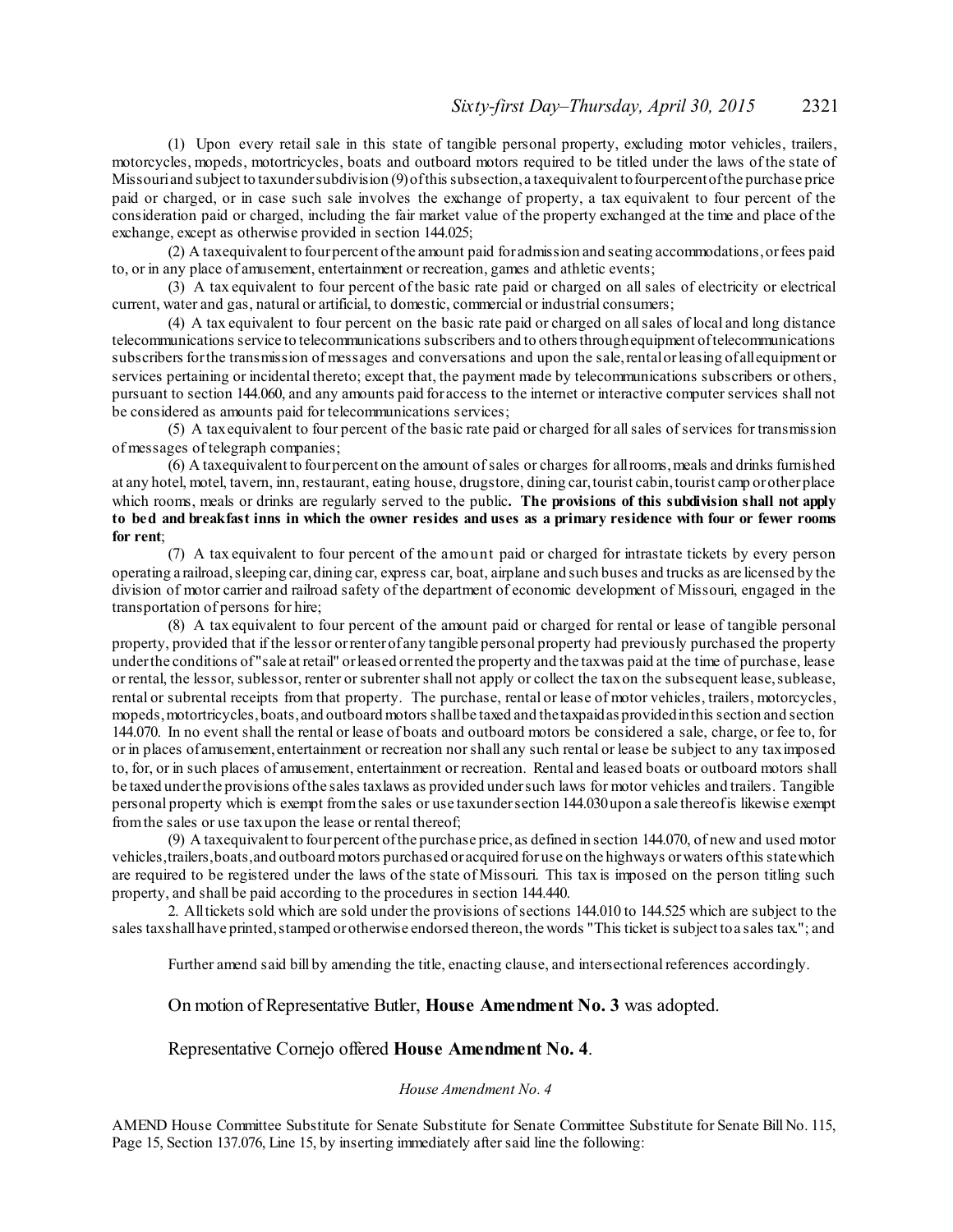"143.161. 1. For all taxable years beginning after December 31, 1997, a resident may deduct one thousand two hundred dollars for each dependent for whomsuch resident is entitled to a dependency exemption deduction for federal income taxpurposes. In the case of a dependent who has attained sixty-five years of age on or before the last day of the taxable year, if such dependent resides in the taxpayer's home or the dependent's own home or if such dependent does not receive Medicaid or state funding while residing in a facility licensed pursuant to chapter 198, the taxpayer may deduct an additional one thousand dollars.

2. **[**For all taxable years beginning before January 1, 1999, a resident who qualifies as an unmarried head of household or as a surviving spouse for federal income tax purposes may deduct an additional eight hundred dollars.**]** For all taxable years beginning on or afterJanuary 1, 1999, a resident who qualifies as an unmarried head of household or as a surviving spouse forfederal income taxpurposes may deduct an additional one thousand four hundred dollars.

3. For all taxable years beginning on or after January  $1, 2015$ , for each birth for which a certificate of birth resulting in stillbirth has been issued under section 193.165, a taxpayer may claim the exemption under subsection 1 of this section only in the taxable year in which the stillbirth occurred, if the child otherwise would **have been a member of the taxpayer's household.**"; and

Further amend said bill by amending the title, enacting clause, and intersectional references accordingly.

On motion of Representative Cornejo, **House Amendment No. 4** was adopted.

### Representative Pfautsch offered **House Amendment No. 5**.

# *House Amendment No. 5*

AMEND House Committee Substitute for Senate Substitute for Senate Committee Substitute for Senate Bill No. 115, Page 15, Section 99.845, Line 311, by inserting after all of said line the following:

""105.145. 1. The following definitions shall be applied to the terms used in this section:

(1) "Governing body", the board, body, or persons in which the powers of a politicalsubdivision as a body corporate, or otherwise, are vested;

(2) "Politicalsubdivision", any agency orunit ofthis state, except counties and school districts, which now is, or hereafter shall be, authorized to levy taxes or empowered to cause taxes to be levied.

2. The governing body of each political subdivision in the state shall cause to be prepared an annual report of the financial transactions of the political subdivision in such summary formas the state auditor shall prescribe by rule, except that the annual report of political subdivisions whose cash receipts for the reporting period are ten thousand dollars or less shall only be required to contain the cash balance at the beginning of the reporting period, a summary of cash receipts, a summary of cash disbursements and the cash balance at the end of the reporting period.

3. Within such time following the end of the fiscal year as the state auditor shall prescribe by rule, the governing body of each politicalsubdivision shall cause a copy ofthe annualfinancialreport to be remitted to the state auditor.

4. The state auditorshall immediately on receipt ofeach financialreport acknowledge the receipt ofthe report.

5. In any fiscal year no member of the governing body of any politicalsubdivision of the state shall receive any compensation or payment of expenses after the end of the time within which the financialstatement ofthe political subdivision is required to be filed with the state auditor and untilsuch time as the notice fromthe state auditor of the filing of the annual financial report for the fiscal year has been received.

6. The state auditor shall prepare sample forms for financial reports and shall mail the same to the political subdivisions of the state. Failure of the auditor to supply such forms shall not in any way excuse any person from the performance of any duty imposed by this section.

7. All reports or financialstatements hereinabove mentioned shall be considered to be public records.

8. The provisions of this section apply to the board of directors of every transportation development district organized under sections 238.200 to 238.275. Any transportation development district that fails to timely submit a copy ofthe annualfinancialstatement to the state auditorshallbe subject to a fine not to exceed five hundred dollars perday. The state auditor shall report any violation to the department of revenue. The department of revenue may collect the fine authorized under the provisions of this subsection by offsetting any sales tax distributions through any means permitted under law for the collection of taxes. Any fine collected shall be reported upon such forms and under such administrative rules and regulations as may be prescribed by the director of revenue. The director of revenue shall retain two percent for the cost of such collection. The remaining revenues collected from such violations shall be distributed annually to the schools of the county in the same manner that proceeds for all **penalties, forfeitures, andfines collectedfor any breach of the penal laws of the state are distributed.**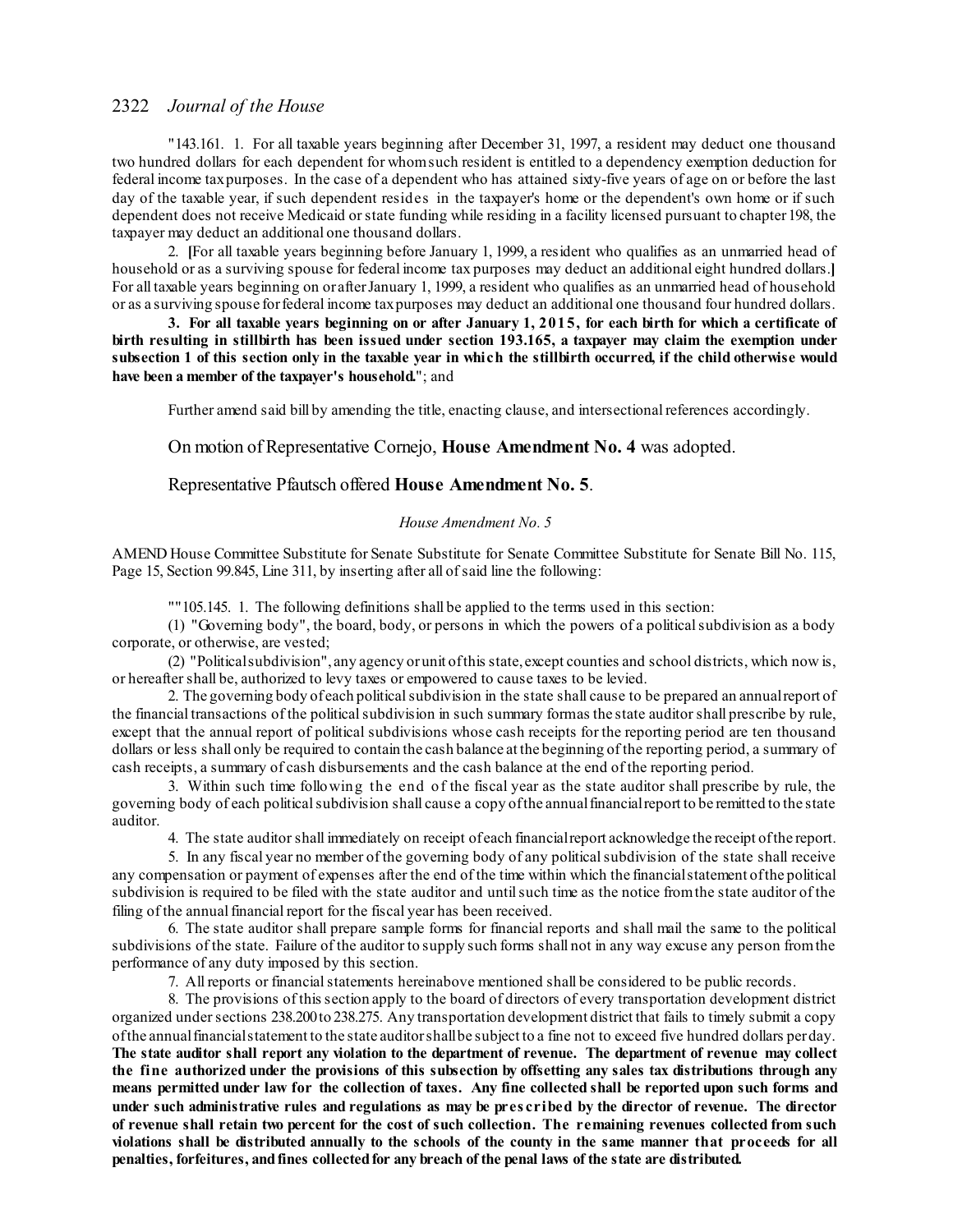**9. Upon notification from the state auditor's office that a transportation development district failed to** timely submit a copy of the annual financial statement, the department of revenue shall notify such district by certified mail that the statement has not been received and that the district may be subject to a fine not to exceed five hundred dollars per day. Such notice shall clearly set forth the name of the district, the accrued amount of **the fine, the district's opportunity to give written application for a hearing, by the administrative hearing** commission, to contest the fine within thirty days of the date of receipt of the notice and that failure to either apply for such a hearing, in writing, or to submit the required annual financial statement within the thirty-day period will be deemed a waiver of the opportunity to contest the fine and the fine will be enforced and collected as provided in subsection 8 of this section. In the event a copy of the annual financial statement is received within such thirty-day period, no fine shall accrue or be imposed. Failure of the district to make application for a hearing or to submit the required annual financial statement timely shall cause the fine to be collected as provided **for in subsection 8 of this section.**

**10. Any transportation development district organized under sections 238.200 to 238.275 having gross** revenues of less than one thousand dollars annually shall not be subject to the fine authorized in subsection 8 of **this section.**"; and

Further amend said bill, Page 21, Section 205.205, Line 68, by inserting after all ofsaid line the following:

"238.222. 1. The board shall possess and exercise all of the district's legislative and executive powers.

2. Within thirty days after the election of the initial directors or the selection of the initial directors pursuant to subsection 3 of section 238.220, the board shall meet. The time and place of the first meeting of the board shall be designated by the court that heard the petition upon the court's own initiative or upon the petition of any interested person. At its first meeting and after each election ofnewboard members orthe selection ofthe initialdirectors pursuant to subsection 3 ofsection 238.220 the board shall elect a chairman fromits members.

3. The board shall appoint an executive director, district secretary, treasurer and such other officers or employees as it deems necessary.

4. At the first meeting,the board,by resolution,shalldefine the first and subsequent fiscalyears of the district, **[**and**]**shall adopt a corporate seal**, andshall notify the state auditor as requiredin subsection 7 of this section**.

5. A simplemajority of the board shall constitute a quorum. If a quorumexists, amajority ofthose voting shall have the authority to act in the name of the board, and approve any board resolution.

6. Each directorshalldevote such time to the duties of the office as the faithful discharge thereof may require and may be reimbursed for his actual expenditures in the performance of his duties on behalf of the district.

**7. Any district which has been previously organized and for which formation was approved prior to** August 28, 2015, shall notify the state auditor's office in writing of the date it was organized and provide contact information for the current board of directors by December 31, 2015. Any district organized and formed after August 28, 2015, shall be required to notify the state auditor's office in writing of the date it was organized and **provide contact information for the current board of directors within four months of the date the formation was approvedby any court in this state.**

238.272. **1.** The state auditor may audit each district not more than once every three years. The **actual** costs ofthis auditshallbe paid by the district and shallnot exceed the greater of three percent of the gross revenues received by the transportation district **or three percent of the expenditures made by the transportation district**.

**2. For petition audits performed on a transportation district by the state auditor, all expenses incurred** in performing the audit including salaries of auditors, examiners, clerks, and other employees of the state auditor shall be paid by the transportation district, and the moneys shall be deposited in the petition audit revolving trust fund under section 29.230. The actual costs of the audit shall not exceed the greater of three percent of the gross **revenues received by the transportation district or three percent of the expenditures made by the transportation district.**"; and

Further amend said bill by amending the title, enacting clause, and intersectional references accordingly.

On motion of Representative Pfautsch, **House Amendment No. 5** was adopted.

Representative Rowden offered **House Amendment No. 6**.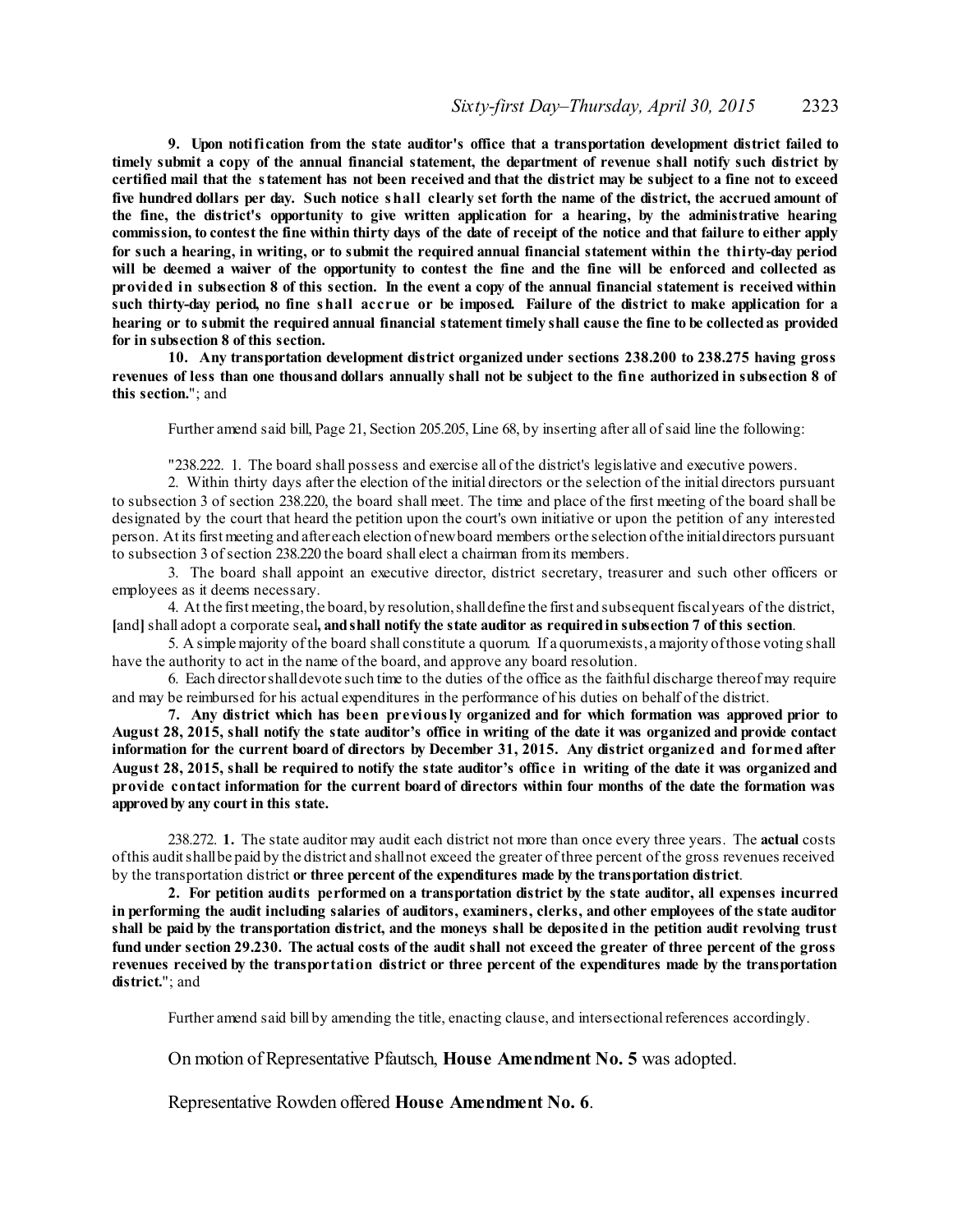### *House Amendment No. 6*

AMEND House Committee Substitute for Senate Substitute for Senate Committee Substitute for Senate Bill No. 115, Page 15, Section 99.845, Line 311, by inserting after all ofsaid section and line the following:

"**137.018. 1. As us ed in this section, the term "merchandise" shall include short term rentals of equipment and other merchandise offered for short term rentals by rental companies under 532412 or 532210** of the 2012 edition of the North American Industry Classification System as prepared by the Executive Office of the President, Office of Management and Budget. As used in this section, the term "short term rental" shall mean rentals for a period of less than three hundred sixty-five consecutive days, for an undefined period, or under an **open-ended contract.** 

2. For the purposes of article X, section 6 of the Constitution of Missouri, all merchandise held or owned by a merchant whether or not currently subject to a short term rental and which will subsequently or ultimately **be soldshall be consideredinventory andexempt from advalorem taxes.**"; and

Further amend said bill and page, Section 137.076, Line 1, by deleting all of said line and inserting in lieu the following:

"137.076. **1.** In establishing the value of a parcel of real property the county assessorshall"; and

Further amend said bill, page and section, Lines 11 through 15, by deleting all ofsaid lines; and

Further amend said bill, page, section, Line 15, by inserting immediately after all ofsaid line the following:

"2. In establishing the value of a parcel of real property the county assessor shall and will use an income based approach for assessment of parcels of real property with federal or state imposed restrictions in regard to **rent limitations, operations requirements or any other restrictions imposed upon the property in connection with** the property being eligible for any income tax credits under section 42 of the Internal Revenue Code of 1986 as **amended; property constructed with the use of the United States Department of Housing and Urban Development HOMEinvestment partnerships program; property constructed with the use of incentives provided by the United States Department of Agriculture Rural Development; or property receiving any other state or federal subsidies providedwith respect to use of the property for housing purposes.**

3. For the purposes of this section, the term "income based approach" shall and will include the use of **direct capitalization methodology and computed by dividing the estimated net operating income of the parcel of** property by an appropriate capitalization rate not to exceed the average of the current market data available in the county of said parcel of property plus the effective property tax rate applicable to the parcel. Federal and **State tax credits or other subsidies shall not be considered when calculating the capitalization rate. Upon** expiration of a land use restriction agreement, such parcel of property shall no longer be subject to this section."; and

Further amend said bill, Page 19, Section 144.049, Line 50, by inserting immediately aftersaid section and line the following:

"153.030. 1. All bridges overstreams dividing this state fromany otherstate owned,used,leased or otherwise controlled byanyperson, corporation,railroad company orjointstockcompany, and allbridges across orovernavigable streams within this state, where the charge is made for crossing the same, which are now constructed, which are in the courseof construction,orwhich shallhereafterbe constructed, and allproperty,realand tangible personal,owned,used, leased or otherwise controlled by telegraph, telephone, electric power and light companies, electric transmission lines, pipeline companies and express companies shall be subject to taxation for state, county, municipal and other local purposes to the same extent as the property of private persons.

2. And taxes levied thereon shall be levied and collected in themanner as is nowormay hereafterbe provided by law for the taxation ofrailroad property in this state, and county commissions, county boards of equalization and the state taxcommission are hereby required to performthe same duties and are given the same powers, including punitive powers, in assessing, equalizing and adjusting the taxes on the property set forth in this section as the county commissions and boards of equalization and state tax commission have or may hereafter be empowered with, in assessing, equalizing, and adjusting the taxes on railroad property; and an authorized officer of any such bridge, telegraph, telephone, electric power and light companies, electric transmission lines, pipeline companies, or express company or the owner of any such toll bridge, is hereby required to render reports of the property of such bridge, telegraph, telephone, electric power and light companies, electric transmission lines, pipeline companies, or express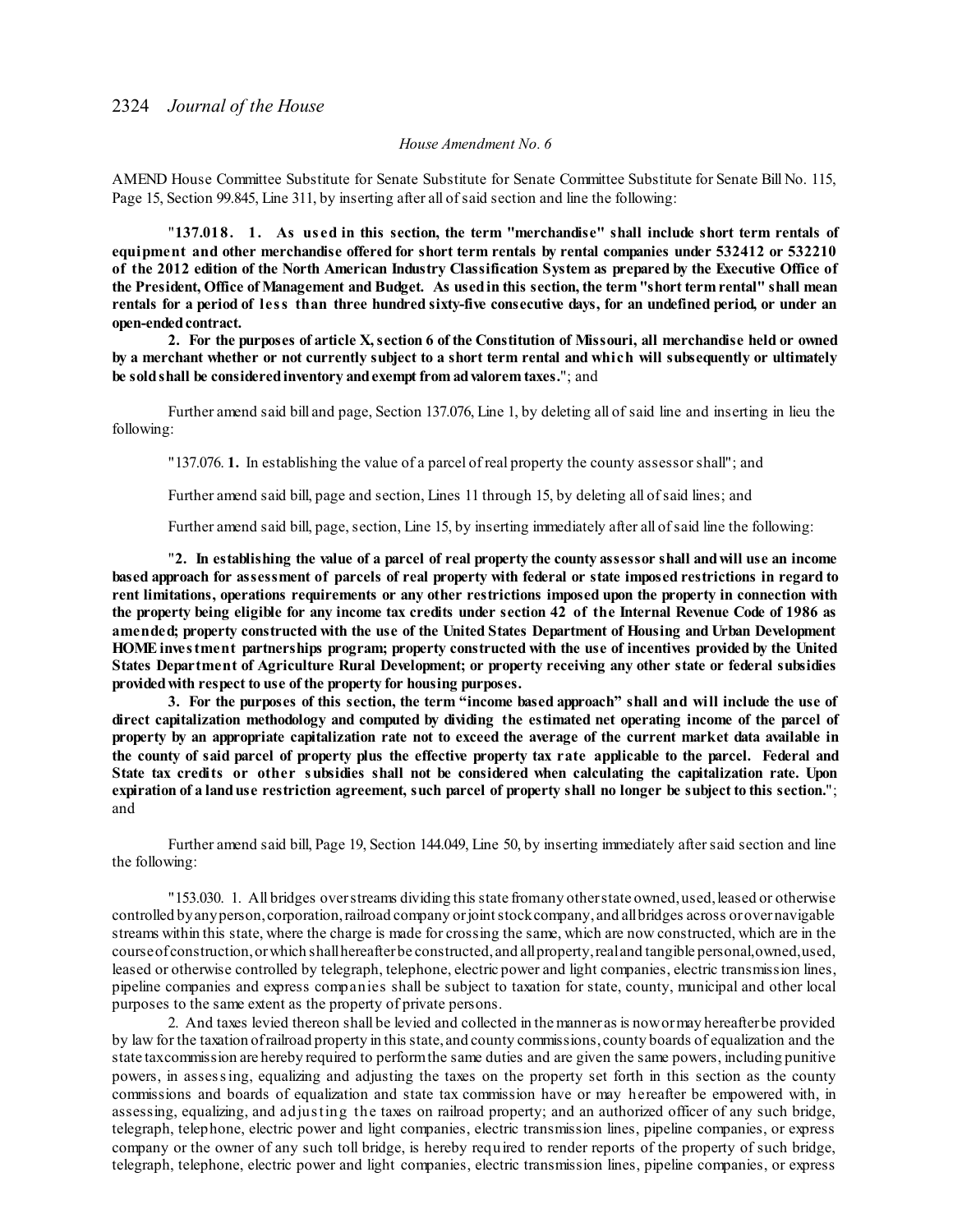companies in like manner as the authorized officerofthe railroad company is nowor may hereafter be required to render for the taxation of railroad property.

3. On or before the fifteenth day of April in the year1946and each yearthereafter an authorized officerof each such company shall furnish the state taxcommission and county clerks a report, duly subscribed and swom to by such authorized officer, which is like in nature and purpose to the reports required of railroads under chapter 151 showing the full amount of all real and tangible personal property owned, used, leased or otherwise controlled by each such company on January first of the year in which the report is due.

4. If any telephone company assessed pursuant to chapter 153 has a microwave relay station orstations in a county in which it has no wire mileage but has wire mileage in another county, then, for purposes of apportioning the assessed value ofthe distributable property ofsuch companies,the straight line distance between such microwave relay stations shallconstitutemiles ofwire. In the event that any public utility company assessed pursuant to this chapterhas no distributable property which physically traverses the counties in which it operates, then the assessed value of the distributable property ofsuch company shall be apportioned to the physical location of the distributable property.

**5. Notwithstanding any provision of lawto the contrary, beginning January 1, 2017, a telephone company** shall annually be assessed using the methodology for property tax purposes, as provided for pursuant to this **section, or may annually elect to be assessed using the methodology for property tax purposes, as provided for** pursuant to this section, for property consisting of land and buildings, and be assessed for all other property exclusively using the methodology utilized pursuant to section 137.122. The provisions of this subsection shall not **be construedto change the original assessment jurisdiction of the state tax commission. 6. Nothing in subsection 5 shall be construedas applying to any other utilities.**"; and

Further amend said bill by amending the title, enacting clause, and intersectional references accordingly.

# Representative Korman offered **House Amendment No. 1 to House Amendment No. 6**.

*House Amendment No. 1 to House Amendment No. 6*

AMEND House Amendment No. 6 to House Committee Substitute for Senate Substitute for Senate Committee Substitute for Senate Bill No. 115, Page 1, Line 7, by inserting immediately after the "**,**" the following:

### "**which will subsequently or ultimately sell such merchandise or equipment**"; and

Further amend said bill by amending the title, enacting clause, and intersectional references accordingly.

On motion of Representative Korman, **House Amendment No. 1 to House Amendment No. 6** was adopted.

On motion of Representative Rowden, **Hous e Amendment No. 6, as amended**, was adopted.

Representative Richardson offered **House Amendment No. 7**.

#### *House Amendment No. 7*

AMEND House Committee Substitute for Senate Substitute for Senate Committee Substitute for Senate Bill No. 115, Page 1, Section A, Line 3, by inserting immediately after said section and line the following:

"32.069. **1.** Notwithstanding any other provision of law to the contrary, interest shall be allowed and paid on any refund oroverpayment at the rate determined by section 32.068 only if the overpayment is not refunded within one hundred twenty days**[**, or within ninety days in the case of taxes imposed by sections 143.011 and 143.041,**]** from the latest of the following dates:

(1) The last day prescribed for filing a tax return or refund claim, without regard to any extension of time granted;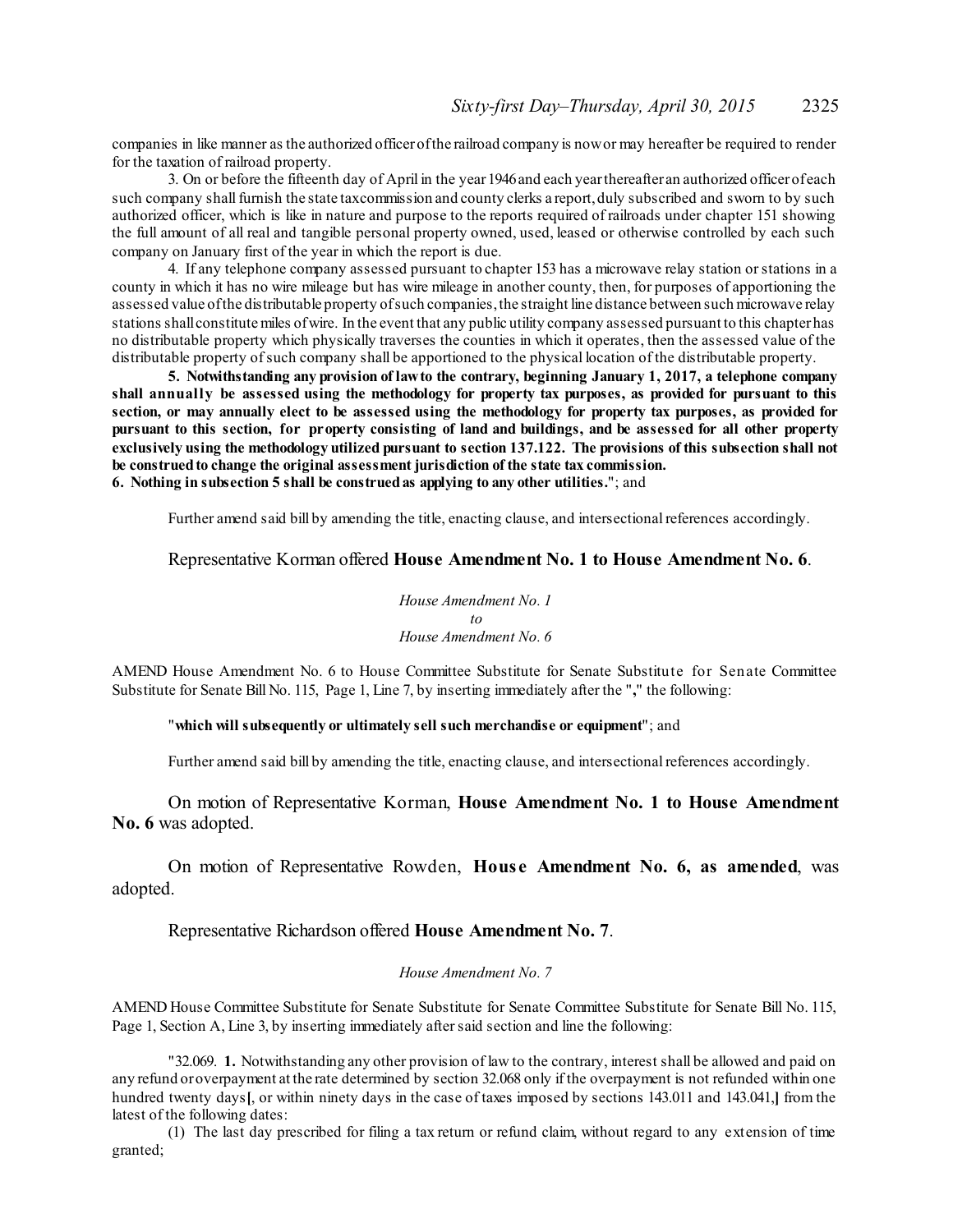(2) The date the return, payment, or claimis filed; or

(3) The date the taxpayer files for a credit or refund and provides accurate and complete documentation to support such claim.

**2. Notwithstanding any other provision of law to the contrary, interest shall be allowed and paid on any** refund or overpayment at the rate determined by section 32.068 only if the overpayment in the case of taxes imposed by sections 143.011 and 143.041 is not refunded within forty-five days from the date the return or claim **is filed.**"; and

Further amend said bill, Page 15, Section 99.845, Line 311, by inserting immediately after said section and line the following:

"136.110. **1.** The director of revenue shall promptly record allsums of money collected or received by the director and shall immediately thereafter deposit the same with the state treasurer, excluding all funds received and disbursed by the state on behalf of counties and cities, towns and villages. The state treasurer, upon receipt of any moneys from the director of revenue, shall give his or her receipt therefor, executing the same in triplicate, and shall deliver one copy of such receipt to the director of revenue, one copy to the commissioner of administration, and shall retain the third copy thereof in the files ofthe state treasurer. The books of the director of revenue shall be audited by the state auditor at such times as may be required by law, and at such other times as may be directed by the governor.

**2. For the purposes of this section, the term "promptly" shall mean within two business days.**"; and

Further amend said bill, Page 18, Section 143.801, Line 74, by inserting immediately after said section and line the following:

"143.811. 1. Under regulations prescribed by the directorof revenue, interest shall be allowed and paid at the rate determined by section 32.065 on any overpayment in respect of the taximposed by sections 143.011 to 143.996; except that, where the overpayment resulted from the filing of an amendment of the tax by the taxpayer after the last day prescribed for the filing of the return, interest shall be allowed and paid at the rate of six percent per annum. With respect to the part of an overpayment attributable to a deposit made pursuant to subsection 2of section 143.631, interest shall be paid thereon at the rate in section 32.065 from the date of the deposit to the date of refund. No interest shall be allowed or paid if the amount thereof is less than one dollar.

2. For purposes of this section:

(1) Any return filed before the last day prescribed forthe filing thereofshallbe considered as filed on such last day determined without regard to any extension of time granted the taxpayer;

(2) Any taxpaid by the taxpayer before the last day prescribed for its payment, any income taxwithheld from the taxpayer during any calendar year, and any amount paid by the taxpayer as estimated income taxfor a taxable year shallbe deemed to have been paid by himon the fifteenth day ofthe fourth month following the close of his taxable year to which such amount constitutes a credit or payment.

3. For purposes of this section with respect to any withholding tax:

(1) If a return for any period ending with or within a calendar year is filed before April fifteenth of the succeeding calendar year, such return shall be considered filed Aprilfifteenth ofsuch succeeding calendar year; and

(2) If a taxwith respect to remuneration paid during any period ending with or within a calendar year is paid before April fifteenth of the succeeding calendar year, such tax shall be considered paid on April fifteenth of such succeeding calendar year.

4. If any overpayment of tax imposed by sections 143.061 and 143.071 is refunded within four months after the last date prescribed (or permitted by extension of time) for filing the return of such tax or within four months after the return was filed, whichever is later, no interest shall be allowed under this section on overpayment.

5. If any overpayment of taximposed by sections 143.011 and 143.041 is refunded within **[**ninety**] forty-five** days after the **[**last date prescribed or permitted by extension of time for filing the return ofsuch tax**] date the return or claim is filed**, no interest shall be allowed under this section on overpayment.

6. Anyoverpaymentresulting froma carryback,including a net operating loss and a corporate capitalloss,shall be deemed not to have been made prior to the close of the taxable year in which the loss arises.

7. Any overpayment resulting from a carryback of a tax credit, including but not limited to the tax credits provided in sections 253.557 and 348.432, shall be deemed not to have been made prior to the close of the taxable year in which the taxcredit was authorized.

143.1028. 1. For all tax years beginning on or after January 1, 2016, each individual entitled to a tax refund in an amount sufficient to make a designation under this section may designate all or a portion of his or **her refund be credited to a specified Missouri higher education savings plan account established under sections**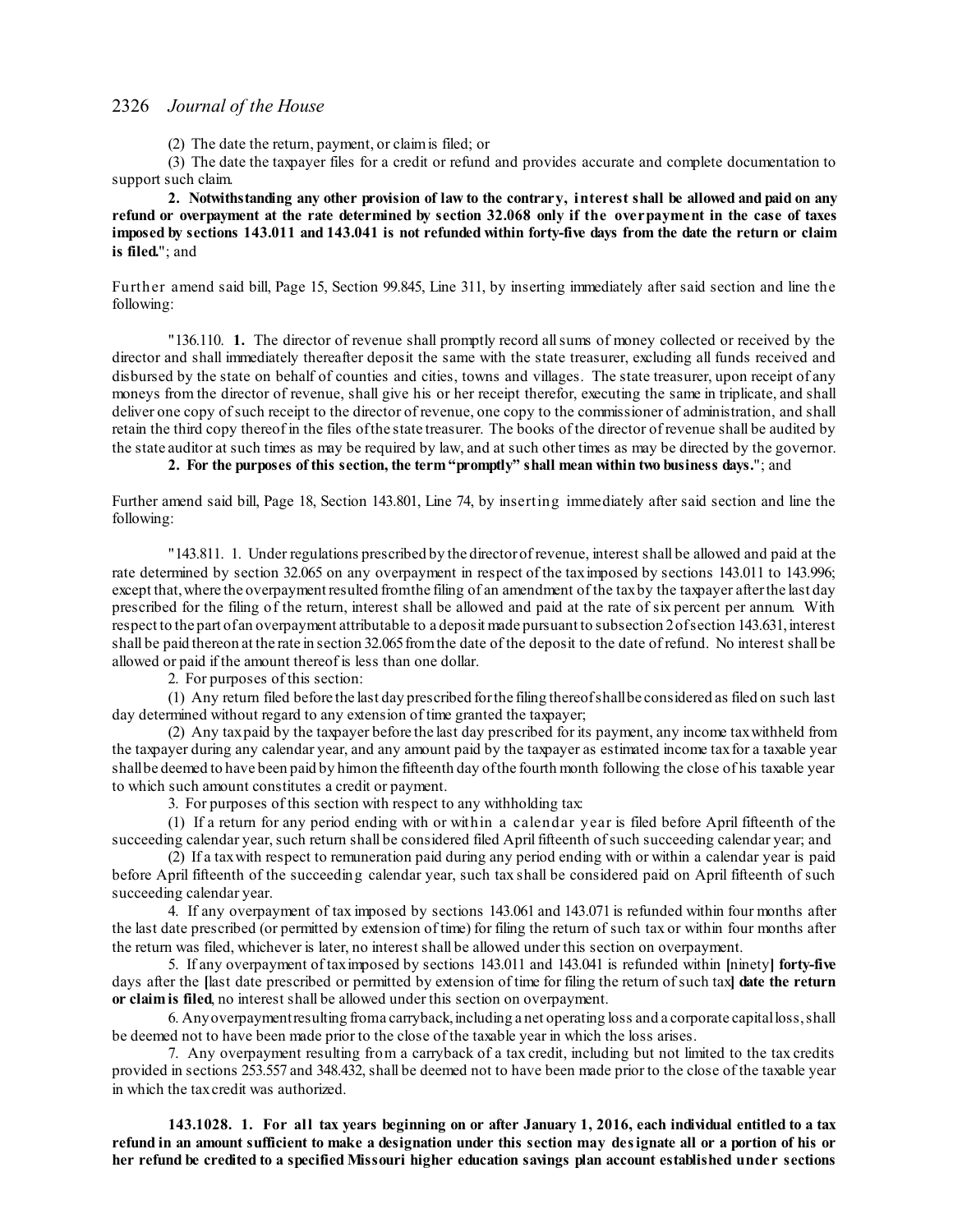**166.400 to 166.455. The contribution designation authorized by this section shall be clearly and unambiguously** printed on each income tax return form provided by this state. If any individual that is not entitled to a tax refund in an amount sufficient to make a designation under this section wishes to make a contribution to a specified account, such individual may, by separate check, draft, or other negotiable instrument, send in with the payment of taxes, or may send in separately, the amount the individual wishes to contribute. Such amounts shall **be clearly designatedfor the specifiedaccount.**

**2. A contribution designated under this section shall only be transferredand deposited into the specified** savings account after all other claims against the refund from which such contribution is to be made have been satisfied. No contribution shall be allowed unless the taxpayer is entitled to a refund of at least twenty-five dollars.

**3. Any refundamount designated under this section shall be subject to the provisions ofsection 143.721.**

4. No contribution shall be made to a specified savings account if it would cause the balance of all savings **accounts of the beneficiary to exceedthe total contribution limit establishedunder section 166.420.**"; and

Further amend said bill by amending the title, enacting clause, and intersectional references accordingly.

On motion of Representative Richardson, **House Amendment No. 7** was adopted.

Representative Crawford offered **House Amendment No. 8**.

### *House Amendment No. 8*

AMEND House Committee Substitute for Senate Substitute for Senate Committee Substitute for Senate Bill No. 115, Page 15, Section 137.076, Line 15, by inserting immediately after said line the following:

"140.170. 1. Except for lands described in subsection 7 of this section, the county collector shall cause a copy of the list of delinquent lands and lots to be printed in some newspaper of general circulation published in the county for three consecutive weeks, one insertion weekly, before the sale, the last insertion to be at least fifteen days prior to the fourth Monday in August.

2. In addition to the names of all record owners or the names of all owners appearing on the land taxbook it is only necessary in the printed and published list to state in the aggregate the amount of taxes, penalty, interest and cost due thereon, each year separately stated.

3. To the list shall be attached and in like manner printed and published a notice ofsaid lands and lots stating that said land and lots will be sold at public auction to discharge the taxes, penalty, interest, and costs due thereon at the time of sale in or adjacent to the courthouse of such county, on the fourth Monday in August next thereafter, commencing at ten o'clock ofsaid day and continuing fromday to day thereafter until all are offered.

4. The county collector, on or before the day of sale, shall insert at the foot of the list on his **or her** record a copy of the notice and certify on his **or her** record immediately following the notice the name of the newspaper of the county in which the notice was printed and published and the dates of insertions thereof in the newspaper.

5. The expense ofsuch printing shallbe paid out ofthe county treasury and shallnot exceed the rate provided for in chapter 493, relating to legal publications, notices and advertisements, and the cost of printing at the rate paid by the county shall be taxed as part of the costs of the sale of any land or lot contained in the list.

6. The county collectorshall cause the affidavit of the printer, editor or publisher of the newspaper in which the list of delinquent lands and notice of sale was published, as provided by section 493.060, with the list and notice attached, to be recorded in the office ofthe recorderofdeeds ofthe county, and the recordershall not charge or receive any fees for recording the same.

7. The county collector may have a separate list ofsuch lands,without legaldescriptions or the names of the record owners,printed in a newspaperofgeneralcirculationpublishedinsuchcountyforthree consecutive weeks before the sale of such lands for a parcel or lot of land that:

(1) Has an assessed value of one thousand **five hundred**dollars or less and has been advertised previously; or

(2) Is a lot in a development of twenty or more lots and such lot has an assessed value of one thousand **five hundred**dollars orless. The notice shallstate that legal descriptions and the names of the record owners ofsuch lands shall be posted at any county courthouse within the county and the office of the county collector.

8. If,in the opinion ofthe county collector, an adequate legal description ofthe delinquent land and lots cannot be obtained through researching the documents available through the recorder of deeds, the collector may commission a professionalland surveyor to prepare an adequate legal description of the delinquent land and lots in question. The costs of any commissioned land survey deemed necessary by the county collectorshall be taxed as part of the costs of the sale of any land or lots contained in the list prepared under this section.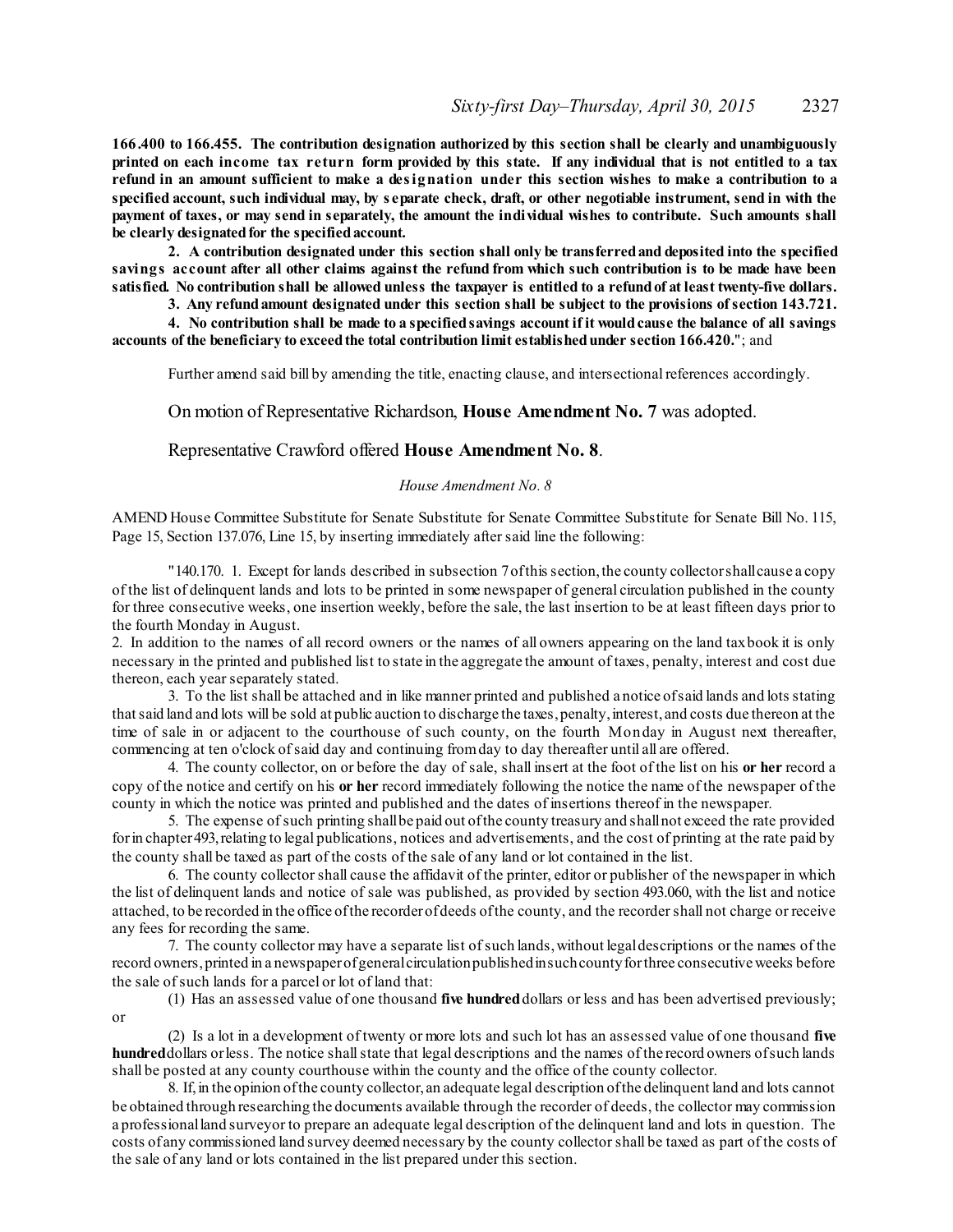**140.195. Any collector, agent of any collector, tax sale purchaser, or agent of any tax sale purchaser** performing duties under this chapter shall have the lawful right to enter upon the land of another without being guilty of trespass, if he or she is in the course of providing or attempting to provide notice of a tax sale or tax sale **redemption rights andit is necessary to enter upon such landto provide, serve, or postsuch notice.**

140.310. 1. The purchaser of any tract or lot of land at sale for delinquent taxes, homesteads excepted, shall at any time after one year fromthe date ofsale be entitled to the immediate possession of the premises so purchased during the redemption period provided for in this law, unless sooner redeemed; provided, however, any owner or occupant of any tract orlot of land purchased may retain possession ofsaid premises by making a written assignment of, or agreement to pay, rent certain or estimated to accrue during such redemption period orso much thereof as shall be sufficient to discharge the bid of the purchaser with interest thereon as provided in the certificate of purchase.

2. The purchaser, his **or her** heirs or assigns may enforce his **or her** rights undersaid written assignment or agreement in any mannernowauthorized or hereafter authorized by lawforthe collection ofdelinquent and unpaid rent; provided further, nothing herein contained shall operate to the prejudice of any ownernot in default and whose interest in the tract or lot of land is not encumbered by the certificate of purchase, nor shall it prejudice the rights of any occupant of any tract or lot of land not liable to pay taxes thereon nor such occupant's interest in any planted, growing or unharvested crop thereon.

3. Any additions or improvements made to any tract or lot of land by any occupant thereof, as tenant or otherwise, and made priorto such taxsale,which such occupant would be permitted to detach and remove fromthe land under his **or her** contract of occupancy shall also, to the same extent, be removable against the purchaser, his **or her** heirs or assigns.

4. Any rent collected by the purchaser,his **or her** heirs or assigns shall operate as a payment upon the amount due the holder of such certificate of purchase, and such amount or amounts, together with the date paid and by whom shall be endors ed as a credit upon said certificate, and which said sums shall be taken into consideration in the redemption of such land, as provided for in this chapter.

5. Any purchaser, heirs or assigns in possession within the period of redemption against whom rights of redemption are exercised shall be protected in the value of any planted, growing and/or unharvested crop on the lands redeemed in the same manner as such purchaser, heirs or assigns would be protected in valuable and lasting improvements made upon said lands after the period of redemption and referred to in section 140.360.

**[**6. Theone-yearredemption period shallnot apply to third-yeartaxsales,but the ninety-day redemption period as provided in section 140.405 shall apply to such sales. There shall be no redemption period for a post-third-year tax sale, or any offering thereafter.**]**

140.340. 1. **Upon paying the reasonable and customary costs of sale to the county collector for the us e ofthe purchaser, his or her heirs,successors, or assigns;** the owner**; lienholder;** or occupant of any land or lot sold fortaxes,orany otherpersons having an interest therein, **[**may**]shall have the absolute right to** redeemthe same at any time during the one year next ensuing**[**, in the following manner**] and shall continue to have a defeasible right to** redeem the same until such time as the tax sale purchaser acquires the deed, at which time the right to redeem shall expire, provided upon the expiration of the lien evidenced by a certificate of purchase under section 140.410 **no redemption shall be required.**

**2. The reasonable and customary costs of sale include all costs incurred in selling and foreclosing tax liens under this chapter, and such reasonable and customary costs shall include the following**: **[**by paying to the county collector, for the use of the purchaser, his heirs or assigns,**]** the fullsumof the purchase money named in **[**his**] the** certificate of purchase and all the **[**cost**] costs** of the sale, including the cost to record the certificate ofpurchase as required in section 140.290, the fee necessary for the collector to record the release of such certificate of purchase, and the **reasonable andcustomary** cost of the title search and **[**mailings**] postage costs** of notification required in sections 140.150 to 140.405, together with interest at the rate specified in such certificate, not to exceed ten percent annually, except on a sum paid by a purchaser in excess of the delinquent taxes due plus costs of the sale **incurred by the collector**, no interest shall be owing on the excess amount, with allsubsequent taxes which have been paid thereon by the purchaser, his **or her** heirs or assigns with interest at the rate ofeight percent per annumon such taxes subsequently paid, and in addition thereto the person redeeming any land shall pay the costs incident to entry of recital of such redemption; provided, however, that no costs incurred by tax sale purchasers in providing notice of tax sale redemption rights required by law shall be reimbursable as a reasonable and customary cost of sale unless such costs are incurred after March first following the date of purchase of the tax sale certificate by said tax sale **purchaser at a first or secondoffering delinquent tax sale**.

**[**2.**] 3.** Upon deposit with the county collector of the amount necessary to redeemas herein provided, it shall be the duty ofthe county collector to mail to the purchaser, his **or her** heirs or assigns, at the last post office address if known, and if not known, then to the address of the purchaser as shown in the record of the certificate of purchase, notice ofsuch deposit for redemption.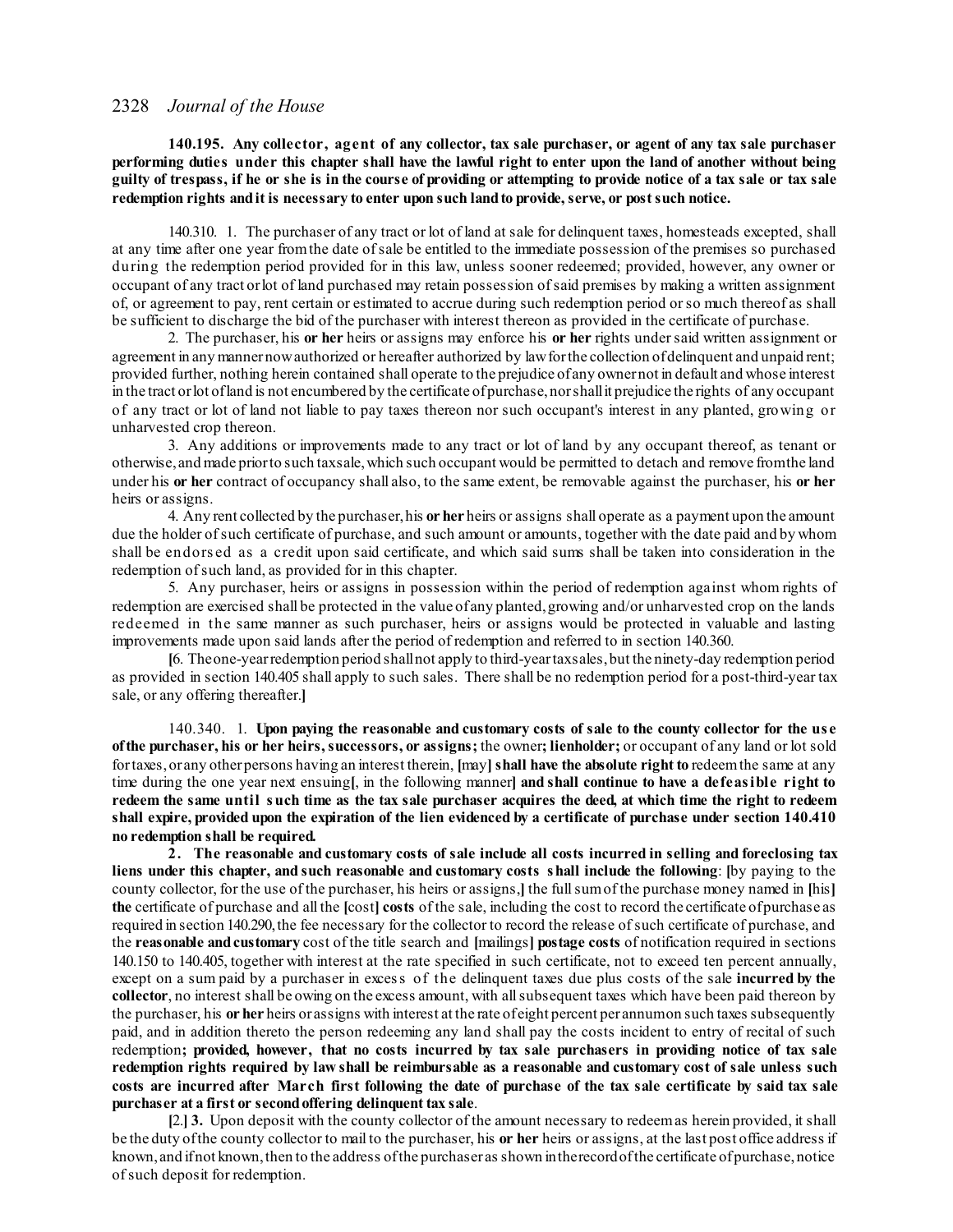**[**3.**] 4.** Such notice,given as herein provided, shallstop payment to the purchaser, his **or her** heirs or assigns of any further interest or penalty.

**[**4. In case the party purchasing said land,his heirs or assigns fails to take a taxdeed for the land so purchased within six months after the expiration of the one year next following the date of sale, no interest shall be charged or collected fromthe redemptioner after that time.**]**

# 5. The reasonable and customary costs of sale needed to redeem any land or lot sold for taxes under this **section shall be determinedby the collector.**

140.350. **[**Infants**] Minors** and incapacitated and disabled persons as defined in chapter 475 may redeemany lands belonging to them sold for taxes, within **[**one year after the expiration of such disability**] five years of the date** of the last payment of taxes encumbering the real estate by the minor, incapacitated or disabled person, the **party's predecessors in interest, or any representative of such person**, in the same manner as provided in section 140.340 for redemption by other persons.

140.405. 1. Any person purchasing property at a delinquent land taxauction shall not acquire the deed to the realestate, as provided for in section 140.250 or 140.420, until the person meets the requirements ofthis section, except thatsuch requirements shall not apply to post-third-yearsales, which shallbe conducted undersubsection 4ofsection 140.250. The purchasershall obtain a title search report froma licensed attorney orlicensed title company detailing the ownership and encumbrances on the property. **[**Such title search report shall be declared invalid ifthe effective date is more than one hundred twenty days fromthe date the purchaser applies for a collector's deed undersection 140.250 or 140.420.**]**

2. At least ninety days priorto the date when a purchaseris authorized to acquire the deed, the purchasershall notify the owner of record and any person who holds a publicly recorded unreleased deed of trust, mortgage, lease, lien, judgment, or any other publicly recorded claimupon that realestate of such person's right to redeemthe property. Notice shall be sent by both first class mail and certified mail return receipt requested to such person's last known available address. If the certified mail return receipt is returned signed, the first class mail notice is not returned, the first class mail notice is refused where noted by the United States Postal Service, or any combination thereof, notice shall be presumed received by the recipient. At the conclusion of the applicable redemption period, the purchasershall make an affidavit in accordance with subsection **[**4**] 5** of this section.

3. If the owner of record or the holder of any other publicly recorded claimon the property intends to transfer ownership or execute any additionalliens or encumbrances on the property,such ownershallfirst redeemsuch property under section 140.340. The failure to comply with redeeming the property first before executing any of such actions or agreements on the property shall require the owner of record or any other publicly recorded claim on the property to reimburse the purchaser for the total bid as recorded on the certificate of purchase and allthe costs ofthe sale required in sections 140.150 to 140.405.

4. In the case that both the certified notice return receipt card is returned unsigned and the first class mail is returned for any reason except refusal, where the notice is returned undeliverable, then the purchaser shall attempt additional notice and certify in the purchaser's affidavit to the collector that such additional notice was attempted and by what means.

5. The purchasershallnotify the county collector by affidavit of the date that every required notice was sent to the owner of record and, if applicable, any other publicly recorded claim on the property. To the affidavit, the purchasershallattach a copy of a valid title search report as described in subsection1ofthis section as wellas completed copies of the following for each recipient:

- (1) Notices of right to redeemsent by first class mail;
- (2) Notices of right to redeemsent by certified mail;
- (3) Addressed envelopes for all notices, as they appeared immediately before mailing;
- (4) Certified mail receipt as it appeared upon its return; and

(5) Any returned regular mailed envelopes.As provided in this section, atsuch time the purchasernotifies the collector by affidavit that all the ninety days' notice requirements of this section have been met, the purchaser is authorized to acquire the deed, provided that a collector's deed shall not be acquired before the expiration date of the redemption period as provided in section 140.340.

6. If any real estate is purchased at a third-offering taxauction and has a publicly recorded unreleased deed oftrust,mortgage,lease,lien, judgment, or any other publicly recorded claimupon the realestate underthis section,the purchaser ofsaid property shall within forty-five days afterthe purchase at the sale notify such person of the person's right to redeemthe property within ninety days fromthe postmark date on the notice. Notice shallbe sent by both first class mail and certified mailreturn receipt requested to such person's last known available address. The purchasershall notify the county collector by affidavit of the date the required notice was sent to the owner of record and, if applicable, the holderof any other publicly recorded claimon the property, that such person shall have ninety days to redeemsaid property or be forever barred fromredeeming said property.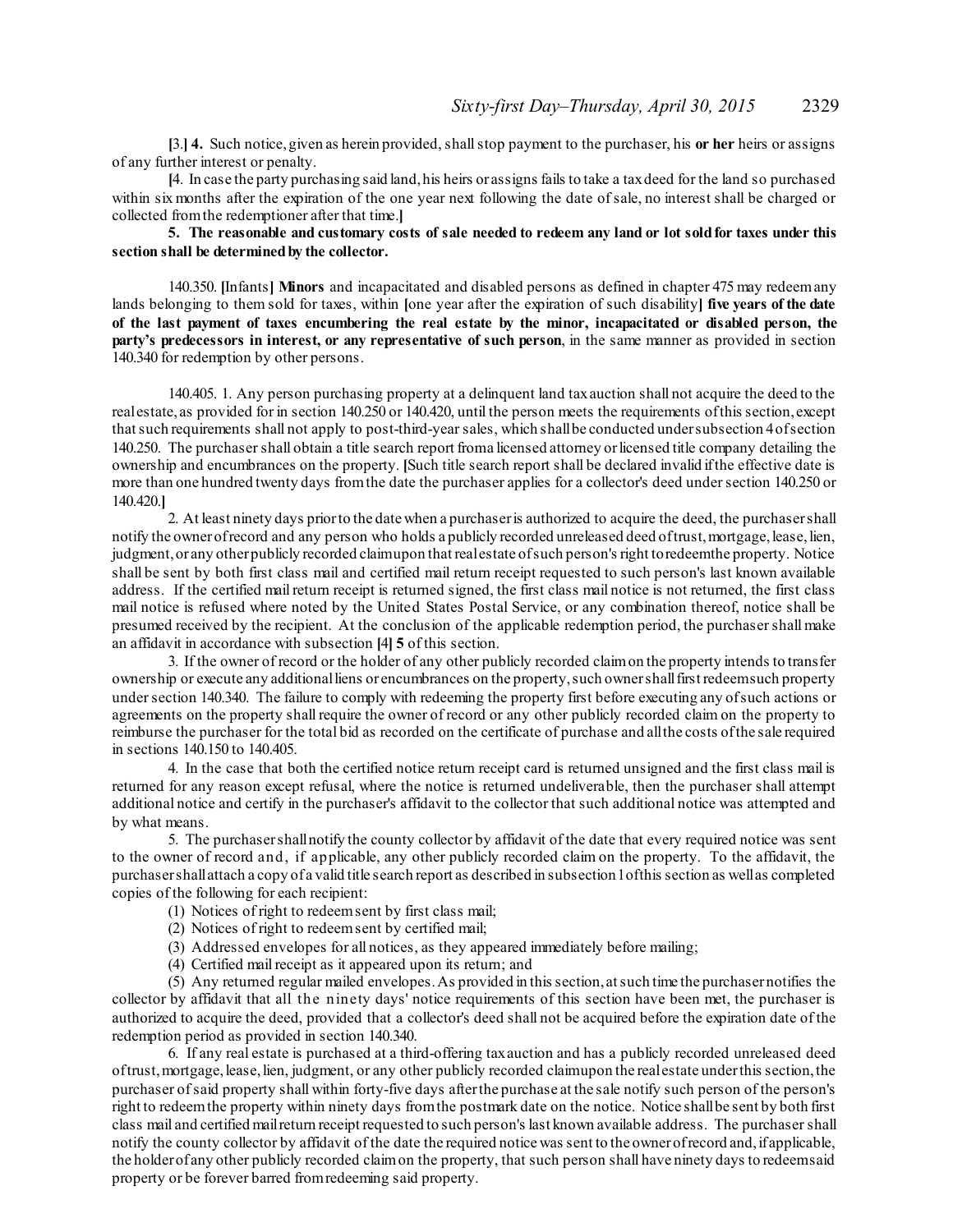7. If the county collector chooses to have the title search done then the county collector may charge the purchaser the cost of the title search before giving the purchaser a deed pursuant to section 140.420.

8. If the property is redeemed, the person redeeming the property shall pay the costs incurred by the purchaser in providing notice underthis section. Recoverable costs on any property sold at a taxsale shall include the title search, postage, and costs forthe recording of any certificate ofpurchase issued and forrecording the release ofsuch certificate of purchase and all the costs of the sale required in sections 140.150 to 140.405.

9.**]** Failure ofthe purchaserto comply with this section shallresult in such purchaser's loss of all interest in the real estate **except as otherwise providedin sections 140.550 and140.570**.

9. The phrase "authorized to acquire the deed" as used in this chapter shall mean the date chosen by the tax sale purchaser that is more than the minimum redemption period set forth in section 140.340 if the tax sale **purchaser has complied with the following requirements entitling the purchaser to the issuance of a collector's deed:**

**(1) Compliance with the requirements of this section to the satisfaction of the collector;**

**(2) Payment of the recording fee for the collector's deedas requiredunder section 140.410;**

**(3) Production of the original of the certificate of purchase as required under section 140.420, or** production of an original affidavit of lost or destroyed certificate approved by the collector as to form and **substance; and**

**(4) Payment of all subsequent taxes requiredto be paidunder section 140.440.**

**10. Notwithstanding any provision of law to the contrary, any person except a minor or an incapacitated or disabledperson may receive notice under this section in a foreign country or outside the UnitedStates:**

**(1) By any internationally agreed upon means of service that is reasonably calculatedto give notice, such as the Hague Convention on the Service Abroadof Judicial andExtrajudicial Documents;**

**(2) If there is no internationally agreed upon means of service, or if an international agreement allows service but does notspecify the means, by a methodthat is reasonably calculatedto give notice;**

**(3) As set forth for the foreign country's acceptable method of service in actions in courts of general jurisdiction;**

**(4) As the foreign country directs in response to a letter of request;**

**(5) Unless prohibited by a foreign country's law, by delivering a copy of the notice to the person personally or using a form of mail that requires a signedreceipt; or**

**(6) By any other means not prohibitedby international agreement as approvedby the collector.**

140.410. In allcases where lands have been or may hereafter be sold fordelinquent taxes,penalty,interest and costs due thereon, and a certificate of purchase has been ormay hereafterbe issued,it is hereby made the duty ofsuch purchaser, his **or her** heirs or assigns, to cause allsubsequent taxes to be paid on the property purchased prior to the issuance of any collector's deed, and the purchasershallfurther cause a deed to be executed and placed on record in the proper county all within **[**two years**] eighteen months** from the date of said s ale; provided, that on failure of said purchaser, his **or her** heirs or assigns so to do,then and in that case the amount due such purchasershall cease to be a lien on said lands so purchased as herein provided. Upon the purchaser's forfeiture ofallrights ofthe property acquired by the certificate of purchase issued, and including the nonpayment of allsubsequent years'taxes as described in this section, it shall be the responsibility of the collector to record the cancellation of the certificate of purchase in the office of the recorder of deeds of the county. Certificates of purchase cannot be assigned to nonresidents or delinquent taxpayers. However, any person purchasing property at a delinquent land taxsale who meets the requirements of this section, prior to receiving a collector's deed, shall pay to the collector the fee necessary for the recording of such collector's deed to be issued. Itshallbe the responsibility ofthe collectorto record the deed before delivering such deed to the purchaser of the property.

140.420. Ifno person shallredeemthe lands sold for taxes **[**within the applicable redemption period ofone year from the date of the sale or within the ninety-day notice as specified in section 140.405 for a third-year tax sale**] prior to the expiration of the right to redeem**, at the expiration thereof, and on production of the certificate of purchase **and** upon proof satisfactory to the collector that a purchaser or his or her heirs, successors, or assigns are authorized **toacquire the deed**,the collectorofthe county in which the sale ofsuch lands took place shall execute to the purchaser, his **or her** heirs or assigns, in the name of the state, a conveyance of the real estate so sold, which shall vest in the grantee an absolute estate in fee simple, subject, however, to all claims thereon for unpaid taxes except such unpaid taxes existing at time ofthe purchase ofsaid lands and the lien for which taxes was inferior to the lien for taxes for which said tract or lot of land was sold."; and

Further amend said bill by amending the title, enacting clause, and intersectional references accordingly.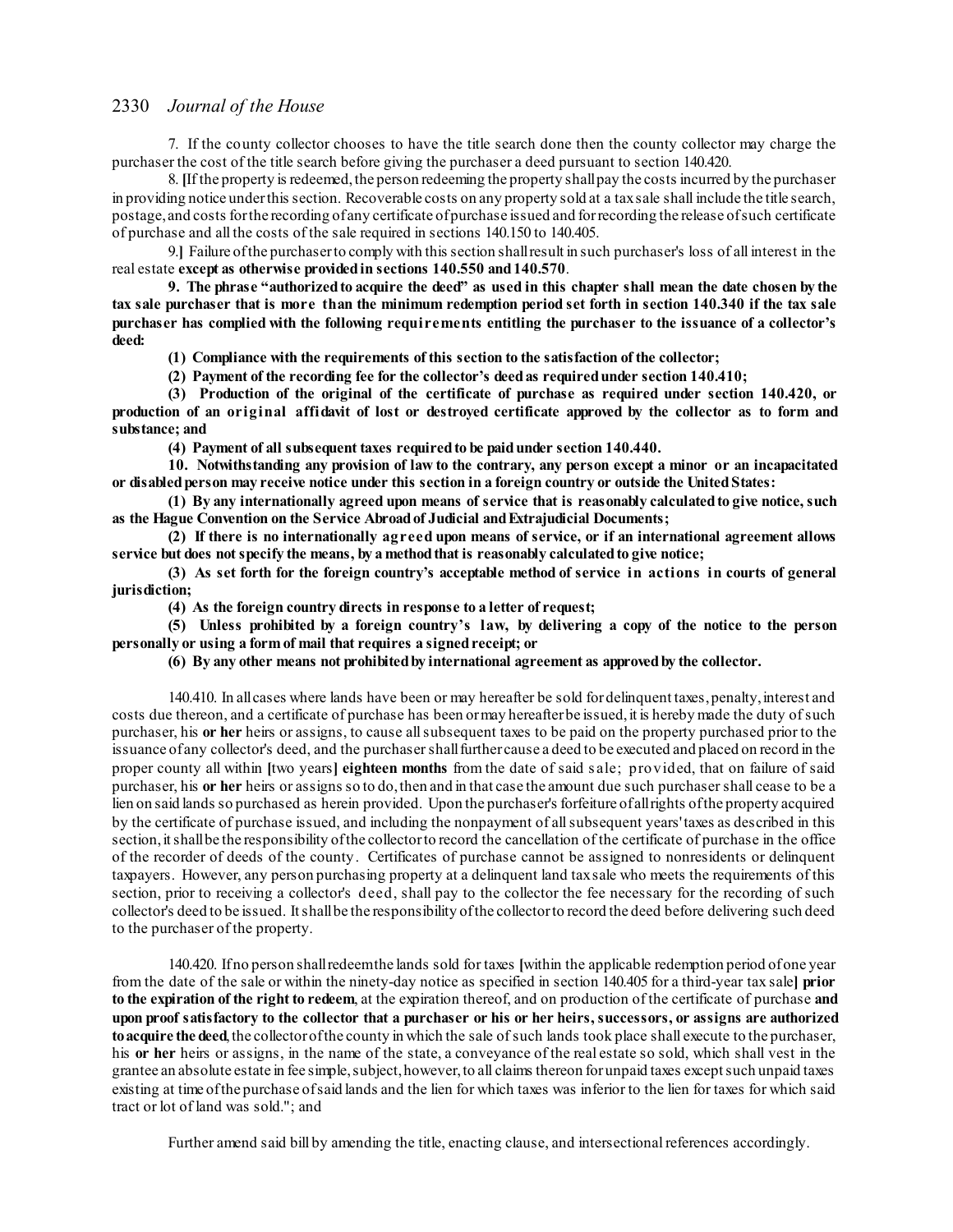On motion of Representative Crawford, **House Amendment No. 8** was adopted.

# Representative McCaherty offered **House Amendment 9**.

*House Amendment No. 9*

AMEND House Committee Substitute for Senate Substitute for Senate Committee Substitute for Senate Bill No. 115, Page 18, Section 143.801, Line 74, by inserting after all of said section and line the following:

"**143.1100. 1. This section shall be known andmay be citedas the "Bring Jobs Home Act".**

**2. As usedin this section, the following terms shall mean:**

**(1) "Business unit":**

**(a) Any trade or business; and**

**(b) Any line of business or function unit which is part of any trade or business;**

**(2) "Deduction":**

**(a) For individuals, an amount subtracted from the taxpayer's Missouri adjusted gross income to determine Missouri taxable income for the tax year in which such deduction is claimed; and**

**(b) For corporations, an amount subtracted from the taxpayer's Federal taxable income to determine Missouri taxable income for the tax year in which such deduction is claimed.**

**(3) "Department", the department of economic development;**

**(4) "Eligible expenses":**

**(a) Any amount for which a deduction is allowed to the taxpayer under Section 162 of the Internal Revenue Code of 1986, as amended; and**

**(b) Permit andlicense fees,lease brokerage fees, equipment installation costs, andother similar expenses.**

**(5) "Eligible insourcing expenses":**

**(a) Eligible expenses paidor incurred by the taxpayer in connection with the elimination of any business** unit of the taxpayer or of any member of any expanded affiliated group in which the taxpayer is also a member **locatedoutside the state of Missouri; and**

**(b) Eligible expenses paid or incurred by the taxpayer in connection with the establishment of any** business unit of the taxpayer or of any member of any expanded affiliated group in which the taxpayer is also a member located within the state of Missouri if such establishment constitutes the relocation of the business unit **so eliminated.**

For purposes of this subdivision, expenses shall be eligible if such elimination of the business unit in another state **or country occurs in a different taxable year from the establishment of the business unit in Missouri;**

**(6) "Expandedaffiliated group", an affiliated group as defined in Section 1504(a) of the Internal Revenue** Code of 1986, as amended, determined without regard to Section 1504(b)(3) of the Internal Revenue Code of 1986, as amended, and by substituting more than fifty percent for at least eighty percent each place it appears in Section 1504(a) of the Internal Revenue Code of 1986, as amended. A partnership or any other entity other than a corporation shall be treated as a member of an expanded affiliated group if such entity is controlled by members **ofsuch groupincluding any entity treatedas a member ofsuch groupby reason of this subdivision;**

**(7) "Full-time equivalent employee", the same meaning as ascribed to the term under Sections 45R(d)** and 45R(e) of the Internal Revenue Code of 1986, as amended, determined by only taking into account wages as otherwise defined in Section 45R(e) of the Internal Revenue Code of 1986, as amended, paid with respect to services performed within Missouri. In order to receive the tax deduction authorized in this section, a taxpayer's full-time equivalent employee performing services in Missouri shall be paid a salary or hourly wage equal to or more than an employee of the taxpayer in the same position prior to the relocation of the business unit;

(8) "Insourcing plan", a written plan to carry out the establishment of a business unit in Missouri as **describedin subdivision (5) of this subsection;**

**(9) "Taxpayer", any individual, firm, a partner in a firm, corporation, partnership, shareholder in an** S-corporation, or member of a limited liability company subject to the income tax imposed under chapter 143, **excluding withholding tax imposedby sections 143.191 to 143.265.**

3. For all taxable years beginning on or after January 1, 2015, a taxpayer shall be allowed a deduction in an amount equal to fifty percent of the eligible insourcing expenses of the taxpayer which are taken into account in such taxable year under subsection 5 of this section. The amount of the deduction claimed shall not **exceedthe amount of:**

**(1) For individuals, the taxpayer's Missouri adjusted gross income for the taxable year for which the deduction is claimed; and**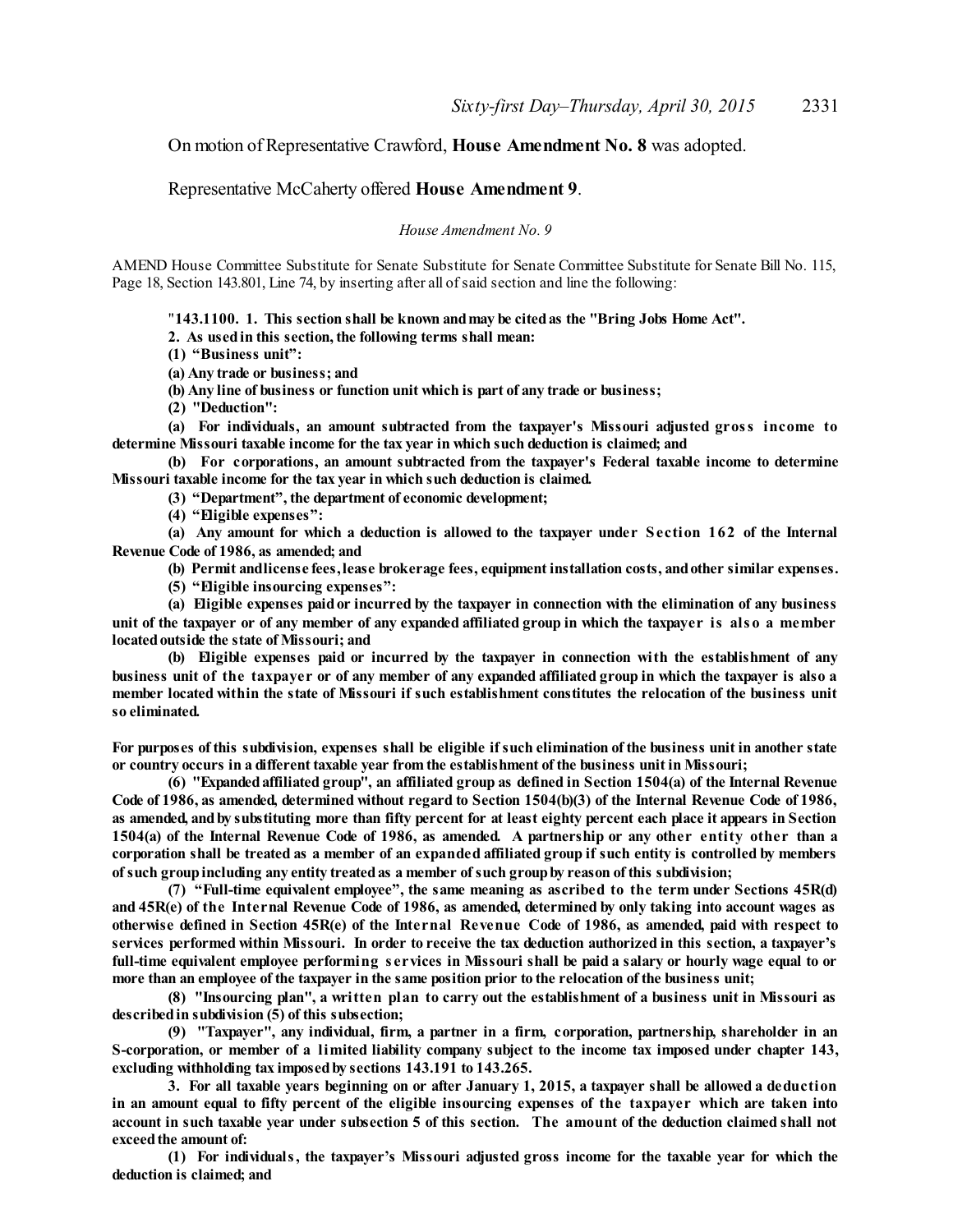**(2) For corporations, the taxpayer's Missouri taxable income for the taxable year for which the deduction is claimed.**

However, any deduction that cannot be claimed in the taxable year may be carried over to the next five succeeding **taxable years until the full deduction has been claimed.**

**4. No deduction shall be allowed under this section until the department determines the number of full**time equivalent employees of the taxpayer for the taxable year for which the deduction is claimed exceeds the number of full-time equivalent employees of the taxpayer for the last taxable year ending before the first taxable **year in which such eligible insourcing expenses were paidor incurred.**

**5. (1) Except as provided in subdivisions (2) and(3) of this subsection, eligible insourcing expenses shall** be taken into account in the taxable year during which the plan described in subdivision (8) of subsection 2 of this **section has been completedandall eligible insourcing expenses under such plan have been paidor incurred.**

**(2) If the taxpayer elects the application of this subdivision, eligible insourcing expenses shall be taken** into account in the first taxable year after the taxable year described in subdivision (1) of this subsection.

**6. Notwithstanding any other provision of law to the contrary, no deduction shall be allowed for any expenses incurredif dissolving a business unit in Missouri andrelocating such business unit to another state.**

**7. The total amount of deductions authorized under this s ection shall not exceed twenty million dollars** in any taxable year. In the event that more than twenty million dollars in deductions are claimed in a taxable **year, deductions shall be issuedon a first-come, first-servedfiling basis.**

8. A taxpayer that receives a deduction under the provisions of this section shall be ineligible to receive **incentives under the provisions of any other state tax deduction programfor the same expenses incurred.**

**9. Any taxpayer allowed a deduction under this section who, within ten years of receiving the deduction,** eliminates the business unit for which the deduction was allowed shall repay the state an amount equal to the tax savings realized for the deduction allowed under this section, prorated by the number of years the business unit **was in this state.**

**10. The department of economic development and the department of revenue shall promulgate rules to** implement the provisions of this section. Any rule or portion of a rule, as that term is defined in section 536.010, that is created under the authority delegated in this section shall become effective only if it complies with and is subject to all the provisions of chapter 536 and, if applicable, section 536.028. This section and chapter 536 are nonseverable, and if any of the powers vested with the general assembly under chapter 536 to review, to delay the effective date, or to disapprove and annul a rule are subsequently held unconstitutional, then the grant of **rulemaking authority andany rule proposedor adoptedafter August 28, 2015,shall be invalidandvoid.**

**11. Under section 23.253 of the Missouri sunset act:**

**(1) The provisions of the newprogram authorized under this section shall automatically sunset six years after the effective date, unless reauthorizedby an act of the general assembly; and**

**(2) Ifsuch program is reauthorized, the program authorized under this section shall automatically sunset twelve years after the effective date of the reauthorization of this section; and**

**(3) This section shall terminate on September first of the calendar year immediately following the calendar year in which the program authorizedunder this section is sunset.**"; and

Further amend said bill by amending the title, enacting clause, and intersectional references accordingly.

On motion of Representative McCaherty, **House Amendment No. 9** was adopted.

**HCS SS SCS SB 115, as amended**, was laid over.

**HCS SB 244**, relating to the financial exploitation of certain elderly and disabled individuals, was taken up by Representative Barnes.

On motion of Representative Barnes, **HCS SB 244** was adopted.

On motion of Representative Barnes, **HCS SB 244** was read the third time and passed by the following vote: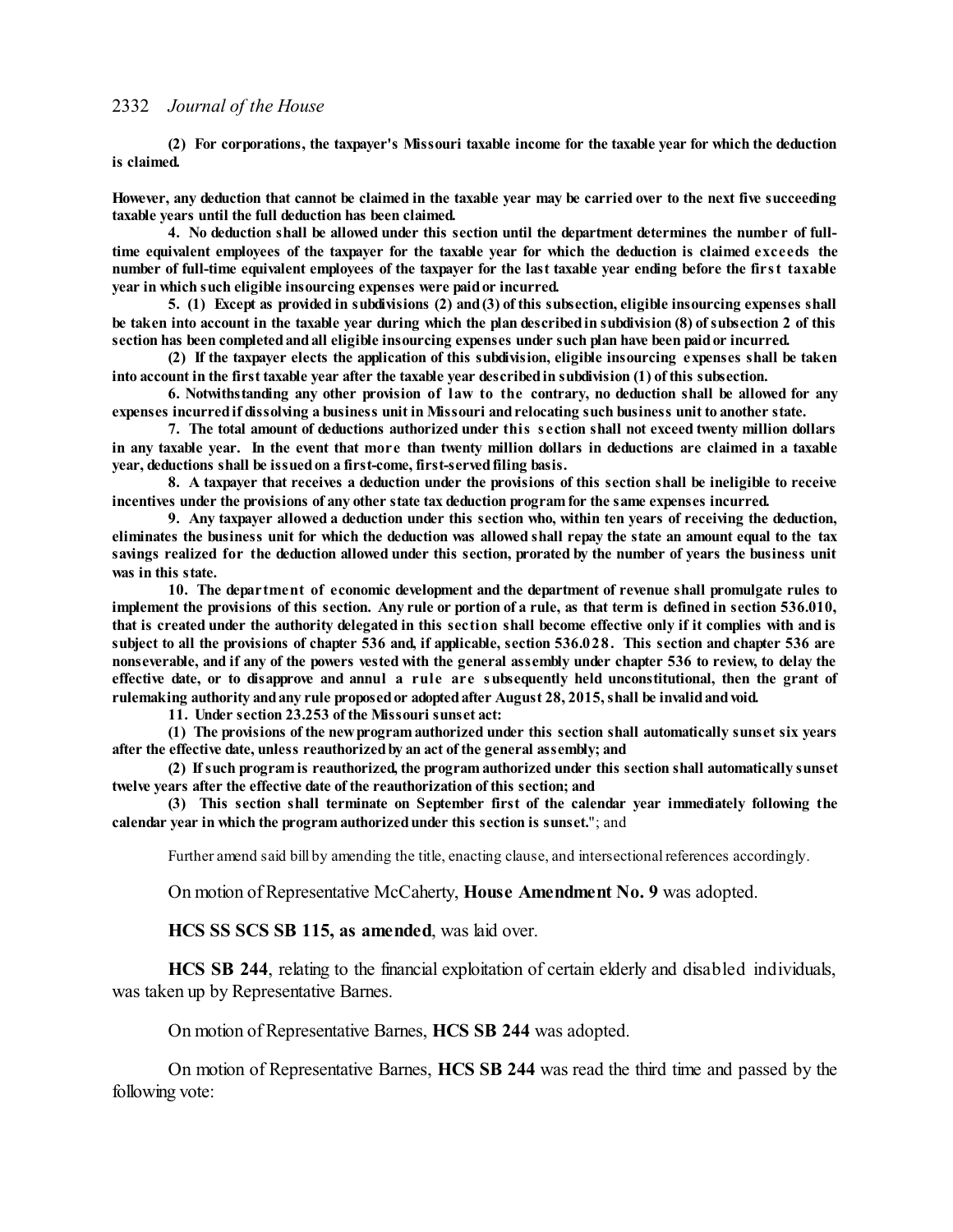AYES: 120

| Alferman                      | Allen            | Anders            | Anderson      | Andrews     |
|-------------------------------|------------------|-------------------|---------------|-------------|
| Arthur                        | Austin           | Bahr              | <b>Barnes</b> | Basye       |
| <b>Beard</b>                  | Bernskoetter     | Berry             | <b>Black</b>  | Bondon      |
| Brown 57                      | Brown 94         | <b>Burlison</b>   | <b>Bums</b>   | Butler      |
| Carpenter                     | Chipman          | Cierpiot          | Cookson       | Corlew      |
| Cornejo                       | Crawford         | Cross             | Curtman       | Davis       |
| Dogan                         | Dohrman          | Eggleston         | Ellington     | Engler      |
| English                       | Fitzpatrick      | Fitzwater 144     | Fitzwater 49  | Flanigan    |
| Fraker                        | Franklin         | Frederick         | Gosen         | Haahr       |
| Hansen                        | Harris           | <b>Hicks</b>      | Higdon        | Hill        |
| Hoskins                       |                  |                   | Hubrecht      | Hummel      |
| <b>Hurst</b>                  | Hough<br>Johnson | Houghton<br>Jones | Justus        |             |
|                               | Kidd             |                   |               | Keeney      |
| Kelley                        |                  | King              | Kirkton       | Koenig      |
| Kolkmeyer                     | Korman           | Kratky            | LaFaver       | Lair        |
| Lant                          | Lauer            | Lavender          | Leara         | Love        |
| Lynch                         | <b>Mathews</b>   | McCaherty         | McCreery      | McDonald    |
| McGaugh                       | <b>McManus</b>   | Messenger         | Morris        | Muntzel     |
| Newman                        | <b>Nichols</b>   | Norr              | Otto          | Peters      |
| Pfautsch                      | Phillips         | Pietzman          | Pike          | Rehder      |
| Reiboldt                      | Remole           | <b>Rhoads</b>     | Richardson    | Rizzo       |
| Roden                         | Roeber           | Rone              | Rowden        | Rowland     |
| Runions                       | Ruth             | Shaul             | Shull         | Shumake     |
| Solon                         | Sommer           | Spencer           | Swan          | Vescovo     |
| Walker                        | Wiemann          | Wilson            | <b>Zerr</b>   | Mr. Speaker |
| <b>NOES: 023</b>              |                  |                   |               |             |
| Adams                         | Conway 104       | Curtis            | Haefner       | Kendrick    |
| <b>Marshall</b>               | May              | McCann Beatty     | McNeil        | Meredith    |
| Miller                        | Mims             | Mitten            | Montecillo    | Moon        |
| Morgan                        | Pace             | Pierson           | Pogue         | Smith       |
| Taylor                        | Walton Gray      | White             |               |             |
| PRESENT: 001                  |                  |                   |               |             |
| Green                         |                  |                   |               |             |
| <b>ABSENT WITH LEAVE: 018</b> |                  |                   |               |             |
| <b>Brattin</b>                | Colona           | Conway 10         | Dugger        | Dunn        |
| Entlicher                     | Gannon           | Gardner           | Hinson        | Hubbard     |
| Lichtenegger                  | McDaniel         | Neely             | Parkinson     | Redmon      |

VACANCIES: 001

Representative Keeney declared the bill passed.

Speaker Diehl resumed the Chair.

Ross Webber Wood

**HCS SS SCS SB 115, as amended**, relating to taxation, was again taken up by Representative Miller.

Representative Koenig offered **House Amendment No. 10**.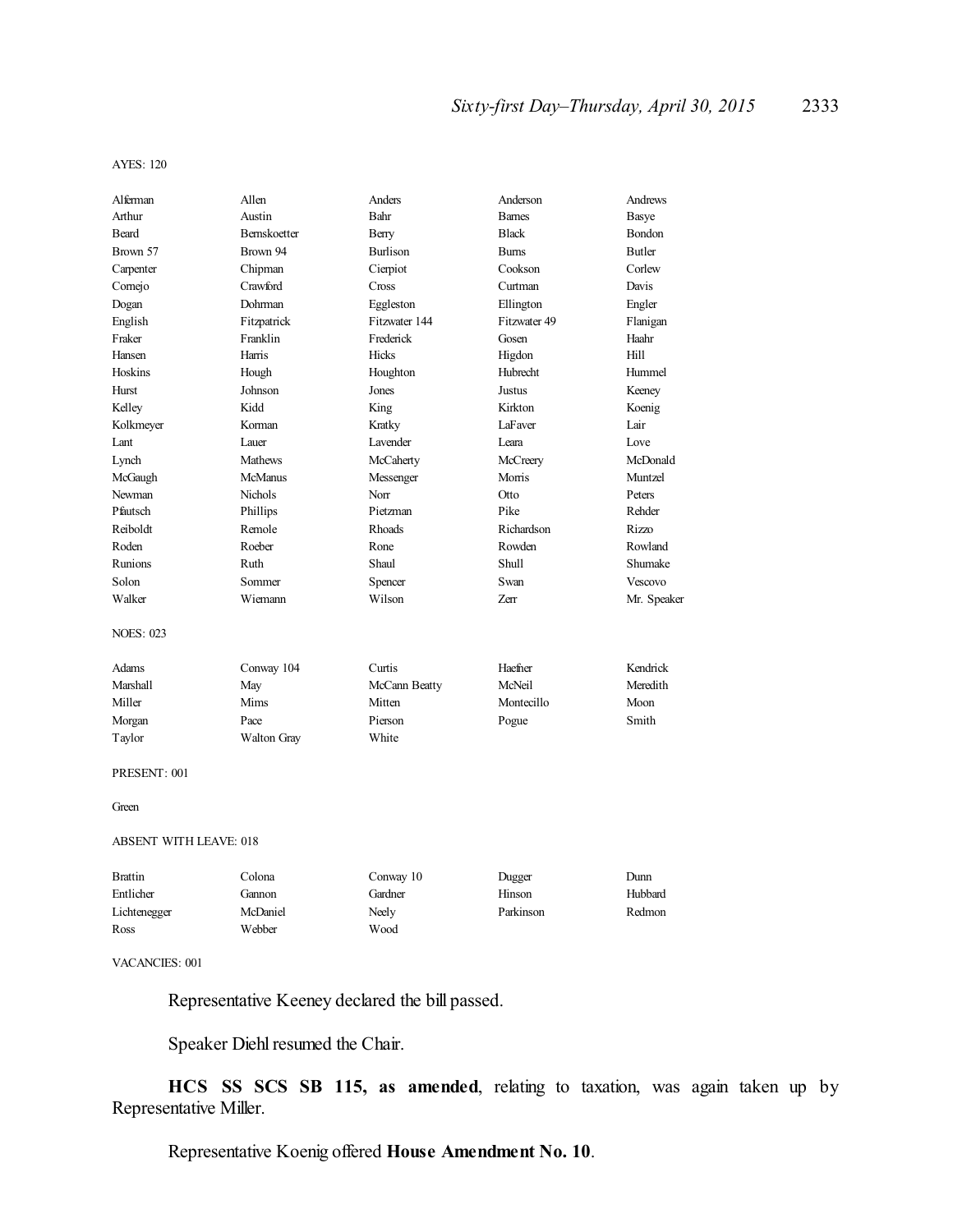#### *House Amendment No. 10*

AMEND House Committee Substitute for Senate Substitute for Senate Committee Substitute for Senate Bill No. 115, Pages 1-3, Section 94.860, Lines 1-74 and Pages 6-15, Section 99.845, Lines 1-311, by striking said sections fromthe bill; and

Further amend said bill by amending the title, enacting clause, and intersectional references accordingly.

## Representative McGaugh offered **House Amendment No. 1 to House Amendment No. 10**.

*House Amendment No. 1 to House Amendment No. 10*

AMEND House Amendment No. 10 to House Committee Substitute for Senate Substitute for Senate Committee Substitute forSenate Bill No. 115 Page 1, Line 3, by inserting after all ofsaid line the following:

"Further amend said bill, Section 143.801, Page 18, Line 74, by inserting after all ofsaid section and line the following:

"144.030. 1. There is hereby specifically exempted from the provisions of sections 144.010 to 144.525 and fromthe computation ofthe taxlevied, assessed or payable pursuant to sections 144.010 to 144.525 such retailsales as may be made in commerce between this state and any otherstate of the United States, or between this state and any foreign country, and any retailsale which the state of Missouri is prohibited fromtaxing pursuant to the Constitution or laws of the United States of America, and such retailsales oftangible personalproperty which the general assembly of the state of Missouri is prohibited fromtaxing or further taxing by the constitution of this state.

2. There are also specifically exempted from the provisions of the local sales tax law as defined in section 32.085, section 238.235, and sections 144.010 to 144.525 and 144.600 to 144.761 and from the computation of the tax levied, assessed or payable pursuant to the local sales taxlaw as defined in section 32.085, section 238.235, and sections 144.010 to 144.525 and 144.600 to 144.745:

(1) Motor fuel or special fuel subject to an excise tax of this state, unless all or part of such excise tax is refunded pursuant to section 142.824; or upon the sale at retailoffuelto be consumed in manufacturing or creating gas, power, steam, electrical current or in furnishing water to be sold ultimately at retail; or feed for livestock or poultry; or grain to be converted into foodstuffs which are to be sold ultimately in processed format retail; orseed, limestone or fertilizer which is to be used for seeding, liming or fertilizing crops which when harvested will be sold at retail or will be fed to livestock or poultry to be sold ultimately in processed format retail; economic poisons registered pursuant to the provisions of the Missouri pesticide registration law (sections 281.220 to 281.310) which are to be used in connection with the growth orproduction of crops, fruit trees or orchards applied before, during, or after planting, the crop of which when harvested will be sold at retail or will be converted into foodstuffs which are to be sold ultimately in processed format retail;

(2) Materials, manufactured goods, machinery and parts which when used in manufacturing, processing, compounding, mining, producing or fabricating become a component part or ingredient of the new personal property resulting fromsuch manufacturing,processing, compounding,mining,producing orfabricating and which newpersonal property is intended to be sold ultimately forfinaluse or consumption; and materials,including without limitation,gases and manufactured goods, including without limitation slagging materials and firebrick, which are ultimately consumed in the manufacturing process by blending, reacting or interacting with or by becoming, in whole or in part, component parts or ingredients of steel products intended to be sold ultimately for final use or consumption;

(3) Materials, replacement parts and equipment purchased for use directly upon, and for the repair and maintenance or manufacture of, motor vehicles, watercraft, railroad rolling stockor aircraft engaged as common carriers of persons or property;

(4) Motor vehicles registered in excess of fifty-four thousand pounds, and the trailers pulled by such motor vehicles,that are actually used inthe normalcourse ofbusiness to haulproperty on the public highways ofthe state, and that are capable of hauling loads commensurate with the motor vehicle's registered weight; and the materials, replacement parts, and equipment purchased for use directly upon, and for the repair and maintenance or manufacture ofsuch vehicles. For purposes of this subdivision, "motor vehicle" and "public highway" shall have the meaning as ascribed in section 390.020;

(5) Replacement machinery, equipment, and parts and the materials and s upplies solely required for the installationorconstructionofsuch replacement machinery, equipment, and parts,used directly inmanufacturing,mining,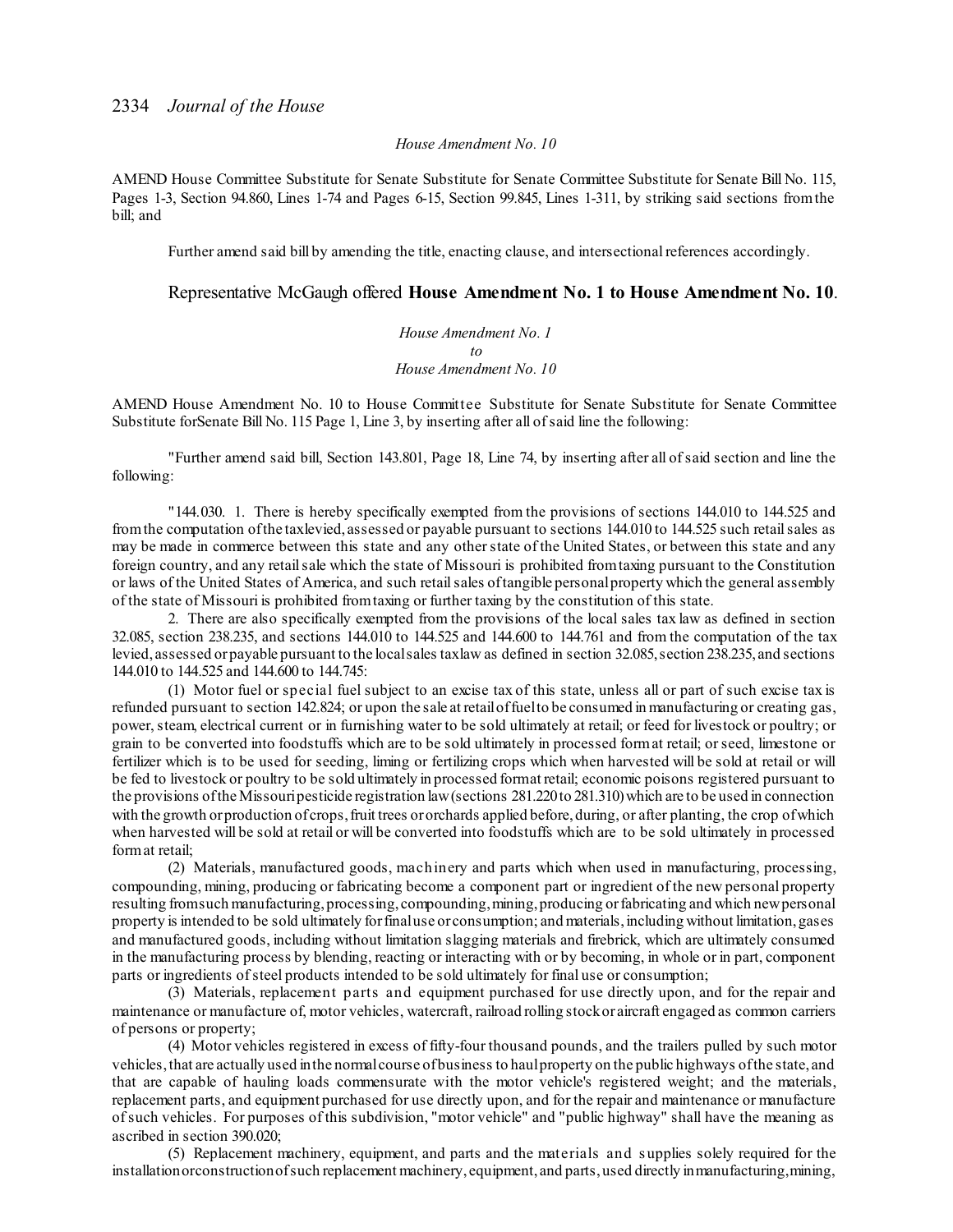fabricating or producing a product which is intended to be sold ultimately forfinal use or consumption; and machinery and equipment, and the materials and supplies required solely for the operation, installation or construction of such machinery and equipment, purchased and used to establish new, or to replace or expand existing, material recovery processing plants in this state. For the purposes of this subdivision, a "material recovery processing plant" means a facility that has as its primary purpose the recovery of materials into a usable product or a different formwhich is used in producing a new product and shall include a facility or equipment which are used exclusively for the collection of recovered materials for delivery to a material recovery processing plant but shall not include motor vehicles used on highways. For purposes of this section, the terms motor vehicle and highway shall have the same meaning pursuant to section 301.010. Material recovery is not the reuse of materials within a manufacturing process or the use of a product previouslyrecovered. Thematerialrecovery processing plantshallqualifyundertheprovisions ofthissectionregardless of ownership of the material being recovered;

(6) Machinery and equipment, and parts and the materials and supplies solely required for the installation or construction of such machinery and equipment, purchased and used to establish new or to expand existing manufacturing, mining or fabricating plants in the state if such machinery and equipment is used directly in manufacturing, mining or fabricating a product which is intended to be sold ultimately for final use or consumption;

(7) Tangible personal property which is used exclusively in the manufacturing, processing, modification or assembling of products sold to the United States government or to any agency of the United States government;

(8) Animals or poultry used for breeding or feeding purposes, or captive wildlife;

(9) Newsprint, ink, computers, photosensitive paper and film, toner, printing plates and other machinery, equipment, replacement parts and supplies used in producing newspapers published for dissemination of news to the general public;

(10) The rentals of films,records or any type ofsound or picture transcriptions for public commercial display;

(11) Pumping machinery and equipment used to propel products delivered by pipelines engaged as common carriers;

(12) Railroad rolling stock for use in transporting persons or property in interstate commerce and motor vehicles licensed for a gross weight of twenty-four thousand pounds or more or trailers used by common carriers, as defined in section 390.020, in the transportation of persons or property;

(13) Electrical energy used in the actualprimary manufacture,processing, compounding,mining or producing of a product, or electrical energy used in the actual secondary processing or fabricating of the product, or a material recovery processing plant as defined in subdivision (5)ofthis subsection, in facilities owned or leased by the taxpayer, if the total cost of electrical energy so used exceeds ten percent of the total cost of production, either primary or secondary, exclusive of the cost of electrical energy so used or if the raw materials used in such processing contain at least twenty-five percent recovered materials as defined in section 260.200. There shall be a rebuttable presumption that the raw materials used in the primary manufacture of automobiles contain at least twenty-five percent recovered materials. For purposes of this subdivision, "processing" means any mode oftreatment, act orseries of acts performed upon materials to transformand reduce themto a different state or thing, including treatment necessary to maintain or preserve such processing by the producer at the production facility;

(14) Anodes which are used orconsumed in manufacturing, processing, compounding, mining, producing or fabricating and which have a useful life of less than one year;

(15) Machinery, equipment, appliances and devices purchased or leased and used solely for the purpose of preventing, abating or monitoring air pollution, and materials and supplies solely required for the installation, construction or reconstruction of such machinery, equipment, appliances and devices;

(16) Machinery, equipment, appliances and devices purchased or leased and used solely for the purpose of preventing, abating or monitoring water pollution, and materials and supplies solely required for the installation, construction or reconstruction ofsuch machinery, equipment, appliances and devices;

(17) Tangible personal property purchased by a rural water district;

(18) All amounts paid or charged for admission or participation or other fees paid by or other charges to individuals in or for any place of amusement, entertainment or recreation, games or athletic events, including museums, fairs, zoos and planetariums, owned oroperated by a municipality or other politicalsubdivision where all the proceeds derived therefrom benefit the municipality or other political subdivision and do not inure to any private person, firm, or corporation, provided, however, that a municipality or other political subdivision may enter into revenue-sharing agreements with private persons, firms, or corporations providing goods orservices, including management services, in orforthe place ofamusement, entertainment or recreation, games or athletic events, and provided furtherthat nothing in this subdivision shall exempt fromtaxany amounts retained by any private person, firm, or corporation undersuch revenue-sharing agreement;

(19) All sales of insulin and prosthetic or orthopedic devices as defined on January 1, 1980, by the federal Medicare program pursuant to Title XVIII of the Social Security Act of 1965, including the items specified in Section 1862(a)(12)ofthat act, and also specifically including hearing aids and hearing aid supplies and allsales ofdrugs which may be legally dispensed by a licensed pharmacist only upon a lawful prescription of a practitioner licensed to administer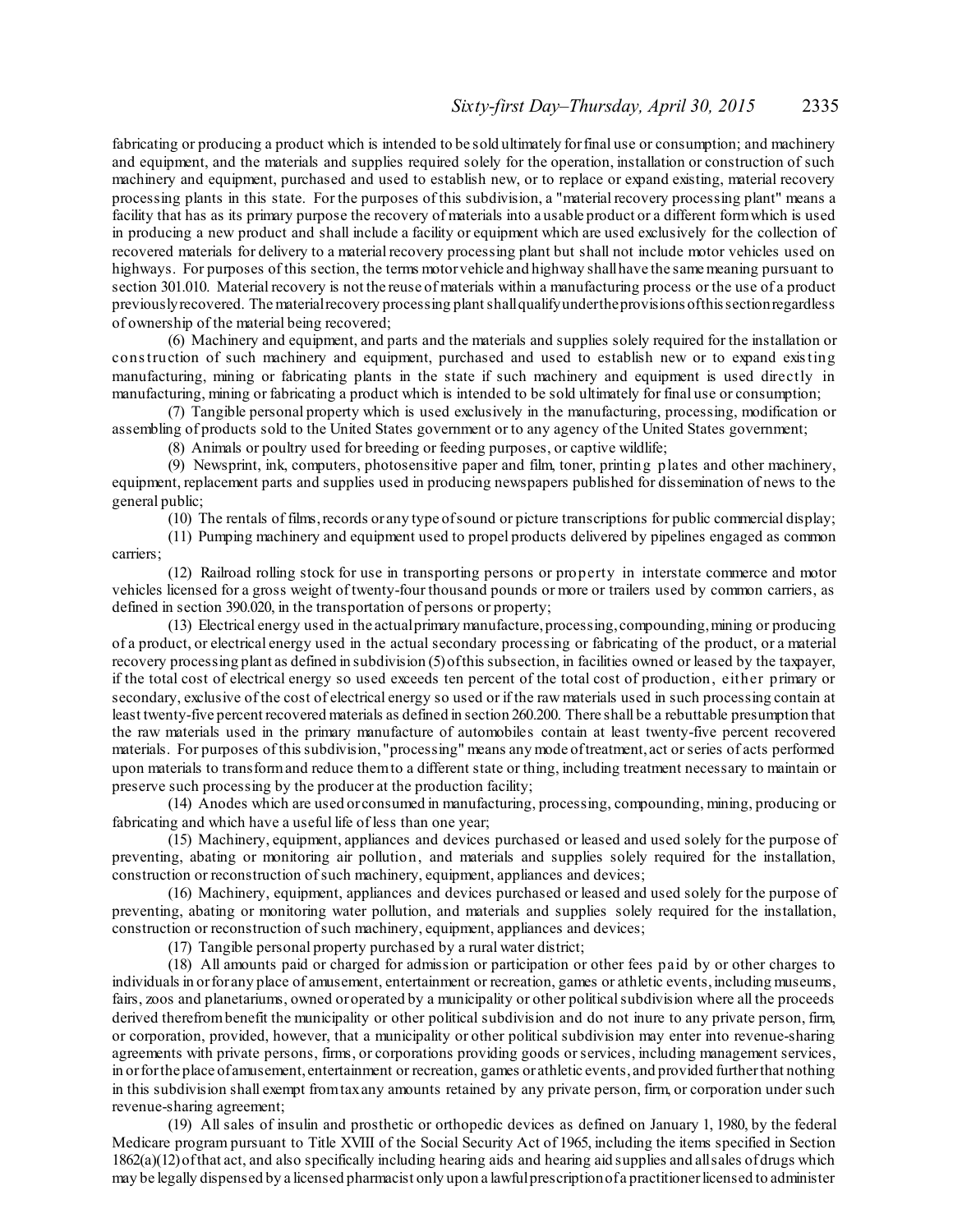those items, including samples and materials used to manufacture samples which may be dispensed by a practitioner authorized to dispense such samples and all sales or rental of medical oxygen, home respiratory equipment and accessories,hospitalbeds and accessories and ambulatory aids, allsales or rental of manual and powered wheelchairs, stairway lifts, Braille writers, electronic Braille equipment and, if purchased or rented by or on behalf of a person with one ormore physicalormentaldisabilities to enable themto function more independently, allsales or rental ofscooters, reading machines, electronic print enlargers and magnifiers, electronic alternative and augmentative communication devices, and items used solely to modify motor vehicles to permit the use of such motor vehicles by individuals with disabilities orsales ofover-the-counterornonprescription drugs to individuals with disabilities, and drugs required by the Food and Drug Administration to meet the over-the-counter drug product labeling requirements in 21 CFR 201.66, or its successor, as prescribed by a health care practitioner licensed to prescribe;

(20) Allsales made by orto religious and charitable organizations and institutions in their religious, charitable or educational functions and activities and allsales made by or to all elementary and secondary schools operated at public expense in their educational functions and activities;

(21) Allsales of aircraft to common carriers for storage or for use in interstate commerce and allsales made by or to not-for-profit civic, social, service or fraternal organizations, including fraternal organizations which have been declared tax-exempt organizations pursuant to Section 501(c)(8) or (10) of the 1986 Internal Revenue Code, as amended, in their civic or charitable functions and activities and all sales made to eleemosynary and penal institutions and industries of the state, and all sales made to any private not-for-profit institution of higher education not otherwise excluded pursuant to subdivision (20)ofthissubsectionoranyinstitutionofhighereducationsupportedby public funds, and allsales made to a state relief agency in the exercise of relief functions and activities;

(22) All ticket sales made by benevolent,scientific and educational associations which are formed to foster, encourage, and promote progress and improvement in the science of agriculture and in the raising and breeding of animals, and by nonprofit summer theater organizations ifsuch organizations are exempt fromfederal taxpursuant to the provisions of the Internal Revenue Code and all admission charges and entry fees to the Missouristate fair or any fair conducted by a county agriculturaland mechanicalsociety organized and operated pursuant to sections 262.290to 262.530;

(23) Allsales made to any private not-for-profit elementary or secondary school, all sales of feed additives, medications orvaccines administered to livestockorpoultry in theproductionoffood orfiber, allsales ofpesticides used in the production of crops, livestock or poultry for food or fiber, all sales of bedding used in the production of livestock or poultry for food or fiber, all sales of propane or natural gas, electricity or diesel fuel used exclusively for drying agricultural crops, natural gas used in the primary manufacture or processing of fuel ethanol as defined in s ection 142.028, natural gas, propane, and electricity used by an eligible new generation cooperative or an eligible new generation processing entity as defined in section 348.432, and allsales of farmmachinery and equipment, other than airplanes, motor vehicles and trailers, and any freight charges on any exempt item. As used in this subdivision,the term "feed additives" means tangible personal property which, when mixed with feed for livestock or poultry, is to be used in the feeding oflivestockorpoultry. As used in this subdivision,the term"pesticides" includes adjuvants such as crop oils,surfactants,wetting agents and other assorted pesticide carriers used to improve orenhance the effect of a pesticide and the foamused to mark the application of pesticides and herbicides for the production of crops, livestock or poultry. As used in this subdivision, the term"farmmachinery and equipment" means neworused farmtractors and such other neworused farmmachinery and equipment and repairorreplacementpartsthereonandanyaccessories for and upgrades to such farm machinery and equipment, rotary mowers used exclusively for agricultural purposes, and supplies and lubricants used exclusively, solely, and directly for producing crops, raising and feeding livestock, fish, poultry, pheasants, chukar, quail, or for producing milk for ultimate sale at retail, including field drain tile, and one-half of each purchaser's purchase of diesel fuel therefor which is:

(a) Used exclusively for agricultural purposes;

(b) Used on land owned or leased for the purpose of producing farmproducts; and

(c) Used directly in producing farmproducts to be sold ultimately in processed formor otherwise at retail or in producing farmproducts to be fed to livestock or poultry to be sold ultimately in processed format retail;

(24) Except as otherwise provided in section 144.032, allsales of metered water service, electricity, electrical current, natural, artificial or propane gas, wood, coal or home heating oil for domestic use and in any city not within a county, all sales of metered or unmetered water service for domestic use:

(a) "Domestic use" means that portion of metered waterservice, electricity, electrical current,natural, artificial orpropane gas,wood, coal or home heating oil, and in any city not within a county,metered orunmetered waterservice, which an individual occupant of a residential premises uses for nonbusiness, noncommercial or nonindustrial purposes. Utility service through a single or master meter for residential apartments or condominiums, including service for common areas and facilities and vacant units, shall be deemed to be for domestic use. Each sellershall establish and maintain a systemwhereby individual purchases are determined as exempt or nonexempt;

(b) Regulated utility sellers shalldetermine whetherindividualpurchases are exempt ornonexempt based upon the seller's utility service rate classifications as contained in tariffs on file with and approved by the Missouri public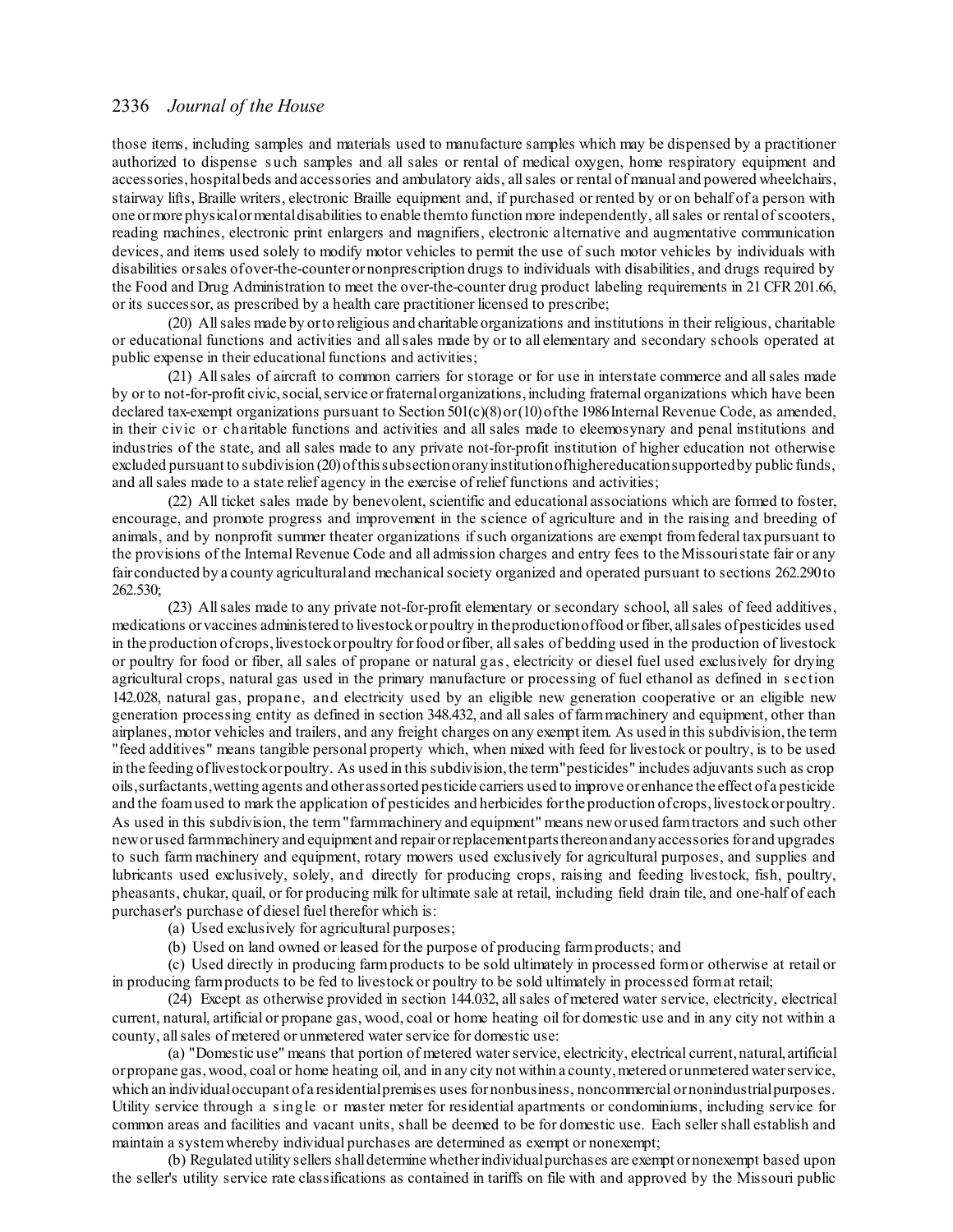service commission. Sales and purchases made pursuant to the rate classification "residential" and sales to and purchases made by or on behalf of the occupants of residential apartments or condominiums through a single or master meter, including service forcommon areas and facilities and vacant units, shall be considered as sales made for domestic use and such sales shall be exempt from sales tax. Sellers shall charge sales tax upon the entire amount of purchases classified as nondomestic use. The seller's utility service rate classification and the provision ofservice thereundershall be conclusive as to whether or not the utility must charge sales tax;

(c) Each person making domestic use purchases of services or property and who uses any portion of the services or property so purchased for a nondomestic use shall, by the fifteenthday of the fourth month following the year of purchase, and without assessment,notice or demand, file a return and pay sales taxon that portion of nondomestic purchases. Eachpersonmakingnondomesticpurchases ofservices orproperty and who uses any portion ofthe services or property so purchased for domestic use, and each person making domestic purchases on behalf of occupants of residential apartments or condominiums through a single or master meter, including service for common areas and facilities and vacant units, under a nonresidential utility service rate classification may,between the first day ofthe first month and the fifteenth day ofthe fourth month following the yearofpurchase, apply for credit or refund to the director ofrevenue and the directorshall give credit or make refund for taxes paid on the domestic use portion ofthe purchase. The person making such purchases on behalfofoccupants of residential apartments or condominiums shall have standing to apply to the director of revenue for such credit or refund;

(25) Allsales of handicraft items made by the seller or the seller's spouse if the seller or the seller's spouse is at leastsixty-five years of age, and if the total gross proceeds fromsuch sales do not constitute amajority ofthe annual gross income of the seller;

(26) Excise taxes, collected on sales at retail, imposed by Sections 4041, 4061, 4071, 4081, 4091, 4161, 4181, 4251, 4261 and 4271 of Title 26,United States Code. The director of revenue shall promulgate rules pursuant to chapter 536 to eliminate all state and local sales taxes on such excise taxes;

(27) Sales of fuel**, supplies,or food**consumed orused in the operation ofships, barges, or waterborne vessels which are used primarily in or for the transportation of property or cargo, or the conveyance of persons for hire, on navigable rivers bordering on or located in part in this state, ifsuch fuel**, supplies, or food**is delivered by the seller to the purchaser's barge, ship, or waterborne vessel while it is afloat upon such river;

(28) Allsales made to an interstate compact agency created pursuant to sections 70.370 to 70.441 orsections 238.010 to 238.100 in the exercise of the functions and activities ofsuch agency as provided pursuant to the compact;

(29) Computers, computer software and computer security s ystems purchased for use by architectural or engineering firms headquartered in this state. Forthe purposes ofthis subdivision, "headquartered in this state" means the office for the administrative management of at least four integrated facilities operated by the taxpayer is located in the state of Missouri;

(30) Alllivestocksales when eitherthe selleris engaged in the growing,producing orfeeding ofsuch livestock, or the seller is engaged in the business of buying and selling, bartering or leasing ofsuch livestock;

(31) Allsales of barges which are to be used primarily in the transportation of property or cargo on interstate waterways;

(32) Electrical energy or gas, whether natural, artificialorpropane,water,orother utilities which are ultimately consumed in connection with the manufacturing of cellularglass products orin any material recovery processing plant as defined in subdivision (5) of this subsection;

(33) Notwithstanding other provisions of law to the contrary, allsales of pesticides or herbicides used in the production of crops, aquaculture, livestock or poultry;

(34) Tangible personal property and utilities purchased for use or consumption directly or exclusively in the research anddevelopment ofagricultural/biotechnology and plant genomics products and prescription pharmaceuticals consumed by humans or animals;

(35) Allsales of grain bins forstorage of grain for resale;

(36) Allsales offeed which are developed for and used in the feeding of pets owned by a commercial breeder when such sales are made to a commercial breeder, as defined in section 273.325, and licensed pursuant to sections 273.325 to 273.357;

(37) All purchases by a contractor on behalf of an entity located in another state, provided that the entity is authorized to issue a certificate of exemption for purchases to a contractorunderthe provisions ofthatstate's laws. For purposes of this subdivision, the term"certificate of exemption" shall mean any document evidencing that the entity is exempt fromsales and use taxes on purchases pursuant to the laws of the state in which the entity is located. Any contractor making purchases on behalf of such entity shall maintain a copy of the entity's exemption certificate as evidence of the exemption. Ifthe exemption certificate issued by the exempt entity to the contractor is later determined by the director of revenue to be invalid for any reason and the contractor has accepted the certificate in good faith, neither the contractor orthe exempt entity shallbe liable for the payment of any taxes, interest and penalty due as the result of use of the invalid exemption certificate. Materials shall be exempt from all state and local sales and use taxes when purchased by a contractorforthe purpose of fabricating tangible personal property which is used in fulfilling a contract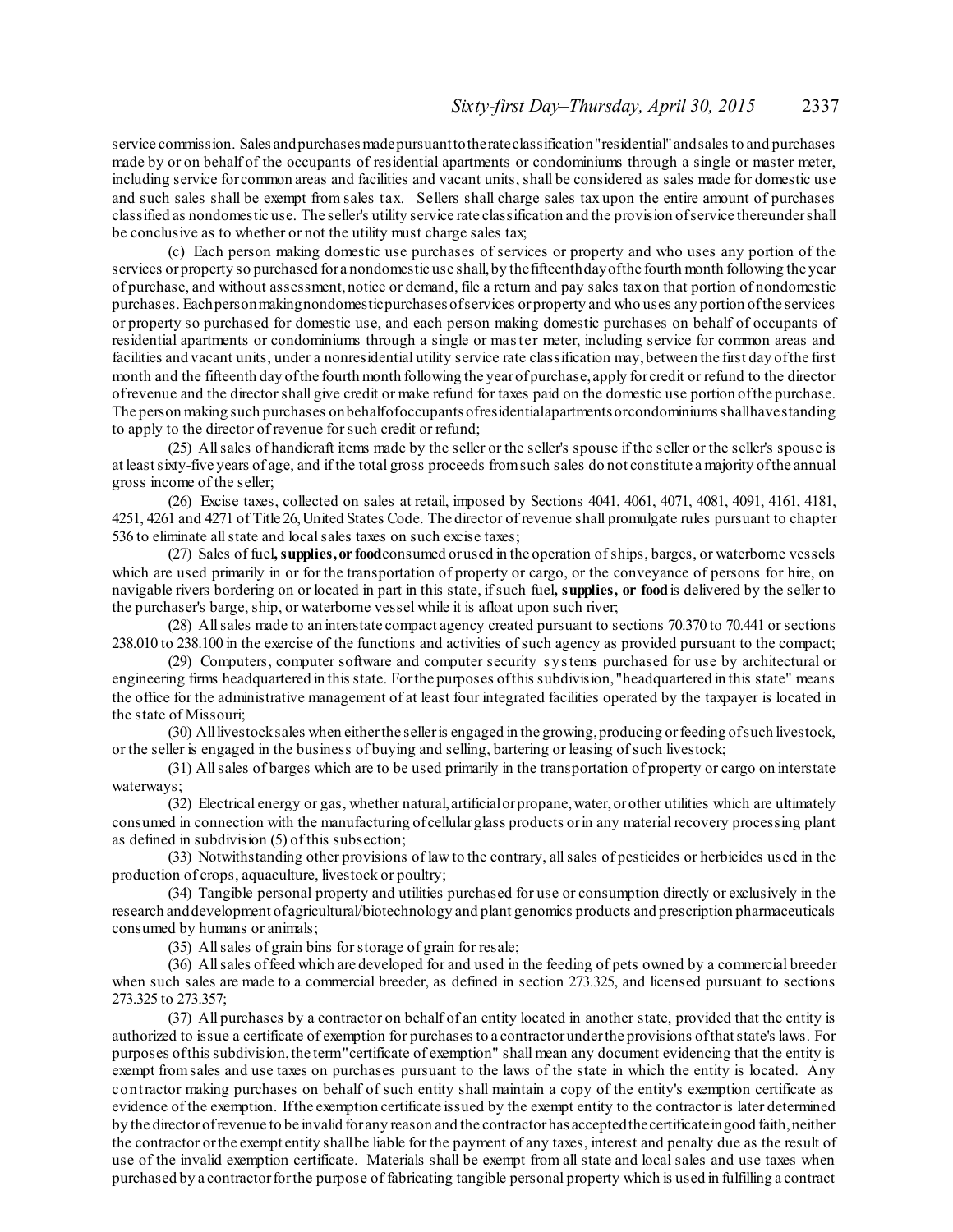for the purpose of constructing, repairing or remodeling facilities for the following:

(a) An exempt entity located in this state, if the entity is one of those entities able to issue project exemption certificates in accordance with the provisions of section 144.062; or

(b) An exempt entity located outside the state ifthe exempt entity is authorized to issue an exemption certificate to contractors in accordance with the provisions of that state's law and the applicable provisions of this section;

(38) Allsales orothertransfers oftangible personalproperty to a lessor who leases the property under a lease ofone yearorlonger executed orin effect at the time of the sale or other transferto an interstate compact agency created pursuant to sections 70.370 to 70.441 orsections 238.010 to 238.100;

(39) Sales of tickets to any collegiate athletic championship event that is held in a facility owned or operated by a governmental authority orcommission, a quasi-governmental agency, a state university or college or by the state or any political subdivision thereof, including a municipality, and that is played on a neutralsite and may reasonably be played at a site located outside the state of Missouri. For purposes ofthis subdivision, "neutralsite" means any site that is not located on the campus of a conference member institution participating in the event;

(40) All purchases by a sports complexauthority created undersection 64.920, and allsales ofutilities by such authority at the authority's cost that are consumed in connection with the operation of a sports complexleased to a professional sports team;

(41) All materials, replacement parts, and equipment purchased foruse directly upon, and for the modification, replacement, repair, and maintenance of aircraft, aircraft power plants, and aircraft accessories;

(42) Sales ofsporting clays,wobble,skeet, and trap targets to any shooting range orsimilarplaces ofbusiness for use in the normal course of business and money received by a shooting range or similar places of business from patrons and held by a shooting range orsimilar place of business for redistribution to patrons at the conclusion of a shooting event.

3. Any ruling, agreement, or contract, whether written or oral, express or implied, between a person and this state's executive branch, or any otherstate agency or department, stating, agreeing, or ruling that such person is not required to collectsales and use taxin this state despite the presence of a warehouse, distribution center, or fulfillment center in this state that is owned or operated by the person or an affiliated person shall be null and void unless it is specifically approved by amajority vote of each ofthe houses ofthe generalassembly. Forpurposes ofthis subsection, an "affiliated person" means any person that is a member of the same controlled group of corporations as defined in Section 1563(a) of the Internal Revenue Code of 1986, as amended, as the vendor or any other entity that, notwithstanding its formof organization, bears the same ownership relationship to the vendor as a corporation that is a member of the same controlled group of corporations as defined in Section 1563(a) of the Internal Revenue Code, as amended."; and"; and

Further amend said bill by amending the title, enacting clause, and intersectional references accordingly.

Representative Keeney resumed the Chair.

On motion of Representative McGaugh, **House Amendment No. 1 to House Amendment No. 10** was adopted.

Representative Richardson moved the previous question.

Which motion was adopted by the following vote:

| Alferman    | Allen          | Anderson   | Andrews  | Austin              |
|-------------|----------------|------------|----------|---------------------|
| Bahr        | <b>Barnes</b>  | Basye      | Beard    | <b>Bernskoetter</b> |
| Berry       | <b>Black</b>   | Bondon     | Brown 57 | Brown 94            |
| Burlison    | Chipman        | Conway 104 | Cookson  | Corlew              |
| Cornejo     | Crawford       | Cross      | Curtman  | Davis               |
| Dogan       | <b>Dohrman</b> | Eggleston  | Engler   | English             |
| Fitzpatrick | Fitzwater 49   | Flanigan   | Fraker   | Franklin            |
| Frederick   | Gosen          | Haahr      | Haefner  | Hansen              |
| Hicks       | Higdon         | Hill       | Hoskins  | Hough               |
| Houghton    | Hubrecht       | Hurst      | Johnson  | Jones               |
| Justus      | Keeney         | Kelley     | Kidd     | King                |
| Koenig      | Kolkmeyer      | Korman     | Lair     | Lant                |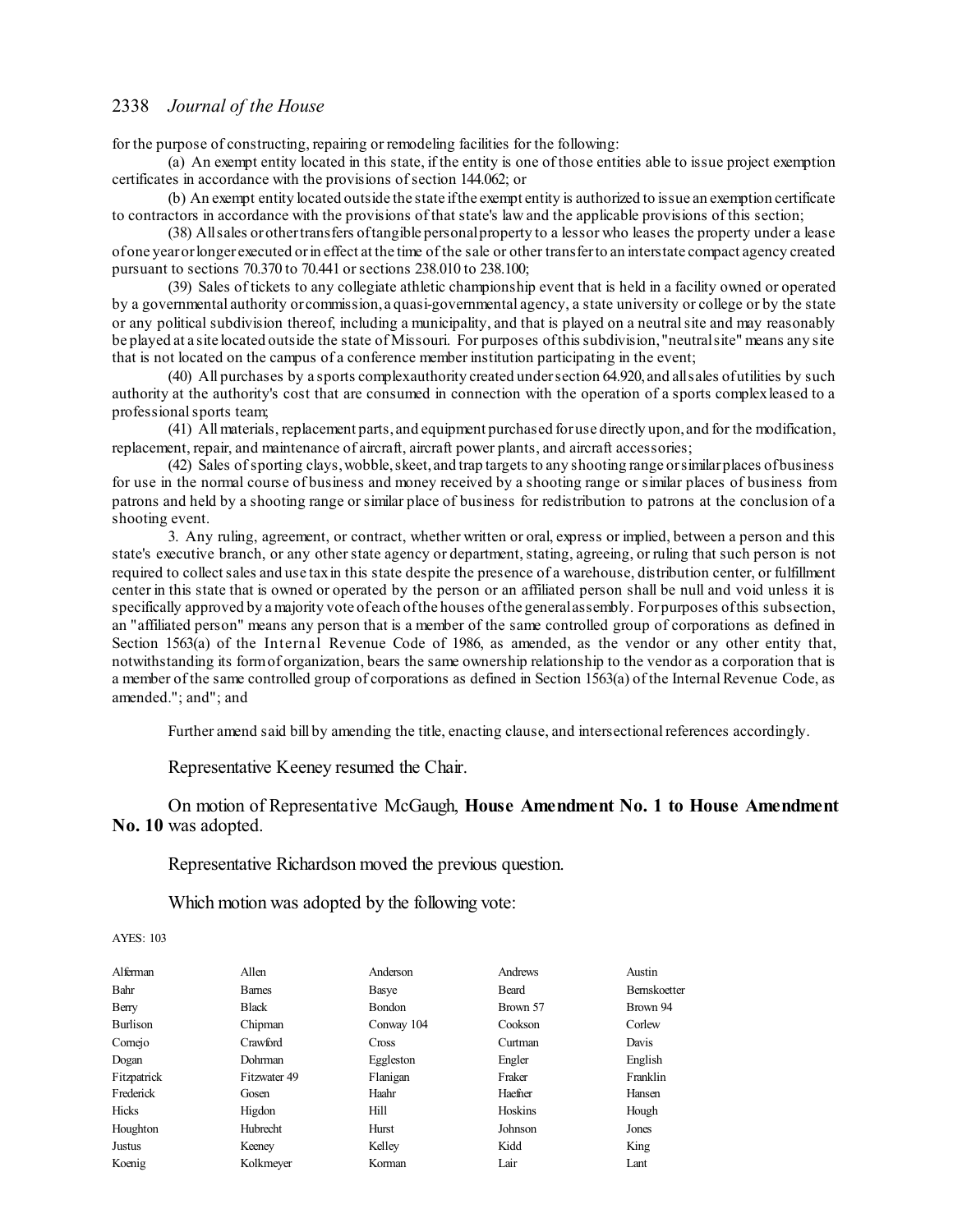# *Sixty-first Day–Thursday, April 30, 2015* 2339

| Lauer            | Leara              | Love       | Lynch          | Marshall |
|------------------|--------------------|------------|----------------|----------|
| <b>Mathews</b>   | McCaherty          | McGaugh    | Messenger      | Miller   |
| Moon             | Morris             | Muntzel    | Parkinson      | Pfautsch |
| Phillips         | Pietzman           | Pike       | Pogue          | Rehder   |
| Reiboldt         | Remole             | Richardson | Roden          | Roeber   |
| Rone             | Ross               | Rowden     | Rowland        | Ruth     |
| Shaul            | Shumake            | Solon      | Sommer         | Spencer  |
| Swan             | Taylor             | Vescovo    | Walker         | White    |
| Wiemann          | Wilson             | Wood       |                |          |
| <b>NOES: 038</b> |                    |            |                |          |
| Adams            | Anders             | Arthur     | <b>Burns</b>   | Butler   |
| Carpenter        | Conway 10          | Curtis     | Ellington      | Green    |
| Harris           | Hummel             | Kendrick   | Kirkton        | Kratky   |
| LaFaver          | Lavender           | May        | McCreery       | McDonald |
| <b>McManus</b>   | McNeil             | Meredith   | Mims           | Mitten   |
| Montecillo       | Morgan             | Newman     | <b>Nichols</b> | Norr     |
| Otto             | Pace               | Peters     | Pierson        | Runions  |
| Smith            | <b>Walton Gray</b> | Webber     |                |          |

PRESENT: 000

ABSENT WITH LEAVE: 021

| <b>Brattin</b> | Cierpiot      | Colona        | Dugger       | Dunn   |
|----------------|---------------|---------------|--------------|--------|
| Entlicher      | Fitzwater 144 | Gannon        | Gardner      | Hinson |
| Hubbard        | Lichtenegger  | McCann Beatty | McDaniel     | Neely  |
| Redmon         | Rhoads        | Rizzo         | <b>Shull</b> | Zerr   |
| Mr. Speaker    |               |               |              |        |

VACANCIES: 001

On motion of Representative Koenig, **House Amendment No. 10, as amended**, was adopted.

# Representative Hoskins offered **House Amendment No. 11**.

#### *House Amendment No. 11*

AMEND House Committee Substitute for Senate Substitute for Senate Committee Substitute for Senate Bill No. 115, Page 1, Section A, Line 3, by inserting after all of said section and line the following:

"**32.420. 1. For purposes of this section, the following terms shall mean:**

(1) "Assessing entity", the state or one or more political subdivisions of the state that collects a tax, fee, **charge, or assessment from a qualifying business;**

**(2) "Department", the department of revenue;**

**(3) "Election", the submission by a qualifying business of an authorization for the department to pay one** or more recurring taxes, fees, charges, or assessments assessed by an assessing entity on a form supplied by the **department;**

**(4) "Qualifying business", a business which is required to pay a tax, fee, charge, or assessment issued by an assessing entity:**

**(a) In a total amount greater than fifty thousanddollars per year; and**

**(b) Pays a tax, fee, charge, or assessment to twenty-five or more local taxing jurisdictions.**

**2. Notwithstanding any provision of law to the contrary, the department of revenue shall adopt rules implementing a system in whichanyrecurring tax, fee, charge, or assessment issuedby an assessing entity against** a qualifying business, which has made an election for such tax, fee, charge, or assessment, shall be paid by such **qualifying business in one transaction per month to the department. The departmentshall pay the assessing entity** the amount remitted by the qualifying business as soon as practical, but no later than fifteen days after the receipt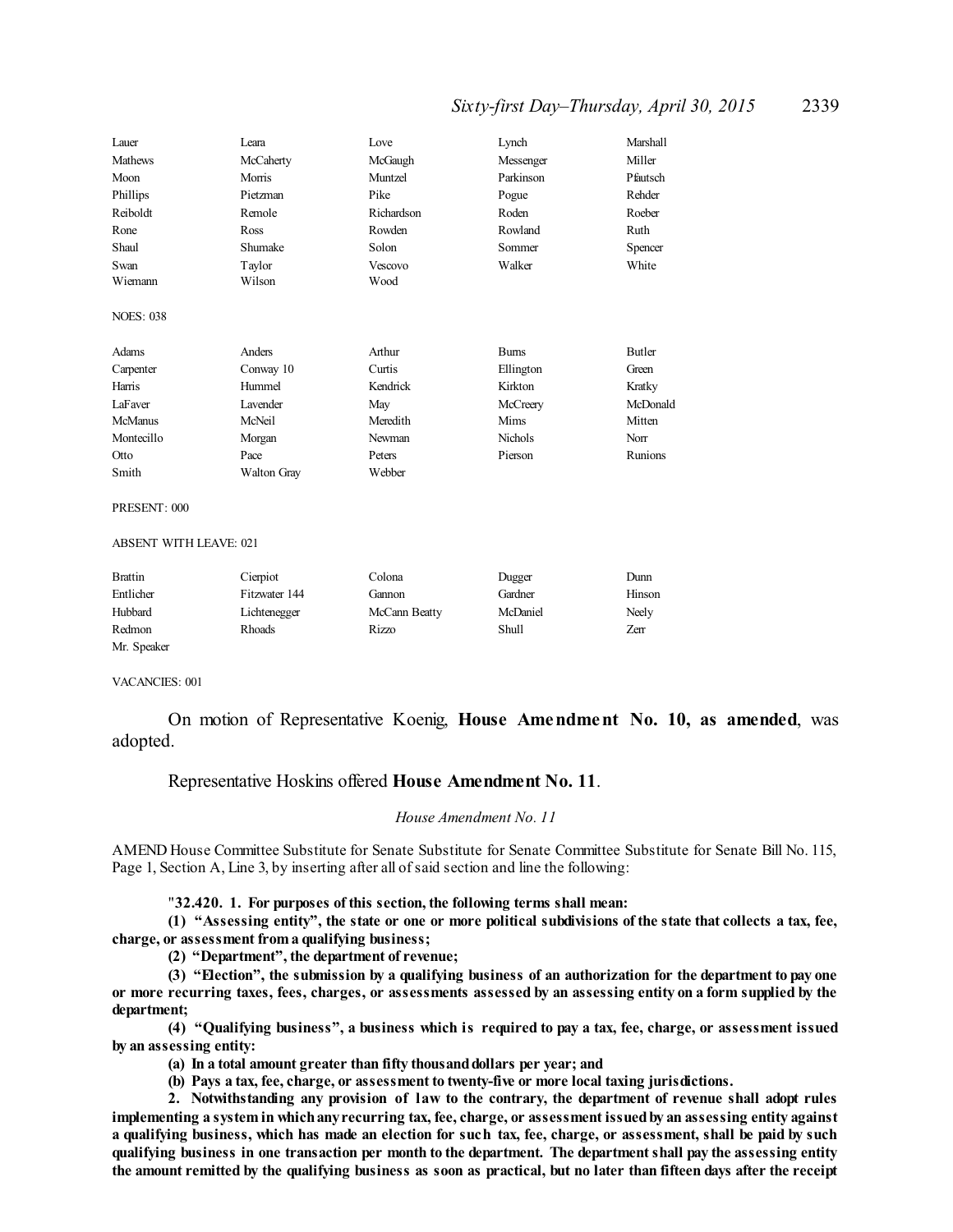**of funds from the qualifying business.**

**3. Notwithstanding any provision of law to the contrary, payment received by the department on or** before such amount is due to the assessing entity shall not incur any late fees or penalties upon the department or the qualifying business if such funds are remitted to the assessing entity after the date such amount is due to **the assessing entity.**

**4. For the purpose of administrative expenses associated with this section, the department may collect** a fee from a qualifying business that makes an election under this section in an amount which cannot exceed one **percent of the money the qualifying business remits to the department.**

5. (1) The first year the provisions of this section are effective, the department shall accept the first **twenty-five qualifying businesses that apply;**

(2) The second year the provisions of this section are effective, the department shall accept the first one **hundredqualifying businesses that apply; and**

**(3) The third year and every year thereafter the provisions of this section are effective, the department shall accept all qualifying businesses that apply.**

**6. The provisions of this section shall become effective on January 1, 2018.**"; and

Further amend said bill by amending the title, enacting clause, and intersectional references accordingly.

On motion of Representative Hoskins, **House Amendment No. 11** was adopted.

Representative Bahr offered **House Amendment No. 12**.

#### *House Amendment No. 12*

AMEND House Committee Substitute for Senate Substitute for Senate Committee Substitute for Senate Bill No. 115, Page 21, Section 205.205, Line 68, by inserting immediately after said line the following:

"**285.517. Notwithstanding any provision of sections 285.500 to 285.515 or any other provision of law to** the contrary, for any taxpayer undergoing an audit conducted by the department of labor and industrial relations **regarding classification of an individual as an independent contractor or employee, if the taxpayer has been** granted relief from the imposition of federal employment taxes under Section 530 of the Revenue Act of 1978, as amended, for an individual, with the result that the taxpayer can continue to classify the individual as an **independent contractor for purposes of federal employment taxes, the department of labor and industrial relations and the department of revenue shall allow the taxpayer to classify the individual as an independent contractor for purposes of Missouri employment taxes with a maximum employment tax rate of one percent.** Nothing in this section shall be construed to change in any way the status, liabilities, or rights of the individual whose status is at issue. This section terminates the liability of the employer for the Missouri employment taxes **at one percent, butshall have no effect on the individual whose status is at issue.**"; and

Further amend said bill by amending the title, enacting clause, and intersectional references accordingly.

Representative Richardson moved the previous question.

Which motion was adopted by the following vote:

| Alferman     | Allen         | Anderson  | Andrews            | Austin          |
|--------------|---------------|-----------|--------------------|-----------------|
| Bahr         | <b>Barnes</b> | Beard     | <b>Bemskoetter</b> | Berry           |
| <b>Black</b> | Bondon        | Brown 57  | Brown 94           | <b>Burlison</b> |
| Chipman      | Cookson       | Corlew    | Comejo             | Crawford        |
| Cross        | Curtman       | Davis     | Dogan              | Dohrman         |
| Eggleston    | Engler        | English   | Fitzpatrick        | Fitzwater 144   |
| Fitzwater 49 | Flanigan      | Fraker    | Franklin           | Frederick       |
| Gosen        | Haahr         | Haefner   | Hansen             | Hicks           |
| Higdon       | Hough         | Houghton  | Hubrecht           | Hurst           |
| Johnson      | Justus        | Keeney    | Kelley             | Kidd            |
| King         | Koenig        | Kolkmeyer | Korman             | Lair            |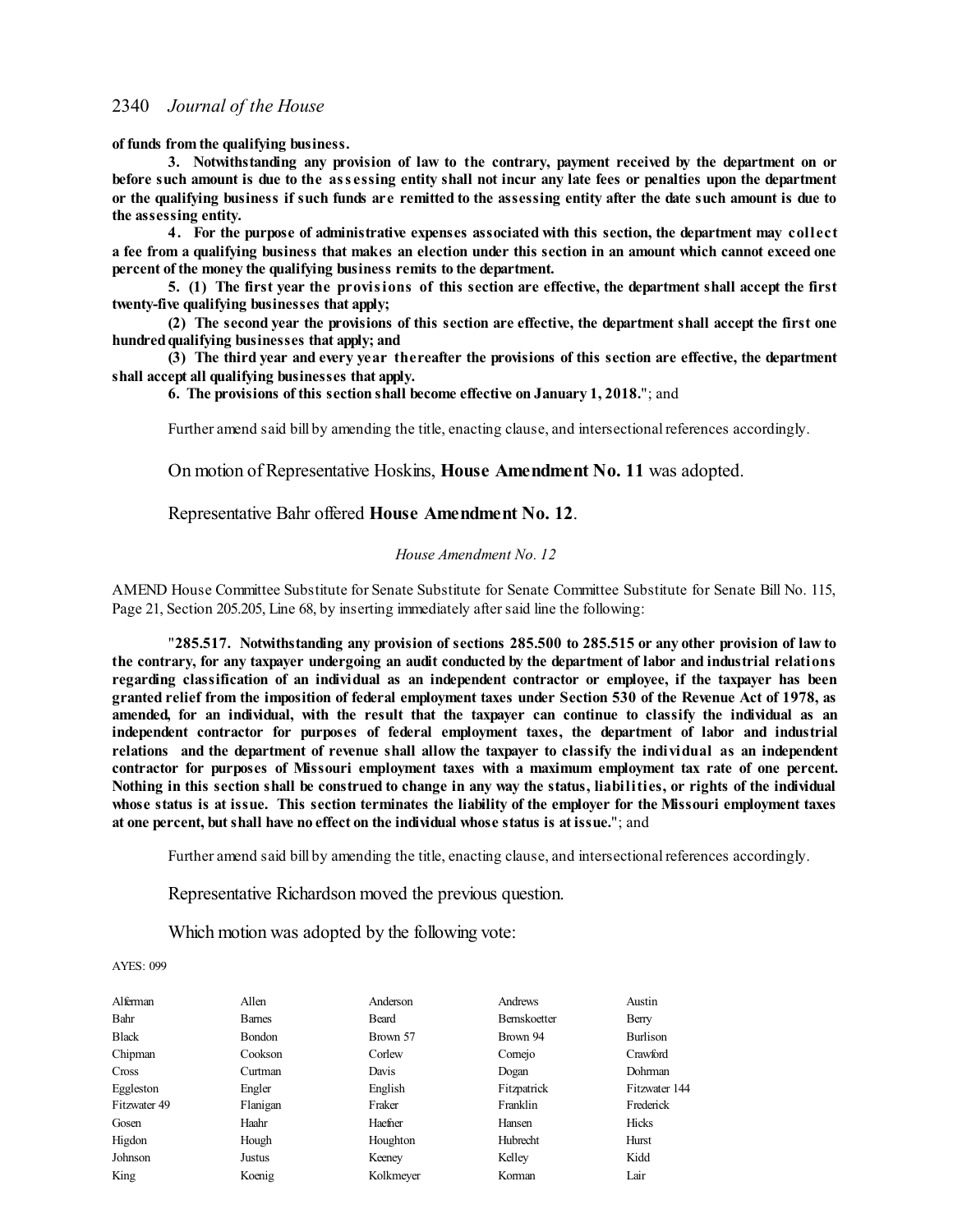# *Sixty-first Day–Thursday, April 30, 2015* 2341

| Lant             | I eara             | Love          | Lynch          | <b>Mathews</b> |
|------------------|--------------------|---------------|----------------|----------------|
| McCaherty        | McGaugh            | Messenger     | Miller         | Moon           |
| Morris           | Muntzel            | Parkinson     | Pfautsch       | Phillips       |
| Pietzman         | Pike               | Pogue         | Rehder         | Reiboldt       |
| Remole           | Rhoads             | Richardson    | Roden          | Roeber         |
| Rone             | Rowden             | Rowland       | Ruth           | Shaul          |
| <b>Shull</b>     | Shumake            | Solon         | Sommer         | Spencer        |
| Swan             | Taylor             | Vescovo       | Walker         | White          |
| Wiemann          | Wilson             | Wood          | Zerr           |                |
| <b>NOES: 038</b> |                    |               |                |                |
| Adams            | Anders             | Arthur        | <b>Burns</b>   | Butler         |
| Carpenter        | Conway 10          | Curtis        | Ellington      | Harris         |
| Hummel           | Kendrick           | Kirkton       | Kratky         | LaFaver        |
| Lavender         | May                | McCann Beatty | McCreery       | McDonald       |
| <b>McManus</b>   | McNeil             | Meredith      | Mims           | Mitten         |
| Montecillo       | Morgan             | Newman        | <b>Nichols</b> | Norr           |
| Otto             | Pace               | Pierson       | Rizzo          | Runions        |
| Smith            | <b>Walton Gray</b> | Webber        |                |                |

#### PRESENT: 000

#### ABSENT WITH LEAVE: 025

| Basye  | <b>Brattin</b> | Cierpiot     | Colona   | Conway 104  |
|--------|----------------|--------------|----------|-------------|
| Dugger | Dunn           | Entlicher    | Gannon   | Gardner     |
| Green  | Hill           | Hinson       | Hoskins  | Hubbard     |
| Jones  | Lauer          | Lichtenegger | Marshall | McDaniel    |
| Neely  | Peters         | Redmon       | Ross     | Mr. Speaker |

VACANCIES: 001

# On motion of Representative Bahr, **House Amendment No. 12** was adopted.

# On motion of Representative Miller, **HCS SS SCS SB 115, as amended**, was adopted.

On motion of Representative Miller, **HCS SS SCS SB 115, as amended**, was read the third time and passed by the following vote:

| Alferman | Allen          | Andrews      | Austin    | Bahr         |
|----------|----------------|--------------|-----------|--------------|
| Basye    | Beard          | Bernskoetter | Berry     | <b>Black</b> |
| Brown 57 | Brown 94       | Butler       | Chipman   | Cookson      |
| Corlew   | Comejo         | Crawford     | Cross     | Curtis       |
| Curtman  | Davis          | Dogan        | Eggleston | Engler       |
| English  | Fitzwater 144  | Fitzwater 49 | Flanigan  | Fraker       |
| Franklin | Frederick      | Gosen        | Haahr     | Haefner      |
| Hansen   | Hicks          | Higdon       | Hill      | Hoskins      |
| Hough    | Houghton       | Hubrecht     | Jones     | Justus       |
| Keeney   | Kelley         | King         | Koenig    | Kolkmeyer    |
| Korman   | Lair           | Lant         | Lauer     | Leara        |
| Lynch    | <b>Mathews</b> | McCaherty    | McGaugh   | Messenger    |
| Miller   | Morris         | Muntzel      | Parkinson | Pfautsch     |
| Phillips | Pietzman       | Pike         | Reiboldt  | Remole       |
| Rhoads   | Richardson     | Roden        | Roeber    | Rone         |
| Ross     | Rowden         | Rowland      | Ruth      | Shaul        |
| Shull    | Shumake        | Solon        | Sommer    | Spencer      |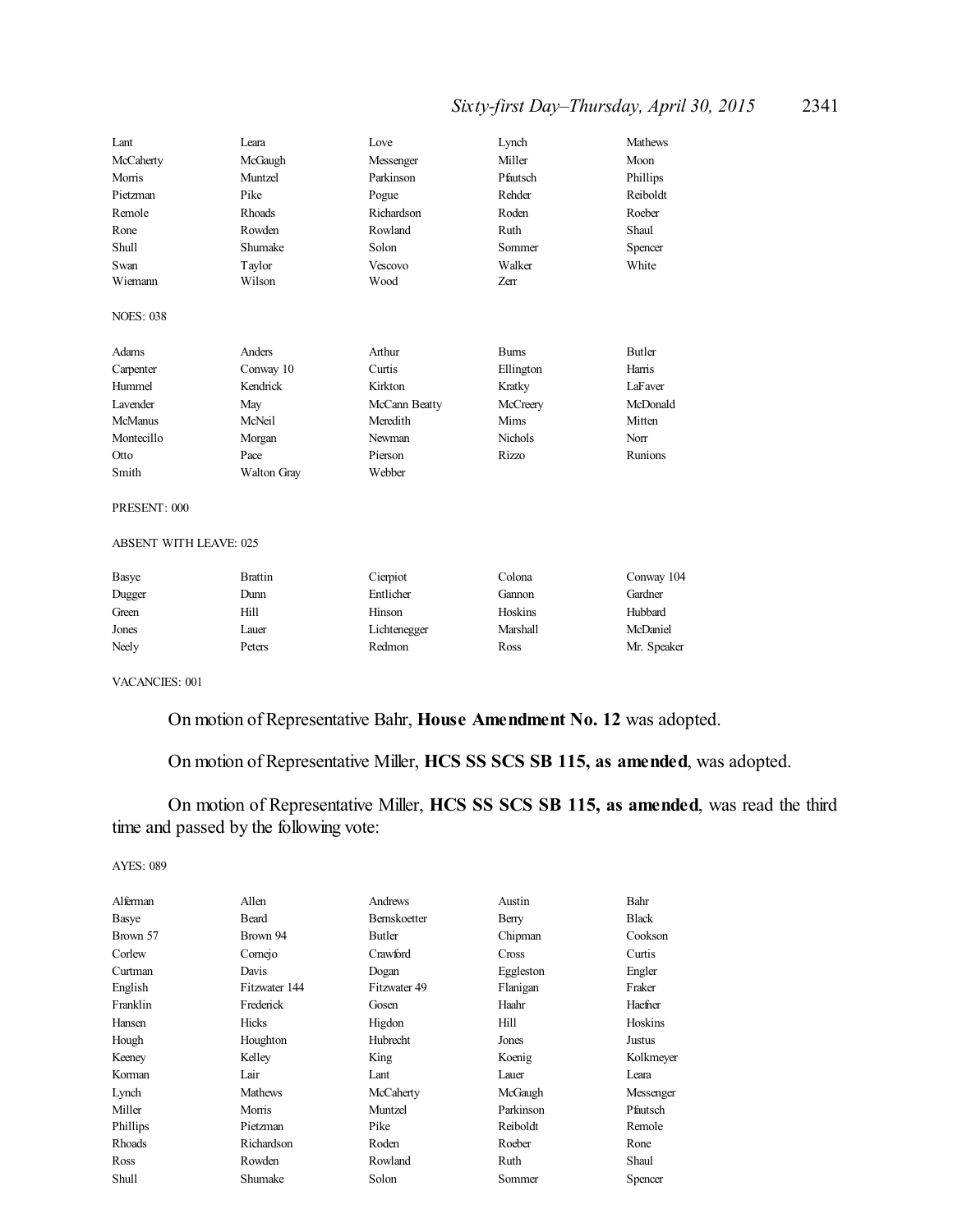| Swan                          | Walker          | Wiemann     | <b>Zerr</b> |                 |
|-------------------------------|-----------------|-------------|-------------|-----------------|
| <b>NOES: 054</b>              |                 |             |             |                 |
| Adams                         | Anders          | Anderson    | Arthur      | <b>Barnes</b>   |
| Bondon                        | <b>Burlison</b> | <b>Bums</b> | Carpenter   | Conway 10       |
| Dohrman                       | Ellington       | Fitzpatrick | Harris      | Hummel          |
| Hurst                         | Johnson         | Kendrick    | Kidd        | Kirkton         |
| Kratky                        | LaFaver         | Lavender    | Love        | <b>Marshall</b> |
| May                           | McCann Beatty   | McCreery    | McDonald    | <b>McManus</b>  |
| McNeil                        | Meredith        | Mims        | Mitten      | Montecillo      |
| Moon                          | Morgan          | Newman      | Nichols     | Norr            |
| Otto                          | Pace            | Pierson     | Pogue       | Rehder          |
| Rizzo                         | Runions         | Smith       | Taylor      | Vescovo         |
| <b>Walton Gray</b>            | Webber          | White       | Wilson      |                 |
| PRESENT: 000                  |                 |             |             |                 |
| <b>ABSENT WITH LEAVE: 019</b> |                 |             |             |                 |
| <b>Brattin</b>                | Cierpiot        | Colona      | Conway 104  | Dugger          |
| Dunn                          | Entlicher       | Gannon      | Gardner     | Green           |

#### VACANCIES: 001

Representative Keeney declared the bill passed.

Peters Redmon Wood Mr. Speaker

# The emergency clause was adopted by the following vote:

Hinson Hubbard Lichtenegger McDaniel Neely

| Alferman            | Allen        | Anders         | Anderson       | Andrews       |
|---------------------|--------------|----------------|----------------|---------------|
| Arthur              | Austin       | Bahr           | <b>Barnes</b>  | Basye         |
| <b>Bernskoetter</b> | <b>Black</b> | Brown 57       | Brown 94       | <b>Burns</b>  |
| <b>Butler</b>       | Carpenter    | Conway 10      | Cookson        | Comejo        |
| Crawford            | Cross        | Curtis         | Curtman        | Davis         |
| Dogan               | Dohrman      | Eggleston      | English        | Fitzpatrick   |
| Fitzwater 144       | Fitzwater 49 | Flanigan       | Fraker         | Franklin      |
| Frederick           | Gosen        | Haahr          | Haefner        | Hansen        |
| Harris              | Hicks        | Hill           | Hoskins        | Hough         |
| Houghton            | Hubrecht     | Hummel         | Hurst          | Jones         |
| <b>Justus</b>       | Keeney       | Kelley         | Kendrick       | Kidd          |
| King                | Kirkton      | Kolkmeyer      | Korman         | Kratky        |
| Lair                | Lant         | Lauer          | Lavender       | Leara         |
| Love                | Lynch        | <b>Mathews</b> | McCaherty      | McCann Beatty |
| McCreery            | McDonald     | McGaugh        | <b>McManus</b> | McNeil        |
| Meredith            | Messenger    | Miller         | Mims           | Mitten        |
| Montecillo          | Morgan       | Morris         | Muntzel        | Newman        |
| Nichols             | Norr         | <b>Otto</b>    | Pace           | Parkinson     |
| Pfautsch            | Phillips     | Pierson        | Pietzman       | Pike          |
| Reiboldt            | Rhoads       | Richardson     | Rizzo          | Roden         |
| Roeber              | Rone         | Ross           | Rowden         | Rowland       |
| Runions             | Shaul        | <b>Shull</b>   | Shumake        | Smith         |
| Solon               | Sommer       | Spencer        | Swan           | Taylor        |
| Walker              | Webber       | White          | Wiemann        | Wood          |
| Zerr                |              |                |                |               |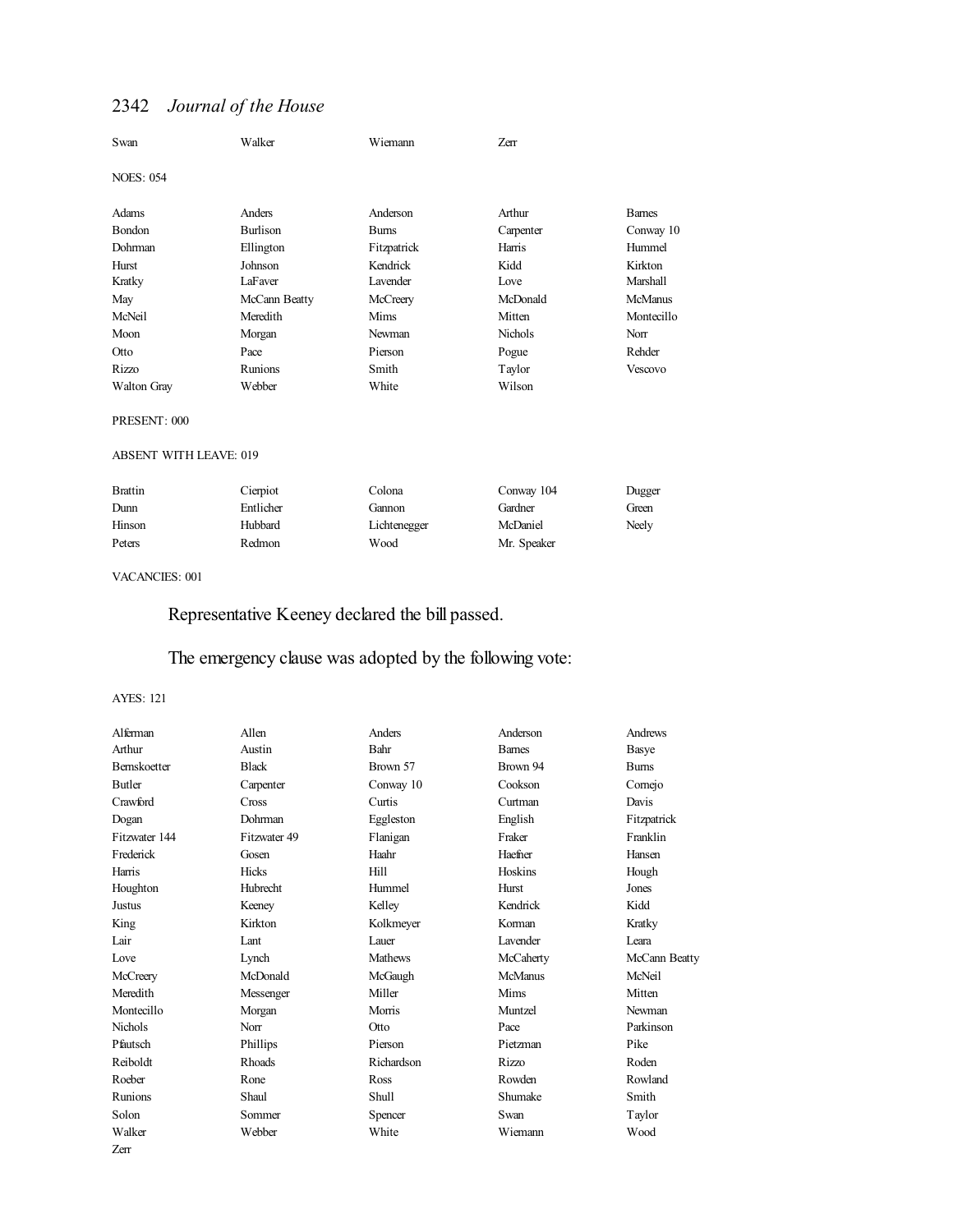NOES: 023

| Adams   | Beard       | Berry     | <b>Bondon</b> | Burlison |
|---------|-------------|-----------|---------------|----------|
| Chipman | Corlew      | Ellington | Engler        | Higdon   |
| Johnson | Koenig      | LaFaver   | Marshall      | May      |
| Moon    | Pogue       | Rehder    | Remole        | Ruth     |
| Vescovo | Walton Gray | Wilson    |               |          |

PRESENT: 000

ABSENT WITH LEAVE: 018

| <b>Brattin</b> | Cierpiot  | Colona       | Conway 104 | Dugger |
|----------------|-----------|--------------|------------|--------|
| Dunn           | Entlicher | Gannon       | Gardner    | Green  |
| Hinson         | Hubbard   | Lichtenegger | McDaniel   | Neely  |
| Peters         | Redmon    | Mr. Speaker  |            |        |

VACANCIES: 001

**HCS SCS SB 445**, relating to environmental protection, was taken up by Representative Miller.

# Representative English offered **House Amendment No. 1**.

#### *House Amendment No. 1*

AMEND House Committee Substitute for Senate Committee Substitute for Senate Bill No. 445, Page 22, Section 643.650, Line 42, by inserting after all ofsaid section and line the following:

"**Section 1. Any drinking water treatment plant locateddownstream of a landfill that contains radioactive waste shall test the finished drinking water biannually for the presence of radionuclides in the water. The** company who operates the landfill shall reimburse the water company operating the treatment plant for the costs **incurred for the required testing."**; and

Further amend said bill by amending the title, enacting clause, and intersectional references accordingly.

#### On motion of Representative English, **House Amendment No. 1** was adopted.

Representative Richardson moved the previous question.

Which motion was adopted by the following vote:

| Alferman       | Allen         | Anderson      | Andrews  | Austin              |
|----------------|---------------|---------------|----------|---------------------|
| Bahr           | <b>Barnes</b> | Basye         | Beard    | <b>Bernskoetter</b> |
| Berry          | <b>Black</b>  | <b>Bondon</b> | Brown 94 | <b>Burlison</b>     |
| Chipman        | Cierpiot      | Conway 104    | Cookson  | Corlew              |
| Cornejo        | Crawford      | <b>Cross</b>  | Curtman  | Davis               |
| Dogan          | Dohrman       | Eggleston     | English  | Fitzpatrick         |
| Fitzwater 144  | Fitzwater 49  | Flanigan      | Franklin | Frederick           |
| Gannon         | Gosen         | Haahr         | Haefner  | Hansen              |
| Hicks          | Higdon        | Hill          | Hoskins  | Houghton            |
| Hubrecht       | Hurst         | Johnson       | Justus   | Keeney              |
| Kidd           | King          | Koenig        | Korman   | Lair                |
| Lant           | Lauer         | Leara         | Love     | Lynch               |
| <b>Mathews</b> | McCaherty     | McGaugh       | Miller   | Moon                |
| Morris         | Muntzel       | Parkinson     | Pfautsch | Phillips            |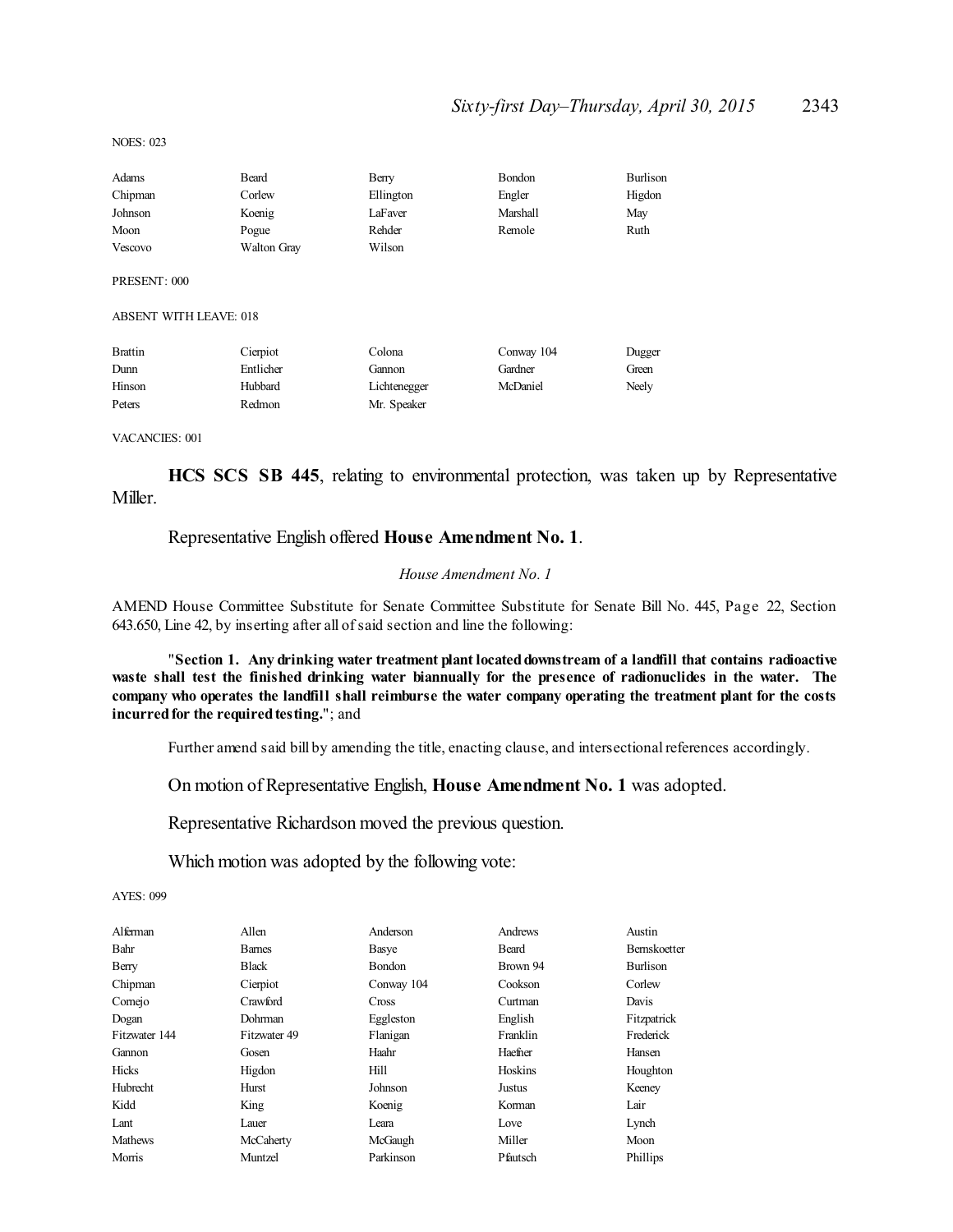| Pike             | Pogue      | Rehder         | Reiboldt     | Remole    |
|------------------|------------|----------------|--------------|-----------|
| Rhoads           | Richardson | Roden          | Roeber       | Rone      |
| Ross             | Rowden     | Rowland        | Ruth         | Shaul     |
| Shull            | Shumake    | Solon          | Sommer       | Spencer   |
| Swan             | Taylor     | Vescovo        | Walker       | White     |
| Wiemann          | Wilson     | Wood           | Zerr         |           |
| <b>NOES: 037</b> |            |                |              |           |
| Adams            | Anders     | Arthur         | <b>Burns</b> | Carpenter |
| Conway 10        | Curtis     | Ellington      | Harris       | Hummel    |
| Kendrick         | Kirkton    | Kratky         | LaFaver      | Lavender  |
| Marshall         | May        | McCann Beatty  | McCreery     | McDonald  |
| <b>McManus</b>   | McNeil     | Meredith       | Mims         | Mitten    |
| Montecillo       | Morgan     | <b>Nichols</b> | Norr         | Pace      |
| Peters           | Pierson    | Rizzo          | Runions      | Smith     |
| Walton Gray      | Webber     |                |              |           |
|                  |            |                |              |           |

PRESENT: 000

#### ABSENT WITH LEAVE: 026

| Brattin     | Brown 57  | Butler       | Colona   | Dugger    |
|-------------|-----------|--------------|----------|-----------|
| Dunn        | Engler    | Entlicher    | Fraker   | Gardner   |
| Green       | Hinson    | Hough        | Hubbard  | Jones     |
| Kelley      | Kolkmeyer | Lichtenegger | McDaniel | Messenger |
| Neely       | Newman    | Otto         | Pietzman | Redmon    |
| Mr. Speaker |           |              |          |           |

VACANCIES: 001

On motion of Representative Miller, **HCS SCS SB 445, as amended**, was adopted.

On motion of Representative Miller, **HCS SCS SB 445, as amended**, was read the third time and passed by the following vote:

| Adams         | Alferman | Allen          | Anders          | Anderson       |
|---------------|----------|----------------|-----------------|----------------|
| Andrews       | Arthur   | Austin         | Bahr            | <b>Barnes</b>  |
| Basye         | Beard    | Bernskoetter   | Berry           | <b>Black</b>   |
| <b>Bondon</b> | Brown 57 | Brown 94       | <b>Burlison</b> | <b>Burns</b>   |
| Butler        | Chipman  | Cierpiot       | Conway 10       | Conway 104     |
| Cookson       | Corlew   | Comejo         | Crawford        | Cross          |
| Curtis        | Curtman  | Davis          | Dogan           | Dohrman        |
| Eggleston     | English  | Fitzpatrick    | Fitzwater 144   | Fitzwater 49   |
| Flanigan      | Fraker   | Franklin       | Frederick       | Gannon         |
| Gosen         | Haahr    | Haefner        | Hansen          | Harris         |
| Hicks         | Higdon   | Hill           | Hoskins         | Houghton       |
| Hubrecht      | Hummel   | Hurst          | Johnson         | Jones          |
| Justus        | Keeney   | Kelley         | Kendrick        | Kidd           |
| King          | Koenig   | Kolkmeyer      | Korman          | Kratky         |
| LaFaver       | Lair     | Lant           | Lauer           | Leara          |
| Love          | Lynch    | <b>Mathews</b> | May             | McCaherty      |
| McDonald      | McGaugh  | Meredith       | Miller          | Mims           |
| Montecillo    | Morris   | Muntzel        | Newman          | <b>Nichols</b> |
| Otto          | Pace     | Parkinson      | Peters          | Pfautsch       |
| Phillips      | Pierson  | Pike           | Rehder          | Reiboldt       |
| Remole        | Rhoads   | Richardson     | Roden           | Roeber         |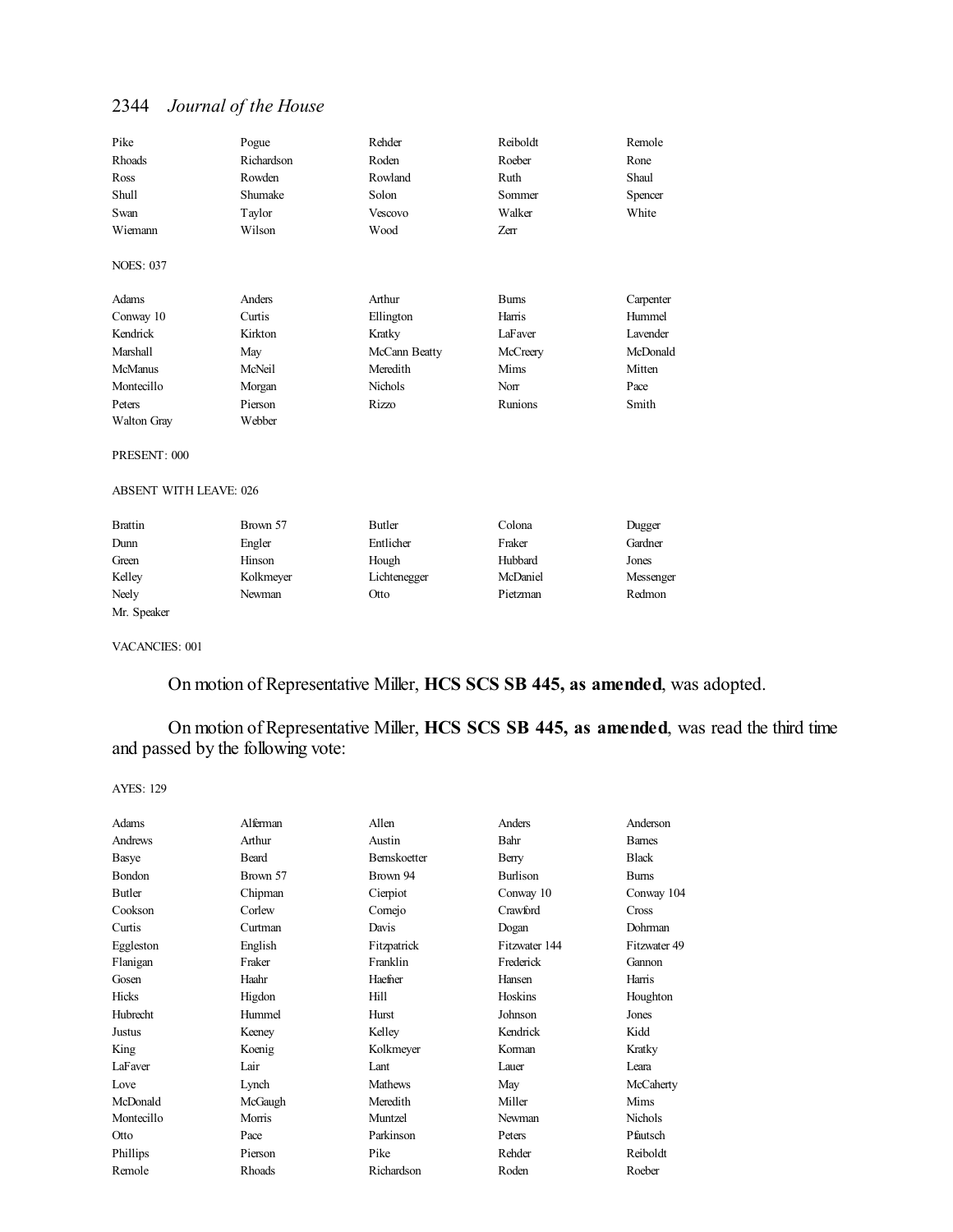# *Sixty-first Day–Thursday, April 30, 2015* 2345

| Rone<br>Ruth<br>Solon<br>Vescovo | Ross<br>Shaul<br>Sommer<br>Walker | Rowden<br>Shull<br>Spencer<br>Walton Gray | Rowland<br>Shumake<br>Swan<br>Webber | <b>Runions</b><br>Smith<br>Taylor<br>White |
|----------------------------------|-----------------------------------|-------------------------------------------|--------------------------------------|--------------------------------------------|
| Wiemann                          | Wilson                            | Wood                                      | Zerr                                 |                                            |
| <b>NOES: 015</b>                 |                                   |                                           |                                      |                                            |
| Carpenter                        | Ellington                         | Kirkton                                   | Lavender                             | Marshall                                   |
| McCann Beatty                    | McCreery                          | <b>McManus</b>                            | McNeil                               | Mitten                                     |
| Moon                             | Morgan                            | Norr                                      | Pogue                                | Rizzo                                      |
| PRESENT: 000                     |                                   |                                           |                                      |                                            |
| <b>ABSENT WITH LEAVE: 018</b>    |                                   |                                           |                                      |                                            |
| <b>Brattin</b>                   | Colona                            | Dugger                                    | Dunn                                 | Engler                                     |
| Entlicher                        | Gardner                           | Green                                     | Hinson                               | Hough                                      |
| Hubbard                          | Lichtenegger                      | McDaniel                                  | Messenger                            | Neely                                      |
| Pietzman                         | Redmon                            | Mr. Speaker                               |                                      |                                            |

VACANCIES: 001

Representative Keeney declared the bill passed.

**HCS SCS SB 300**, relating to retirement benefits, was taken up by Representative Leara.

#### Representative Lair offered **House Amendment No. 1**.

# *House Amendment No. 1*

AMEND House Committee Substitute for Senate Committee Substitute for Senate Bill No. 300, Page 35, Section 169.450, Line 117, by inserting the following after all ofsaid line:

"169.560. Any person retired and currently receiving a retirement allowance pursuant to sections 169.010 to 169.141,otherthan fordisability,may be employed in any capacity in a district included in the retirementsystemcreated by those sections on either a part-time or temporary-substitute basis not to exceed a totaloffive hundred fifty hours in any one school year, and through such employment may earn up to fifty percent of the annual compensation payable underthe **[**employing**]**district's salary schedule forthepositionorpositionsfilledby the retiree,given such person's level of experience and education, without a discontinuance of the person's retirement allowance. If the **[**employing**]**school district does not utilize a salary schedule, or if the position in question is notsubject to the **[**employing**]** district's salary schedule, a retiree employed in accordance with the provisions ofthis section may earn up to fifty percent of the annual compensation paid to the person orpersons who last held such position orpositions. Ifthe position orpositions did not previously exist, the compensation limit shall be determined in accordance with rules duly adopted by the board of trustees ofthe retirement system; provided that, it shall not exceed fifty percent ofthe annualcompensation payable for the position in the **[**employing**]**school district that is most comparable to the position filled by the retiree. In any case where a retiree fills more than one position during the school year, the fifty-percent limit on permitted earning shall be based solely on the annualcompensation ofthe highest paid position occupied by the retiree for at least one-fifth ofthe total hours worked during the year. Such aperson shall not contribute to the retirement systemor to the public education employee retirement system established by sections 169.600 to 169.715 because of earnings during such period of employment. Ifsuch a person is employed in any capacity by such a district **[**on a regular, full-time basis,**]in excess of the limitations set forth in this section,** the person shall not be eligible to receive the person's retirement allowance for any month during which the person is so employed**. In addition, such person [**and**]**shall contribute to the retirement system**, if the person s atisfies the retirement system's membership eligibility requirements. In addition to the** conditions set forth above, this section shall apply to any person retired and currently receiving a retirement allowance under sections 169.010 to 169.141, other than for disability, who is employed by a third party or is performing work as an independent contractor if such person is performing work in a district included in the retirement system as a temporary or long-term substitute teacher or in any other position that would normally require that person to be duly certificated under the laws governing the certification of teachers in Missouri if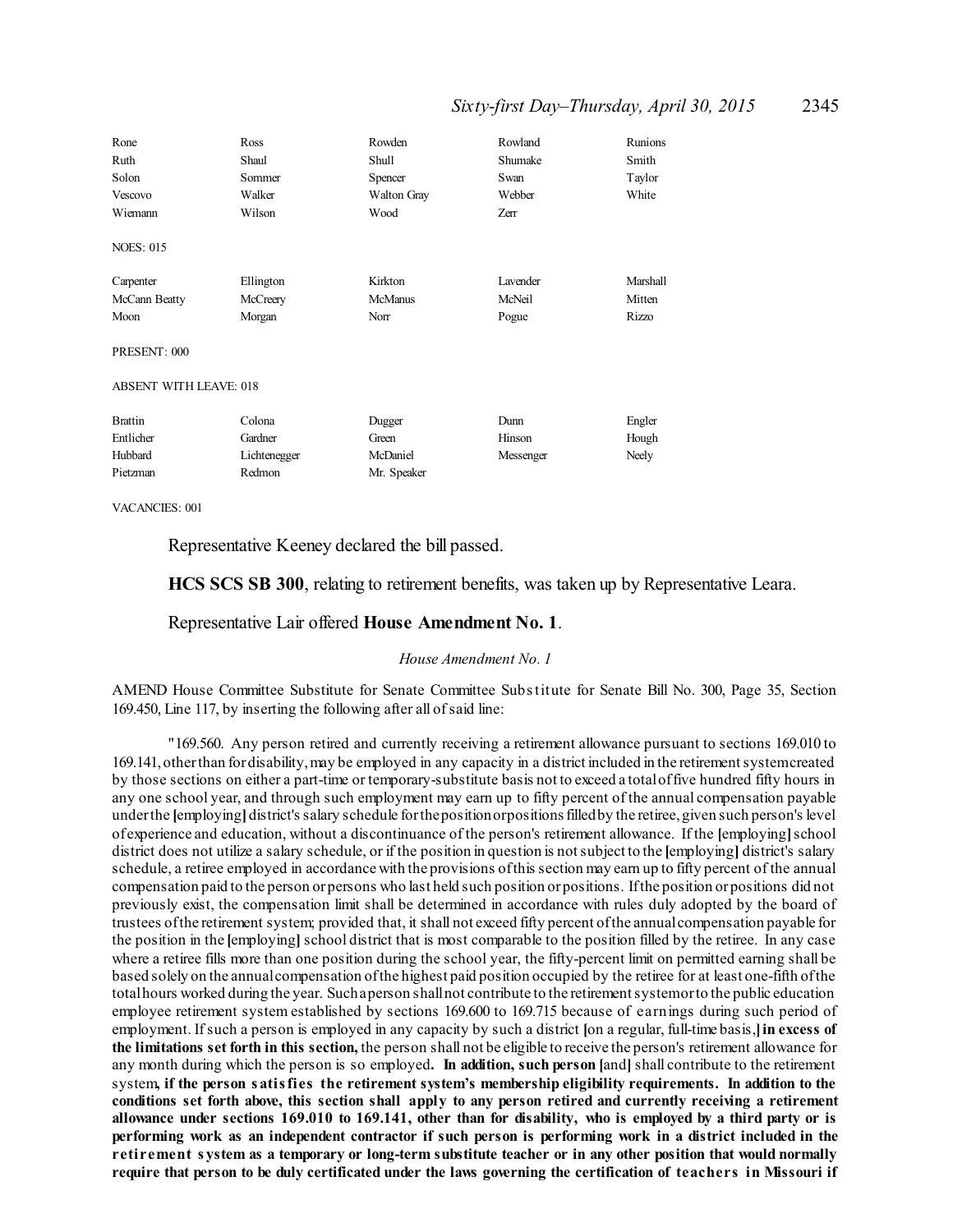**such person was employed by the district. The retirement system may require the district, the third-party employer, the independent contractor, and the retiree subject to this section to provide documentation showing** compliance with this section. If such documentation is not provided, the retirement system may deem the retiree **to have exceededthe limitations providedin this section.**"; and

Further amend said bill by amending the title, enacting clause, and intersectional references accordingly.

On motion of Representative Lair, **House Amendment No. 1** was adopted.

Representative Richardson offered **House Amendment No. 2**.

#### *House Amendment No. 2*

AMEND House Committee Substitute for Senate Committee Substitute for Senate Bill No. 300, Page 24, Section 94.579, Line 139, by inserting after all of said section and line the following:

"**104.037. If a retired member of the Missouri department of transportation and highway patrol employees' retirement system or the Missouri state employees' retirement system is elected to any state office, appointed to any state office, or is reemployed by a department and such member reimburses the retirement** system for any amount received as retirement benefits, increased by an additional amount to account for interest **which would have accrued should the retirement benefits not have been paid, such member shall be considered an active member of the retirement system, and upon retirement, the member's creditable service shall be calculatedas if the member hadnever retiredandreceivedany retirement benefits.**

104.380. **1. Except as provided in subsection 2 of this section,** if a retired member is elected to any state office or is appointed to any state office oris employed by a department in a position normally requiring the performance by the person of duties during not less than one thousand forty hours per year, the member shall not receive an annuity for any month or part of a month for which the member serves as an officer or employee, but the member shall be considered to be a new employee with no previous creditable service and must accrue creditable service continuously for at least one year in order to receive any additional annuity. Any retired member who again becomes an employee and who accrues additional creditable service and later retires shall receive an additional amount of monthly annuity calculated to include only the creditable service and the average compensation earned by the member since such employment or creditable service earned as a member of the general assembly. Years of membership service and twelfths of a year are to be used in calculating any additional annuity except for creditable service earned as a member of the general assembly, and such additionalannuity shallbe based on the type ofservice accrued. In either event, the original annuity and the additional annuity, if any, shall be paid commencing with the end of the first month after the month during which the member's term of office has been completed, or the member's employment terminated. If a retired member is employed by a department in a position that does not normally require the person to performduties during at least one thousand forty hours per year, the member shall not be considered an employee as defined pursuant to section 104.010. A retired member who becomes reemployed as an employee on or after August 28, 2001, in a position covered by the Missouri department of transportation and highway patrol employees'retirementsystemshall not be eligible to receive retirement benefits or additionalcreditable service fromthe state employees' retirement system. Annual benefit increases paid under section 104.415 shall not accrue while a retired member is employed as described in this section. Any future annual benefit increases paid after the member terminates such employment will be paid in the same month as the member's original annual benefit increases were paid. Benefits paid under subsection 3 of section 104.374 are not applicable to any additional annuity paid under this section.

**2. If a retired member of the Missouri department of transportation and highway patrol employees'** retirement system or the Missouri state employees' retirement system is elected to any state office, appointed to any state office, or is reemployed by a department and such member reimburses the retirement system for any **amount received as retirement benefits, increased by an additional amount to account for interest which would have accrued should the retirement benefits not have been paid, such member shall be considered an active member of the retirement system, and upon retirement, the member's creditable service shall be calculated as if the member hadnever retiredandreceivedany retirement benefits.**

104.1039. **1. Except as provided in subsection 2 of this section,** if a retiree is employed as an employee by a department, the retiree shall not receive an annuity payment for any calendarmonth in which the retiree is so employed. While reemployed the retiree shall be considered to be a new employee with no previous credited service and must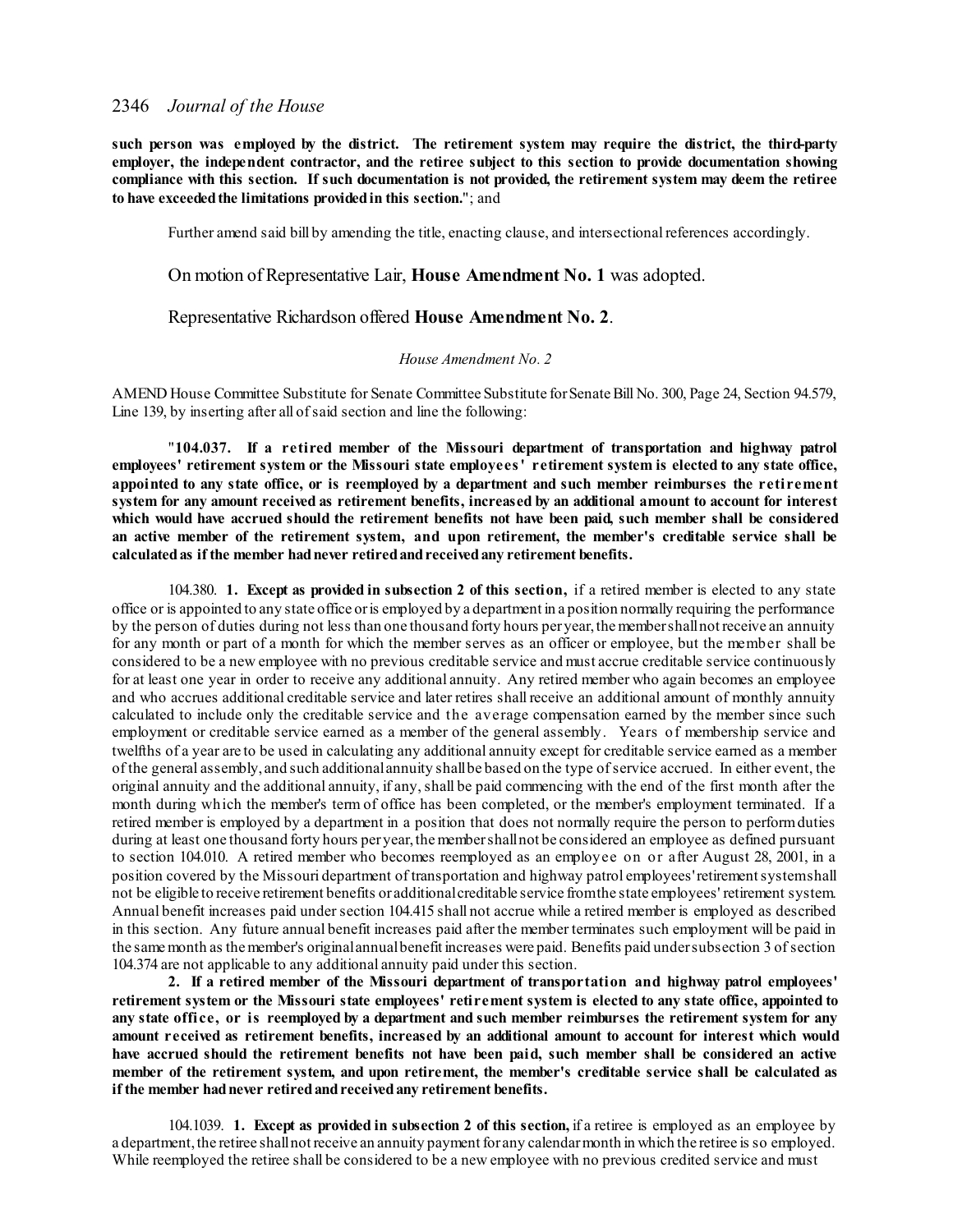accrue credited service continuously for at least one year in order to receive any additional annuity. Such retiree shall receive an additional annuity in addition to the original annuity, calculated based only on the credited service and the pay earned by such retiree during reemployment and paid in accordance with the annuity option originally elected; provided such retiree who ceases to receive an annuity pursuant to this section shallnot receive such additionalannuity ifsuch retiree is employed by a department in a position that is covered by a state-sponsored defined benefit retirement plan not created pursuant to this chapter. The original annuity and any additional annuity shallbe paid commencing as of the end of the first month after the month during which the retiree's reemployment terminates. Cost-of-living adjustments paid under section 104.1045 shall not accrue while a retiree is employed as described in this section. Any future cost-of-living adjustments paid after the retiree terminates such employment will be paid in the same month as the retiree's original annual benefit increases were paid.

**2. If a retired member of the Missouri department of transportation and highway patrol employees'** retirement system or the Missouri state employees' retirement system is elected to any state office, appointed to any state office, or is reemployed by a department and such member reimburses the retirement system for any **amount received as retirement benefits, increased by an additional amount to account for interest which would have accrued should the retirement benefits not have been paid, such member shall be considered an active member of the retirement system, and upon retirement, the member's creditable service shall be calculated as if the member hadnever retiredandreceivedany retirement benefits.**"; and

Further amend said bill by amending the title, enacting clause, and intersectional references accordingly.

On motion of Representative Richardson, **House Amendment No. 2** was adopted.

#### Representative Bernskoetter offered **House Amendment No. 3**.

#### *House Amendment No. 3*

AMEND House Committee Substitute for Senate Committee Substitute for Senate Bill No. 300, Page 24, Section 94.579, Line 139, by inserting after said line the following:

"104.403. 1. Any state employee or retiree**, but not including a current or former member of the general assembly or statewide elected official,** who retires pursuant to section 104.404, and who is also eligible for medical coverage as described in section 103.115, shall be eligible to apply for the following coverage:

(1) Such retiree may elect to continue coverage forhimselforherself and any eligible dependents at the same cost as ifsuch retiree was an active employee;

(2) Such retiree may continue to pay the applicable rate as if the retiree were an active employee for a maximumperiod of five years or upon becoming eligible for Medicare, whichever occurs first; and

(3) After five years or upon becoming eligible for Medicare, the cost for medicalcoverage forsuch retiree and any dependents shall revert to the applicable rate in place at that time.

2. Any employee **[**or retiree**]** of a participating member agency who retires pursuant to section 104.404 shall only be eligible to have theprovisions ofsubsection 1ofthis section applied to his orher coverage ifthe governing body of the participating member agency elects to provide such benefits.

3. The governing boards ofTruman State University,Lincoln University,the educationalinstitutions described in section 174.020, the highway commission that governs the health care plans of the Missouri department of transportationandtheMissouristatehighwaypatrol,andthe conservation commission ofthedepartmentofconservation may elect to provide its employees or retirees who retire pursuant to section 104.404 the same benefits as described in subsection 1 of this section under the respective medical plans of those institutions and departments. **[**If the highway commission elects to provide retirees the benefits ofthissection,any specialconsultant pursuant to section 104.515who is a member of the Missouri department oftransportation and Missouristate highway patrol medical and life insurance plan and who retired on or after February 1, 2003, but prior to July 1, 2003, shall be eligible to receive the benefits of this section.**]**

104.404. 1. An employee who has not been a retiree of the system in which such employee is currently receiving creditable orcredited service,who is eligible to receive a normal annuity pursuant to section 104.080,104.090, 104.100, 104.271, or 104.400, or a life and any temporary annuity pursuant to section 104.1024, and whose annuity commences no later than **[**September 1, 2003,**] November 1, 2015,** shall be eligible to receive the medical benefits described in section 104.403.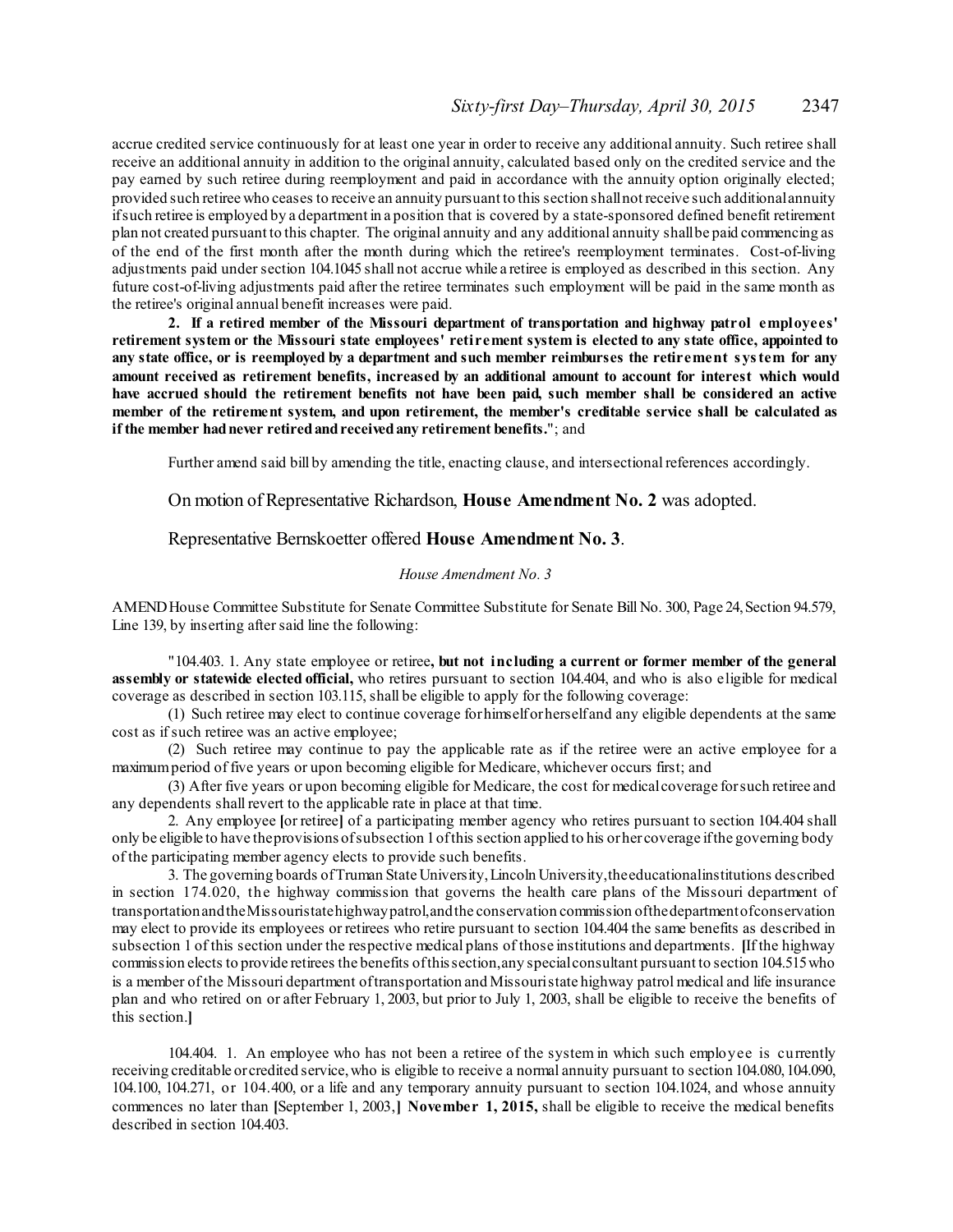2. **[**An employee who would be eligible to receive a normal annuity pursuant to section 104.080, 104.090, 104.100, 104.271, or 104.400, or a life and any temporary annuity pursuant to section 104.1024, no later than January 1, 2004, shall be eligible to retire based on the employee's creditable or credited service and the average compensation or final average pay on the employee's date of termination of employment if the employee applies to retire and whose annuity commences no later than September 1, 2003. Such employee who so retires shall be eligible to receive the medical benefits described in subsection 1 of this section.

3. Any employee described in subsections 1 and 2 of this section who otherwise would be eligible to elect to receive benefits under the provisions of sections 104.625 and 104.1024, by no later than January 1, 2004, shall be eligible to elect to receive benefits pursuant to sections 104.625and 104.1024; except that in no eventshall a lump sumpayment be made for any time period after the employee's annuity starting date.

4.**]** A retiree whose retirement annuity commenced on or after **[**February 1, 2003**] March 1, 2015**, but no later than **[**September 1, 2003**] November 1, 2015**, shall be eligible to receive the medical benefits described in section 104.403.

**[**5.**] 3.** The state may hire employees to replace those employees retiring pursuant to this section and section 104.403, except that departments shall not fill more than twenty-five percent of those positions vacated. Exceptions to the twenty-five percent restriction may bemade for criticalorseasonal positions orpositions which are entirely federally funded. Such determination shall be made by rule and regulation promulgated by the office of administration. The provisions of this subsection shall not apply to Truman University, Lincoln University or the educational institutions described in section 174.020.

**[**6.**]4.** Any rule or portion of a rule, as that termis defined in section 536.010,that is created underthe authority delegated in this section shall become effective only ifit complies with and is subject to all of the provisions of chapter 536 and, if applicable, section 536.028. This section and chapter 536 are nonseverable and if any of the powers vested with the general assembly pursuant to chapter 536 to review, to delay the effective date, or to disapprove and annul a rulearesubsequentlyheldunconstitutional,thenthegrant ofrulemaking authority and any rule proposedoradoptedafter August 28, **[**2003**] 2015**, shall be invalid and void.

**[**7.**] 5.** The Missouristate employees'retirementsystemand the highways and transportation employees' and highway patrol retirement system**, if applicable,** shall make a report in writing to the governor**[**,**] and** commissioner of administration**[**, and the general assembly by April 1, 2004,**] by December 1, 2015,** and in addition shall provide **[**monthly tracking**] a report** ofthe effect ofstate employee retirements pursuant to this section and section 104.403.**[**The report shall cover the time period of February 1,2003,to January 31,2004.**]** The report shall include the number ofsuch retirements, the amount of payroll affected as a result of retirements, and the financial effect of such retirements as expressed in a report by each system's actuary.

**[**8.**] 6.** The office of administration shall make a report in writing to the governor and the general assembly by **[**April 1, 2004,**] March 1, 2016,** and in addition shallprovide **[**monthly tracking**]areport**ofthe budgetary effect ofstate employee retirements **[**pursuant**] relative** to **the effect of** this section and section 104.403. The report shall include the amount of payroll reduced as a result ofsuch retirements, the number of positions that are core cut as a result ofsuch retirements, the number of employees employed to replace those who retired pursuant to this section, and the financial effect on the budget, including any costs associated with payment of medical premiums by the state.

**[**9.**] 7.** The Missouri consolidated health care plan shall make a report in writing to the **[**governor and the general assembly by April 1, 2004, and in addition s hall provide monthly tracking**] office of administration by December 1,2015,** of the effect of state not be limited to, the amount of payroll reduced as a result of such retirements, the number of positions that are core cut as a result of such retirements, the number of employees employed to replace those who retired pursuant to this section, and the financial effect on the budget, including any costs associated with payment of medical premiums by the state."; and

Further amend said bill by amending the title, enacting clause, and intersectional references accordingly.

On motion of Representative Bernskoetter, **House Amendment No. 3** was adopted.

Representative Moon raised a point of order that the House Committee Substitute goes beyond the scope of the original bill.

Representative Keeney requested a parliamentary ruling.

The Parliamentary Committee ruled the point of order not timely.

Representative King offered **House Amendment No. 4**.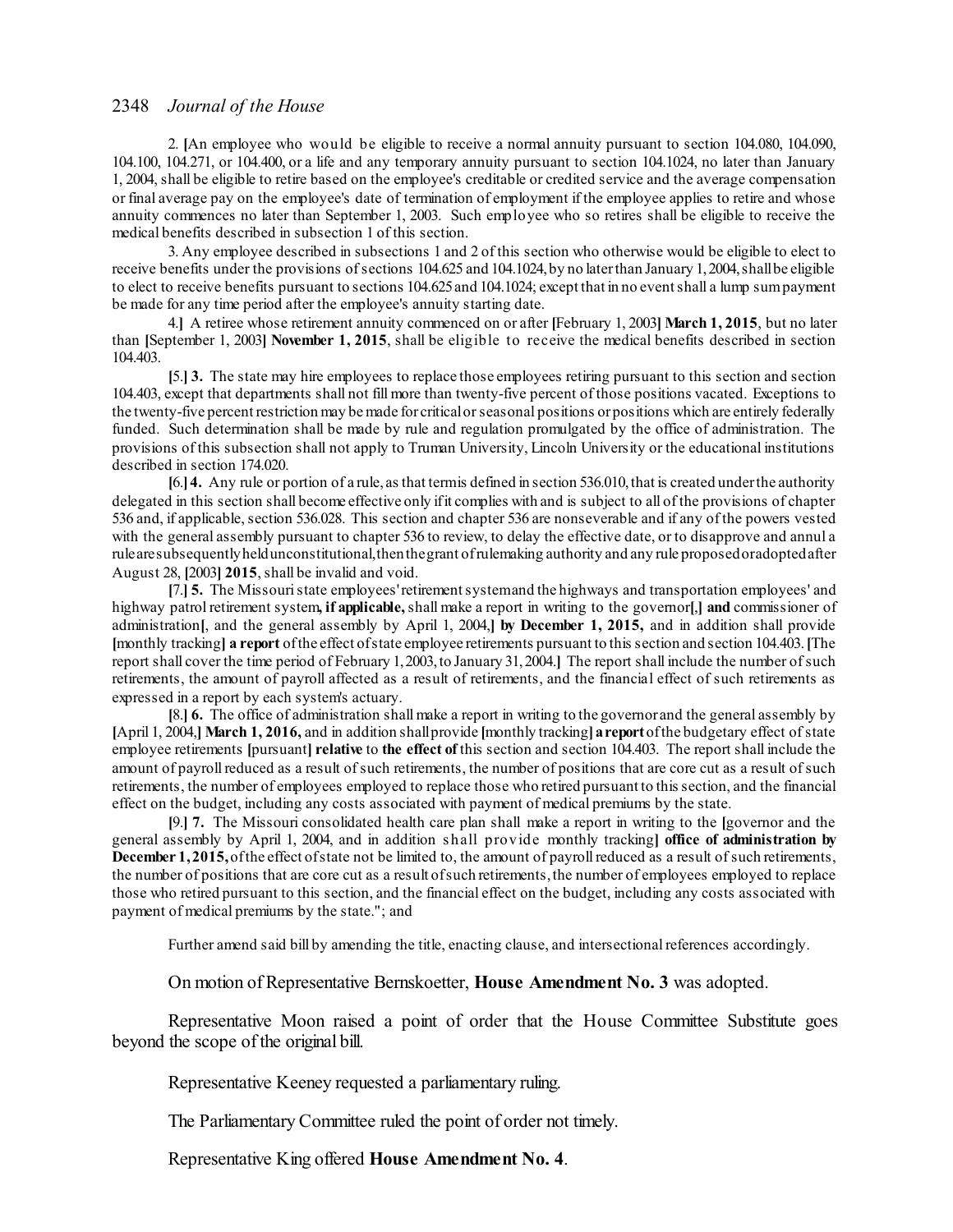#### *House Amendment No. 4*

AMEND House Committee Substitute for Senate Committee Substitute for Senate Bill No. 300, Page 24, Section 94.579, Line 139, by inserting immediately after said line the following:

"94.902. 1. The governing **[**body**] bodies** of **the following cities may impose a tax as provided in this section:**

**(1)** Any city of the third classification with more than twenty-sixthousand three hundred but less than twentysixthousand seven hundred inhabitants**[**, or**] ;**

**(2)** Any city of the fourth classification with more than thirty thousand three hundred but fewer than thirty thousand seven hundred inhabitants**[**, or**] ;**

**(3)** Any city of the fourth classification with more than twenty-four thousand eight hundred but fewer than twenty-five thousand inhabitants**[**,**] ;**

**(4) Any special charter city with more than twenty-nine thousand but fewer than thirty-two thousand inhabitants; or**

(5) Any city of the third classification with more than four thousand but fewer than four thousand five hundred inhabitants and located in any county of the first classification with more than two hundred thousand **but fewer than two hundredsixty thousandinhabitants.**

**2. The governing body of any city listedin subsection 1 of this section** may impose, by order or ordinance, a sales taxon all retailsales made in the city which are subject to taxation under chapter 144. The taxauthorized in this section may be imposed in an amount of up to one-half of one percent, and shall be imposed solely for the purpose of improving the public safety for such city, including but not limited to expenditures on equipment, city employee salaries and benefits, and facilities for police, fire and emergency medicalproviders. The taxauthorized in this section shall be in addition to allothersales taxes imposed by law, and shall be stated separately fromall other charges and taxes. The order or ordinance imposing a sales taxunder this section shall not become effective unless the governing body of the city submits to the voters residing within the city, at a county orstate general, primary, orspecial election, a proposal to authorize the governing body of the city to impose a taxunder this section.

**[**2.**] 3.** The ballot ofsubmission for the tax authorized in this section shall be in substantially the following form:

Shall the city of .......................................... (city's name) impose a citywide sales tax at a rate of ......... (insert rate of percent) percent for the purpose of improving the public safety of the city?

 $[ ] YES ] NO$ 

If you are in favor of the question, place an "X" in the boxopposite "YES". If you are opposed to the question, place an "X" in the boxopposite "NO".

If a majority of the votes cast on the proposal by the qualified voters voting thereon are in favor of the proposal, then the ordinance or order and any amendments to the order or ordinance shall become effective on the first day of the second calendar quarter after the directorofrevenue receives notice ofthe adoption ofthe sales tax. If a majority of the votes cast on the proposal by the qualified voters voting thereon are opposed to the proposal, then the taxshall not become effective unless the proposal is resubmitted under this section to the qualified voters and such proposal is approved by amajority ofthe qualified voters voting on the proposal. However, in no event shall a proposal under this section be submitted to the voters sooner than twelve months fromthe date of the last proposal under this section.

**[**3.**] 4.** Any sales tax imposed under this section shall be administered, collected, enforced, and operated as required in section 32.087. Allsales taxes collected by the director of the department of revenue under this section on behalfof any city, less one percent for cost of collection which shall be deposited in the state's general revenue fundafter payment of premiums for surety bonds as provided in section 32.087,shall be deposited in a special trust fund, which is hereby created in the state treasury, to be known as the "City Public Safety Sales TaxTrust Fund". The moneys in the trust fund shall not be deemed to be state funds and shall not be commingled with any funds of the state. The provisions ofsection 33.080 to the contrary notwithstanding,money in this fund shall not be transferred and placed to the credit ofthe generalrevenue fund. The directorshall keep accurate records ofthe amount ofmoney in the trust fund and which was collected in each city imposing a sales tax under this section, and the records shall be open to the inspection ofofficers ofthe city and the public. Not later than the tenth day of each month the directorshalldistribute all moneys deposited in the trust fund during the preceding month to the city which levied the tax. Such funds shall be deposited with the city treasurer of each such city, and allexpenditures offunds arising fromthe trust fund shall be by an appropriation act to be enacted by the governing body of each such city. Expenditures may be made fromthe fund for any functions authorized in the ordinance ororder adopted by the governing body submitting the taxto the voters. If the tax is repealed, all funds remaining in the special trust fund shall continue to be used solely for the designated purposes. Any funds in the specialtrust fund whicharenotneededfor current expenditures shallbe invested in the same manner as otherfunds are invested. Any interest and moneys earned on such investments shallbe credited to the fund.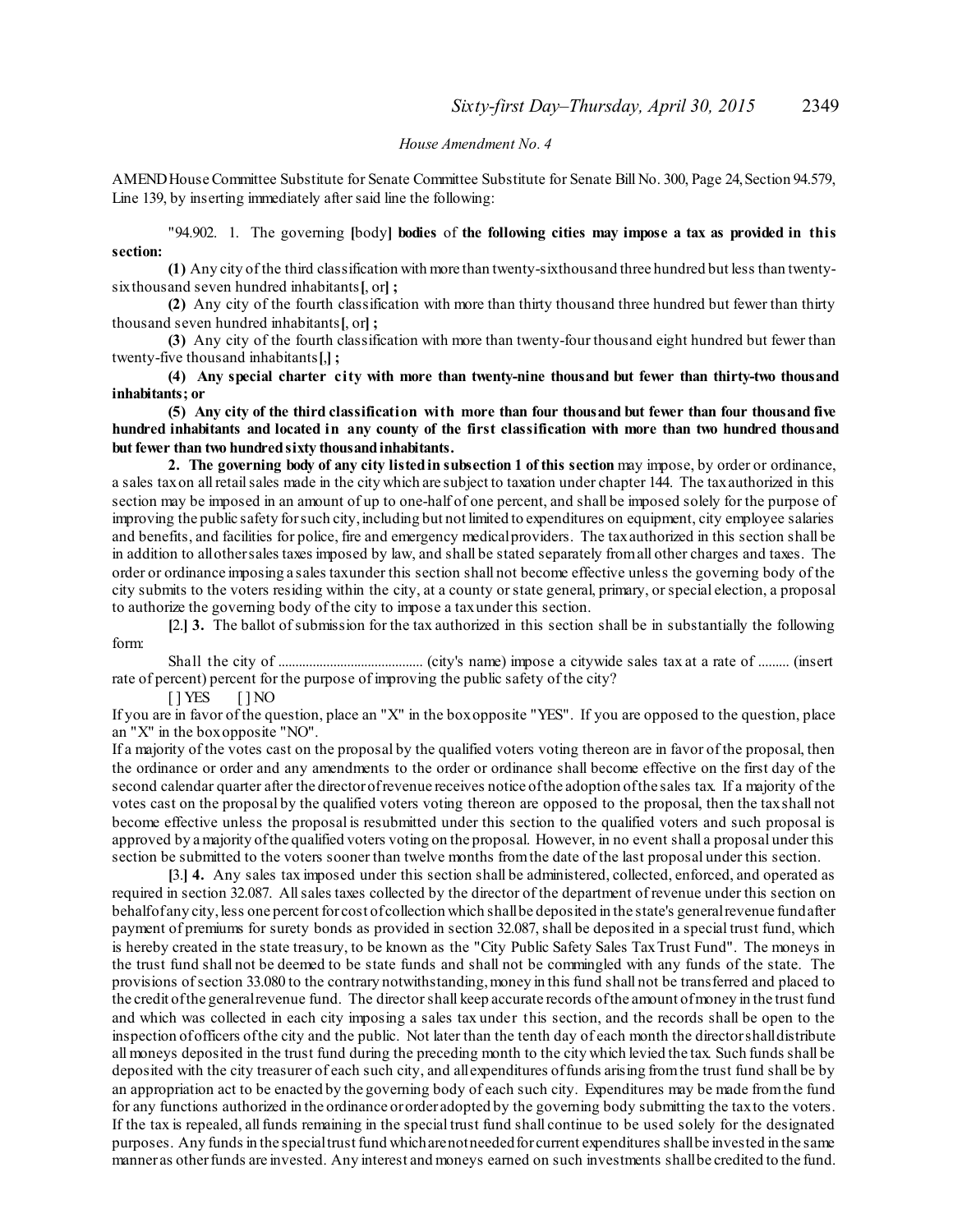**[**4.**] 5.** The director of the department of revenue may authorize the state treasurer to make refunds from the amounts in the trust fund and credited to any city for erroneous payments and overpayments made, and may redeem dishonored checks and drafts deposited to the credit of such cities. If any city abolishes the tax, the city shallnotify the directorofthe action at least ninety days before the effective date of the repeal, and the director may orderretention in the trust fund, for a period of one year, of two percent of the amount collected after receipt ofsuch notice to cover possible refunds oroverpayment ofthe taxand to redeemdishonored checks and drafts deposited to the credit ofsuch accounts. After one year has elapsed after the effective date ofabolition of the taxin such city, the directorshall remit the balance in the account to the city and close the account of that city. The director shall notify each city of each instance of any amount refunded or any check redeemed fromreceipts due the city.

**[**5.**] 6.** The governing body of any city that has adopted the sales taxauthorized in this section may submit the question of repeal of the taxto the voters on any date available for elections for the city. The ballot of submission shall be in substantially the following form:

Shall ............................................... (insert the name of the city) repeal the sales tax imposed at a rate of .......... (insert rate of percent) percent for the purpose of improving the public safety of the city?

 $[ ]$  YES  $[ ]$  NO

If a majority of the votes cast on the proposal are in favor of repeal, that repeal shall become effective on December thirty-first of the calendar year in which such repealwas approved. If amajority ofthe votes cast on the question by the qualified voters voting thereon are opposed to the repeal, then the sales tax authorized in this section shall remain effective until the question is resubmitted under this section to the qualified voters, and the repeal is approved by a majority of the qualified voters voting on the question.

**[**6.**] 7.** Whenever the governing body of any city that has adopted the sales taxauthorized in this section receives a petition, signed by ten percent of the registered voters of the city voting in the last gubernatorial election, calling for an election to repeal the sales tax imposed under this section, the governing body shall submit to the voters of the city a proposal to repeal the tax. If a majority of the votes cast on the question by the qualified voters voting thereon are in favor of the repeal, that repeal shall become effective on December thirty-first of the calendar year in which such repeal was approved. If a majority of the votes cast on the question by the qualified voters voting thereon are opposed to the repeal, then the taxshall remain effective until the question is resubmitted under this section to the qualified voters and the repeal is approved by a majority of the qualified voters voting on the question.

**[**7.**] 8.** Except as modified in this section, all provisions ofsections 32.085 and 32.087 shall apply to the tax imposed under this section."; and

Further amend said bill by amending the title, enacting clause, and intersectional references accordingly.

On motion of Representative King, **House Amendment No. 4** was adopted.

#### Representative Lair offered **House Amendment No. 5**.

#### *House Amendment No. 5*

AMEND House Committee Substitute for Senate Committee Substitute for Senate Bill No. 300, Page 24, Section 94.579, Line 139, by inserting after all of said line the following:

"169.141. 1. Any person receiving a retirement allowance undersections 169.010 to 169.140, and who elected a reduced retirement allowance under subsection 3 of section 169.070 with his spouse as the nominated beneficiary, may nominate a successor beneficiary under either of the following circumstances:

(1) If the nominated beneficiary precedes the retired person in death,the retired person may,upon remarriage, nominate the new spouse under the same option elected in the application for retirement;

(2) Ifthemarriage ofthe retired person and the nominated beneficiary is dissolved, and ifthe dissolution decree provides forsole retention by the retired person of all rights in the retirement allowance, the retired person may, upon remarriage, nominate the new spouse under the same option elected in the application for retirement.

2. Any nomination of a successorbeneficiary under subdivision (1) or (2) of subsection 1 of this section must bemade in accordancewithprocedures established by the board oftrustees, and must be filed within ninety days ofMay 6, 1993, or within **[**ninety days**] one year** of the remarriage, whichever later occurs. Upon receipt of a successor nomination filed in accordance with those procedures, the board shalladjust the retirement allowance to reflect actuarial considerations of that nomination as well as previous beneficiary and successor beneficiary nominations.

**3. Any person receiving a retirement allowance under sections 169.010 to 169.140, and who elected a** reduced retirement allowance under subsection 3 of section 169.070 with his or her spouse as the nominated **beneficiary may have the retirement allowance increased to the amount the retired member would be receiving hadthe retiredmember electedoption 1 if:**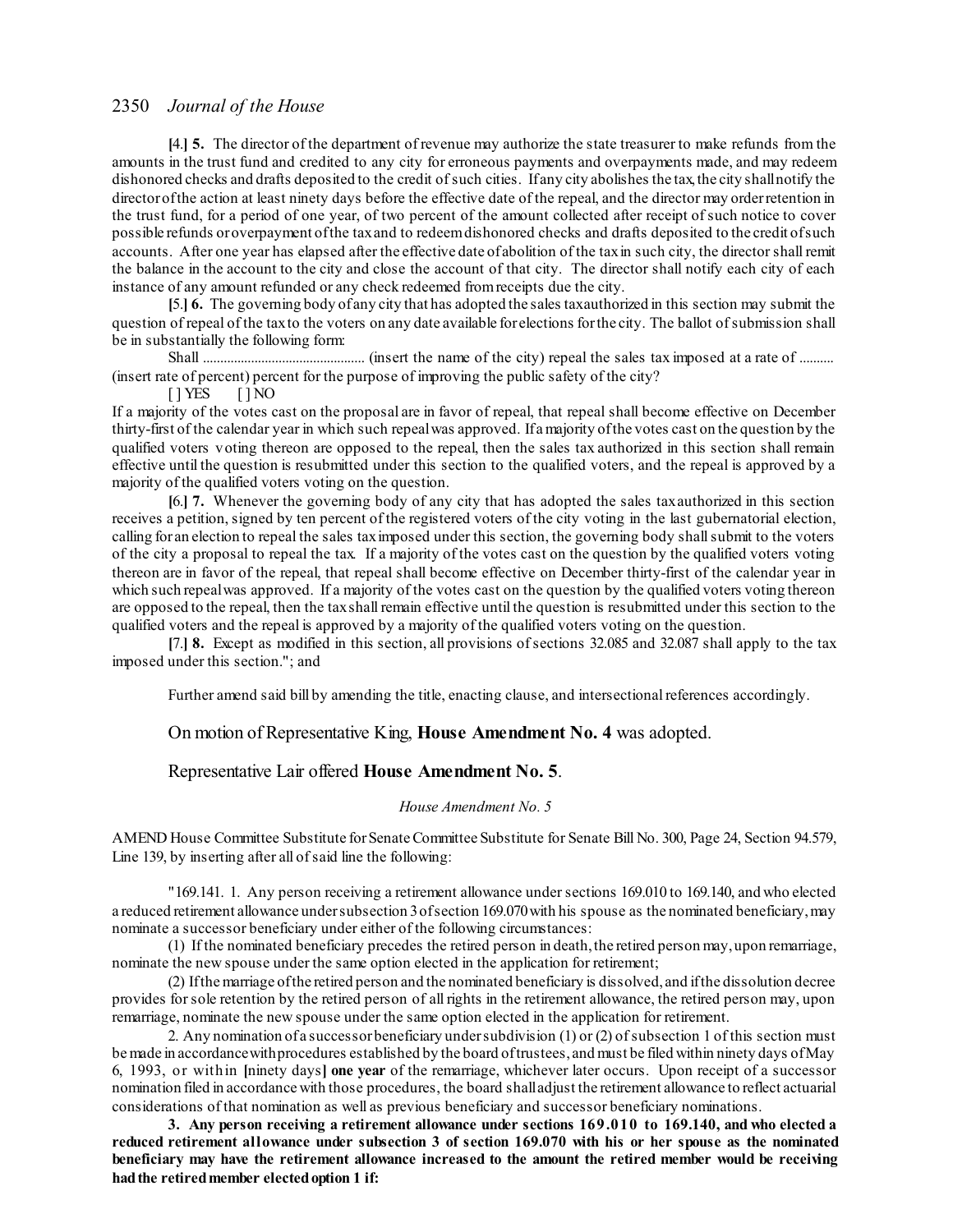**(1) The marriage of the retired person and the nominated spouse is dissolved on or after September 1, 2015;**

(2) If the dissolution decree provides for sole retention by the retired person of all rights in the retirement **allowance; and**

**(3) The person wouldhave receivedunder subsection 3 ofsection 169.070.**

#### Any such increase in the retirement allowance shall be effective upon the receipt of an application for such **increase anda certifiedcopy of the decree of dissolution that meets the requirements of this section.**"; and

Further amend said bill, Section 169.450, Page 35, Line 117, by inserting the following after all of said line:

"169.715. 1. Any person receiving a retirement allowance undersections 169.600 to 169.712, and who elected a reduced retirement allowance under subsection 4 of section 169.670 with his spouse as the nominated beneficiary, may nominate a successor beneficiary under either of the following circumstances:

(1) Ifthe nominated beneficiary precedes the retired person in death, the retired person may,upon remarriage, nominate the new spouse under the same option elected in the application for retirement;

(2) Ifthemarriage ofthe retired person and the nominated beneficiary is dissolved, and ifthe dissolution decree provides forsole retention by the retired person of all rights in the retirement allowance, the retired person may, upon remarriage, nominate the new spouse under the same option elected in the application for retirement.

2. Any nomination ofa successorbeneficiary undersubdivision (1) or (2) ofsubsection 1 of this section must bemade in accordance with procedures established by the board oftrustees,and must be filed within ninety days ofMay 6, 1993, or within **[**ninety days**] one year** of the remarriage, whichever later occurs. Upon receipt of a s uccessor nomination filed in accordance with those procedures, the board shall adjust the retirement allowance to reflect actuarial considerations of that nomination as well as previous beneficiary and successor beneficiary nominations.

**3. Any person receiving a retirement allowance under sections 169.600 to 169.715, and who elected a** reduced retirement allowance under subsection 3 of section 169.670 with his or her spouse as the nominated **beneficiary may have the retirement allowance increased to the amount the retired member would be receiving hadthe retiredmember electedoption 1 if:**

**(1) The marriage of the retired person and the nominated spouse is dissolved on or after September 1, 2015;**

(2) If the dissolution decree provides for sole retention by the retired person of all rights in the retirement **allowance; and**

**(3) The person wouldhave receivedunder subsection 4 ofsection 169.670.**

Any such increase in the retirement allowance shall be effective upon the receipt of an application for such **increase anda certifiedcopy of the decree of dissolution that meets the requirements of this section.**";a nd

Further amend said bill by amending the title, enacting clause, and intersectional references accordingly.

Speaker Diehl resumed the Chair.

On motion of Representative Lair, **House Amendment No. 5** was adopted.

On motion of Representative Leara, **HCS SCS SB 300, as amended**, was adopted.

On motion of Representative Leara, **HCS SCS SB 300, as amended**, was read the third time and passed by the following vote:

| Alferman      | Allen      | Anderson | Andrews      | Austin   |
|---------------|------------|----------|--------------|----------|
| Bahr          | Basye      | Beard    | Bernskoetter | Berry    |
| <b>Black</b>  | Bondon     | Brown 57 | Brown 94     | Chipman  |
| Cierpiot      | Conway 104 | Corlew   | Comejo       | Crawford |
| Cross         | Davis      | Dogan    | Dohrman      | English  |
| Fitzwater 144 | Flanigan   | Fraker   | Frederick    | Gannon   |
| Gosen         | Haahr      | Haefner  | Hansen       | Higdon   |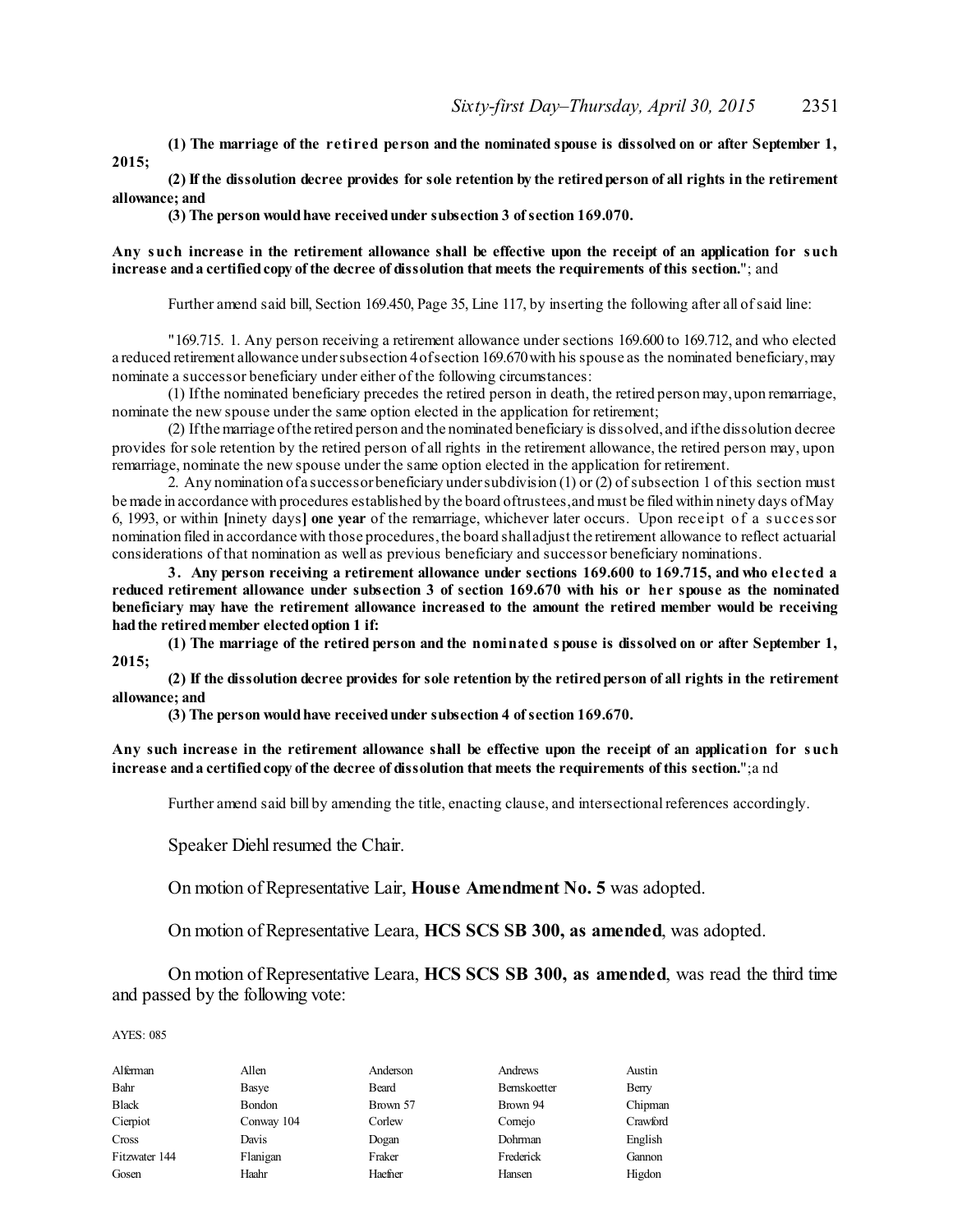| Hill             | Hoskins        | Houghton      | Hubrecht      | Jones           |
|------------------|----------------|---------------|---------------|-----------------|
| Justus           | Kelley         | Kidd          | King          | Kolkmeyer       |
| Korman           | Lair           | Lant          | Lauer         | Leara           |
| Love             | Lynch          | Mathews       | McCaherty     | McGaugh         |
| Miller           | Morris         | Muntzel       | Pfautsch      | Phillips        |
| Pike             | Reiboldt       | Remole        | <b>Rhoads</b> | Richardson      |
| Roden            | Roeber         | Rone          | <b>Ross</b>   | Rowden          |
| Rowland          | Ruth           | Shaul         | Shull         | Shumake         |
| Solon            | Sommer         | Spencer       | Swan          | Walker          |
| White            | Wiemann        | Wood          | Zerr          | Mr. Speaker     |
| <b>NOES: 055</b> |                |               |               |                 |
|                  |                |               |               |                 |
| Adams            | Anders         | Arthur        | <b>Barnes</b> | <b>Burlison</b> |
| <b>Burns</b>     | <b>Butler</b>  | Carpenter     | Conway 10     | Curtis          |
| Curtman          | Eggleston      | Ellington     | Fitzpatrick   | Fitzwater 49    |
| Green            | Harris         | Hummel        | Hurst         | Johnson         |
| Kendrick         | Kirkton        | Koenig        | Kratky        | LaFaver         |
| Lavender         | Marshall       | May           | McCann Beatty | McCreery        |
| McDonald         | <b>McManus</b> | <b>McNeil</b> | Meredith      | Mims            |
| Mitten           | Montecillo     | Moon          | Morgan        | Newman          |
| <b>Nichols</b>   | Norr           | Otto          | Pace          | Peters          |
| Pietzman         | Pogue          | <b>Rizzo</b>  | Runions       | Smith           |
| Taylor           | Vescovo        | Walton Gray   | Webber        | Wilson          |

#### ABSENT WITH LEAVE: 022

| Brattin  | Colona    | Cookson  | Dugger    | Dunn         |
|----------|-----------|----------|-----------|--------------|
| Engler   | Entlicher | Franklin | Gardner   | Hicks        |
| Hinson   | Hough     | Hubbard  | Keeney    | Lichtenegger |
| McDaniel | Messenger | Neely    | Parkinson | Pierson      |
| Redmon   | Rehder    |          |           |              |

#### VACANCIES: 001

Speaker Diehl declared the bill passed.

**HCS SCS SB 336**, relating to income tax withholding on tips, was taken up by Representative Higdon.

On motion of Representative Higdon, **HCS SCS SB 336** was adopted.

On motion of Representative Higdon, **HCS SCS SB 336** was read the third time and passed by the following vote:

| Adams        | Alferman  | Allen               | Anders         | Anderson      |
|--------------|-----------|---------------------|----------------|---------------|
| Andrews      | Arthur    | Austin              | Bahr           | <b>Barnes</b> |
| Basye        | Beard     | <b>Bernskoetter</b> | Berry          | <b>Black</b>  |
| Bondon       | Brown 57  | Brown 94            | Burlison       | <b>Bums</b>   |
| Butler       | Carpenter | Chipman             | Conway 10      | Conway 104    |
| Cookson      | Corlew    | Comejo              | Crawford       | <b>Cross</b>  |
| Curtman      | Davis     | Dogan               | <b>Dohrman</b> | Eggleston     |
| Ellington    | English   | Entlicher           | Fitzpatrick    | Fitzwater 144 |
| Fitzwater 49 | Flanigan  | Fraker              | Gannon         | Gosen         |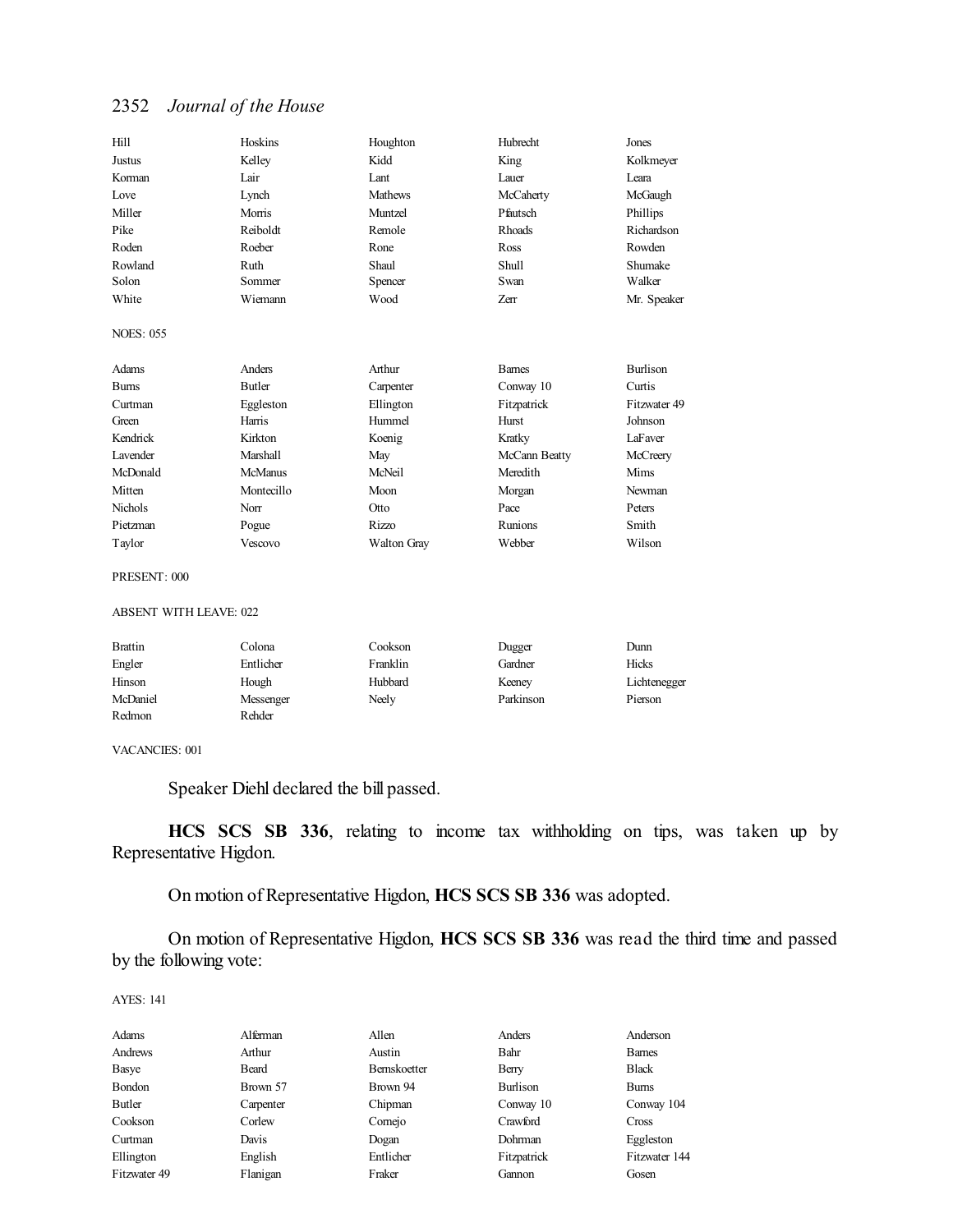# *Sixty-first Day–Thursday, April 30, 2015* 2353

| Green                         | Haahr                | Haefner    | Hansen        | Harris       |  |
|-------------------------------|----------------------|------------|---------------|--------------|--|
| Hicks                         | Higdon               | Hill       | Hoskins       | Houghton     |  |
| Hubrecht                      | Hummel               | Hurst      | Johnson       | Jones        |  |
| Justus                        | Keeney               | Kelley     | Kendrick      | Kidd         |  |
| King                          | Kirkton              | Koenig     | Kolkmeyer     | Korman       |  |
| Kratky                        | LaFaver              | Lair       | Lant          | Lauer        |  |
| Lavender                      | Leara                | Love       | Lynch         | Marshall     |  |
| Mathews                       | May                  | McCaherty  | McCann Beatty | McCreery     |  |
| McGaugh                       | <b>McManus</b>       | McNeil     | Meredith      | Miller       |  |
| Mims                          | Mitten               | Montecillo | Moon          | Morgan       |  |
| Morris                        | Muntzel              | Newman     | Nichols       | Norr         |  |
| Otto                          | Pace                 | Parkinson  | Peters        | Pfautsch     |  |
| Phillips                      | Pierson              | Pietzman   | Pike          | Pogue        |  |
| Reiboldt                      | Remole               | Rhoads     | Richardson    | Rizzo        |  |
| Roden                         | Roeber               | Rone       | Ross          | Rowden       |  |
| Rowland                       | Ruth                 | Shaul      | Shull         | Shumake      |  |
| Smith                         | Solon                | Sommer     | Spencer       | Swan         |  |
| Taylor                        | Vescovo              | Walker     | Walton Gray   | Webber       |  |
| White                         | Wiemann              | Wilson     | Wood          | Zerr         |  |
| Mr. Speaker                   |                      |            |               |              |  |
| <b>NOES: 001</b>              |                      |            |               |              |  |
| Curtis                        |                      |            |               |              |  |
| PRESENT: 000                  |                      |            |               |              |  |
| <b>ABSENT WITH LEAVE: 020</b> |                      |            |               |              |  |
| $D_{\text{max}}$              | $\sim$ $\sim$ $\sim$ | $C - 1 - $ |               | $\mathbf{L}$ |  |

| <b>Brattin</b> | Cierpiot | Colona       | Dugger   | Dunn     |
|----------------|----------|--------------|----------|----------|
| Engler         | Franklin | Frederick    | Gardner  | Hinson   |
| Hough          | Hubbard  | Lichtenegger | McDaniel | McDonald |
| Messenger      | Neely    | Redmon       | Rehder   | Runions  |

VACANCIES: 001

Speaker Diehl declared the bill passed.

# **HOUSE BILLS WITH SENATE AMENDMENTS**

**SCS HCS HB 50**, relating to the business of insurance, was taken up by Representative Gosen.

On motion of Representative Gosen, **SCS HCS HB 50** was adopted by the following vote:

| Adams    | Alferman  | Allen        | Anders        | Anderson     |
|----------|-----------|--------------|---------------|--------------|
| Andrews  | Arthur    | Austin       | <b>Barnes</b> | Basye        |
| Beard    | Berry     | <b>Black</b> | Bondon        | Brown 57     |
| Brown 94 | Burlison  | <b>Bums</b>  | Butler        | Carpenter    |
| Chipman  | Cierpiot  | Conway 10    | Conway 104    | Cookson      |
| Corlew   | Comejo    | Crawford     | Cross         | Curtis       |
| Curtman  | Davis     | Dogan        | Dohrman       | Eggleston    |
| English  | Entlicher | Fitzpatrick  | Fitzwater 144 | Fitzwater 49 |
| Flanigan | Fraker    | Frederick    | Gannon        | Gosen        |
| Green    | Haahr     | Haefner      | Hansen        | Harris       |
| Hicks    | Higdon    | Hill         | Hoskins       | Houghton     |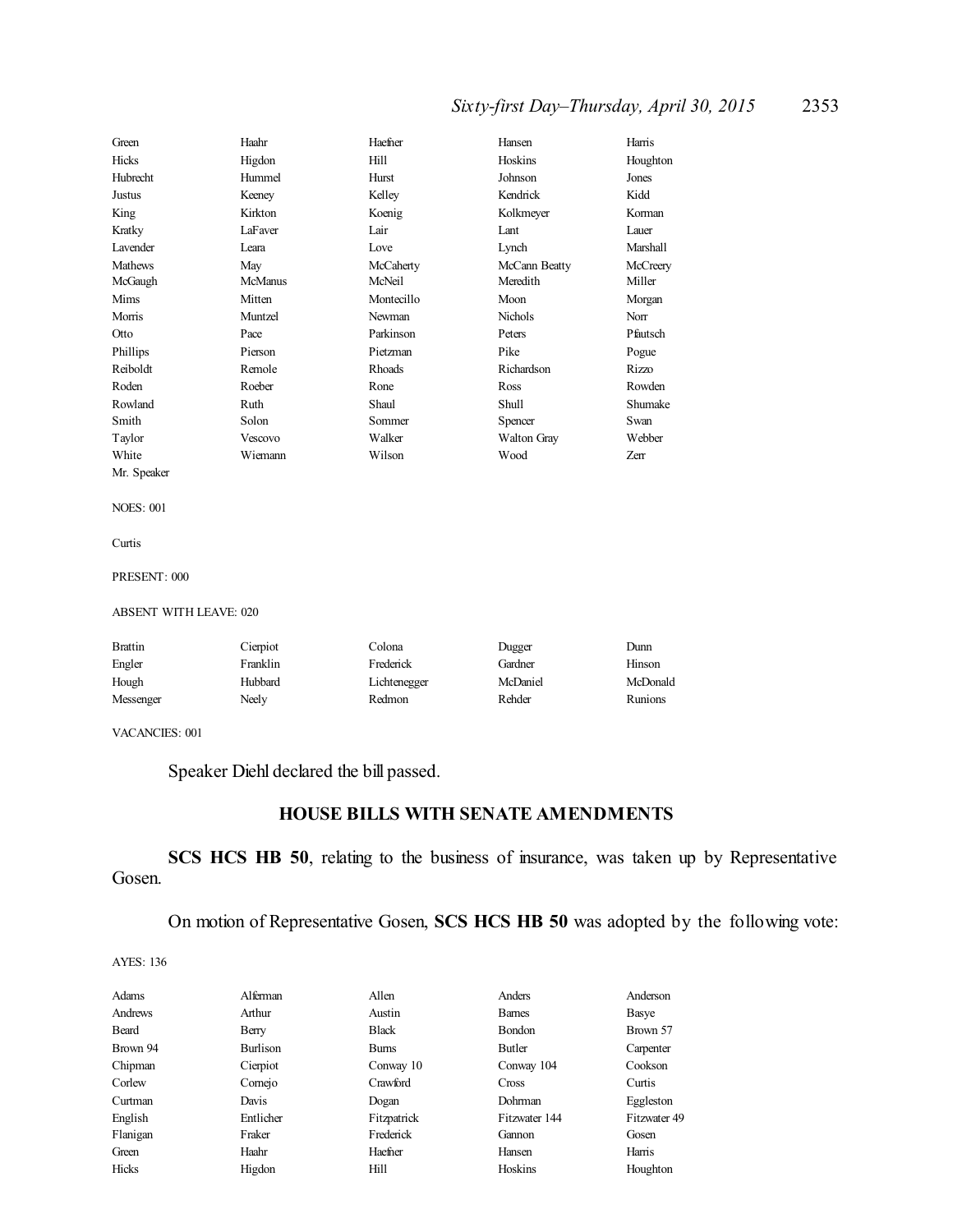| Hubrecht                      | Hummel        | Hurst          | Johnson       | Jones          |
|-------------------------------|---------------|----------------|---------------|----------------|
| <b>Justus</b>                 | Keeney        | Kelley         | Kendrick      | Kidd           |
| King                          | Kirkton       | Koenig         | Kolkmeyer     | Korman         |
| Kratky                        | LaFaver       | Lair           | Lant          | Lauer          |
| <b>Lavender</b>               | Leara         | Love           | Lynch         | <b>Mathews</b> |
| McCaherty                     | McCann Beatty | McCreery       | McGaugh       | <b>McManus</b> |
| McNeil                        | Meredith      | Miller         | Mims          | Mitten         |
| Montecillo                    | Moon          | Morgan         | Morris        | Muntzel        |
| Newman                        | Nichols       | Norr           | Otto          | Parkinson      |
| Peters                        | Pfautsch      | Phillips       | Pierson       | Pietzman       |
| Pike                          | Reiboldt      | Remole         | <b>Rhoads</b> | Richardson     |
| <b>Rizzo</b>                  | Roden         | Roeber         | Rone          | Ross           |
| Rowland                       | Runions       | Ruth           | Shaul         | Shull          |
| Shumake                       | Solon         | Sommer         | Spencer       | Swan           |
| Taylor                        | Vescovo       | Walker         | Walton Gray   | Webber         |
| White                         | Wiemann       | Wilson         | Wood          | Zerr           |
| Mr. Speaker                   |               |                |               |                |
| <b>NOES: 006</b>              |               |                |               |                |
| Ellington                     | Marshall      | May            | Pace          | Pogue          |
| Smith                         |               |                |               |                |
| PRESENT: 000                  |               |                |               |                |
| <b>ABSENT WITH LEAVE: 020</b> |               |                |               |                |
| Bahr                          | Bernskoetter  | <b>Brattin</b> | Colona        | Dugger         |
| Dunn                          | Engler        | Franklin       | Gardner       | Hinson         |
| Hough                         | Hubbard       | Lichtenegger   | McDaniel      | McDonald       |
| Messenger                     | Neely         | Redmon         | Rehder        | Rowden         |

VACANCIES: 001

On motion of Representative Gosen, **SCS HCS HB 50** was truly agreed to and finally passed by the following vote:

| Adams          | Alferman        | Allen               | Anders          | Anderson      |
|----------------|-----------------|---------------------|-----------------|---------------|
| Andrews        | Arthur          | Austin              | Bahr            | <b>Bames</b>  |
| <b>Basye</b>   | <b>Beard</b>    | <b>Bernskoetter</b> | Berry           | <b>Black</b>  |
| <b>Bondon</b>  | Brown 57        | Brown 94            | <b>Burlison</b> | <b>Burns</b>  |
| Butler         | Chipman         | Cierpiot            | Conway 10       | Conway 104    |
| Cookson        | Corlew          | Comejo              | Crawford        | Cross         |
| Curtis         | Curtman         | Davis               | Dogan           | Dohrman       |
| Eggleston      | English         | Entlicher           | Fitzpatrick     | Fitzwater 144 |
| Fitzwater 49   | Flanigan        | Fraker              | Frederick       | Gannon        |
| Gosen          | Green           | Haahr               | Haefner         | Hansen        |
| Harris         | Hicks           | Higdon              | Hill            | Hoskins       |
| Houghton       | Hubrecht        | Hummel              | Hurst           | Johnson       |
| Jones          | Justus          | Keeney              | Kelley          | Kendrick      |
| Kidd           | King            | Kirkton             | Koenig          | Kolkmeyer     |
| Korman         | Kratky          | LaFaver             | Lair            | Lant          |
| Lauer          | <b>Lavender</b> | Leara               | Love            | Lynch         |
| <b>Mathews</b> | McCaherty       | McCann Beatty       | McCreery        | McGaugh       |
| <b>McManus</b> | McNeil          | Meredith            | Miller          | Mims          |
| Mitten         | Montecillo      | Moon                | Morgan          | Morris        |
| Muntzel        | <b>Nichols</b>  | Norr                | Otto            | Parkinson     |
| Peters         | Pfautsch        | Phillips            | Pierson         | Pietzman      |
|                |                 |                     |                 |               |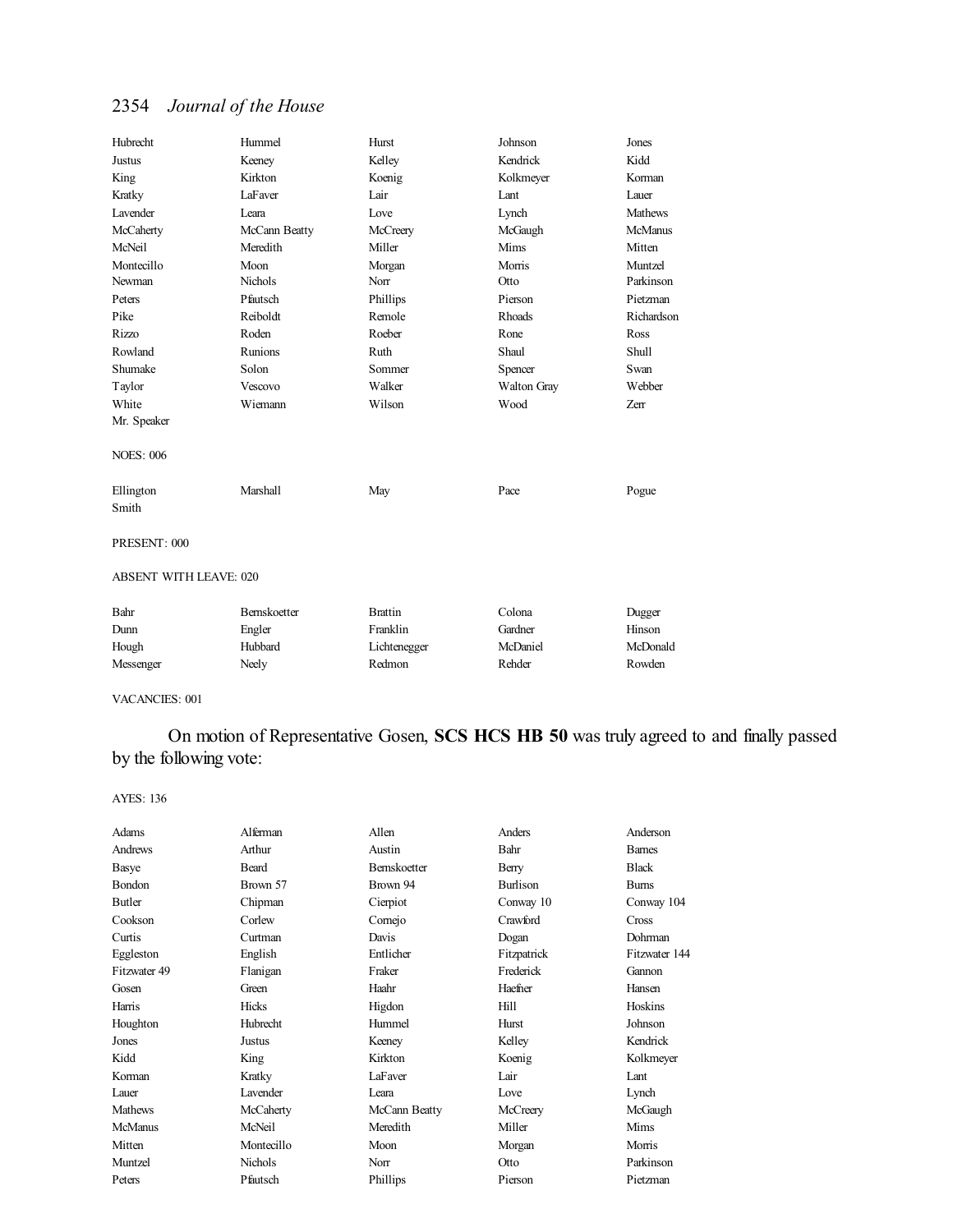# *Sixty-first Day–Thursday, April 30, 2015* 2355

| Pike                          | Reiboldt     | Remole   | <b>Rhoads</b>      | Richardson   |
|-------------------------------|--------------|----------|--------------------|--------------|
| Rizzo                         | Roden        | Roeber   | Rone               | Ross         |
| Rowland                       | Runions      | Ruth     | Shaul              | <b>Shull</b> |
| Shumake                       | Solon        | Sommer   | Spencer            | Swan         |
| Taylor                        | Vescovo      | Walker   | <b>Walton Gray</b> | Webber       |
| White                         | Wiemann      | Wilson   | Wood               | Zerr         |
| Mr. Speaker                   |              |          |                    |              |
| <b>NOES: 006</b>              |              |          |                    |              |
| Ellington<br>Smith            | Marshall     | May      | Pace               | Pogue        |
| PRESENT: 000                  |              |          |                    |              |
| <b>ABSENT WITH LEAVE: 020</b> |              |          |                    |              |
| <b>Brattin</b>                | Carpenter    | Colona   | Dugger             | Dunn         |
| Engler                        | Franklin     | Gardner  | Hinson             | Hough        |
| Hubbard                       | Lichtenegger | McDaniel | McDonald           | Messenger    |
|                               |              |          |                    |              |

#### VACANCIES: 001

Speaker Diehl declared the bill passed.

**SCS HB 152, as amended**, relating to sexual trafficking of a child, was taken up by Representative Haahr.

Representative Haahr moved that the House refuse to adopt **SCS HB 152, as amended**, and request the Senate to recede from its position and, failing to do so, grant the House a conference.

Which motion was adopted.

**SCS HB 878**, relating to the commissioning of corporate security advisors, was taken up by Representative Rhoads.

On motion of Representative R hoads, **SCS HB 878** was adopted by the following vote:

| Adams         | Alferman  | Allen               | Anders          | Anderson      |
|---------------|-----------|---------------------|-----------------|---------------|
| Andrews       | Arthur    | Austin              | Bahr            | <b>Barnes</b> |
| Basye         | Beard     | <b>Bernskoetter</b> | Berry           | <b>Black</b>  |
| Bondon        | Brown 57  | Brown 94            | <b>Burlison</b> | <b>Bums</b>   |
| Butler        | Carpenter | Chipman             | Cierpiot        | Conway 10     |
| Cookson       | Comejo    | Crawford            | Cross           | Curtis        |
| Curtman       | Davis     | Dogan               | Dohrman         | Eggleston     |
| English       | Entlicher | Fitzpatrick         | Fitzwater 144   | Fitzwater 49  |
| Flanigan      | Fraker    | Frederick           | Gannon          | Gosen         |
| Green         | Haefner   | Hansen              | Harris          | Hicks         |
| Higdon        | Hill      | Hoskins             | Houghton        | Hubrecht      |
| Hummel        | Hurst     | Johnson             | Justus          | Keeney        |
| Kelley        | Kendrick  | Kidd                | King            | Kirkton       |
| Koenig        | Kolkmeyer | Korman              | Kratky          | LaFaver       |
| Lair          | Lant      | Lauer               | Lavender        | Leara         |
| Love          | Lynch     | <b>Mathews</b>      | May             | McCaherty     |
| McCann Beatty | McCreery  | McGaugh             | McNeil          | Meredith      |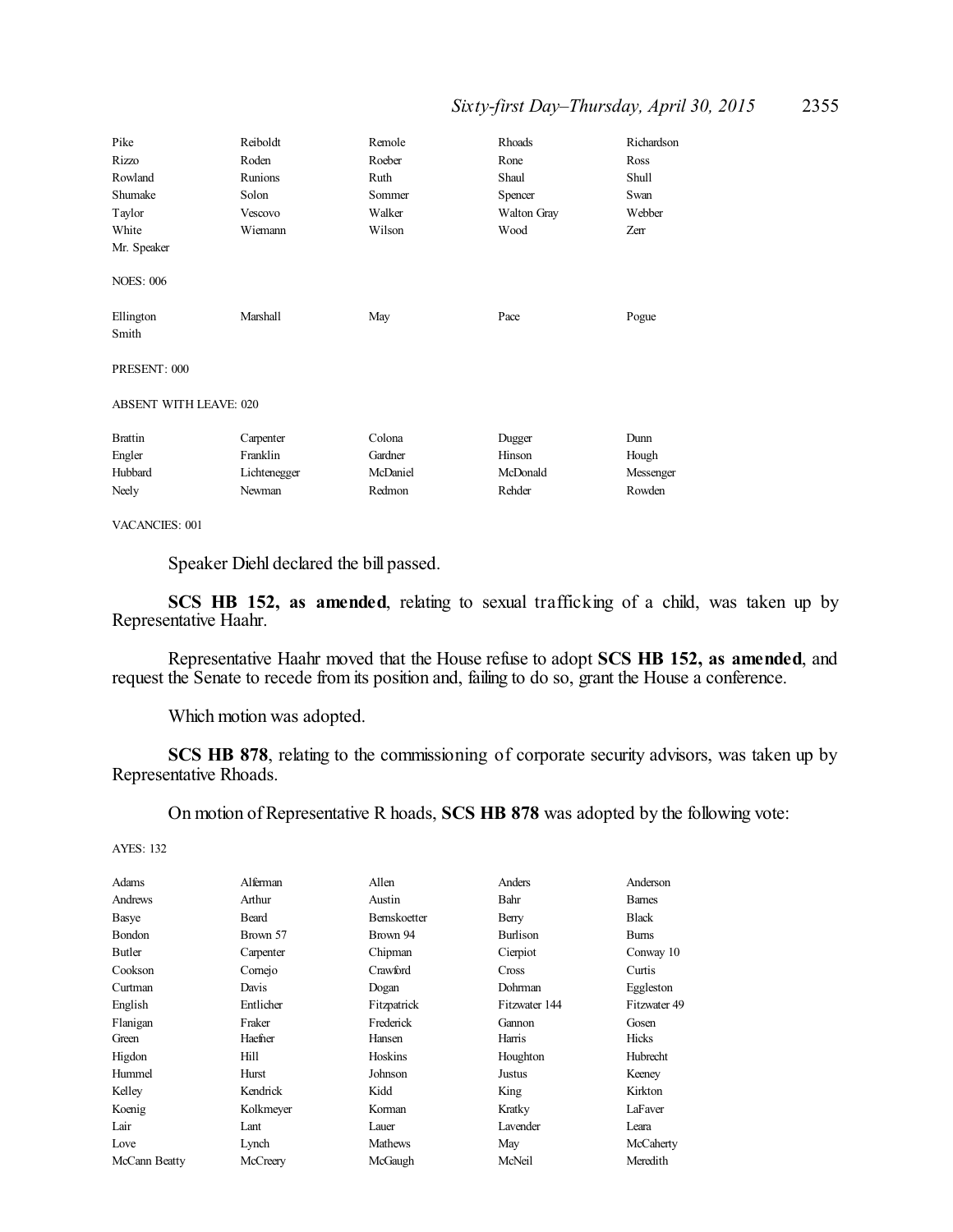| Miller                                        | Mims        | Mitten         | Montecillo     | Moon         |
|-----------------------------------------------|-------------|----------------|----------------|--------------|
| Morgan                                        | Morris      | Muntzel        | Newman         | Norr         |
| Pace                                          | Parkinson   | Peters         | Pfautsch       | Phillips     |
| Pierson                                       | Pietzman    | Pike           | Reiboldt       | Remole       |
| <b>Rhoads</b>                                 | Richardson  | <b>Rizzo</b>   | Roden          | Roeber       |
| Rone                                          | Ross        | Rowland        | <b>Runions</b> | Ruth         |
| Shaul                                         | Shull       | Shumake        | Solon          | Sommer       |
| Spencer                                       | Swan        | Taylor         | <b>Vescovo</b> | Walker       |
| Walton Gray                                   | White       | Wiemann        | Wilson         | Wood         |
| Zerr                                          | Mr. Speaker |                |                |              |
| <b>NOES: 004</b><br>Ellington<br>PRESENT: 000 | Marshall    | Pogue          | Smith          |              |
| <b>ABSENT WITH LEAVE: 026</b>                 |             |                |                |              |
| <b>Brattin</b>                                | Colona      | Conway 104     | Corlew         | Dugger       |
| Dunn                                          | Engler      | Franklin       | Gardner        | Haahr        |
| Hinson                                        | Hough       | Hubbard        | Jones          | Lichtenegger |
| McDaniel                                      | McDonald    | <b>McManus</b> | Messenger      | Neely        |
| Nichols                                       | Otto        | Redmon         | Rehder         | Rowden       |
| Webber                                        |             |                |                |              |

#### VACANCIES: 001

On motion of Representative Rhoads, **SCS HB 878** was truly agreed to and finally passed by the following vote:

| Adams        | Alferman            | Anders          | Anderson     | Andrews            |
|--------------|---------------------|-----------------|--------------|--------------------|
| Arthur       | Austin              | Bahr            | <b>Bames</b> | Basye              |
| <b>Beard</b> | <b>Bernskoetter</b> | Berry           | <b>Black</b> | <b>Bondon</b>      |
| Brown 57     | Brown 94            | <b>Burlison</b> | <b>Bums</b>  | Butler             |
| Carpenter    | Chipman             | Cierpiot        | Conway 10    | Cookson            |
| Corlew       | Comejo              | Crawford        | Curtis       | Curtman            |
| Davis        | Dogan               | Dohrman         | Eggleston    | English            |
| Entlicher    | Fitzpatrick         | Fitzwater 144   | Fitzwater 49 | Fraker             |
| Frederick    | Gannon              | Gosen           | Green        | Haahr              |
| Haefner      | Hansen              | Harris          | <b>Hicks</b> | Higdon             |
| Hill         | Hoskins             | Houghton        | Hubrecht     | Hummel             |
| <b>Hurst</b> | Johnson             | Justus          | Keeney       | Kelley             |
| Kendrick     | Kidd                | King            | Kirkton      | Koenig             |
| Kolkmeyer    | Korman              | Kratky          | LaFaver      | Lair               |
| Lant         | Lauer               | <b>Lavender</b> | Leara        | Love               |
| Lynch        | <b>Mathews</b>      | May             | McCaherty    | McCann Beatty      |
| McCreery     | McGaugh             | McNeil          | Meredith     | Miller             |
| Mims         | Mitten              | Montecillo      | Moon         | Morgan             |
| Morris       | Muntzel             | Nichols         | Norr         | Pace               |
| Parkinson    | Peters              | Pfautsch        | Phillips     | Pierson            |
| Pietzman     | Pike                | Reiboldt        | Remole       | <b>Rhoads</b>      |
| Richardson   | <b>Rizzo</b>        | Roden           | Roeber       | Rone               |
| Ross         | Rowland             | Runions         | Ruth         | Shaul              |
| Shull        | Shumake             | Solon           | Sommer       | Spencer            |
| Swan         | Taylor              | Vescovo         | Walker       | <b>Walton Gray</b> |
| Webber       | White               | Wiemann         | Wilson       | Wood               |
| Zerr         | Mr. Speaker         |                 |              |                    |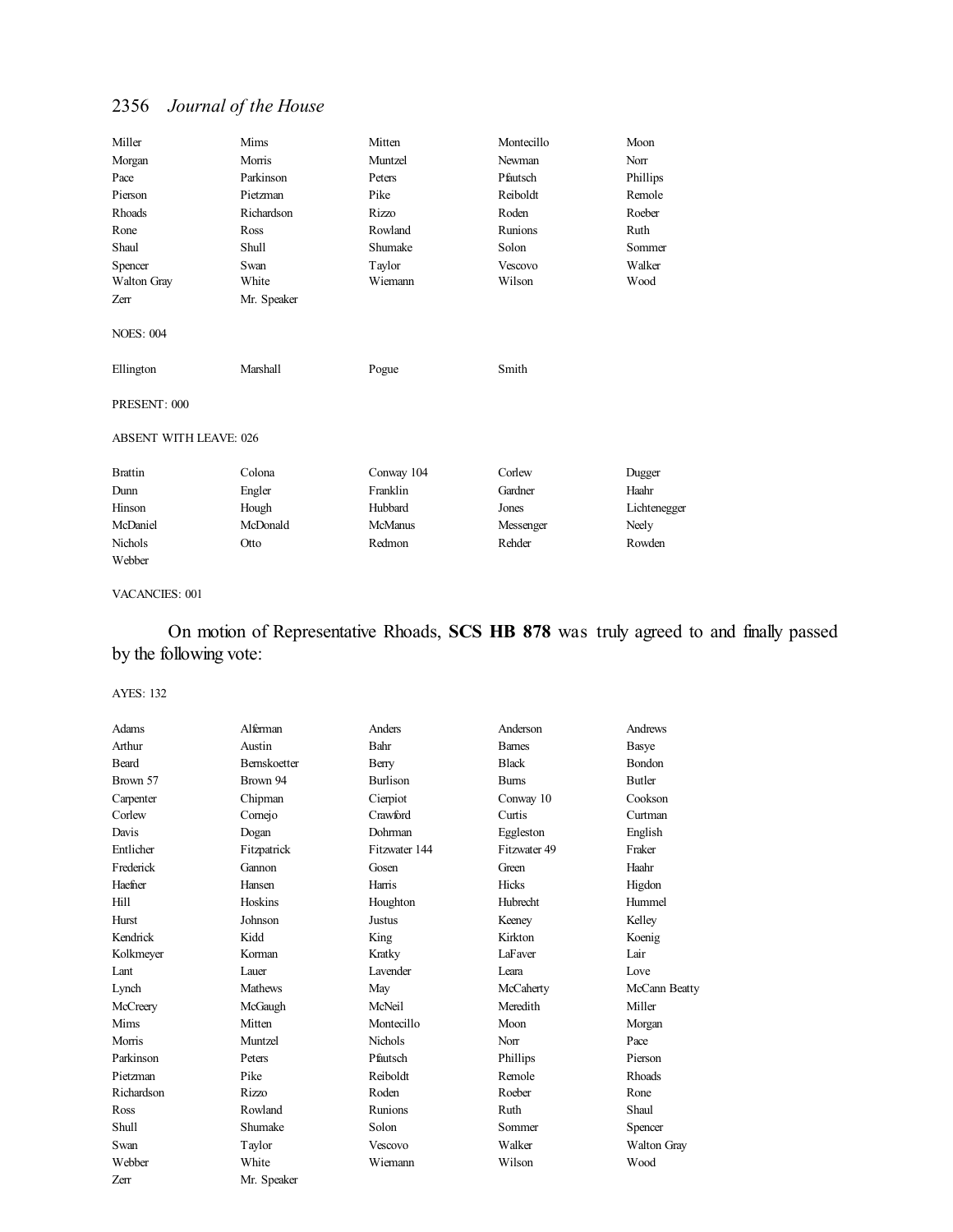| <b>NOES: 004</b> |  |
|------------------|--|
|------------------|--|

| Ellington                     | Marshall       | Pogue    | Smith          |           |
|-------------------------------|----------------|----------|----------------|-----------|
| PRESENT: 000                  |                |          |                |           |
| <b>ABSENT WITH LEAVE: 026</b> |                |          |                |           |
| Allen                         | <b>Brattin</b> | Colona   | Conway 104     | Cross     |
| Dugger                        | Dunn           | Engler   | Flanigan       | Franklin  |
| Gardner                       | Hinson         | Hough    | Hubbard        | Jones     |
| Lichtenegger                  | McDaniel       | McDonald | <b>McManus</b> | Messenger |
| Neely                         | Newman         | Otto     | Redmon         | Rehder    |
| Rowden                        |                |          |                |           |

VACANCIES: 001

Speaker Diehl declared the bill passed.

**HB 515, with Senate Amendment No. 1 and Senate Amendment No. 2**, relating to police retirement systems, was taken up by Representative Leara.

On motion of Representative Leara, the House concurred in **Senate Amendment No. 1 and Senate Amendment No. 2** by the following vote:

| Alferman         | Anderson      | Andrews       | Austin             | Bahr            |
|------------------|---------------|---------------|--------------------|-----------------|
| <b>Barnes</b>    | Basye         | Beard         | <b>Bemskoetter</b> | Berry           |
| <b>Black</b>     | <b>Bondon</b> | Brown 57      | Brown 94           | <b>Burlison</b> |
| Chipman          | Cierpiot      | Conway 10     | Conway 104         | Cookson         |
| Corlew           | Comejo        | Crawford      | Cross              | Curtman         |
| Davis            | Dogan         | Dohrman       | Eggleston          | English         |
| Entlicher        | Fitzpatrick   | Fitzwater 144 | Fitzwater 49       | Flanigan        |
| Fraker           | Frederick     | Gannon        | Gosen              | Haahr           |
| Haefner          | Hansen        | Harris        | <b>Hicks</b>       | Higdon          |
| Hill             | Hoskins       | Houghton      | <b>Hubrecht</b>    | Hurst           |
| Johnson          | Jones         | Justus        | Keeney             | Kelley          |
| Kidd             | King          | Koenig        | Kolkmeyer          | Korman          |
| Kratky           | Lair          | Lant          | Lauer              | I eara          |
| Love             | Lynch         | Mathews       | McCaherty          | McGaugh         |
| Miller           | Moon          | Morris        | Muntzel            | Nichols         |
| Pfautsch         | Phillips      | Pietzman      | Pike               | Reiboldt        |
| Remole           | <b>Rhoads</b> | Richardson    | Roden              | Roeber          |
| Rone             | Ross          | Rowland       | Ruth               | Shaul           |
| <b>Shull</b>     | Shumake       | Solon         | Sommer             | Spencer         |
| Swan             | Taylor        | Vescovo       | Walker             | White           |
| Wiemann          | Wilson        | Wood          | <b>Zerr</b>        | Mr. Speaker     |
| <b>NOES: 035</b> |               |               |                    |                 |
| Adams            | Anders        | Arthur        | <b>Burns</b>       | <b>Butler</b>   |
| Carpenter        | Curtis        | Ellington     | Green              | Hummel          |
| Kendrick         | Kirkton       | LaFaver       | <b>Lavender</b>    | <b>Marshall</b> |
| May              | McCann Beatty | McCreery      | McNeil             | Meredith        |
| Mims             | Mitten        | Montecillo    | Morgan             | Newman          |
| Norr             | Pace          | Peters        | Pierson            | Pogue           |
| <b>Rizzo</b>     | Runions       | Smith         | <b>Walton Gray</b> | Webber          |
|                  |               |               |                    |                 |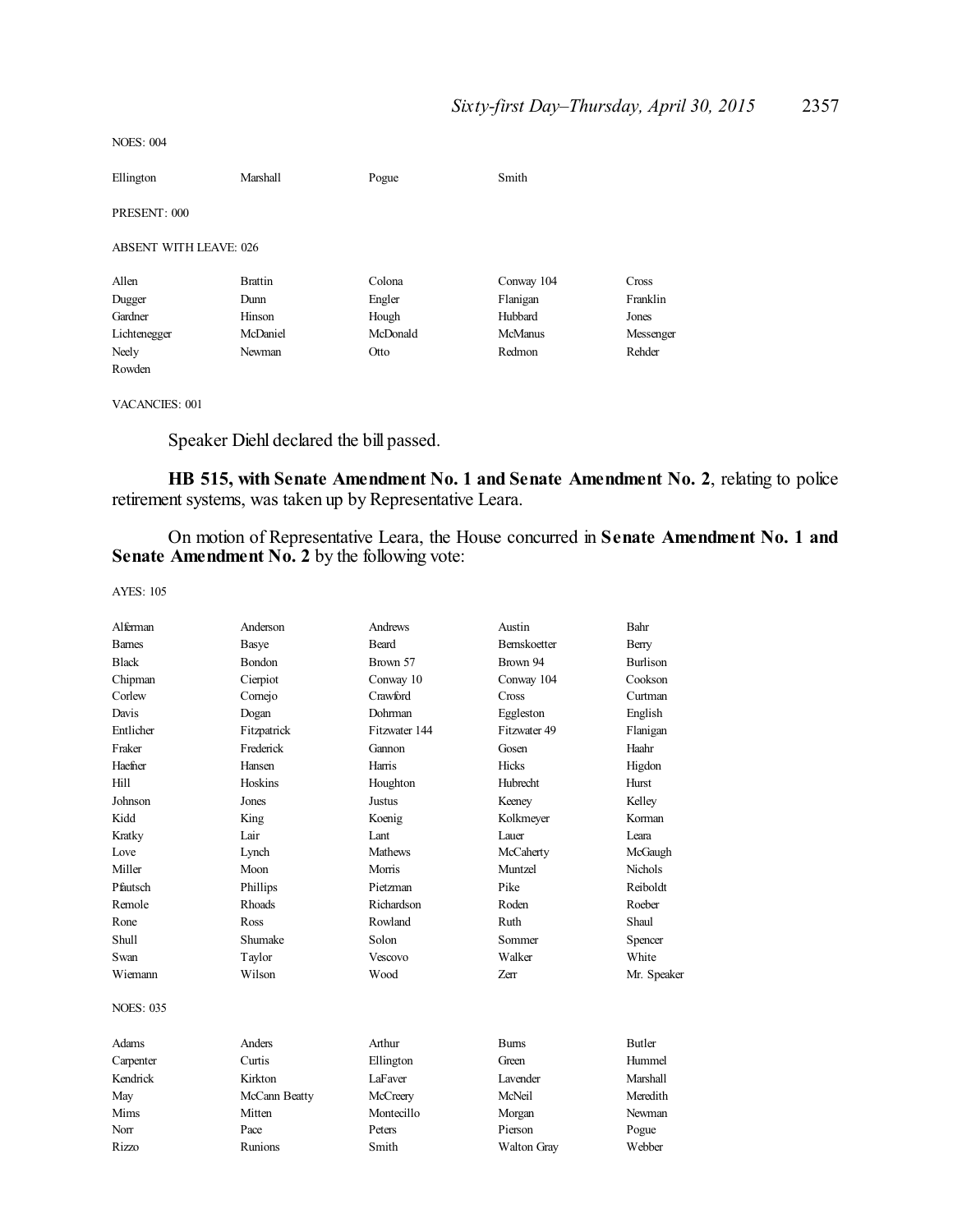PRESENT: 000

#### ABSENT WITH LEAVE: 022

| Allen     | Brattin      | Colona   | Dugger    | Dunn           |
|-----------|--------------|----------|-----------|----------------|
| Engler    | Franklin     | Gardner  | Hinson    | Hough          |
| Hubbard   | Lichtenegger | McDaniel | McDonald  | <b>McManus</b> |
| Messenger | Neely        | Otto     | Parkinson | Redmon         |
| Rehder    | Rowden       |          |           |                |

#### VACANCIES: 001

On motion of Representative Leara, **HB 515, as amended**, was truly agreed to and finally passed by the following vote:

AYES: 106

| Alferman                      | Allen          | Anders         | Anderson             | Andrews        |
|-------------------------------|----------------|----------------|----------------------|----------------|
| Austin                        | Bahr           | <b>Barnes</b>  | Basye                | <b>Beard</b>   |
| Bernskoetter                  | Berry          | <b>Black</b>   | Bondon               | Brown 57       |
| Brown 94                      | Burlison       | Chipman        | Cierpiot             | Conway 10      |
| Conway 104                    | Cookson        | Corlew         | Comejo               | Crawford       |
| Cross                         | Curtman        | Davis          | Dogan                | Dohrman        |
| Eggleston                     | English        | Entlicher      | Fitzpatrick          | Fitzwater 144  |
| Fitzwater 49                  | Fraker         | Frederick      | Gannon               | Gosen          |
| Haahr                         | Haefner        | Hansen         | Hicks                | Higdon         |
| Hill                          | Hoskins        | Houghton       | <b>Hubrecht</b>      | Hurst          |
| Johnson                       | Jones          | Justus         | Keeney               | Kelley         |
| Kidd                          | King           | Koenig         | Kolkmeyer            | Korman         |
| Kratky                        | Lair           | Lant           | Lauer                | Leara          |
| Love                          | Lynch          | <b>Mathews</b> | McCaherty            | McGaugh        |
| Miller                        | Moon           | Morris         | Muntzel              | <b>Nichols</b> |
| Parkinson                     | Pfautsch       | Phillips       | Pietzman             | Pike           |
| Reiboldt                      | Remole         | Rhoads         | Richardson           | Roden          |
| Roeber                        | Rone           | Ross           | Rowland              | Ruth           |
| Shaul                         | <b>Shull</b>   | Shumake        | Solon                | Sommer         |
| Spencer                       | Swan           | Taylor         | Vescovo              | Walker         |
| White                         | Wiemann        | Wilson         | Wood                 | Zerr           |
| Mr. Speaker                   |                |                |                      |                |
|                               |                |                |                      |                |
| <b>NOES: 035</b>              |                |                |                      |                |
| Adams                         | Arthur         | <b>Burns</b>   | <b>Butler</b>        | Carpenter      |
| Curtis                        | Ellington      | Green          | Harris               | Hummel         |
| Kendrick                      | Kirkton        | LaFaver        | L <sub>avender</sub> | Marshall       |
| May                           | McCann Beatty  | McCreery       | McNeil               | Meredith       |
| Mims                          | Mitten         | Montecillo     | Morgan               | Newman         |
| Norr                          | Pace           | Peters         | Pierson              | Pogue          |
| Rizzo                         | <b>Runions</b> | Smith          | Walton Gray          | Webber         |
| PRESENT: 000                  |                |                |                      |                |
| <b>ABSENT WITH LEAVE: 021</b> |                |                |                      |                |
| <b>Brattin</b>                | Colona         | Dugger         | Dunn                 | Engler         |
| Flanigan                      | Franklin       | Gardner        | Hinson               | Hough          |
| Hubbard                       | Lichtenegger   | McDaniel       | McDonald             | McManus        |

Messenger Neely Otto Redmon Rehder

Rowden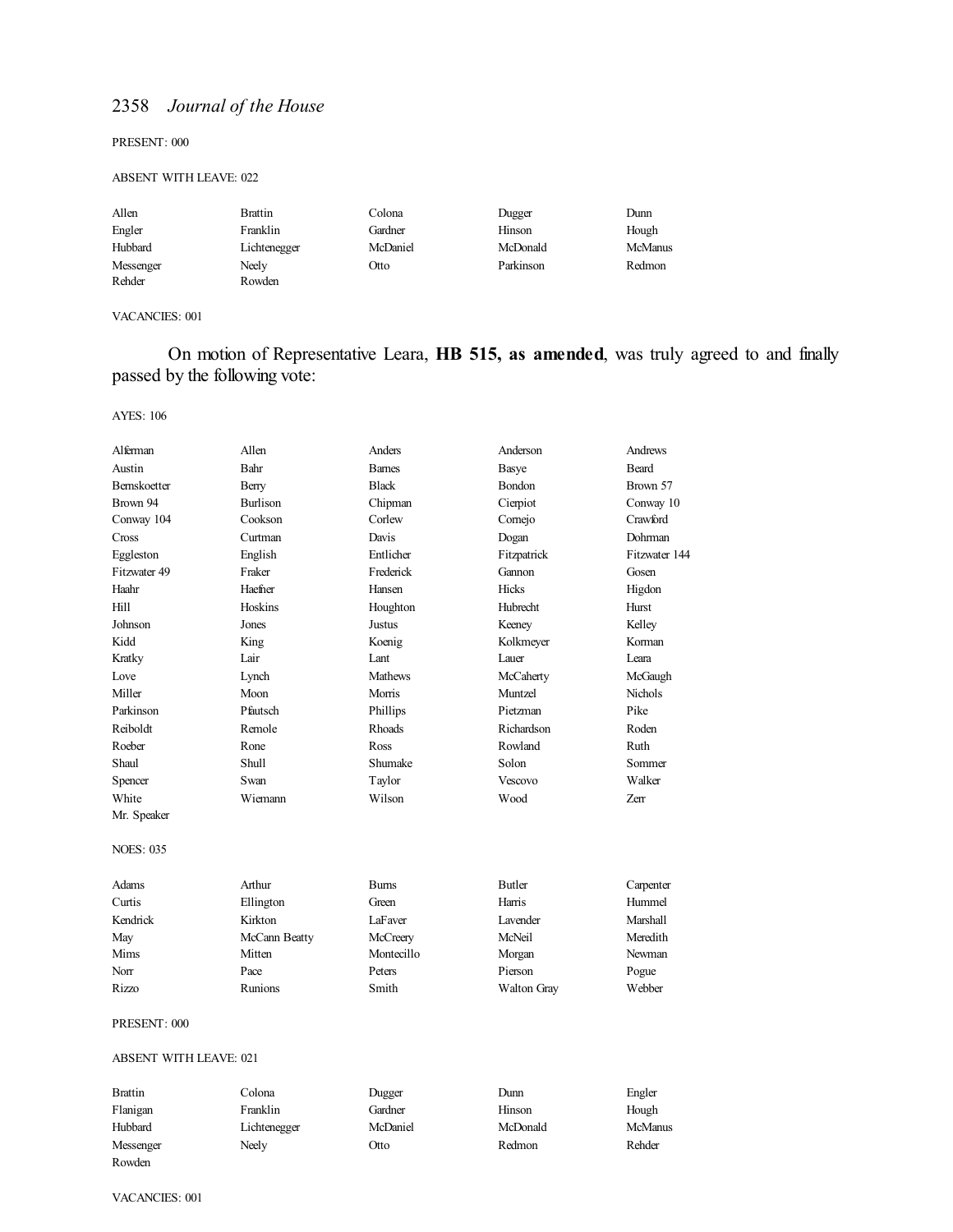Speaker Diehl declared the bill passed.

# **BILLS CARRYING REQUEST MESSAGES**

**SB 446, with House Amendment No. 1 and House Amendment No. 2, as amended**, relating to Purple Heart license plates, was taken up by Representative Davis.

Representative Davis moved that the House refuse to recede from its position on **House Amendment No. 1 and House Amendment No. 2, as amended**, to **SB 446** and grant the Senate a conference.

Which motion was adopted.

**HCS SS SCS SB 67, as amended**, relating to court costs, was taken up by Representative Rhoads.

Representative Rhoads moved that the House refuse to recede from its position on **HCS SS SCS SB 67, as amended**, and grant the Senate a conference.

Which motion was adopted.

**HCS SB 282, as amended**, relating to property and casualty insurance procedures, was taken up by Representative Gosen.

Representative Gosen moved that the House refuse to recede from its position on **HCS SB 282, as amended**, and grant the Senate a conference.

Which motion was adopted.

# **APPOINTMENT OF CONFERENCE COMMITTEES**

The Speaker appointed the following Conference Committees to act with like committees from the Senate on the following bills:

**SB 446**: Representatives Davis, McCaherty, Vescovo, Burns and Conway (10) **SS SCS HB 458**: Representatives Allen, Higdon, Flanigan, Montecillo and Colona **HCS SS SCS SB 67**: Representatives Rhoads, Fitzwater (49), Higdon, Ellington and McManus

# **REFERRAL OF HOUSE JOINT RESOLUTIONS**

The following House Joint Resolution was referred to the Committee indicated:

**HJR 44** - Fiscal Review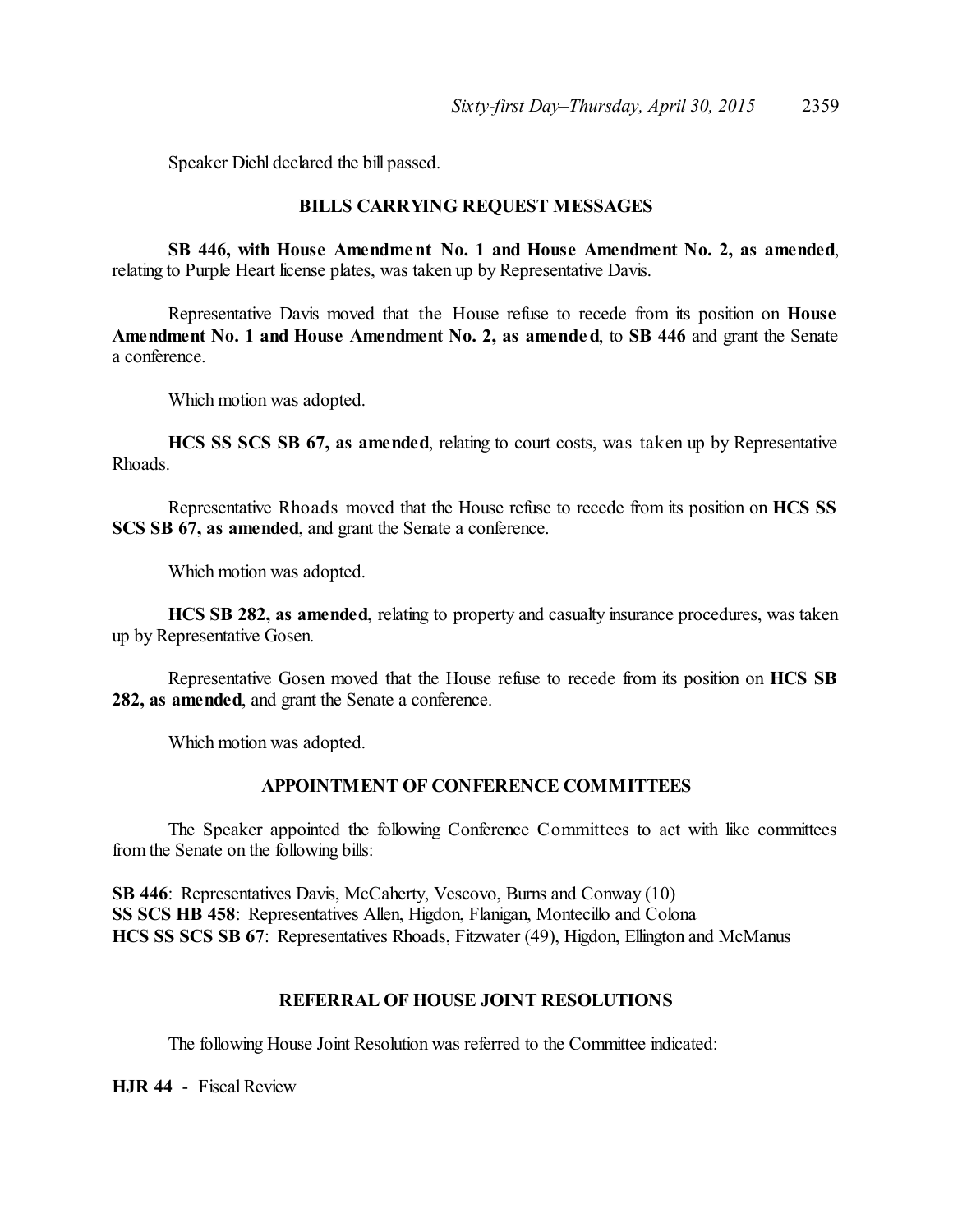# **REFERRAL OF HOUSE BILLS**

The following House Bills were referred to the Committee indicated:

**HB 514** - Fiscal Review

**HB 854** - Fiscal Review

# **REFERRAL OF SENATE CONCURRENT RESOLUTIONS**

The following Senate Concurrent Resolution was referred to the Committee indicated:

**SCR 22** - Civil and Criminal Proceedings

## **REFERRAL OF SENATE BILLS**

The following Senate Bills were referred to the Committee indicated:

|  | <b>HCS SCS SB 35</b> - Fiscal Review                       |
|--|------------------------------------------------------------|
|  | HCS SCS SB 380 - Fiscal Review                             |
|  | SS#2 SCS SB 199, 417 & 42 - Civil and Criminal Proceedings |
|  | SB 200 - Civil and Criminal Proceedings                    |
|  | SB 364 - Emerging Issues                                   |
|  | SS SB 373 - Public Safety and Emergency Preparedness       |
|  | <b>SB 377</b> - Ways and Means                             |
|  | SB 389 - Emerging Issues                                   |
|  | <b>SB 392</b> - Property, Casualty, and Life Insurance     |
|  | SB 430 - Local Government                                  |
|  | <b>SB 463</b> - Ways and Means                             |

- **SB 497** Local Government
- **SB 533** Children and Families

# **COMMITTEE REPORTS**

# **Committee on Children and Families**, Chairman Franklin reporting:

Mr. Speaker: Your Committee on Children and Families, to which was referred **HB 81**, begs leave to report it has examined the same and recommends that it **Do Pass**, and pursuant to Rule 27(12) be referred to the Select Committee on Social Services.

Mr. Speaker: Your Committee on Children and Families, to which was referred **SS SCS SB 354**, begs leave to report it has examined the same and recommends that it **Do Pass with House Committee Amendment No. 1**, and pursuant to Rule 27(12) be referred to the Select Committee on Social Services.

#### *House Committee Amendment No. 1*

AMEND Senate Substitute for Senate Committee Substitute for Senate Bill No. 354, Page 1, Section 192.390, Line 9, by inserting after the phrase "**the gastrointestinal tract.**" the following: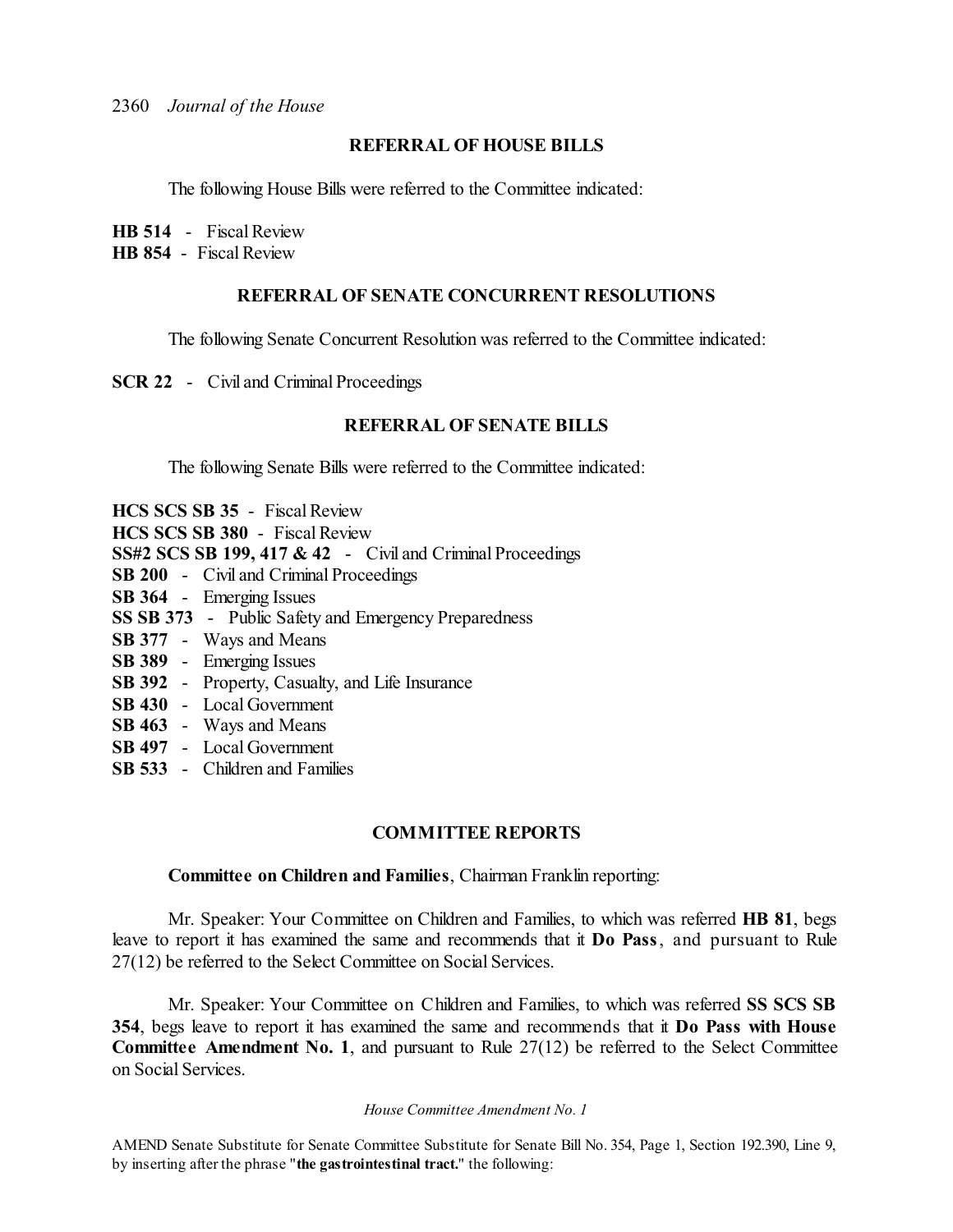"**The department shall not provide coverage for children who are already receiving coverage for amino acid-based elemental formulas through MO HealthNet; the women, infants, and children supplemental nutrition program;** and the children's health insurance program."; and

Further amend said bill by amending the title, enacting clause, and intersectional references accordingly.

# **Committee on Civil and Criminal Proceedings**, Chairman Cornejo reporting:

Mr. Speaker: Your Committee on Civil and Criminal Proceedings, to which was referred **SCS SB 321**, begs leave to report it has examined the same and recommends that it **Do Pass**, and pursuant to Rule 27(9) be referred to the Select Committee on Judiciary.

# **Committee on Economic Development and Business Attraction and Retention**, Chairman Rowden reporting:

Mr. Speaker: Your Committee on Economic Development and Business Attraction and Retention, to which was referred **SS SB 314**, begs leave to report it has examined the same and recommends that it **Do Pass**, and pursuant to Rule 27(4) be referred to the Select Committee on Commerce.

## **Select Committee on Agriculture**, Chairman Reiboldt reporting:

Mr. Speaker: Your Select Committee on Agriculture, to which was referred **HCR 47**, begs leave to report it has examined the same and recommends that it **Do Pass**.

Mr. Speaker: Your Select Committee on Agriculture, to which was referred **SCR 10**, begs leave to report it has examined the same and recommends that it **Do Pass**.

Mr. Speaker: Your Select Committee on Agriculture, to which was referred **SCS SCR 30**, begs leave to report it has examined the same and recommends that it **Do Pass with House Committee Substitute**.

Mr. Speaker: Your Select Committee on Agriculture, to which was referred **SCR 31**, begs leave to report it has examined the same and recommends that it **Do Pass**.

#### **Select Committee on Education**, Chairman Lair reporting:

Mr. Speaker: Your Select Committee on Education, to which was referred **HJR 6**, begs leave to report it has examined the same and recommends that it **Do Pass**.

Mr. Speaker: Your Select Committee on Education, to which was referred **HB 991**, begs leave to report it has examined the same and recommends that it **Do Pass**.

Mr. Speaker: Your Select Committee on Education, to which was referred **HB 1083**, begs leave to report it has examined the same and recommends that it **Do Pass**.

Mr. Speaker: Your Select Committee on Education, to which was referred **SCS SB 328**, begs leave to report it has examined the same and recommends that it **Do Pass**.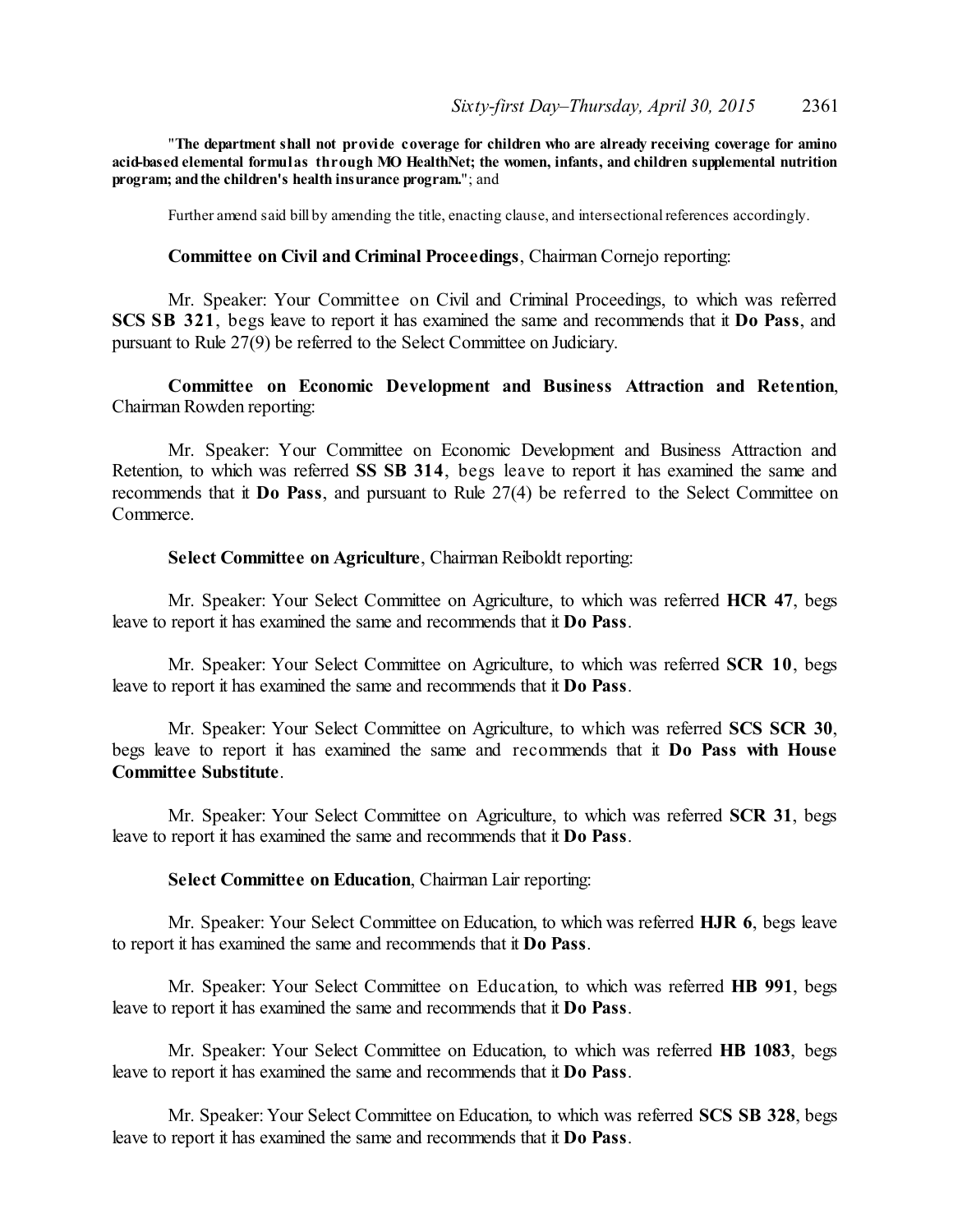Mr. Speaker: Your Select Committee on Education, to which was referred **SB 334**, begs leave to report it has examined the same and recommends that it **Do Pass**.

# **Select Committee on General Laws**, Chairman Jones reporting:

Mr. Speaker: Your Select Committee on General Laws, to which was referred **SCR 17**, begs leave to report it has examined the same and recommends that it **Do Pass**.

Mr. Speaker: Your Select Committee on General Laws, to which was referred **SCS SCR 26**, begs leave to report it has examined the same and recommends that it **Do Pass**.

Mr. Speaker: Your Select Committee on General Laws, to which was referred **SB 458, with House Committee Amendment No. 1, House Committee Amendment No. 2, House Committee Amendment No. 1 to House Committee Amendment No. 3,** and **House Committee Amendment No. 3, as amended**, begs leave to report it has examined the same and recommends that it **Do Pass with House Committee Substitute**.

Mr. Speaker: Your Select Committee on General Laws, to which was referred **SCS SB 499**, begs leave to report it has examined the same and recommends that it **Do Pass**.

# **Select Committee on Insurance**, Chairman Gosen reporting:

Mr. Speaker: Your Select Committee on Insurance, to which was referred **SB 205**, begs leave to report it has examined the same and recommends that it **Do Pass with House Committee Substitute**.

# **Select Committee on Judiciary**, Chairman Austin reporting:

Mr. Speaker: Your Select Committee on Judiciary, to which was referred **HB 292**, begs leave to report it has examined the same and recommends that it **Do Pass**.

Mr. Speaker: Your Select Committee on Judiciary, to which was referred **HB 503, with House Committee Amendment No. 1 to House Committee Amendment No. 1,** and **House Committee Amendment No. 1, as amended**, begs leave to report it has examined the same and recommends that it **Do Pass with House Committee Substitute**.

Mr. Speaker: Your Select Committee on Judiciary, to which was referred **HB 1129**, begs leave to report it has examined the same and recommends that it **Do Pass**.

Mr. Speaker: Your Select Committee on Judiciary, to which was referred **HB 1182**, begs leave to report it has examined the same and recommends that it **Do Pass**.

Mr. Speaker: Your Select Committee on Judiciary, to which was referred **HB 1220**, begs leave to report it has examined the same and recommends that it **Do Pass with House Committee Substitute**.

Mr. Speaker: Your Select Committee on Judiciary, to which was referred **SB 317**, begs leave to report it has examined the same and recommends that it **Do Pass with House Committee Substitute**.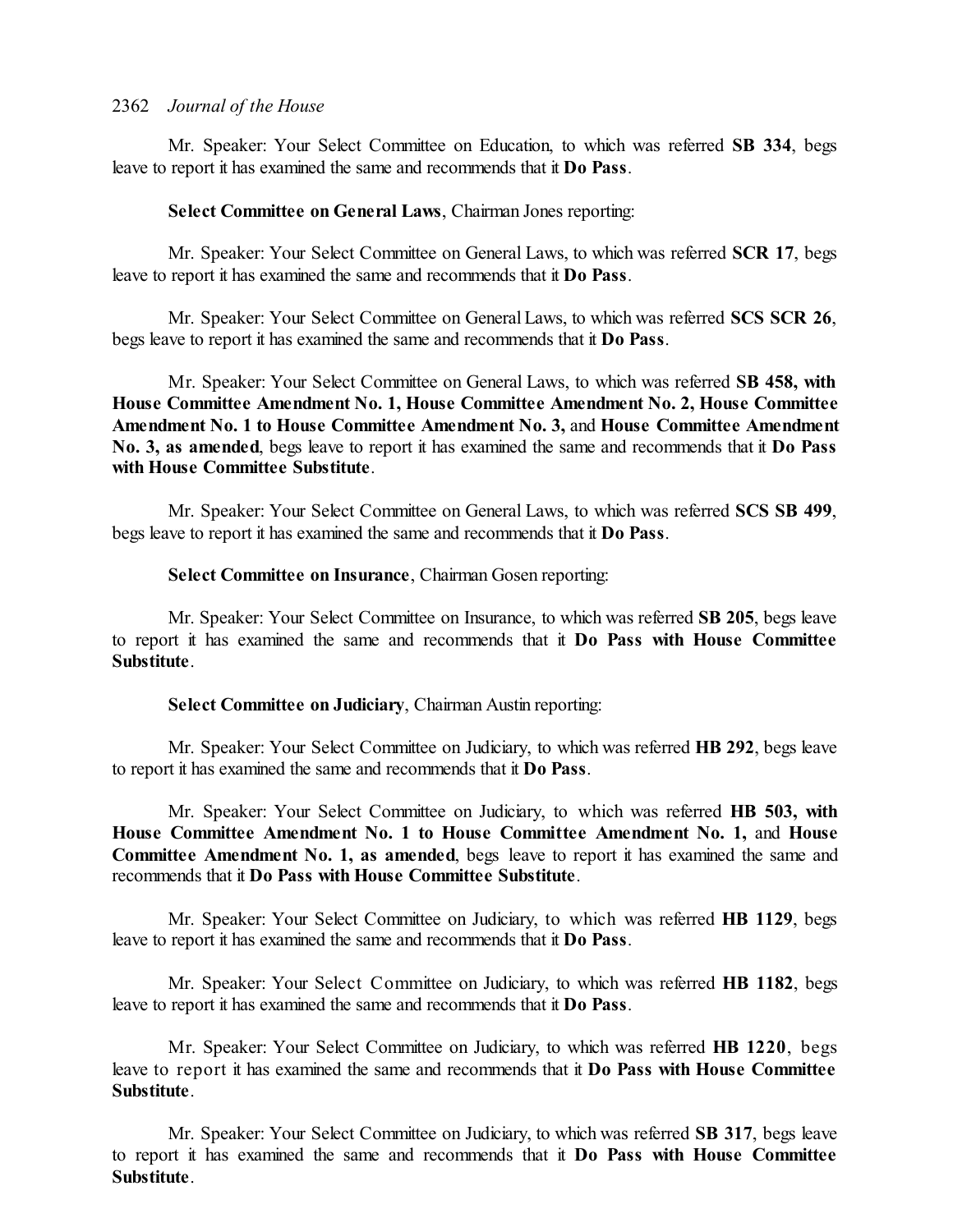Mr. Speaker: Your Select Committee on Judiciary, to which was referred **SCS SB 435**, begs leave to report it has examined the same and recommends that it **Do Pass**.

**Select Committee on State and Local Governments**, Chairman Solon reporting:

Mr. Speaker: Your Select Committee on State and Local Governments, to which was referred **SCS SB 190**, begs leave to report it has examined the same and recommends that it **Do Pass with House Committee Substitute**.

# **MESSAGES FROM THE SENATE**

Mr. Speaker: I am instructed by the Senate to inform the House of Representatives that the Senate has taken up and adopted **SCR 38**.

In which the concurrence of the House is respectfully requested.

Mr. Speaker: I am instructed by the Senate to inform the House of Representatives that the Senate has taken up and adopted **HCS SCS SBs 34 & 105** and has taken up and passed **HCS SCS SBs 34 & 105**.

Emergency clause adopted.

Mr. Speaker: I am instructed by the Senate to inform the House of Representatives that the Senate has taken up and adopted **HCS SB 231, as amended**, and has taken up and passed **HCS SB 231, as amended**.

Mr. Speaker: I am instructed by the Senate to inform the House of Representatives that the Senate has taken up and adopted **House Amendment No. 1** and **House Amendment No. 2** to **SB 318** and has taken up and passed **SB 318, as amended**.

Mr. Speaker: I am instructed by the Senate to inform the House of Representatives that the Senate has taken up and adopted **HCS SCS SB 456, as amended**, and has taken up and passed **HCS SCS SB 456, as amended**.

#### **ADJOURNMENT**

On motion of Representative Richardson, the House adjourned until 3:00 p.m., Monday, May 4, 2015.

# **COMMITTEE HEARINGS**

AGRICULTURE POLICY

Wednesday, May 6, 2015, 12:00 PM, House Hearing Room 3.

Executive session may be held on any matter referred to the committee.

This is a joint meeting of the Select Committee on Agriculture, the Regular Standing Committee on Agriculture Policy, the Regular Standing Committee on Conservation and Natural Resources, and the Agriculture, Conservation and National Resources Appropriations Committee. Presentations will be made to two former Representatives (Loehner and Guernsey). Dept. of Agriculture director, Richard Fordyce; Dr. Scott Brown with the University of Missouri Agriculture; Presentation from Farm Credit Services.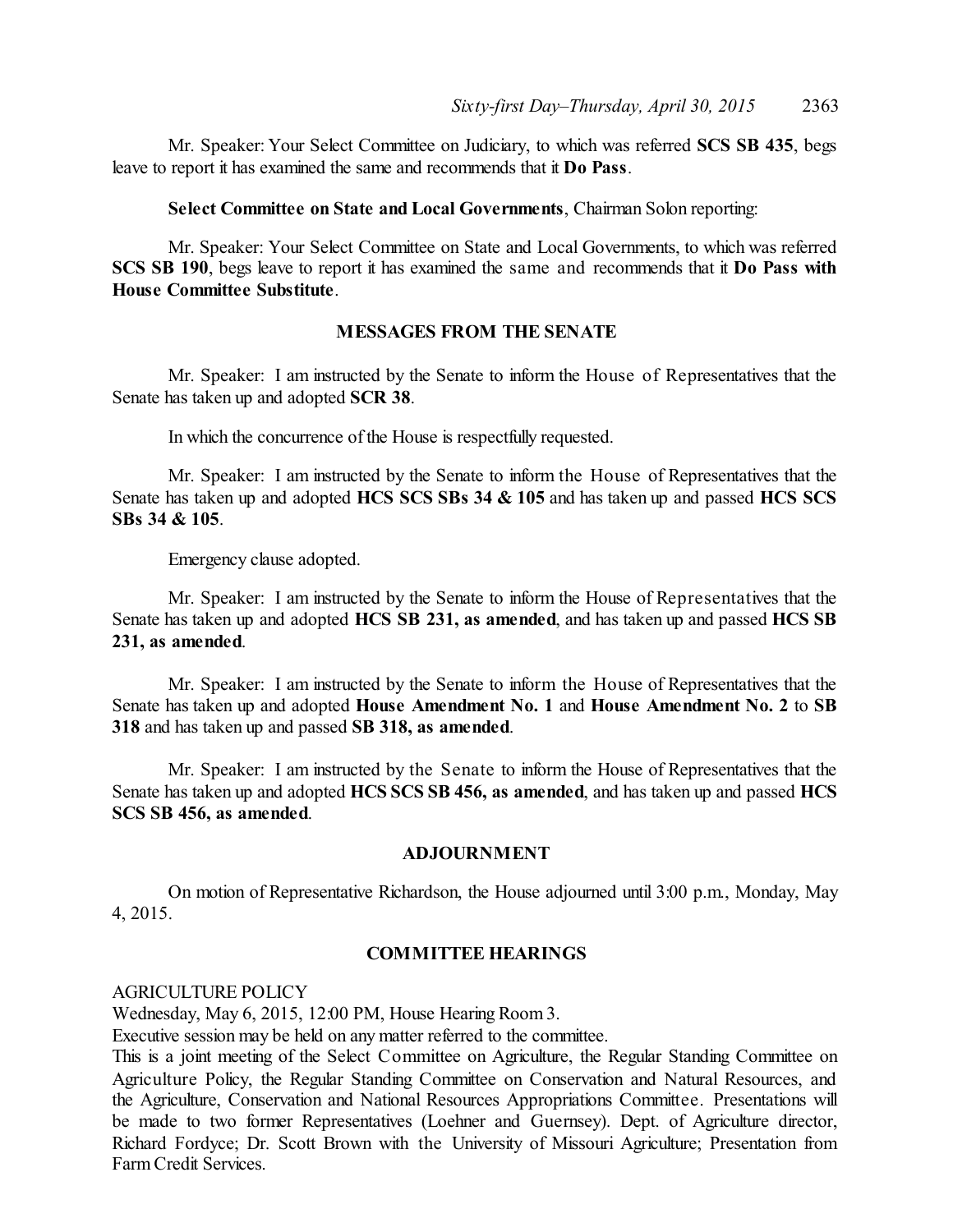# APPROPRIATIONS - AGRICULTURE, CONSERVATION, AND NATURAL RESOURCES Wednesday, May 6, 2015, 12:00 PM, House Hearing Room 3.

Executive session may be held on any matter referred to the committee.

This is a joint meeting of the Agriculture, Conservation and Natural Resources Appropriations Committee, the Select Committee on Agriculture, the Regular Standing Committee on Agriculture Policy, the Regular Standing Committee on Conservation and Natural Resources Committee. Presentations will be made to two former Representatives (Loehner and Guernsey). Dept. Of Agriculture Director, Richard Fordyce; Dr. Scott Brown with the University of Missouri Agriculture; Presentation from FarmCredit Services.

# BANKING

Monday, May 4, 2015, 1:30 PM, House Hearing Room 6. Public hearing will be held: SB 488 Executive session may be held on any matter referred to the committee.

# CIVIL AND CRIMINAL PROCEEDINGS

Monday, May 4, 2015, 12:00 PM, House Hearing Room 3. Public hearing will be held: SB 141, SCR 22, SS#2 SCS SB 199, 417 & 42, SB 200 Executive session may be held on any matter referred to the committee.

# CONSERVATION AND NATURAL RESOURCES

Monday, May 4, 2015, Upon Conclusion of Afternoon Session, House Hearing Room7. Public hearing will be held: SS SB 476 Executive session will be held: SS SB 476 Executive session may be held on any matter referred to the committee.

# CONSERVATION AND NATURAL RESOURCES

Wednesday, May 6, 2015, 12:00 PM, House Hearing Room 3.

Executive session may be held on any matter referred to the committee.

This is a joint of the Select Committee on Agriculture, the Regular Standing Committee on Agriculture Policy, the Regular Standing Committee on Conservation and Natural resources, and the Agriculture, Conservation, and Natural Resources Appropriations Committee. Presentation will be made to former Representatives (Loehner and Guernsey). Dept. of Agriculture director, Richard Fordyce; Dr. Scott Brown with the University of Missouri; Presentation from Farm Credit Services.

EMERGING ISSUES Monday, May 4, 2015, Upon Conclusion of Afternoon Session, House Hearing Room5. Public hearing will be held: SB 364, SS#2 SB 386, SB 389 Executive session may be held on any matter referred to the committee.

ENERGY AND THE ENVIRONMENT Tuesday, May 5, 2015, 8:00 AM, House Hearing Room 7. Public hearing will be held: SCR 24 Executive session will be held: SCR 24, SCR 36 Executive session may be held on any matter referred to the committee.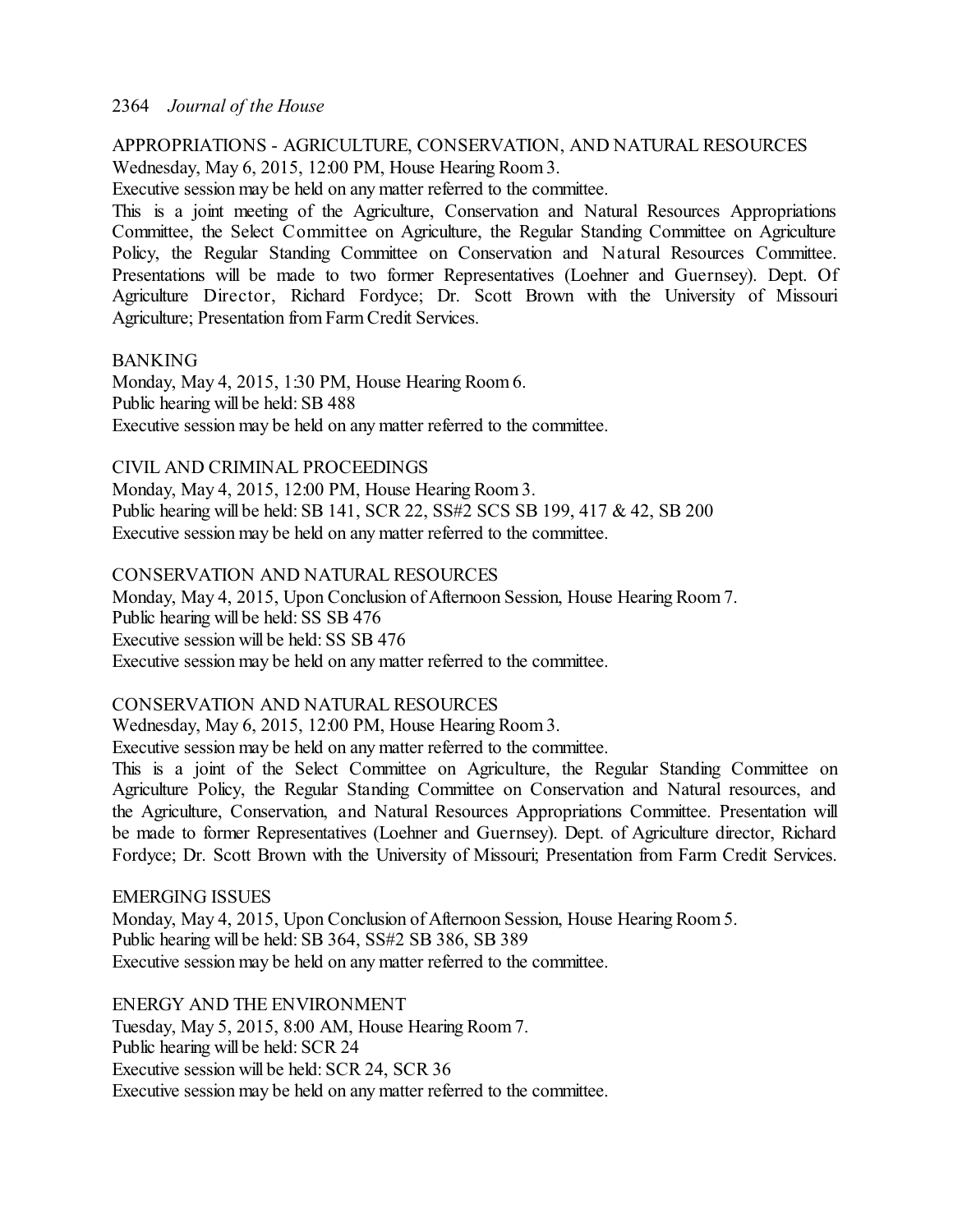FISCAL REVIEW Monday, May 4, 2015, 1:00 PM, South Gallery. Executive session may be held on any matter referred to the committee.

GOVERNMENT EFFICIENCY Monday, May 4, 2015, 12:00 PM, House Hearing Room 4. Public hearing will be held: SB 433, SCS SCRs 21, 19 & 23 Executive session may be held on any matter referred to the committee.

HEALTH AND MENTAL HEALTH POLICY Monday, May 4, 2015, 1:30 PM, House Hearing Room 2. Executive session will be held: SCS SB 10 Executive session may be held on any matter referred to the committee.

HEALTH INSURANCE Tuesday, May 5, 2015, 9:00 AM, House Hearing Room 4. Public hearing will be held: SB 316, SS SB 457 Executive session may be held on any matter referred to the committee.

HIGHER EDUCATION Tuesday, May 5, 2015, 8:00 AM, House Hearing Room 6. Public hearing will be held: SCS SB 93, SS SB 366 Executive session will be held: HB 653 Executive session may be held on any matter referred to the committee.

# JOINT COMMITTEE ON EDUCATION

Monday, May 11, 2015, 1:00 PM, Senate Committee Room 1. Executive session may be held on any matter referred to the committee. Agenda: Election of chair and vice chair. Consideration of interim inquiries/projects.

JOINT COMMITTEE ON PUBLIC EMPLOYEE RETIREMENT Tuesday, May 5, 2015, 8:00 AM, House Hearing Room 4. Executive session may be held on any matter referred to the committee. 2<sup>nd</sup> Quarter Meeting Portions of the meeting may be closed pursuant to Section 610.021, RSMo.

PROFESSIONAL REGISTRATION AND LICENSING Tuesday, May 5, 2015, 12:30 PM, House Hearing Room 4. Public hearing will be held: SS SB 416, SS SCS SB 517 Executive session will be held: SS SB 416, SS SCS SB 517 Executive session may be held on any matter referred to the committee.

PROPERTY, CASUALTY, AND LIFE INSURANCE Monday, May 4, 2015, Upon Conclusion of Afternoon Session, South Gallery. Public hearing will be held: SB 392 Executive session may be held on any matter referred to the committee. We may also hold Executive Session on SB 392.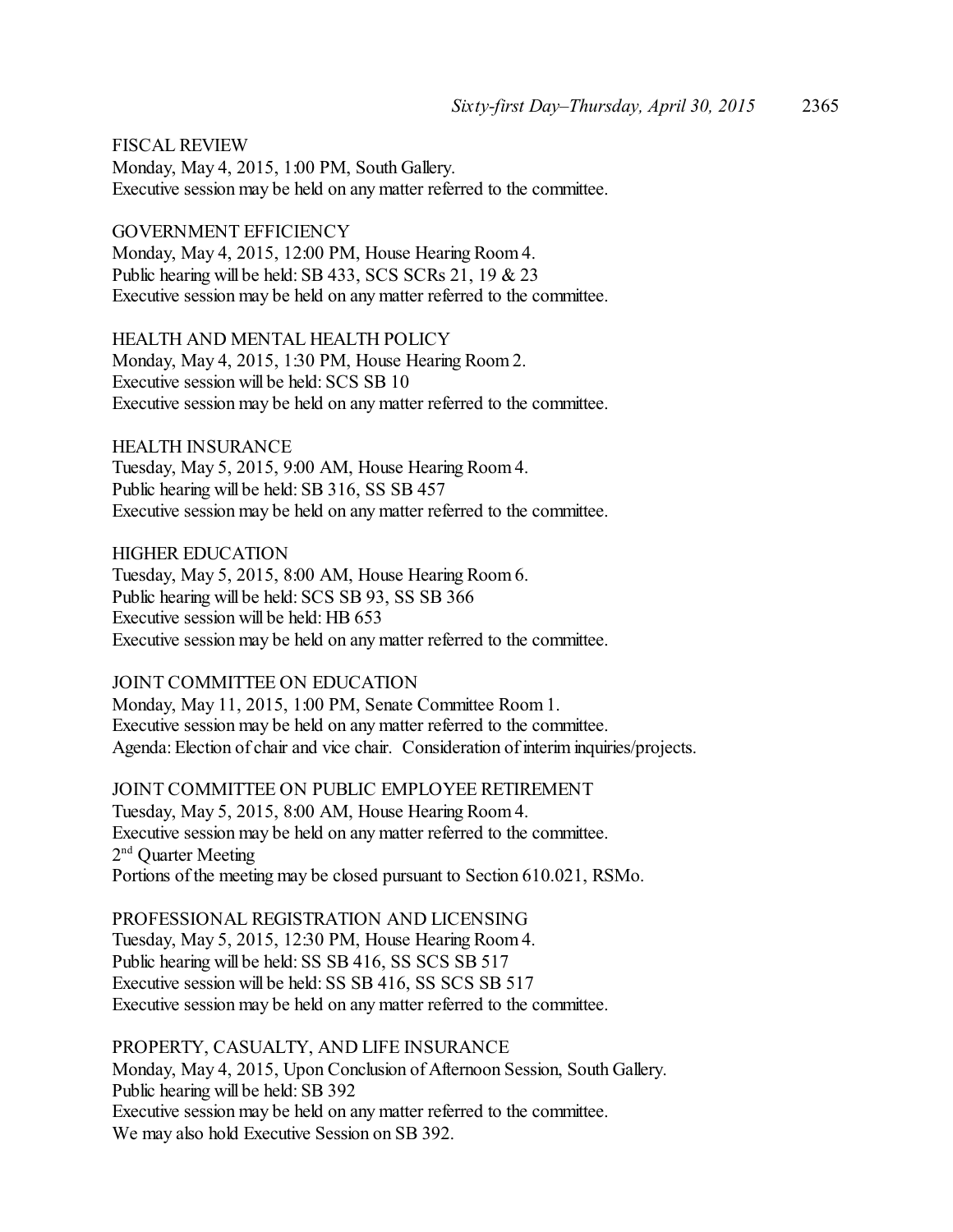PUBLIC SAFETY AND EMERGENCY PREPAREDNESS Monday, May 4, 2015, 1:00 PM, House Hearing Room 1. Public hearing will be held: SS SB 373 Executive session may be held on any matter referred to the committee.

# SELECT COMMITTEE ON AGRICULTURE

Wednesday, May 6, 2015, 12:00 PM, House Hearing Room 3.

Executive session may be held on any matter referred to the committee.

This is a joint meeting of the Select Committee on Agriculture, the Regular Standing Committee on Agriculture Policy, the Regular Standing Committee on Conservation and Natural Resources, and the Agriculture, Conservation and National Resources Appropriations Committee. Presentations will be made to two former Representatives (Loehner and Guernsey). Dept. of Agriculture director, Richard Fordyce; Dr. Scott Brown with the University of Missouri Agriculture; Presentation from Farm Credit Services.

SELECT COMMITTEE ON COMMERCE Monday, May 4, 2015, 1:30 PM, House Hearing Room 7. Executive session will be held: SS SB 314 Executive session may be held on any matter referred to the committee.

SELECT COMMITTEE ON FINANCIAL INSTITUTIONS AND TAXATION Monday, May 4, 2015, 12:00 PM, House Hearing Room 5. Executive session will be held: SCS SB 18, SB 20, SCR 29, HB 649 Executive session may be held on any matter referred to the committee. **CORRECTED** 

SELECT COMMITTEE ON JUDICIARY Tuesday, May 5, 2015, 5:00 PM, House Hearing Room 5. Executive session will be held: SCS SB 321, SCS SB 340 Executive session may be held on any matter referred to the committee.

TRADE AND TOURISM Wednesday, May 6, 2015, 9:00 AM, House Hearing Room 1. Public hearing will be held: SCR 13, SCR 35 Executive session will be held: SCR 13, SCR 35 Executive session may be held on any matter referred to the committee.

UTILITY INFRASTRUCTURE Monday, May 4, 2015, 2:45 PM, South Gallery. Executive session will be held: HB 1335 Executive session may be held on any matter referred to the committee.

WAYS AND MEANS Monday, May 4, 2015, Upon Adjournment, House Hearing Room 2. Public hearing will be held: SB 377, SB 463 Executive session may be held on any matter referred to the committee.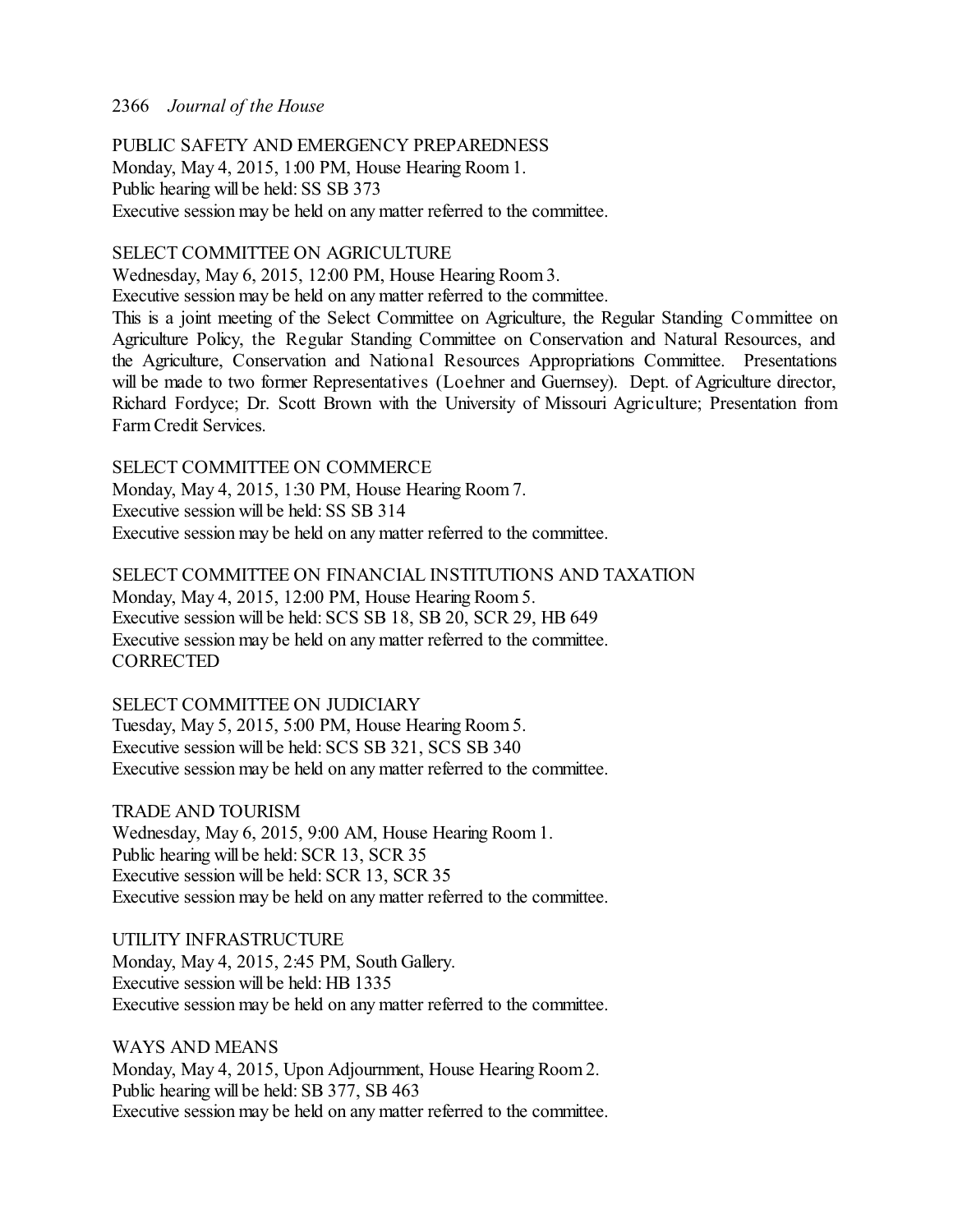# **HOUSE CALENDAR**

# SIXTY-SECOND DAY, MONDAY, MAY 4, 2015

# **HOUSE JOINT RESOLUTIONS FOR PERFECTION**

HJR 9 - Burlison HJR 4 - Haahr

## **HOUSE BILLS FOR PERFECTION - APPROPRIATIONS**

HCS HB 17 - Flanigan HCS HB 18 - Flanigan HCS HB 19 - Flanigan

#### **HOUSE BILLS FOR PERFECTION**

HCS HB 138 - Reiboldt HCS HB 181 - Haahr HCS HB 497 - Austin HCS HB 203 - Curtman HB 793 - Rizzo HCS HB 321 - Jones HCS HB 339 - McGaugh HCS HB 550 - Wood HCS HB 655 - Love HB 676 - Rowden HCS HB 965 - Allen HCS HB 356 - Jones HCS HB 624 - Franklin HCS HB 654 - Allen HCS HB 770 - Jones HCS HB 461 - Bahr HCS HB 520 - Hicks HCS HB 540 - Johnson HB 739 - McCann Beatty HCS HB 955 - Ross HCS HB 547 - Allen HB 981 - Rowden HCS HB 67 - Dugger HB 702 - Higdon HB 761 - Jones HB 892 - Shumake HCS HB 1091 - Phillips HB 464 - Rowden HCS HB 760 - Flanigan HCS HB 803 - Swan HCS HB 921 - Burlison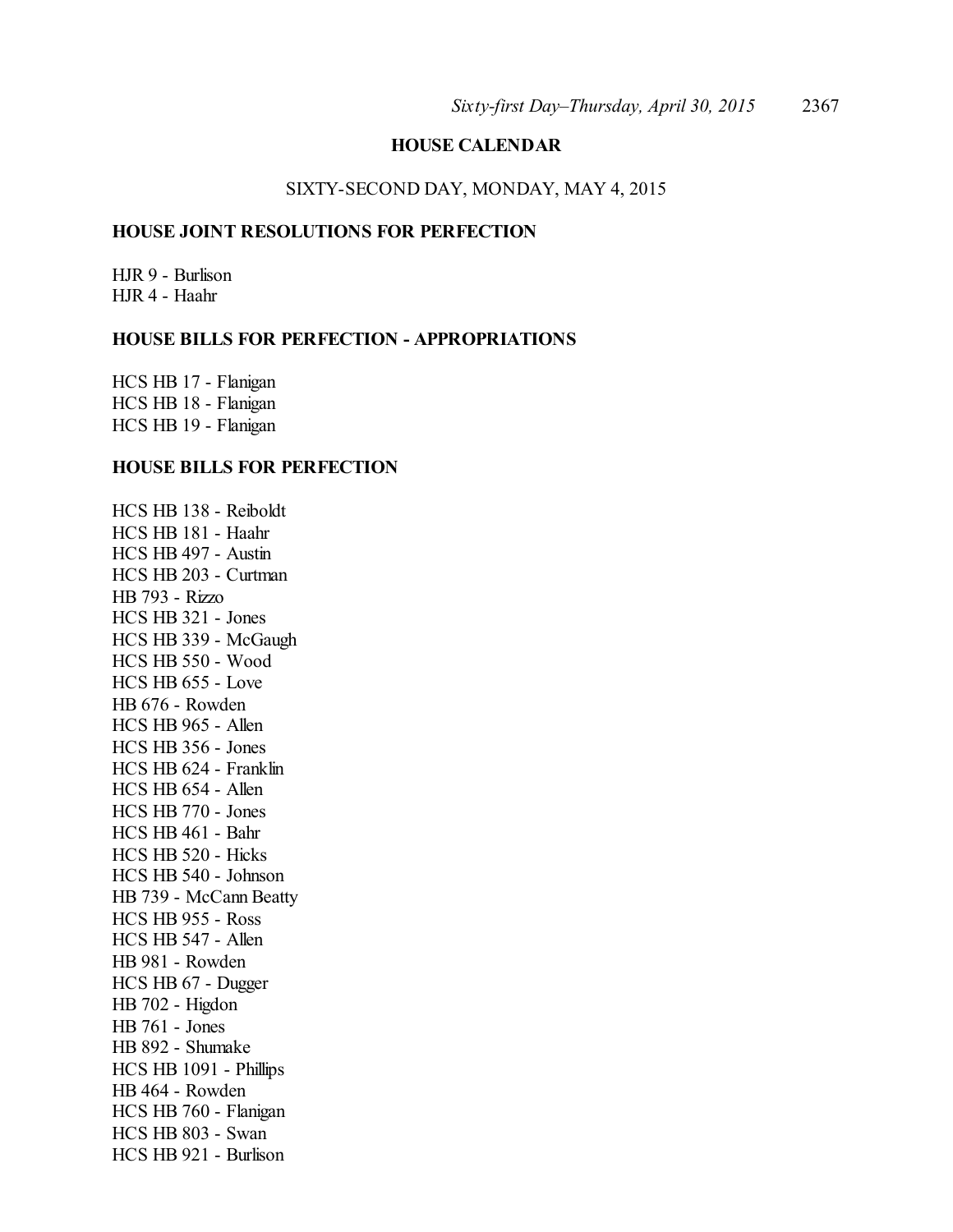HCS HB 1003 - Hummel HB 1313 - Rowden HB 1324, HCA 1 - Rowden HCS HB 956, as amended - Fraker HCS HB 165 - Gosen HCS HB 697 - Corlew HCS HB 1074 - Lant HCS HB 1254 - Lichtenegger HCS HBs 159 & 570 - Rehder HB 195 - Love HB 253 - Berry HB 257 - Dugger HB 285 - White HB 1005 - Berry HCS HB 1040 - Jones HCS HB 1067 - Koenig HCS HB 978 - Dogan HCS HB 1357 - Corlew HCS HB 657, HA 1, pending - Phillips HCS HB 1006 - Cross HB 1096 - Houghton HCS HB 1042 - Korman HCS HB 1331 - Parkinson HCS HB 767 - Justus

# **HOUSE CONCURRENT RESOLUTIONS FOR THIRD READING**

HCR 35 - Reiboldt

# **HOUSE JOINT RESOLUTIONS FOR THIRD READING**

HCS HJR 41, (Fiscal Review 4/29/15) - Jones HJR 44, (Fiscal Review 4/30/15) - Shumake

# **HOUSE BILLS FOR THIRD READING**

HB 582 - Curtis HB 928 - Corlew HB 411 - Kelley HCS HB 781 - Gosen HCS HB 1047, (Fiscal Review 4/29/15) - Zerr HCS HB 180, (Fiscal Review 4/29/15), E.C. - Cookson HCS HB 879 - Korman HB 1247 - Lant HB 854, (Fiscal Review 4/30/15) - Reiboldt HB 1330 - Cross HCS HB 1179, E.C. - Alferman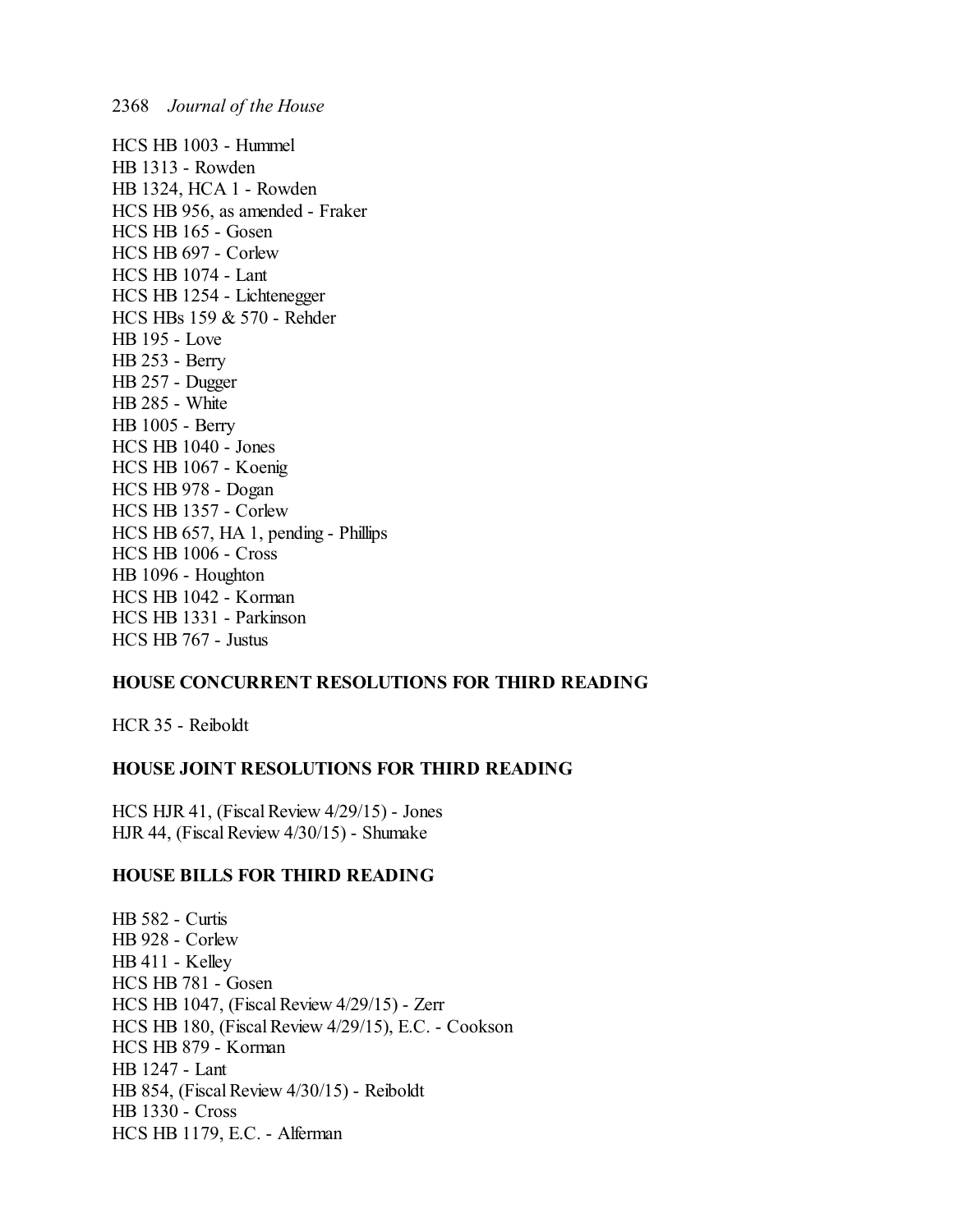# **SENATE CONCURRENT RESOLUTIONS FOR SECOND READING**

SCR 38

## **SENATE BILLS FOR THIRD READING - CONSENT**

SB 116 - Davis

### **SENATE BILLS FOR THIRD READING**

HCS SB 156 - Hubbard SB 166 - Curtis SS SCS SB 15 - Koenig HCS SS SCS SB 278 - Hinson HCS SB 164 - Gosen HCS SS SCS SB 174 - Richardson HCS SCS SB 322 - Engler SCS SB 345 - Dugger HCS SB 13 - Spencer HCS SCS SB 210 - Flanigan SCS SB 224, E.C. - Fitzpatrick SB 426 - Franklin HCS SCS SB 341 - Franklin HCS SCS SB 35, (Fiscal Review 4/30/15) - Frederick SB 82 - Frederick HCS SCS SB 190 - Berry HCS SB 205 - Gosen SB 276 - Peters SB 277 - Peters SCS SB 328 - Lauer HCS SCS SB 380, (FiscalReview 4/30/15) - Lair SCS SB 435 - Pierson

#### **SENATE CONCURRENT RESOLUTIONS FOR THIRD READING**

SCR 12 - Frederick SCR 10 - Houghton SCR 15 - Shull SCR 31 - Rowland

## **HOUSE BILLS WITH SENATE AMENDMENTS**

HB 629, SA 1 - Leara SCS HB 615 - Dohrman HB 514, SA 1, (Fiscal Review 4/30/15) - Leara